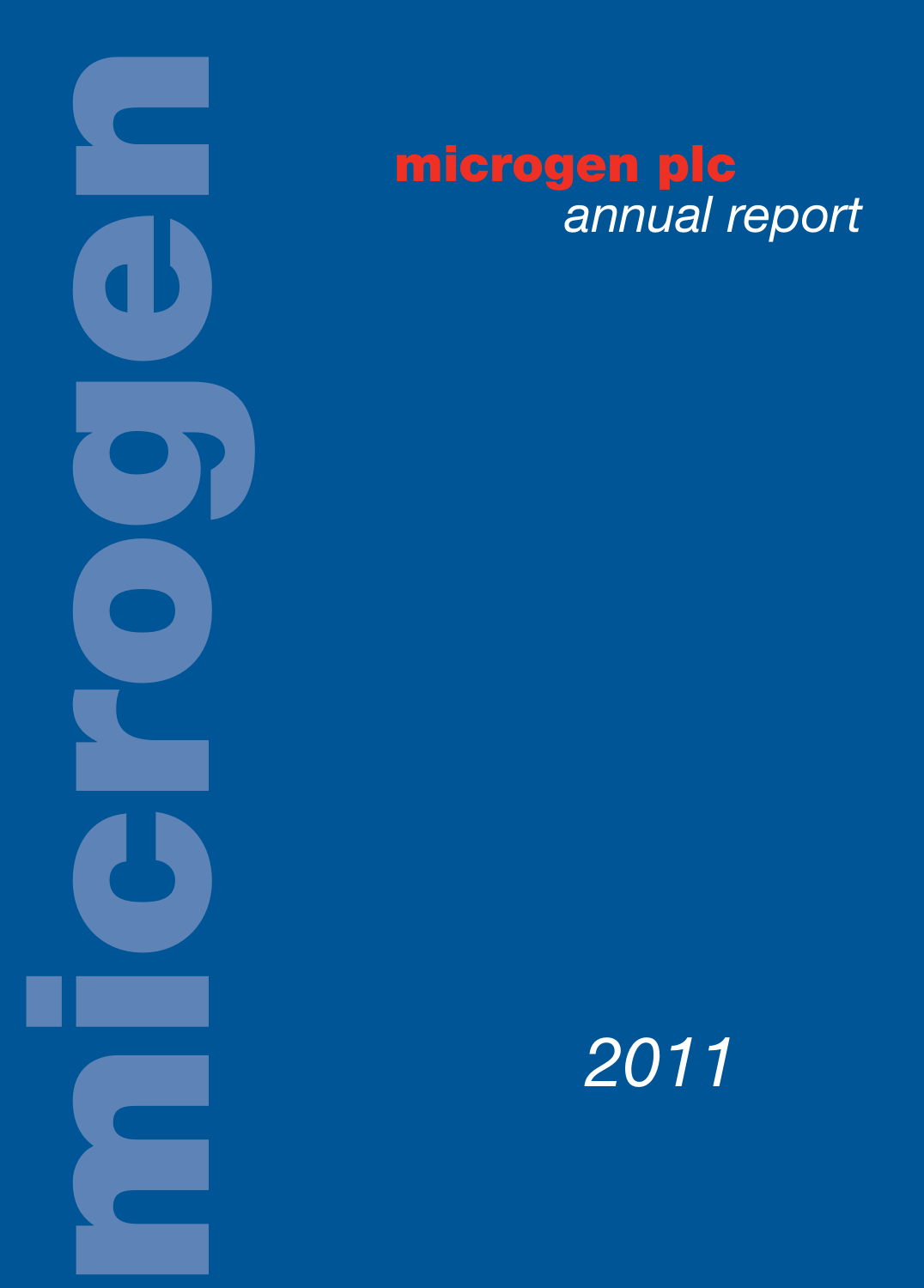

#### **Martyn Ratcliffe**

#### Chairman

Martyn Ratcliffe was appointed a non-executive director of Microgen plc ("Microgen") on 7 May 1998 and chairman on 31 July 1998. Prior to joining Microgen, he was the senior vice-president of Dell Computer Corporation, responsible for the Europe, Middle East and Africa Region. Mr Ratcliffe is also Chairman of Sagentia Group plc and Executive Chairman of RM plc.

#### **David Sherriff**

#### Chief Executive Officer

David Sherriff joined Microgen on 3 May 1999 as Divisional Managing Director. Mr Sherriff joined the Board on 1 August 2002 and was appointed Chief Executive Officer on 19 April 2011. Prior to joining Microgen he held senior positions within ECsoft UK from 1993 to April 1999, the last two years as Managing Director.

#### **Philip Wood**

#### Group Finance Director

Philip Wood was appointed Group Finance Director on 2 January 2007. A Chartered Accountant, Mr Wood spent seven years with Attentiv Systems Group plc and its group companies during which time he, as Group Finance Director, oversaw the group's flotation in 2004 and subsequent acquisition in 2005 by Tieto Corporation.

#### **Peter Bertram**

#### Senior Independent Non-Executive Director

Peter Bertram was appointed as a non-executive director on 3 October 2006 and Chairman of the Audit Committee on 1 May 2007. On 19 April 2011 Mr Bertram was appointed as the senior independent non-executive director. A Fellow of the Institute of Chartered Accountants in England and Wales, Mr Bertram is also Chairman of Phoenix IT Group plc and Ten Alps plc and nonexecutive director of Psion plc.

#### **Paul Davies**

#### Non-Executive Director

Paul Davies was appointed on 1 December 1999 as Group Managing Director and non-executive director on 5 September 2000. Mr Davies is also the Chief Executive Officer of Parity plc. Mr Davies has advised the Board of his intention not to stand for re-election at the 2012 Annual General Meeting.

#### **Ralph Kanter**

#### Non-Executive Director

Ralph Kanter was appointed as a non-executive director on 16 September 1998. He was Chairman and Chief Executive of TRACKER Network plc, a company he formed in 1990, until it was sold to a management buyout in 1999. He currently holds a wide range of directorships in small and mediumsized private companies. Mr Kanter has advised the Board of his intention not to stand for re-election at the 2012 Annual General Meeting.

#### **Vanda Murray OBE**

#### Non-Executive Director

Vanda Murray was appointed as a non-executive director on 1 September 2011 and Chair of the Remuneration Committee on 1 January 2012. Ms Murray was Chief Executive Officer of Blick plc from 2001 to 2004 and is currently Chairman of VPhase plc and non-executive director of Carillion plc, Chemring Group plc, Fenner plc, and The Manchester Airport Group plc.

#### **Peter Whiting**

#### Non-Executive Director

Peter Whiting was appointed as a non-executive director on 2 February 2012. Mr Whiting has over twenty years' experience as an investment analyst, specialising in the software and IT services sector. He joined UBS in 2000, led the UK small and mid-cap research team and was Chief Operating Officer of UBS European Equity Research from 2007 to 2011.

#### **Anjum O'Neill**

#### Company Secretary and Group Legal Counsel

Anjum O'Neill was appointed as Company Secretary on 7 October 2008. Mrs O'Neill joined the Group in 2004 and has held the role of Group Legal Counsel since 1 March 2007. She is a Solicitor of England and Wales.

#### **Independent Auditors**

PricewaterhouseCoopers LLP Chartered Accountants and **Statutory Auditors** 1 Embankment Place London WC2N 6RH

#### **Financial Advisors and Stockbroker**

Investec Bank plc 2 Gresham Street London EC2V 7QP

### **Financial Public Relations**

FTI Consulting Inc Holborn Gate 26 Southampton Buildings London WC2A 1PB

### **Registrars**

Capita Registrars Limited The Registry 34 Beckenham Road Beckenham Kent BR3 4TU

### **Registered Office**

Old Change House 128 Queen Victoria Street London EC4V 4BJ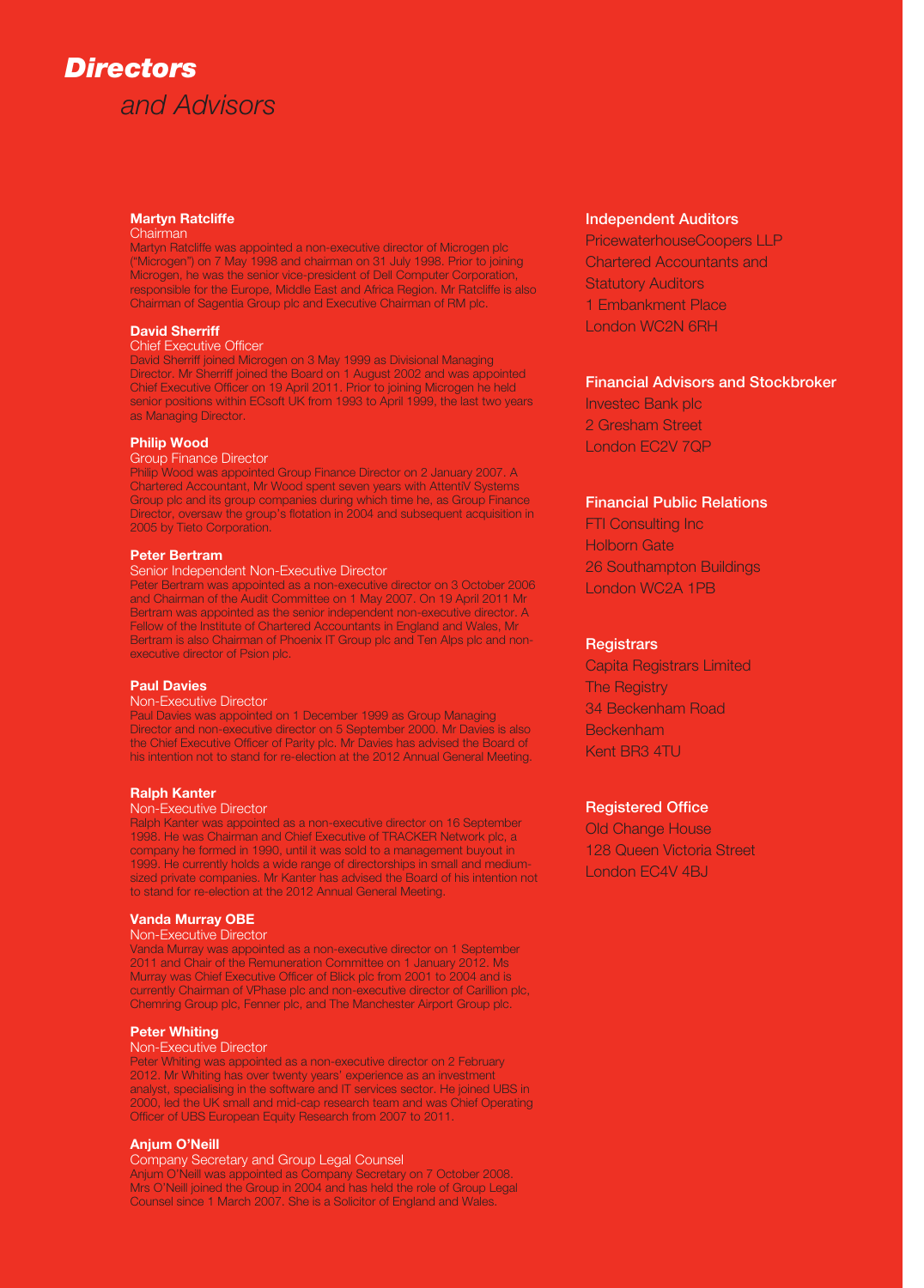

# **microgen**

- 2 Chairman's Statement
- 4 Group Financial Performance and Finance Director's Report
- 5 Divisional Review and Chief Executive Officer's Report
- 7 Report of the Directors
- 15 Corporate Governance Statement
- 21 Report of the Directors on Remuneration
- 29 Independent Auditors' Report
- 31 Consolidated Income Statement
- 32 Consolidated Statement of Comprehensive Income
- 33 Balance Sheets
- 34 Consolidated Statement of Changes in Shareholders' Equity
- 35 Company Statement of Changes in Shareholders' Equity
- 36 Statements of Cash Flow
- 37 Notes to the Consolidated Financial Statements
- 74 Shareholder Information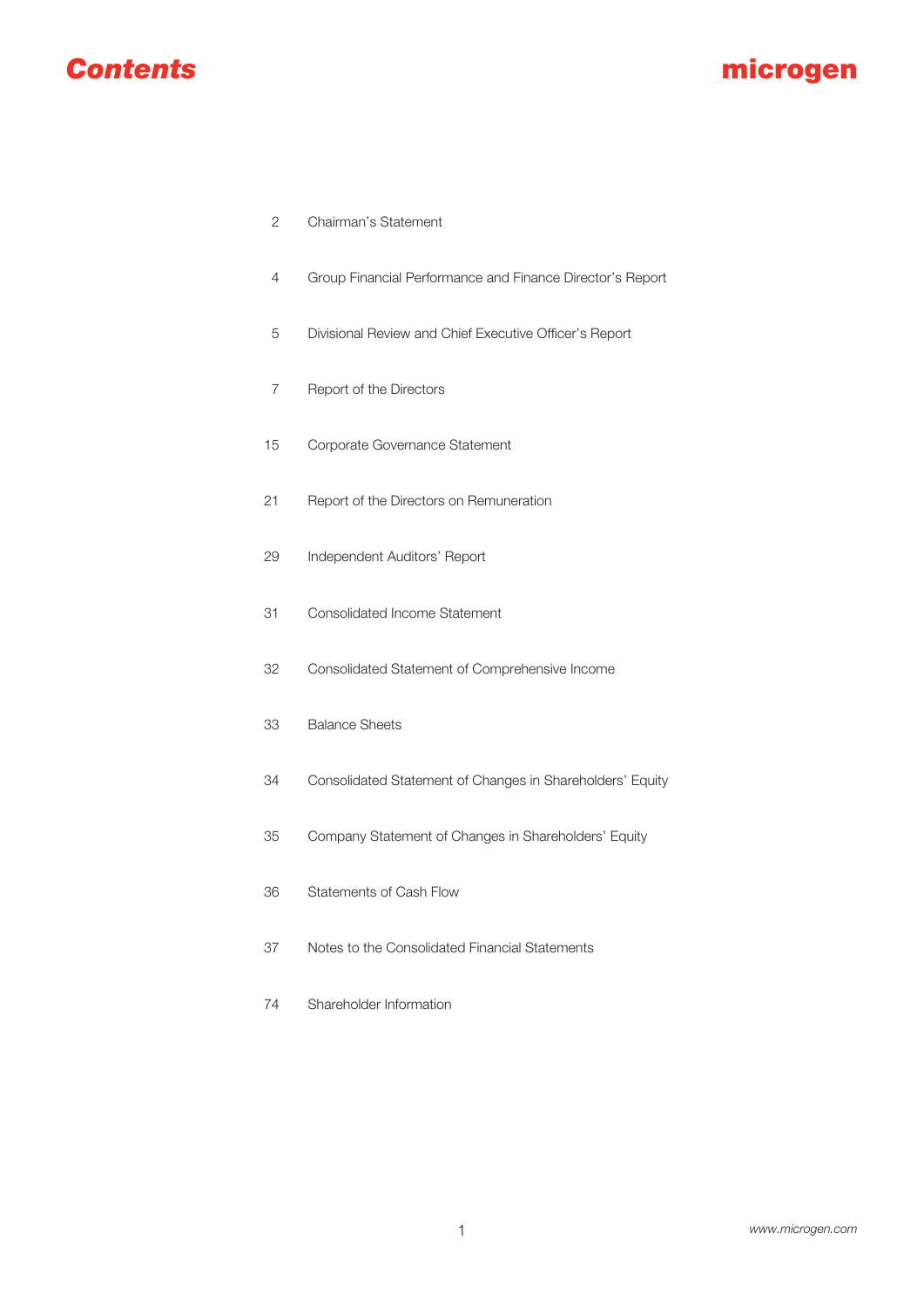

Microgen reports a strong operating performance for the year ended 31 December 2011, with revenue growth of 15% for the Group. Operating margins increased to 25% (2010: 24%) while continuing to expense all research and development costs. As a result of good cash generation, the Group had net funds of £27.0 million at 31 December 2011 (2010: £23.6 million) after returning £6.6 million to shareholders during the year through dividends, including the special dividend in December.

The Microgen Aptitude Solutions Division ("MASD") reported revenue growth of 28% and an increased operating margin of 19% in 2011 (2010: 15%). The division continues to see good demand for its technology, although the Board remains cautious in the macro-economic environment, the effects of which became progressively more apparent in the second half of 2011, particularly in the financial services sector. In 2012, a new 3D version of Microgen Aptitude is scheduled for launch, which is anticipated to further extend Microgen's product leadership in a market where the challenges of "Big Data" and related project complexity are becoming increasingly recognised.

The Financial Systems Division ("FSD") provides software products and services in mature financial market sectors where growth is more limited. The division is highly profitable producing operating margins of 47% in 2011 (2010: 48%) with strong cash flow and high recurring revenues. The Board anticipates the market and business characteristics of FSD to continue in 2012.

The Board has always recognised the need for operational performance to convert into shareholder value and introduced the Value Enhancement and Realisation Bonus Scheme ("VERBS") in October 2008. At that time, the market capitalisation of Microgen was £37.0 million with a share price of 36 pence. Since the introduction of VERBS and up to 31 December 2011, the Board has now returned £28.2 million through tender offers and dividends, representing 76% of the market capitalisation prior to the introduction of VERBS. Furthermore, despite this substantial return of capital to shareholders, at 31 December 2011, Microgen had a market capitalisation of £105.2 million.

Reflecting the strong operating performance in 2011 and the Group's robust balance sheet, the Board is recommending a final dividend of 2.2 pence per share (2010: 2.1 pence), thereby increasing the full year dividend by 10% to 3.3 pence (2010: 3.0 pence), in addition to the special dividend of 5.0 pence per share paid in December 2011. Subject to shareholder approval, the final dividend will be payable on 11 May 2012 to shareholders on the register at the close of business on 20 April 2012.

The past year has seen an evolution of the Microgen Board, with Mr David Sherriff being appointed Chief Executive Officer in April and an effective transition of the non-executive Directors following the decision of Mr Ralph Kanter and Mr Paul Davies to retire from the Board. The Board would like to thank Mr Kanter and Mr Davies for their long service to Microgen and their contribution to the transition of the Group from a microfiche and printing company to the technology leading organisation that is Microgen today. Replacing the retiring directors, Ms Vanda Murray OBE joined the Board as a non-executive Director in September 2011, also becoming Chairman of the Remuneration Committee in January 2012, and Mr Peter Whiting was appointed as a non-executive Director in February 2012. The senior independent non-executive Director of the Board remains Mr Peter Bertram who also chairs the Audit Committee.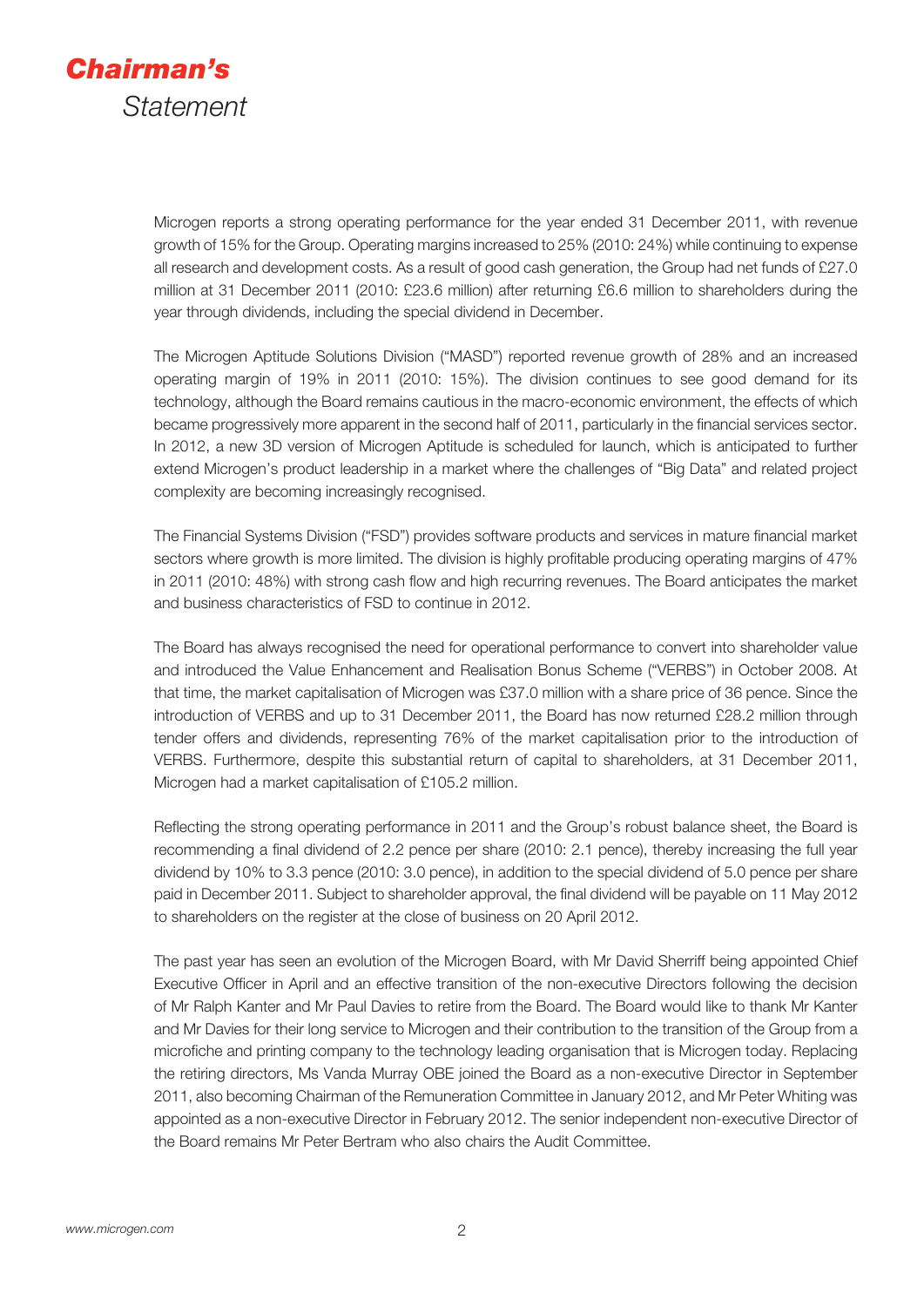

In summary, the Board is pleased with the performance of the Group in 2011. However, consistent with other suppliers having material exposure to the financial services sector, Microgen did experience contract deferrals and increasing pressure on consultant utilisation in the second half of the year. While the Group's high level of recurring revenue provides resilience against the full effects of the market deterioration, the macro-economic uncertainty will impact the Group in the first half of 2012. However, some deferred deals are now starting to progress and overall, due to Microgen's annual licensing business model and conservative operational approach, the Board anticipates that the impact on revenue in 2012 will not translate into a material impact on the Group's profit performance for the year ahead. Furthermore, the continued investment (fully expensed) in Microgen Aptitude should maintain the market leadership position of this high performance product in an increasingly technically demanding environment, a competitive position that the Board believe is sustainable in the foreseeable future.

**Martyn Ratcliffe**

**Chairman**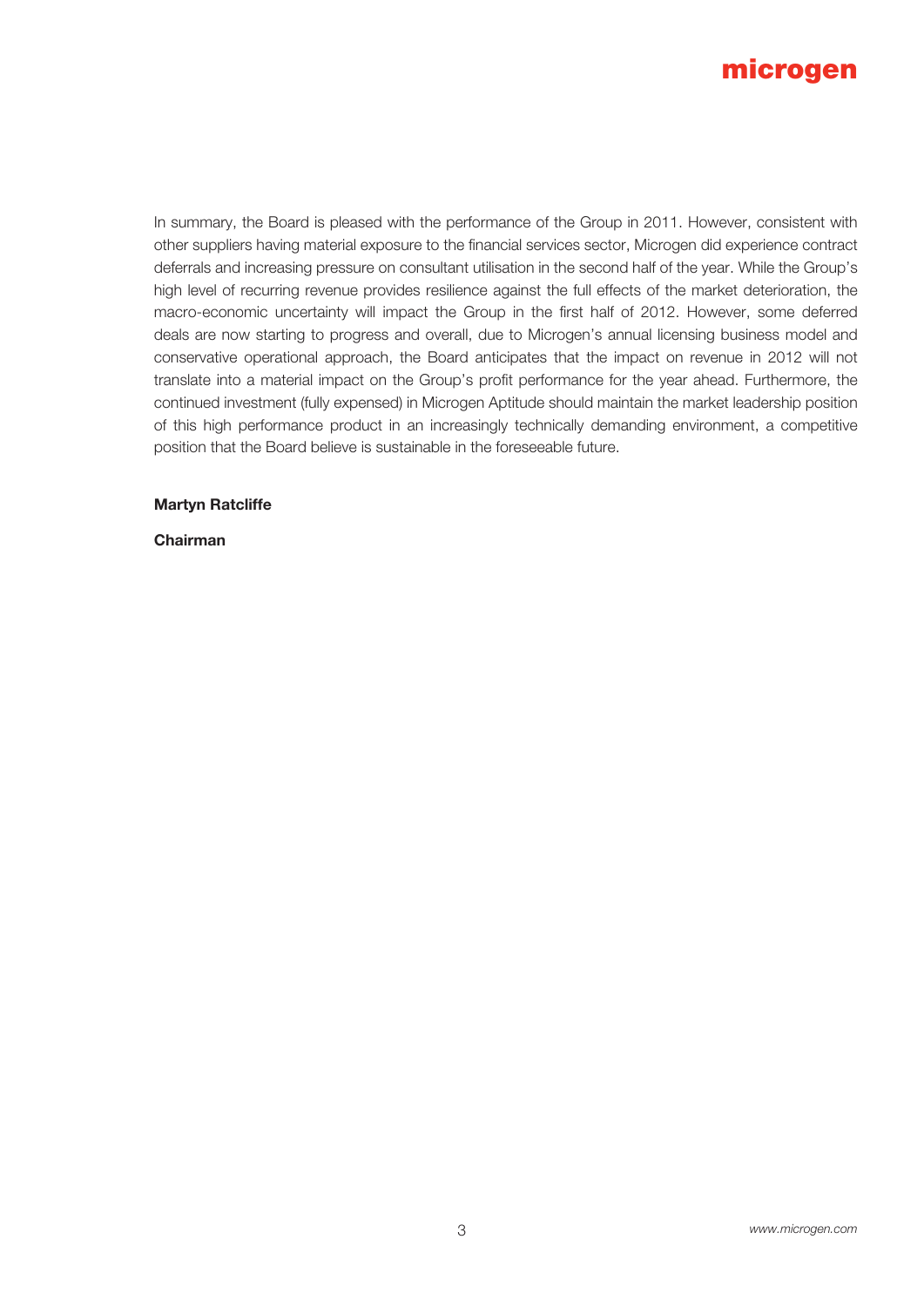# *Group Financial Performance and*

*Finance Director's Report*

Revenue for the year ended 31 December 2011 was £38.8 million (2010: £33.7 million) producing an adjusted operating profit of £9.6 million (2010: £8.1 million). (Throughout this statement adjusted operating profit and operating margin exclude intangible amortisation unless stated to the contrary.) The Group reported a profit for the year attributable to equity shareholders of £7.3 million (2010: £6.5 million).

In accordance with IFRS, the Board has continued to determine that all internal research and development costs incurred in the year are expensed and therefore the Group has no capitalisation of development expenditure. This is consistent with the Group's conservative accounting policies. The overall group expenditure on research, development and support activities in 2011 was £5.4 million (2010: £4.9 million) of which £3.2 million (2010: £2.8 million) was incurred by the Microgen Aptitude Solutions Division.

Headcount at 31 December 2011 was 273 including 15 contractors and associates (31 December 2010: 264 including 21 contractors and associates). At the year end there were 162 employees (2010: 154) within the Microgen Aptitude Solutions Division ("MASD") and 85 employees (2010: 84) within the Financial Systems Division ("FSD"). In addition there were 26 employees (2010: 26) within Group and Central Functions.

Adjusted diluted earnings per share for the year ended 31 December 2011 increased by 24% to 8.4 pence (2010: 6.8 pence) with diluted earnings per share of 8.7 pence (2010: 7.5 pence). The Group's tax rate used in calculating adjusted earnings per share is 28.0% (2010: 27.4%). The total tax charge of £2.3 million (2010: £1.3 million) represents 24% of the Group's profit before tax (2010: 17%).

Cash generated from operations in the year was £12.5 million (2010: £11.3 million) benefitting once again from good year end cash collections and some advance client payments. After returning £6.6 million (2010: £8.2 million including the 2010 tender offer) of cash to shareholders through dividends and the special dividend, the Group continues to have a strong balance sheet with net funds at 31 December 2011 of £27.0 million (2010: £23.6 million) with no debt at the year end following the repayment of the £1.6 million loan associated with the Group's Fleet freehold property in September.

### **Philip Wood**

**Group Finance Director**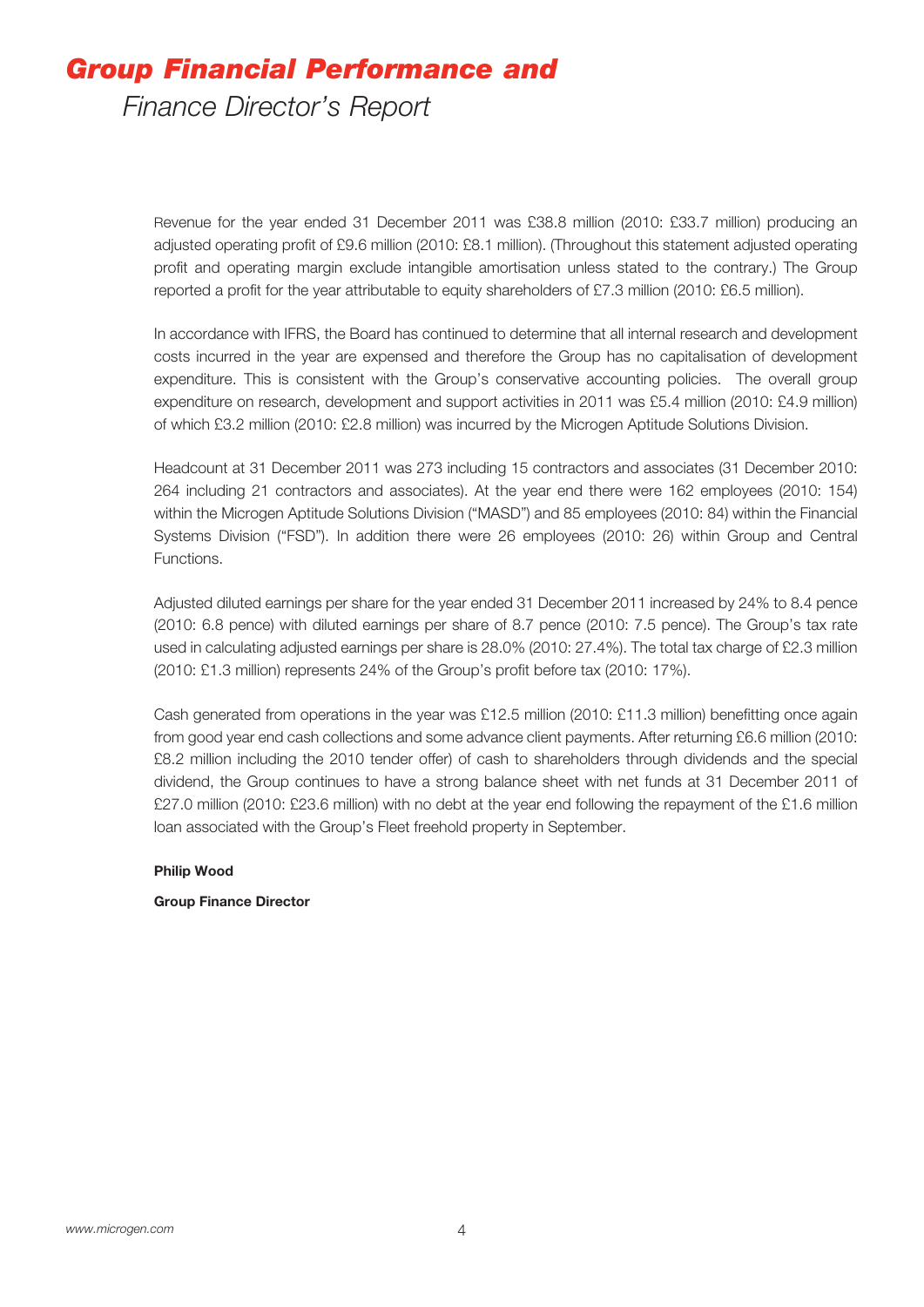# *Divisional Review and*

# **microgen**

*Chief Executive Officer's Report*

Microgen's two operating divisions performed well in 2011. The Microgen Aptitude Solutions Division reported continued growth and increased profitability as the business continued to scale and the Financial Systems Division maintained its strong operating margins and high levels of recurring revenues.

In order to build the long-term recurring revenue base, the Group continues to promote software licence sales on multi-year annual licence contracts, with a conservative revenue recognition policy, although a minority of customers with capital budgets do require traditional initial/maintenance software licensing models. The Group has also maintained its disciplined approach to overhead and operating costs, while selectively investing in key areas to support growth in target geographies and market sectors.

### **Microgen Aptitude Solutions Division ("MASD")**

MASD provides enterprise level application products and solutions to some of the world's largest financial and digital media organisations, typically where the business requires high volume processing of complex, business-event driven transactions. Through the combination of Microgen Aptitude (both in its native form and as the core technology platform for the Microgen Accounting Hub) and the extensive business domain knowledge of the division's consultants, MASD has extended its customer base into the treasury and retail banking sectors in addition to building on its success in the investment banking, insurance and digital media sectors. During 2011, MASD has been investing in the division's USA operation, a market that is proving to be comparatively more resilient in the economic environment, and also exploring new sectors and business opportunities where the high performance and functionality of the Microgen Aptitude technology can be deployed.

Revenue in MASD increased in the year by 28% to £21.8 million (2010: £17.0 million) and the division reported an operating profit of £4.2 million (2010: £2.6 million), an increase of 61%, while continuing to expense all research and development costs. As reported by other software companies who serve the financial services sector, MASD experienced the effect of the market deterioration in the second half of the year, with existing customers reducing their consultancy expenditure due to internal budget constraints and sales cycles extending. However, while the market remains unpredictable, the sales pipeline remains strong, with the majority of prospects having been deferred rather than lost or cancelled, and a number of these key sales opportunities have progressed subsequent to the year end.

Product developments during the year have further enhanced Microgen Aptitude's ability to deliver the market-leading levels of transaction processing performance increasingly required as the growth in transaction data volume continues and the challenge of "Big Data" is more widely recognised. (The Big Data term is currently applied to data sets whose size is beyond the ability of commonly used software tools to capture, manage, and process the data within an acceptable elapsed time.) Microgen Aptitude has been designed to address the challenges of processing exceptionally large volumes of data and complex transactions in a timescale to meet demanding operational and reporting requirements. This high performance together with the ability to integrate complex technology environments enables Microgen to successfully compete against some of the world's largest software vendors.

The continued investment in product development has also resulted in the recent launch of DBClarity Developer which, by using the same graphical user interface as Microgen Aptitude, enables business and IT users to collaboratively and rapidly define and implement SQL queries and procedures. In addition, recognising that our customers and prospects are faced with increasingly complex business processes within highly technical environments, Microgen has focused development of the core Microgen Aptitude technology on accelerating the solution design and implementation capability whilst enabling business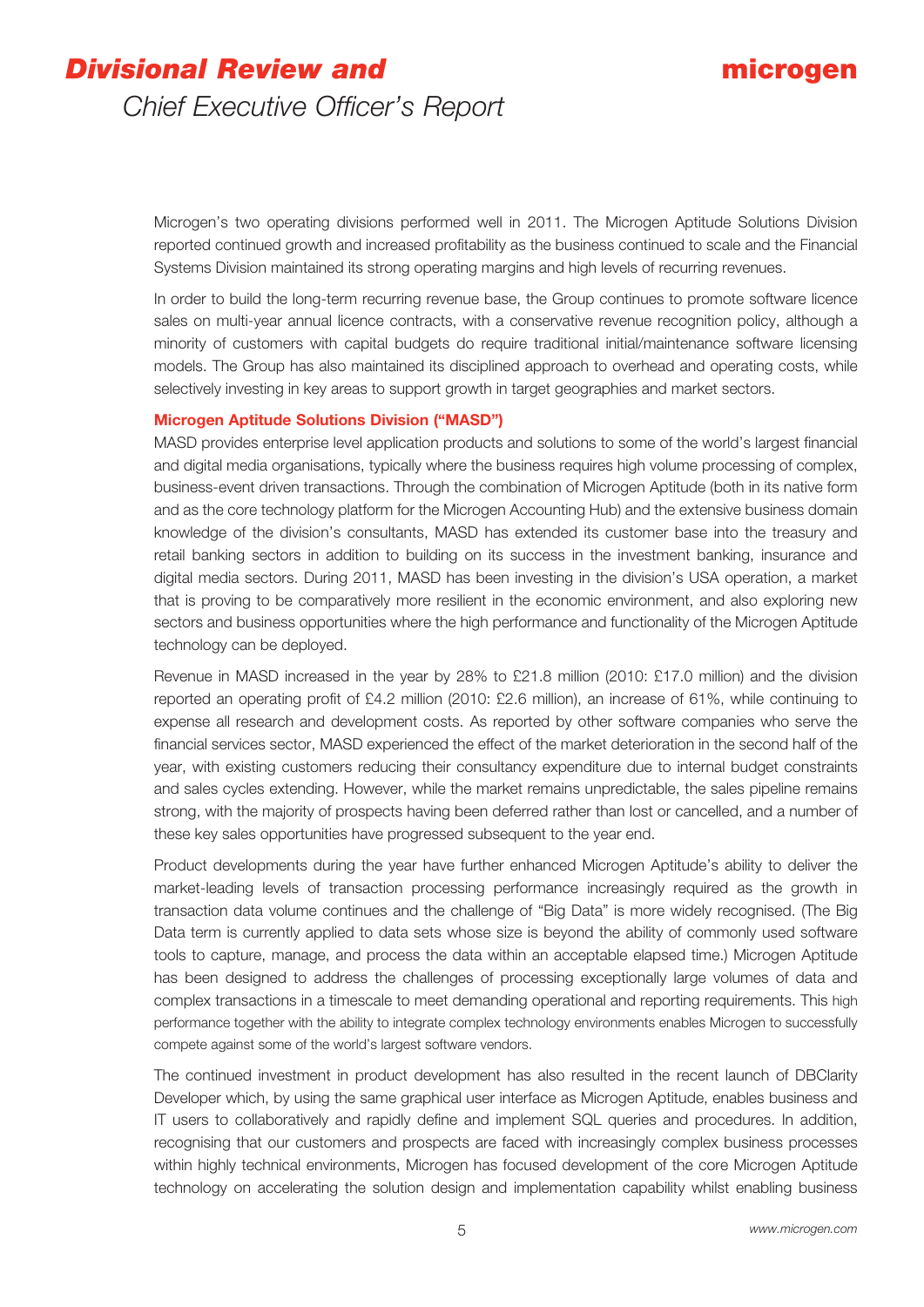# *Divisional Review and*

*Chief Executive Officer's Report*

users to be engaged in a collaborative and transparent development process. As a result a new product is anticipated to be launched in the summer to provide a 3 Dimensional Graphical User Interface that will further enhance the usability of the Microgen Aptitude technology. Microgen believes that this technology is highly innovative and will address many of the issues facing organisations seeking to automate complex, large and, often, enterprise wide processes. Microgen has filed patents in the UK and USA related to this new technology, further increasing the intellectual property protection associated with Microgen Aptitude.

MASD has continued to actively increase the proportion of software revenue and reduce the dependency on implementation consultancy. This strategy is consistent with ensuring the long term scalability of the business. Consequently, whilst the market deterioration is anticipated to result in revenue in the first half of 2012 being below that of the comparative period in 2011, the increase in the division's recurring software revenues pursuant to the above strategy provides resilience for the division's profitability.

### **Financial Systems Division ("FSD")**

The Financial Systems Division has a well-established customer base with 86% (2010: 86%) of divisional revenue being derived from financial systems software. Recurring revenues account for 78% of the divisional revenue, providing good forward visibility.

The Financial Systems Division delivers:

- Wealth Management software and solutions;
- Banking software and solutions;
- Asset Management software and solutions; and
- Energy software and Application Management.

Benefitting from unusually strong consultancy demand and some one-off benefits, FSD's revenue increased by 2% in the year to £17.0 million (2010: £16.7 million). The division is highly profitable producing operating margins of 47% in 2011 (2010: 48%) with strong cash flow and high recurring revenues. The Board anticipates the market and business characteristics of FSD to continue in 2012 during which period it is anticipated consultancy demand will return to more normal levels.

Whilst FSD continues to review the future viability of a number of its smaller product offerings, the Group's strong balance sheet affords the division the capability to evaluate add-on acquisitions in financial back office processing to complement its current market offerings.

### **Summary**

The Group has a strong and established portfolio of products and solutions, combining proven domain and industry expertise with leading technical and functional capability. The benefits of scale are achieved through the use of shared service centres for support functions. This foundation provides a good platform from which to continue to leverage the success of Microgen Aptitude and its associated application products and, if appropriate, to integrate acquisition opportunities into the Financial Systems Division. Furthermore, the Group's significant recurring revenue base and predominantly annual licensing model provide resilience against the macro-economic environment and corresponding market uncertainty.

# **David Sherriff Chief Executive Officer**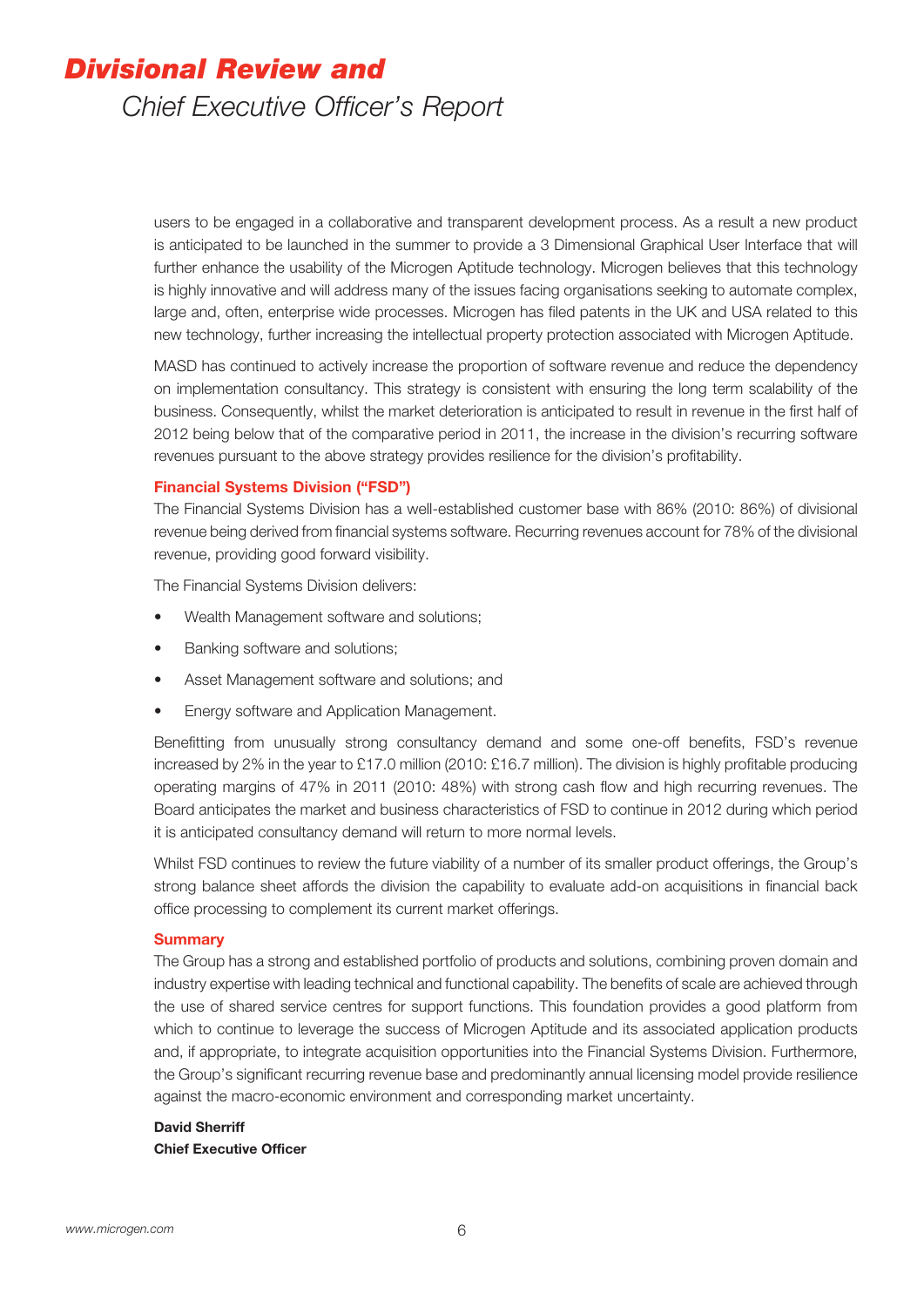

# **microgen**

The directors submit their annual report together with the audited financial statements for the Company, Microgen plc and the Group which includes its subsidiary undertakings, for the year ended 31 December 2011.

### **Results and Dividends**

The results for the year are set out in the financial statements and notes that appear on pages 31 to 73. As explained in the Chairman's Statement, the directors propose the payment of a final dividend of 2.2 pence per share, making a total of 3.3 pence per share for the year (2010: 3.0 pence) in addition to the special dividend of 5.0 pence per share paid in December 2011. The final dividend will be paid on 11 May 2012, subject to shareholder approval, to shareholders on the register on 20 April 2012.

The ordinary dividends paid in 2011 totalled £2.6 million (2010: £2.1 million). In addition the special dividend of £4.1 million was paid in December 2011.

### **Principal Activities**

The Company is a holding company, with the Group's principal activity being the provision of IT services and solutions, including software, managed services and consultancy, to the business community primarily in the financial services sector. The Group's services are provided through two operating businesses which are detailed within the Chief Executive Officer's Report.

### **Review of the Business and Key Performance Indicators**

The information that fulfils the requirements of the Business Review, including the Group's Key Performance Indicators, can be found in the Chairman's Statement, the Group Finance Director's Report and Chief Executive Officer's Report on pages 2 to 6 which are incorporated into this report by reference. The Key Performance Indicators for the Group include revenue, adjusted operating profit and recurring revenue. In addition the Board also monitors consultants' utilisation and average daily fees rates achieved by its consultants and other performances measures as appropriate.

### **Principal Risks and Uncertainties**

The management of the business and the execution of the Group's strategy are subject to a number of risks. As detailed on page 15 risks are formally reviewed by the Board and appropriate processes put in place to monitor and mitigate them. The key business risks for the Group are set out in the table on pages 9 and 10.

### **Directors' Responsibilities**

The directors are responsible for preparing the Annual Report, the Report of the Directors on Remuneration and the financial statements in accordance with applicable law and regulations.

United Kingdom company law requires the directors to prepare financial statements for each financial year. The directors have elected to prepare the group and parent company financial statements in accordance with International Financial Reporting Standards (IFRSs) as adopted by the European Union and applicable UK law. Under company law the directors must not approve the financial statements unless they are satisfied that they give a true and fair view of the state of affairs of the Group and the Company and of the profit or loss of the Group for that period.

In preparing these financial statements, the directors are required to:

select suitable accounting policies and then apply them consistently;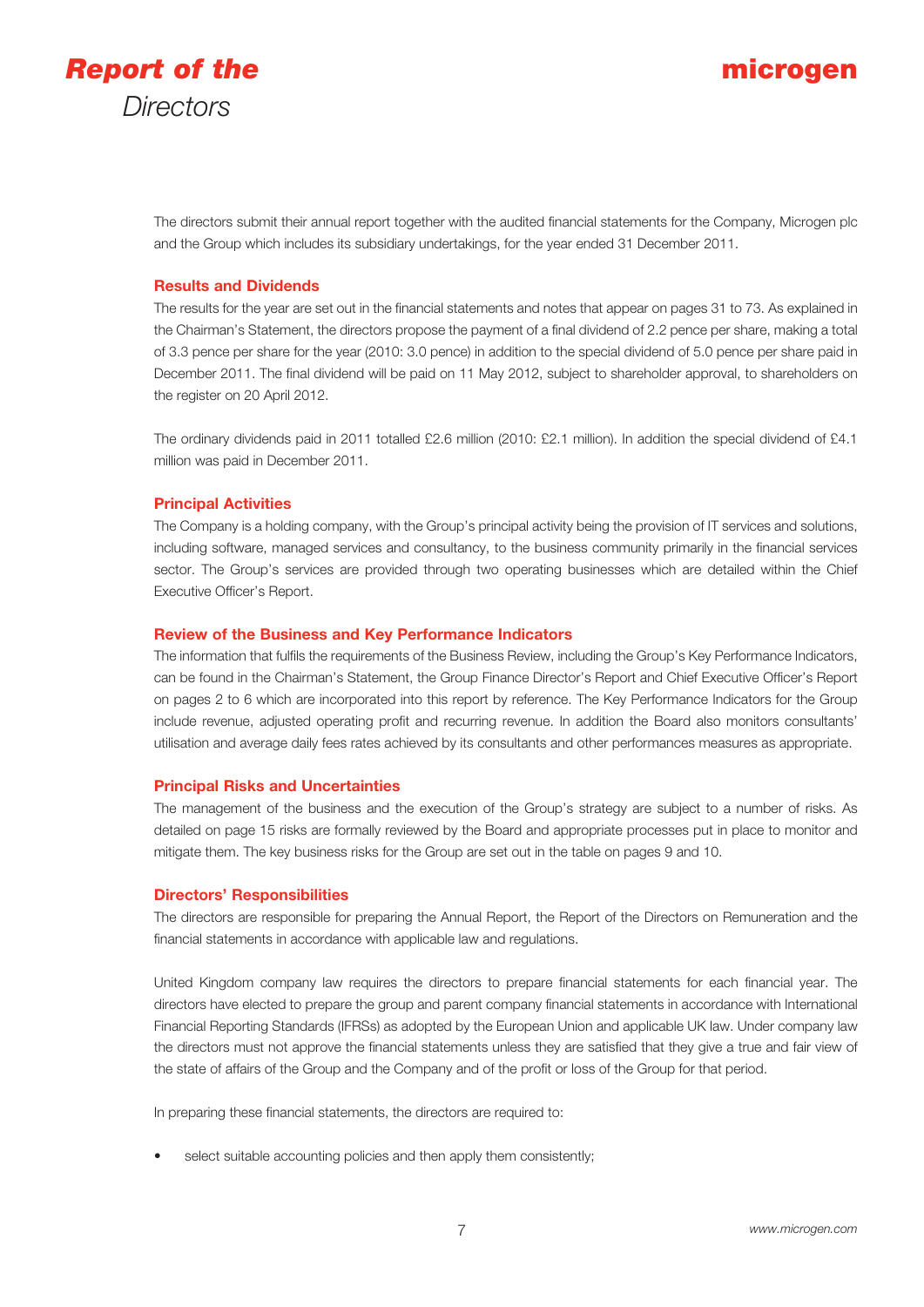

- make judgements and accounting estimates that are reasonable and prudent;
- s state whether applicable IFRSs as adopted by the European Union have been followed, subject to any material departures disclosed and explained in the financial statements; and
- prepare the financial statements on a going concern basis unless it is inappropriate to presume that the Company will continue in business.

The directors are responsible for keeping adequate accounting records that are sufficient to show and explain the Company's transactions and disclose with reasonable accuracy at any time the financial position of the Company and the Group and to enable them to ensure that the financial statements and the Report of the Directors on Remuneration comply with the Companies Act 2006 and, as regards the Group financial statements, Article 4 of the IAS Regulation. They are also responsible for the system of internal control and safeguarding the assets of the Company and the Group and hence for taking reasonable steps for the prevention and detection of fraud and other irregularities.

The directors are responsible for the maintenance and integrity of the Company's website and the financial information included in the website. Information published on the website is accessible in many countries with differing legal requirements. Legislation in the United Kingdom governing the preparation and dissemination of financial statements may differ from legislation in other jurisdictions.

Each of the directors, whose names and functions are listed at the front of this report confirm that, to the best of their knowledge:

- the Group financial statements, which have been prepared in accordance with IFRS, as adopted by the EU, give a true and fair view of the assets, liabilities, financial position and profit of the Group; and
- the information contained in pages 2 to 6 of this Annual Report includes a fair review of the development and performance of the business and the position of the Group. A description of the principal risks and uncertainties of the Group is set out on pages 9 and 10.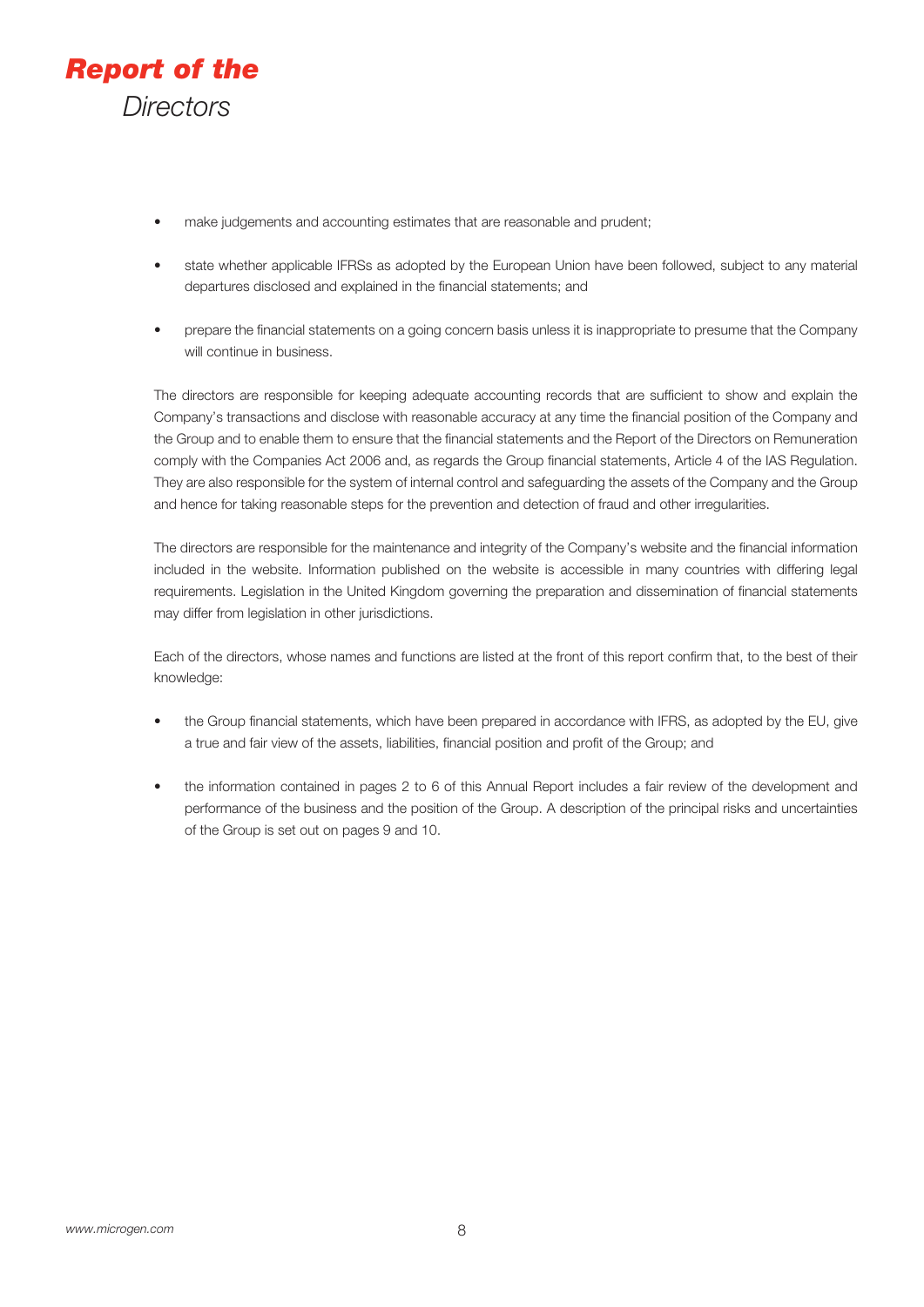# **Table detailing Principal Risks and Uncertainties**

| <b>Major Risks and</b><br><b>Uncertainties</b>                                                                                                                           | <b>Explanation</b>                                                                                                                                                                                                                                                                                                                                                                                                                                                                                                                                                                                                                                                                                                                                                                                                                                                                                                                                                                                                                                                                                                                    | <b>Mitigating Action</b>                                                                                                                                                                                                                                                                                                                                         |
|--------------------------------------------------------------------------------------------------------------------------------------------------------------------------|---------------------------------------------------------------------------------------------------------------------------------------------------------------------------------------------------------------------------------------------------------------------------------------------------------------------------------------------------------------------------------------------------------------------------------------------------------------------------------------------------------------------------------------------------------------------------------------------------------------------------------------------------------------------------------------------------------------------------------------------------------------------------------------------------------------------------------------------------------------------------------------------------------------------------------------------------------------------------------------------------------------------------------------------------------------------------------------------------------------------------------------|------------------------------------------------------------------------------------------------------------------------------------------------------------------------------------------------------------------------------------------------------------------------------------------------------------------------------------------------------------------|
| Demand for the Group's<br>products may be adversely<br>affected if economic and<br>market conditions are<br>unfavourable                                                 | Adverse economic conditions worldwide can contribute to<br>slowdowns in the Information Technology spending environment<br>and may impact the Group's business resulting in reduced<br>demand for its products as a result of decreased spending by<br>customers and increased price competition for the Group's<br>products. The Group's revenues, expenses and operating results<br>could vary significantly from period to period as a result of a variety<br>of factors, some of which are outside the Directors' control.                                                                                                                                                                                                                                                                                                                                                                                                                                                                                                                                                                                                        | The Group's preferred annual licence fee model and<br>recurring revenue provides resilience against the full<br>effects of market deterioration. Additionally, the Group<br>operates in multiple geographic regions and, while it<br>has a material exposure to the financial services sector,<br>operates in a number of business sectors.                      |
| If the Group does not<br>expand or enhance its<br>product offerings or<br>respond effectively to<br>technological change, the<br>business may not grow or<br>may decline | The Group's future performance will depend on the successful<br>development, introduction and market acceptance of new and<br>enhanced products that address customer requirements in a cost<br>effective manner. If the Group does not expand or enhance its<br>product offerings or respond effectively to technological change,<br>its business may not grow or may potentially decline. Additionally,<br>there is a risk that the Group's technological approach will not<br>achieve broad market acceptance or that other technologies or<br>solutions will supplant the Group's approach. Some of the Group's<br>markets are characterised by rapid technological change, frequent<br>introduction of new products, changes in customer requirements<br>and evolving industry standards.                                                                                                                                                                                                                                                                                                                                        | The development of new products and enhancement<br>of existing ones is overseen by the Group's monthly<br>Development Forum which is attended by senior<br>managers from relevant functions of the business.                                                                                                                                                     |
| There is substantial<br>competition in the Group's<br>markets which could<br>adversely affect the Group                                                                  | Some of the markets for the Group's products are intensely<br>competitive, rapidly evolving and subject to rapid technological<br>change. As a result the Group expects competition to persist,<br>intensify and increase in the future. There are no substantial<br>barriers to entry into these markets and some of the Group's<br>competitors are large organisations with far greater financial<br>resources than Microgen. The Group's ability to compete is<br>dependent upon many factors within and beyond the Group's<br>control, including (a) timing and market acceptance of new<br>solutions and enhancements to existing solutions developed by<br>the Group and its competitors (b) performance, ease of use and<br>reliability of the Group's products (c) price (d) customer service<br>and support and (e) sales and marketing efforts.                                                                                                                                                                                                                                                                             | Where appropriate the Group performs product<br>development and marketing activity to improve the<br>competitiveness of its products. In addition significant<br>proposals are reviewed by the executive directors and, if<br>appropriate, the Board.                                                                                                            |
| The Group's products<br>have lengthy sales and<br>implementation cycles,<br>which could adversely<br>affect the Group's business                                         | Sales of the Group's software products may require the Group<br>to engage in a lengthy sales effort, and these lengthy periods<br>or delays in customer deployment of a product could materially<br>adversely affect the Group's operating results or financial<br>condition. The Group's sales efforts include significant education<br>of prospective customers regarding the use and benefits of the<br>Group's products. As a result, the sales cycle for the Group's<br>products varies. In addition, the implementation of the Group's<br>products involves a significant commitment of resources by<br>customers over an extended period of time. The Group's sales<br>and customer implementation cycles may be subject to a number<br>of potential delays. These include delays related to product<br>development and implementation as well as delays over which the<br>Group has little or no control, including (a) customers' budgetary<br>constraints (b) internal acceptance reviews (c) customers'<br>purchasing processes (d) the complexityof customers' technical<br>needs and (e) changing customer requirements. | Business processes in support of each stage in the<br>major contract life cycle (bid, in life, renewal and<br>termination) are well established. All significant proposals<br>and contracts are subject to regular review by the<br>executive directors and, if appropriate, the Board.                                                                          |
| The Group's operating<br>businesses are dependent<br>on a number of major<br>clients and contracts                                                                       | A significant part of the revenue of the Group's operating<br>businesses may be derived from large contracts. Loss of revenue<br>from any one of these clients (either as a result of external factors<br>or other factors such as performance on contracts) as well as any<br>expiry without renewal or delay of these contracts could adversely<br>affect the Group's business and results of operations.                                                                                                                                                                                                                                                                                                                                                                                                                                                                                                                                                                                                                                                                                                                           | Senior managers of the Group regularly meet with<br>major clients to identify any factors which may, if not<br>addressed, result in loss of revenue. Any significant<br>issues are reported to the executive directors and, if<br>appropriate, the Board. The Group continues to aim to<br>expand its client base to reduce its dependency on any<br>one client. |
| Other Risks and<br><b>Uncertainties</b>                                                                                                                                  | <b>Explanations</b>                                                                                                                                                                                                                                                                                                                                                                                                                                                                                                                                                                                                                                                                                                                                                                                                                                                                                                                                                                                                                                                                                                                   | <b>Mitigating Action</b>                                                                                                                                                                                                                                                                                                                                         |
| If the Group loses its key<br>personnel or cannot recruit<br>additional personnel, the<br>Group's business may<br>suffer                                                 | The Group's success greatly depends on its ability to hire, train,<br>retain and motivate qualified personnel, particularly in sales,<br>marketing, research and development, consultancy services and<br>support. The Group faces significant competition for individuals<br>with the skills required to perform the services the Group will offer.<br>If the Group is unable to attract and retain qualified personnel it<br>could be prevented from effectively managing and expanding its<br>business.                                                                                                                                                                                                                                                                                                                                                                                                                                                                                                                                                                                                                            | The Remuneration Committee regularly reviews the<br>Group's compensation policies to endeavour to ensure<br>that it can continue to attract, motivate and retain<br>qualified personnel.                                                                                                                                                                         |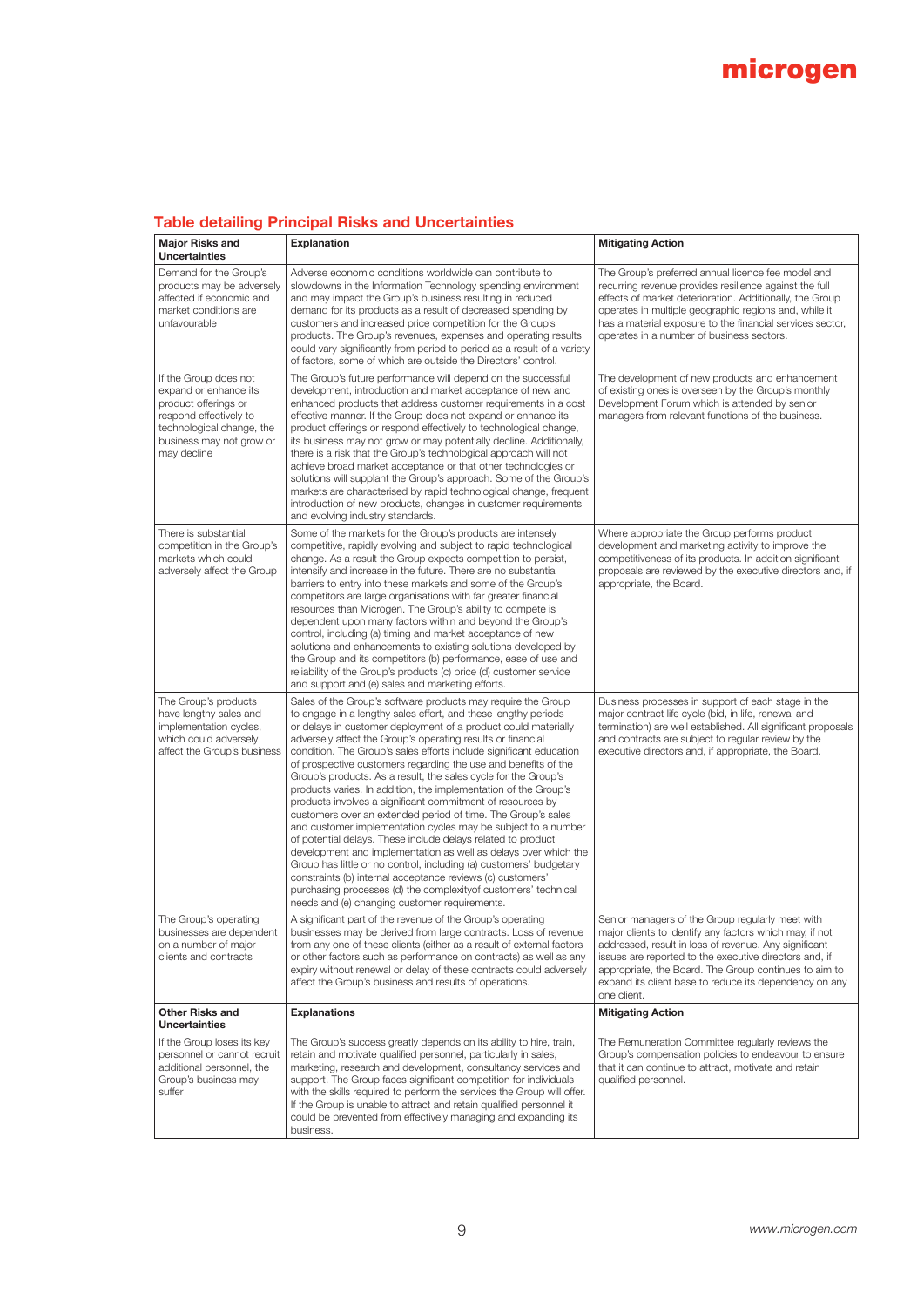

# **Table detailing Principal Risks and Uncertainties (continued)**

| Claims by others that<br>the Group infringes on<br>their intellectual property<br>rights could be costly to<br>defend and could harm the<br>Group's business                                                         | The Group may be subject to claims by others that the Group's<br>products or brands infringe on or misappropriate their intellectual<br>property or other property rights. These claims, whether or<br>not valid, could require the Group to spend significant sums in<br>litigation, distract management attention from the business, pay<br>damages, delay or cancel product shipments, rebrand or re-<br>engineer the Group's products or acquire licences to third party<br>intellectual property. In the event that the Group needs to acquire<br>a third party licence, the Group may not be able to secure it on<br>commercially reasonable terms, or at all.                                                                                                                                                                                                                                                                                                                                                                                                                                                                                                                                                                                                                                                                                                                                                                                                                                                                                                                                                                                                                                                                                                                                                                                                                                                                                                                                                                                                                                                      | The Group's legal team regularly reviews methods by<br>which it can protect its own intellectual property rights<br>and avoid infringing the intellectual property rights of<br>third parties. This has resulted in both the registration<br>of trade marks and patent applications being submitted<br>where considered appropriate. |
|----------------------------------------------------------------------------------------------------------------------------------------------------------------------------------------------------------------------|---------------------------------------------------------------------------------------------------------------------------------------------------------------------------------------------------------------------------------------------------------------------------------------------------------------------------------------------------------------------------------------------------------------------------------------------------------------------------------------------------------------------------------------------------------------------------------------------------------------------------------------------------------------------------------------------------------------------------------------------------------------------------------------------------------------------------------------------------------------------------------------------------------------------------------------------------------------------------------------------------------------------------------------------------------------------------------------------------------------------------------------------------------------------------------------------------------------------------------------------------------------------------------------------------------------------------------------------------------------------------------------------------------------------------------------------------------------------------------------------------------------------------------------------------------------------------------------------------------------------------------------------------------------------------------------------------------------------------------------------------------------------------------------------------------------------------------------------------------------------------------------------------------------------------------------------------------------------------------------------------------------------------------------------------------------------------------------------------------------------------|--------------------------------------------------------------------------------------------------------------------------------------------------------------------------------------------------------------------------------------------------------------------------------------------------------------------------------------|
| The Group's reputation<br>as a quality professional<br>service provider may be<br>adversely affected by<br>any failure to meet its<br>contractual obligations,<br>customer expectations or<br>agreed services levels | The Group's ability to attract new customers or retain existing<br>customers is largely dependent on its ability to provide reliable<br>high quality products and services to them and to maintain a<br>good reputation. Because many of the engagements of the Group<br>involve projects that are critical to the business operations and<br>information systems of their clients, the failure or inability of the<br>Group to meet a client's expectations could have an adverse<br>effect on the client's operations and could result in damage<br>to the reputation of the Group. Certain contracts may provide<br>for a reduction in fees payable by the client if service levels fall<br>below certain specified thresholds, thus potentially reducing or<br>eliminating the profit margin on any particular contract. If the<br>Group fails to meet its contractual obligations or perform to client<br>expectations, it could be subject to legal liability or damage to its<br>reputation and the client may ultimately be entitled to terminate<br>the contract.                                                                                                                                                                                                                                                                                                                                                                                                                                                                                                                                                                                                                                                                                                                                                                                                                                                                                                                                                                                                                                                | The Group employs highly skilled personnel and has<br>business processes in place to endeavour to ensure<br>that any lapse is quickly identified and addressed. In<br>addition, any significant issues are reported to the<br>executive directors and, if appropriate, the Board.                                                    |
| Potential future acquisitions<br>by the Group may have<br>unexpected material<br>adverse consequences                                                                                                                | The Group's business is competitive and its growth is dependent<br>upon a number of factors including market growth and its ability<br>to enhance existing products and introduce new products on<br>a timely basis. One of the ways the Group addresses the need<br>to develop new products is by considering acquisitions of<br>complementary businesses and technologies. Acquisitions involve<br>numerous risks which may have unexpected adverse material<br>consequences.                                                                                                                                                                                                                                                                                                                                                                                                                                                                                                                                                                                                                                                                                                                                                                                                                                                                                                                                                                                                                                                                                                                                                                                                                                                                                                                                                                                                                                                                                                                                                                                                                                           | Due diligence is performed when potential acquisitions<br>are identified and all acquisitions require Board approval.                                                                                                                                                                                                                |
| The Group's software<br>products may contain<br>undetected errors and<br>have dependency upon<br>integration with third party<br>products                                                                            | The Group's products involve sophisticated technology that<br>perform critical functions to highly demanding standards. Software<br>products as complex as those offered by the Group might contain<br>undetected errors or failures. If flaws in design, production,<br>assembly or testing of the Group's products (by the Group or the<br>Group's suppliers) were to occur, the Group could experience<br>a rate of failure in its products that would result in substantial<br>repair, replacement or service costs and potential liability and<br>damage to the Group's reputation. The Group will not be able to<br>be certain that, despite testing by the Group and by current and<br>prospective customers, flaws will not be found in products or<br>product enhancements. Any flaws found may cause substantial<br>harm to the Group's reputation and result in additional unplanned<br>expenses to remedy any defects, and liability stemming therefrom,<br>as well as a loss in revenue and profit.<br>In addition, third party products and databases have been<br>included in or integrated with the Group's products under licences<br>granted to the Group or its customers. If any such licence was to<br>expire without renewal or be otherwise terminated, the Group or<br>the relevant customer would need to cease use of, and remove<br>or disintegrate, the relevant third party product or database which<br>could be costly, time-consuming and cause significant disruption<br>to the Group's business. Any such removal or disintegration of<br>third party products or databases would necessitate changes to,<br>and/or the re-engineering of, the Group's products which could<br>also be costly, time-consuming and cause significant disruption<br>to the Group's product development strategies and otherwise<br>adversely affect the Group's business. Even if such third party<br>licences are not terminated, the Group's reliance on third party<br>products or databases could limit and/or adversely affect its ability<br>to control the future development of its own products. | The Group's Development Forum reviews all<br>development activities including software quality and<br>integration with third party products and databases.<br>The Group's software testing processes are also well<br>established.                                                                                                   |

### **Going Concern**

The directors, having made appropriate enquiries, consider that the Company and the Group have adequate resources to continue in operational existence for the foreseeable future and that therefore it is appropriate to adopt the going concern basis in preparing the financial statements.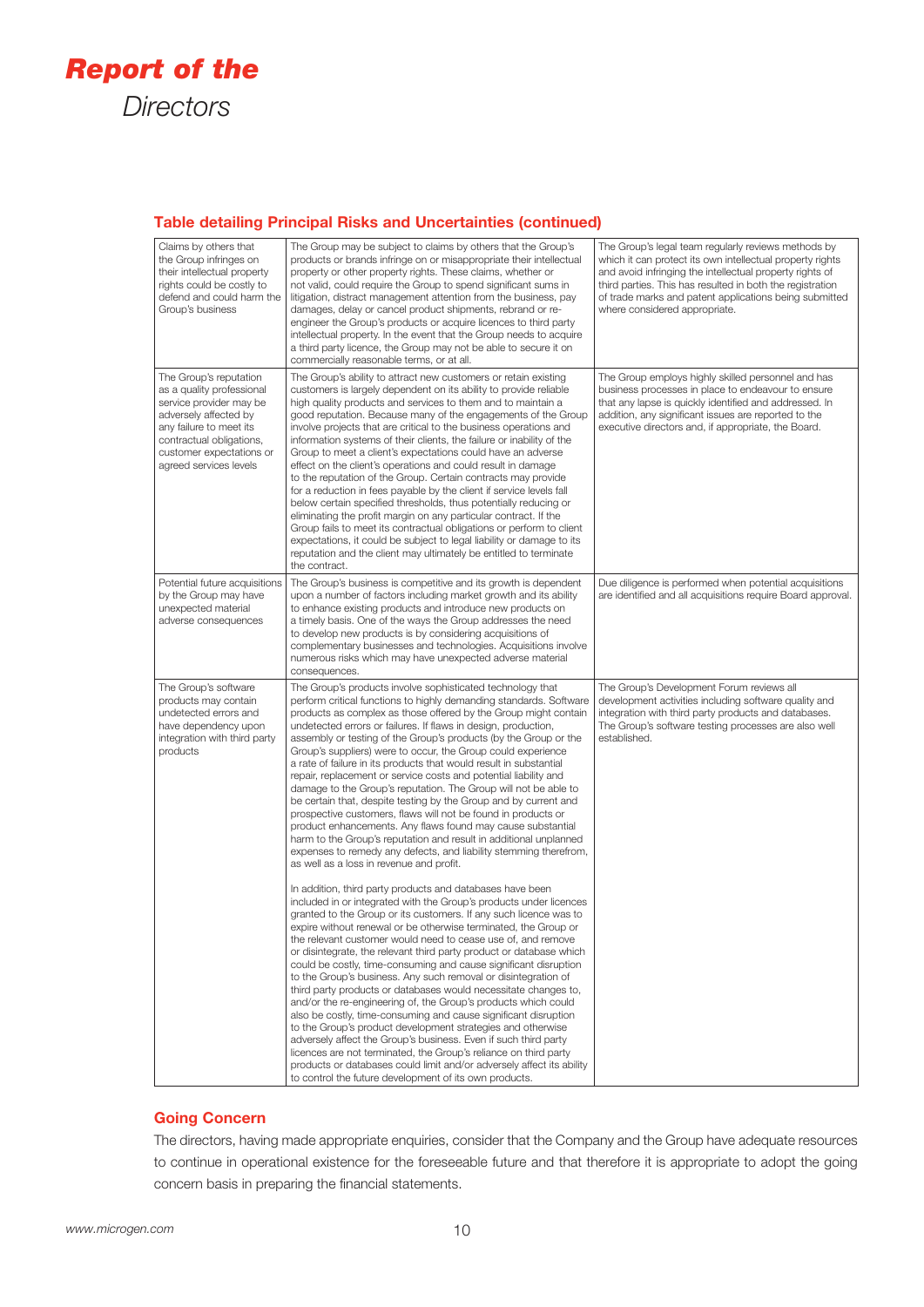# **microgen**

# **Employment Policies**

The Group is committed to offering equal employment opportunities and its policies are designed to attract, retain and motivate the best staff regardless of gender, race, colour, religion, ethnic or national origin, age, marital status, disability, sexual orientation or any other conditions not relevant to the performance of the job, who can demonstrate that they have the necessary skills and abilities. The Group gives proper consideration to applications for employment when these are received from disabled persons and will employ them in posts whenever suitable vacancies arise. Staff who become disabled will be retained whenever possible through retraining, use of appropriate technology and making available suitable alternative employment.

The Group encourages the participation of all employees in the operation and development of the business and has a policy of regular communications including overviews of the Group's financial performance. The Group incentivises employees and senior management through the payment of bonuses linked to performance objectives, together with the other components of remuneration detailed in the Report of the Directors on Remuneration.

### **Environmental Policy**

As a supplier of software solutions the Group's operations do not have a material impact on the environment. The Group has no manufacturing facilities and its premises exclusively comprise offices. Any obsolete office equipment and computers are resold or recycled to the extent practicable. The Group has recycling facilities in all of its offices and use of waste paper is minimised by promoting a paperless process and downloadable software products. However the Group recognises that its activities should be carried out in an environmentally friendly manner and therefore aims to

- comply with relevant environmental legislation;
- reduce waste and, where practicable, re-use and recycle consumables;
- dispose of non-recyclable items in an environmentally friendly manner;
- minimise the consumption of energy and resources in the Group's operations; and
- reduce the environmental impact of the Group's activities and where possible increase the procurement of environmentally friendly products.

### **Donations**

The charitable donations made in the period by the Company and its subsidiaries total £8,000 (2010: £1,000). Included in the donations paid were donations of £2,500 to each of The Salvation Army, The Royal British Legion and MacMillan Cancer.

### **Substantial Shareholdings**

In accordance with the Disclosure and Transparency Rules of the Financial Services Authority, as at 22 February 2012, the Company had been advised of the following notifiable interests in its voting rights: **% Issued**

|                                       | Number of<br>shares | 70 ISSU <del>c</del> u<br><b>Share</b><br>Capital |
|---------------------------------------|---------------------|---------------------------------------------------|
| Schroders plc*                        | 15,176,770          | 18.65%                                            |
| Aberforth Partners LLP**              | 12.210.177          | 15.00%                                            |
| P F and C C M Barbour***              | 6,865,327           | 8.43%                                             |
| M R Ratcliffe                         | 5.294.524           | 6.50%                                             |
| Invesco Limited                       | 4.584.349           | 5.63%                                             |
| Highclere International Investors LLP | 3.276.973           | 4.03%                                             |
| L G Crisp and Mrs H Crisp             | 2,726,602           | 3.35%                                             |
|                                       |                     |                                                   |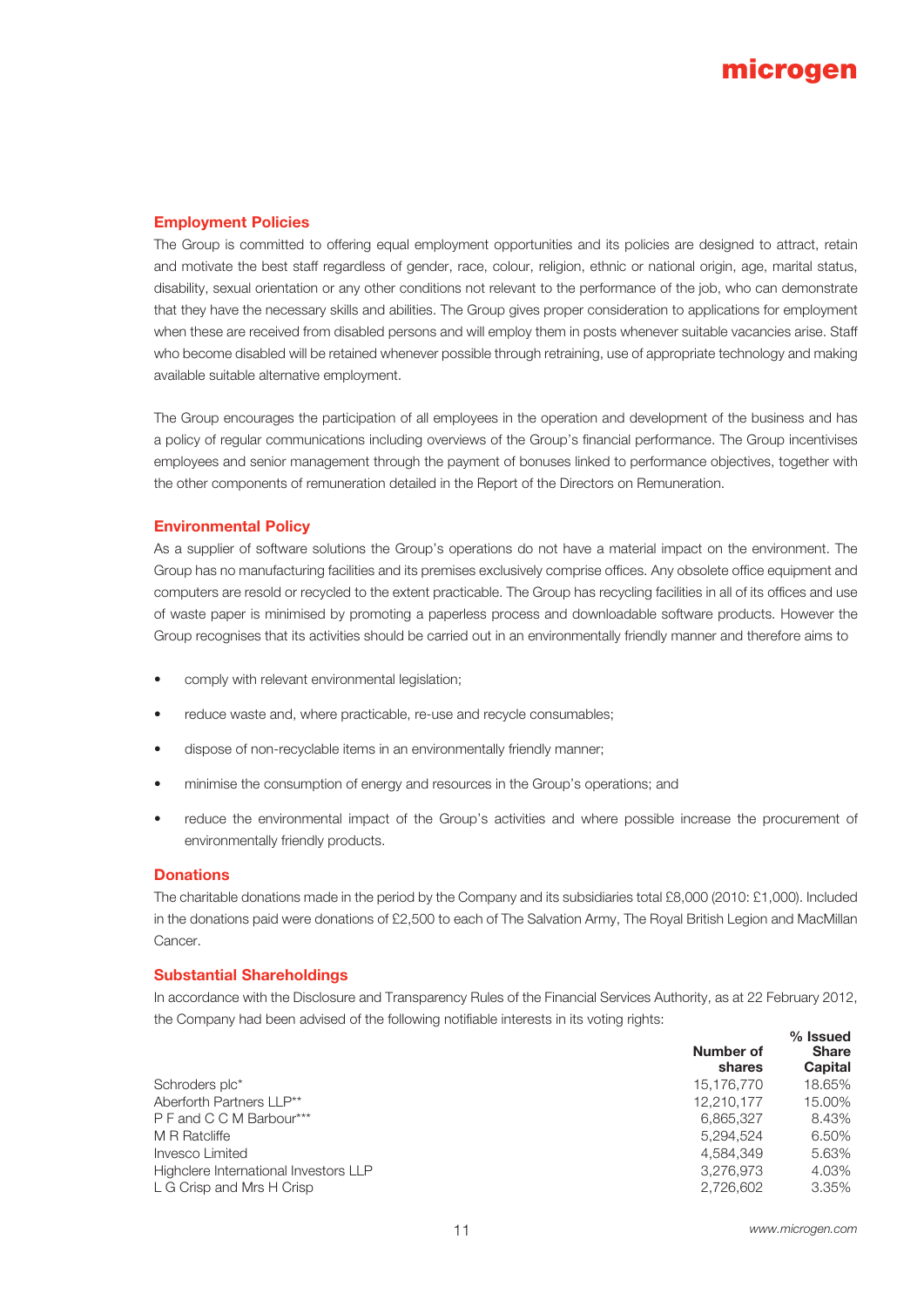

- \* Included within Schroders plc's interest are 3,806,692 shares (4.68 per cent.) held by Mineworkers Pension Scheme, 2,788,605 shares (3.43 per cent.) held by British Coal Staff Superannuation Scheme and a further 2,400,000 shares (2.95 per cent.) for which it does not have access to the voting rights.
- Î × Included within Aberforth Partners LLP's interest are 6,155,526 shares (7.56 per cent.) held by Aberforth Smaller Companies Trust plc; 1,607,900 shares (1.98 per cent) held by Aberforth Geared Income Trust LLP; 1,561,351 shares (1.92 per cent.) held by Aberforth UK Small Companies Fund and a further 2,885,400 shares (3.54 per cent.) for which it does not have access to the voting rights.
- \*\*\* CCM Barbour holds 2,514,531 of the voting rights of these shares and PF Barbour holds 1,500,000 of the voting rights of these shares. Both CCM Barbour and PF Barbour are interested in 2,850,796 shares however neither have any voting rights in these shares.

### **The Takeovers Directive**

The Company has one class of share capital, ordinary shares. All the shares rank pari passu. There are no special control rights in relation to the Company's shares.

Awards under the Microgen Value Enhancement and Realisation Bonus Scheme, as detailed on pages 26 to 28 of the Report of the Directors on Remuneration, would be payable following a change of control of Microgen provided that the base level valuations of one or more of the divisions have been exceeded. A resolution to amend the scheme is to be proposed at the forthcoming Annual General Meeting as further explained on pages 27 and 28.

Additionally, under the Company's share option schemes, a change of control of the Company following a takeover bid would be considered a vesting event. This would allow the exercise of awards subject to the relevant performance conditions being satisfied. There are a small number of customer contracts which include a change of control clause. Two directors have agreements providing for compensation in the event of a change in control and these have been disclosed in the Report of the Directors on Remuneration. Three other senior managers have change of control agreements which increases the notice receivable by one individual from 3 to 6 months and the other two individuals from 6 to 12 months in the event of a change of control.

### **Repurchase of Own Shares**

At the Annual General Meeting held on 19 April 2011 members renewed the authority under section 701 of the Companies Act 2006 to make market purchases on the London Stock Exchange of up to 12,138,815 ordinary shares of 5p each. Such purchases could be made at no more than 5% above the middle market quotation in the London Stock Exchange daily official list on the five business days prior to the date of purchase, nor less than 5p each. No shares have been purchased under this authority since it was last renewed on 19 April 2011. A resolution to give the Directors further authority for the Company to purchase its own shares is to be proposed at the forthcoming Annual General Meeting.

### **Significant Contracts**

There did not exist at any time during the period any contract involving the Company or any of its subsidiaries in which a director of the Company was or is materially interested or any contract which was either a contract of significance with a controlling shareholder or a contract for the provision of service by a controlling shareholder.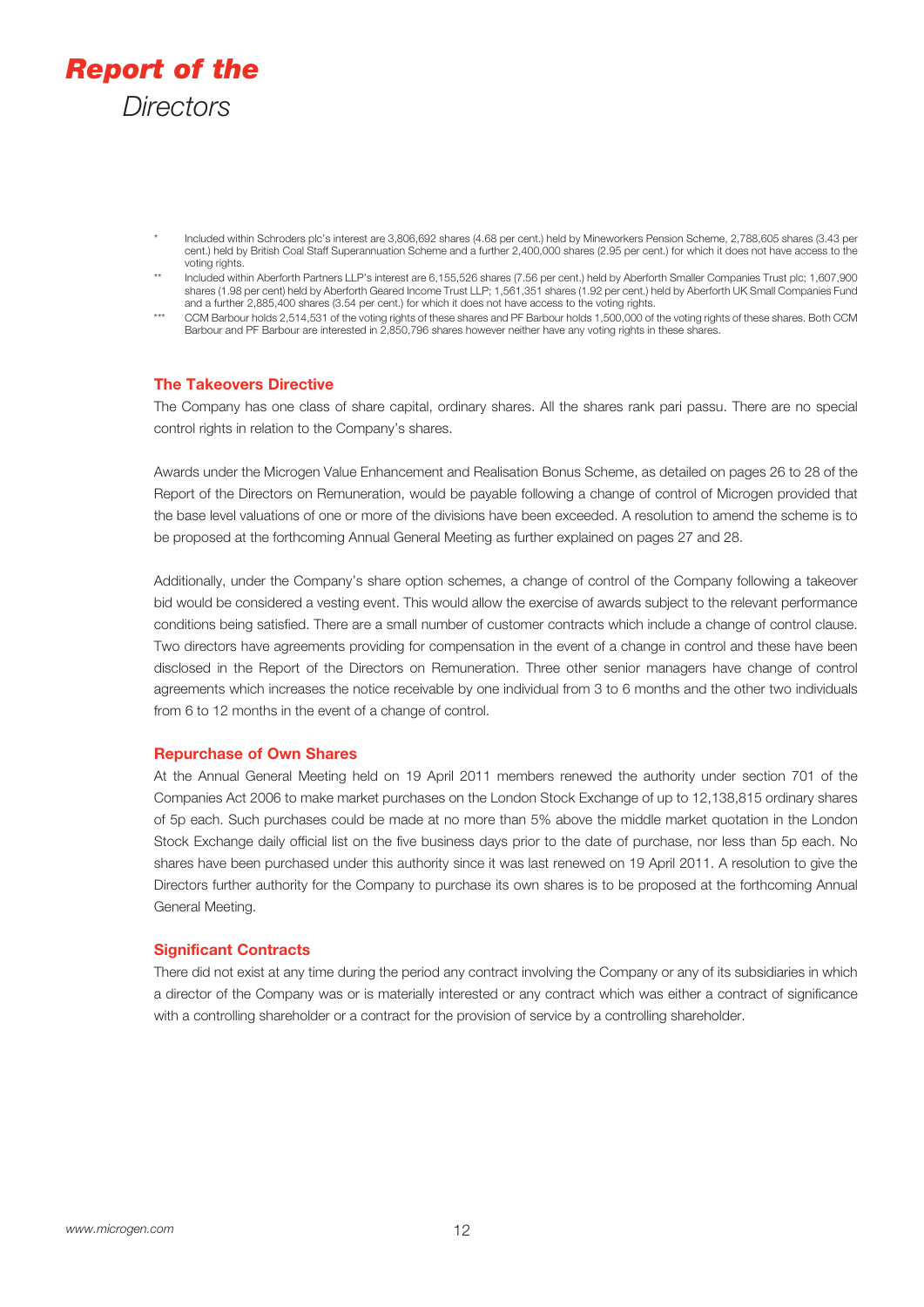# **microgen**

### **Directors**

Details of directors who have held office during the period and up to the date of signing these financial statements are given below:

M R Ratcliffe D J Sherriff P B Wood P M Bertram P Davies R T L Kanter V Murray (appointed 1 September 2011) P Whiting (appointed 2 February 2012)

Biographical details of the current directors are given on the inside front cover of this Annual Report. At the forthcoming Annual General Meeting Mr Wood, who retires by rotation, will stand for re-election. The Board has previously announced that Mr Davies and Mr Kanter will not be standing for re-election at the 2012 Annual General Meeting and therefore intend to retire from the Board on 23 April 2012. Ms Murray OBE and Mr Whiting were appointed as nonexecutive directors with effect from 1 September 2011 and 2 February 2012 respectively and stand for re-election, as is required for directors at the Annual General Meeting following their appointment.

The Company has purchased and maintained throughout the year directors' and officers' liability insurance in respect of itself and its directors. The directors also have the benefit of the indemnity provision contained at article 138 of the Company's articles of association. On 20 September 2011 the Company executed a deed poll granting an indemnity for the benefit of current and future directors of the Company in respect of liabilities which may attach to them in their capacity as directors of the Company and committing to maintain directors' and officers' insurance cover. Qualifying third party indemnity provisions, as defined by section 234 of the Companies Act 2006 as applicable, have been in force during the period 24 April 2006 to 24 February 2012 under the original deed poll dated 24 April 2006 and the deed poll dated 20 September 2011 and continue in force for the benefit of the directors.

### **Treasury and Foreign Exchange**

The Group has in place appropriate treasury policies and procedures, which are approved by the Board. The treasury function manages interest rates for both borrowings and cash deposits for the Group and is also responsible for ensuring there is sufficient headroom against any banking covenants contained within its credit facilities, and for ensuring there are appropriate facilities available to meet the Group's strategic plans.

In order to mitigate and manage exchange rate risk, the Group routinely enters into forward contracts in respect of monthly transactions with the Group's Polish development organisation. The Group continues to monitor exchange rate risk in respect of other foreign currency exposures.

In order to mitigate and manage interest rate risk the Group had in place up to September 2011 an interest rate hedge to manage exposure on borrowings. Interest rate swaps were used as cash flow hedges of future interest payments which had the effect of increasing the proportion of fixed interest debt. The loan of £1.6 million in relation to the Group's property at Fleet was repaid in September 2011.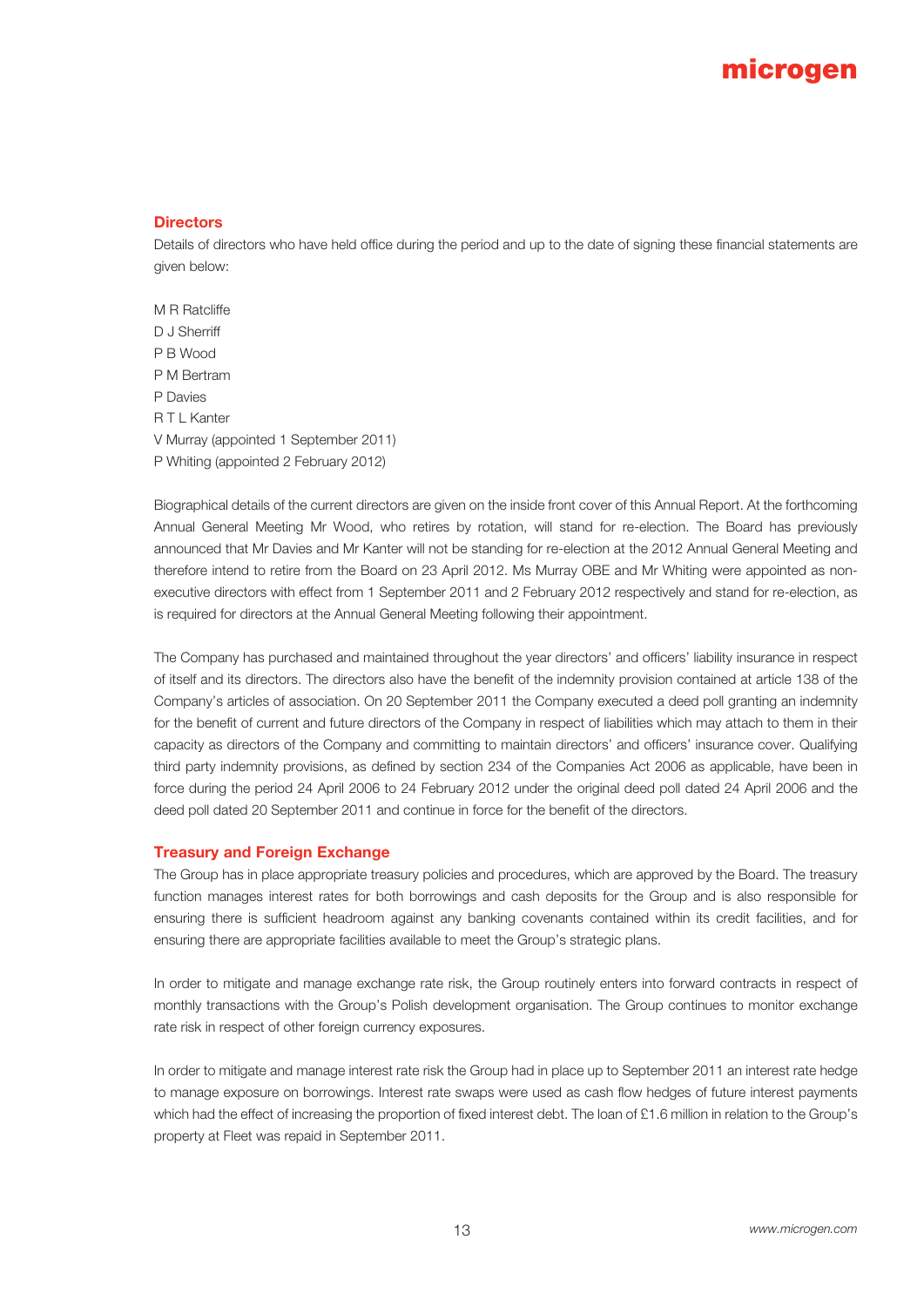

All these treasury policies and procedures are regularly monitored and reviewed and conservatively managed. It is the Group's policy not to undertake speculative transactions which create additional exposures over and above those arising from normal trading activity.

See page 45 for further information on the Group's management of financial risk.

### **Creditor Payment Policy**

The Group agrees terms and conditions for its business transactions with suppliers. Payment is then made in line with these terms, subject to the terms and conditions being met by suppliers.

The Company has trade creditors of £21,000 at 31 December 2011 (2010: £50,000).

At 31 December 2011, for the Group the average number of days of annual purchases represented by year end creditors was 9 days (31 December 2010: 6 days).

### **Auditors and Disclosure of Information to Auditors**

As far as the directors are aware, there is no relevant audit information (as defined by section 418(3) of the Companies Act 2006) of which the Company's auditors are unaware and each of the directors have taken all the steps that they ought to have taken as directors in order to make themselves aware of any relevant audit information and to establish that the Company's auditors are aware of that information.

The auditors, PricewaterhouseCoopers LLP, have indicated their willingness to continue in office, and a resolution that they be re-appointed will be proposed at the Annual General Meeting.

### **Corporate Governance**

The Group's statement on corporate governance is included in the corporate governance report on pages 15 to 20, and is incorporated into this report of directors by cross reference.

### **Annual General Meeting**

The forthcoming Annual General Meeting will be held at 9.00 am on 24 April 2012 at Old Change House, 128 Queen Victoria Street, London EC4V 4BJ. The notice of the Annual General Meeting contains the full text of resolutions to be proposed.

By Order of the Board

**A O'Neill** Company Secretary

24 February 2012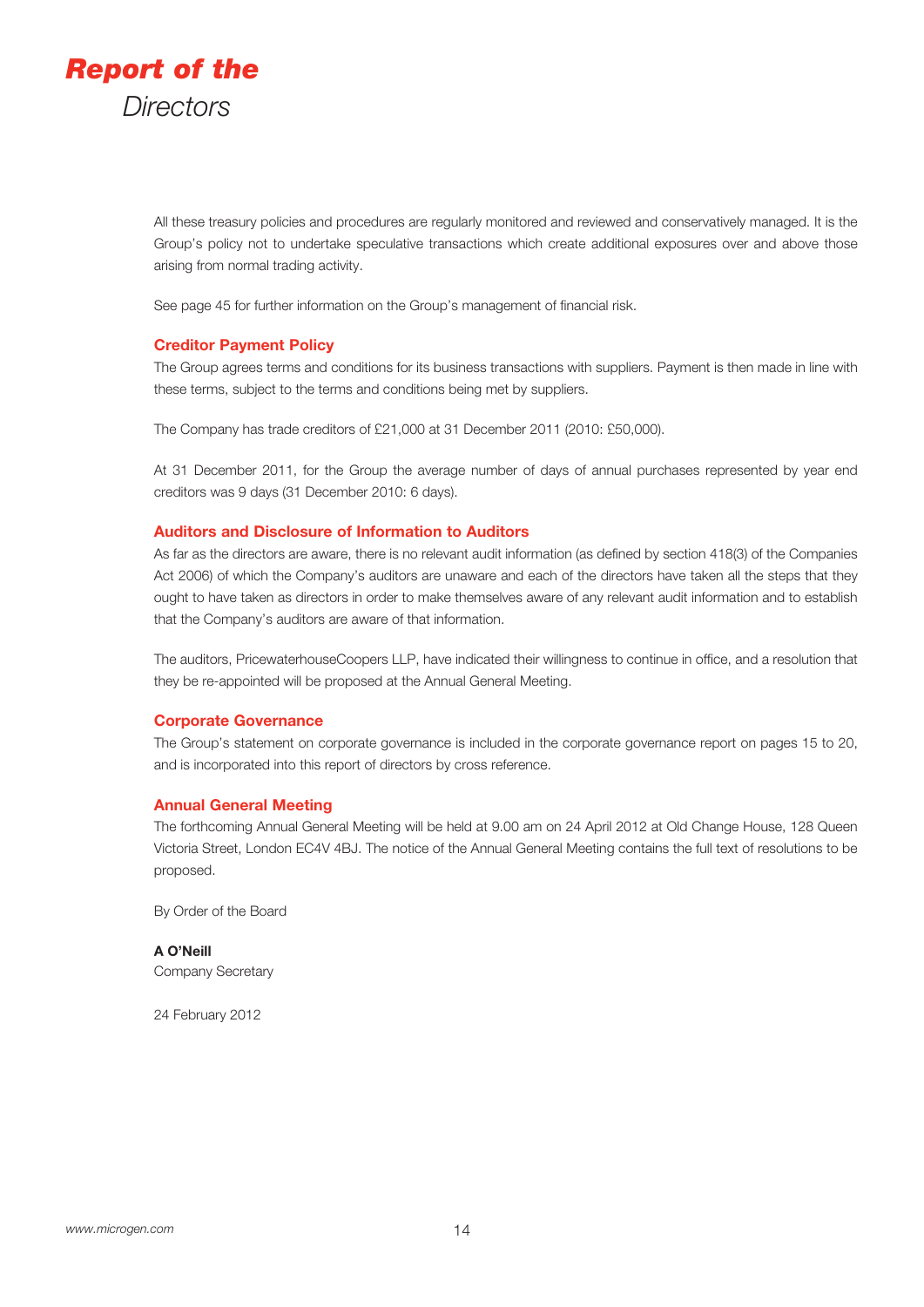*Corporate Governance Statement*

# **microgen**

### **Statement of Compliance**

The Group has applied the main principles set out in the UK Corporate Governance Code ("UKCGC") issued by the Financial Reporting Council in June 2010, as referred to in the UK Listing Authority Listing Rules ("Code") which is available online at www.frc.org.uk. A full statement of compliance with the Code's main principles of the Code of Best Practice is on pages 19 to 20. The Company has complied with the Code throughout the year ended 31 December 2011, other than the limited exceptions stated as follows:

UKCGC B.1.1 - Mr Davies was an employee of the Group in 1999 and, together with Mr Kanter, has served on the Board for more than 9 years from the date of their first election. As detailed within the Report of the Directors, Mr Davies and Mr Kanter have advised the Company of their intention to resign from the Board with effect from the day of the 2012 Annual General Meeting.

The Board considers that all of the non-executive directors are independent in character and judgement from the management of the Company and free from any business or other relationship which could materially interfere with the exercise of their independent judgement. All of the non-executive directors have extensive business experience.

### **Board of Directors**

The Board of Directors meets regularly to review strategic, operational and financial matters, including proposed acquisitions and divestments, and has a formal schedule of matters reserved to it for decision. It approves the interim and preliminary financial statements, the annual financial plan, significant contracts and capital investment in addition to reviewing the effectiveness of the internal control systems and business risks faced by the Group. Where appropriate, it has delegated authority to committees of directors. Information is supplied to the Board in advance of meetings and the Chairman ensures that all directors are properly briefed on the matters being discussed. The Board also receives detailed presentations from senior managers at the scheduled monthly Board meetings.

Mr Sherriff, a director since 1 August 2002, was appointed Chief Executive Officer on 19 April 2011 and it is the Group's policy that the roles and the responsibilities of the Chairman and Chief Executive Officer are separate. The Chairman is primarily responsible for management of the Board, corporate strategy and development and ensuring effective communication with shareholders. The Chief Executive Officer is responsible for managing the Group's operating strategy and businesses.

Non-executive directors are appointed for specified terms, up to a maximum of three years, and reappointment is not automatic. There is a formal selection process to appoint non-executive directors and a separate Nomination Committee was formed in 2001. On 19 April 2011 Mr Bertram was appointed the senior independent non-executive director.

All directors have access to the advice and services of the Company Secretary or suitably qualified alternative, and all the directors are able to take independent professional advice, if necessary, at the Company's expense. Directors offer themselves for re-election at the Annual General Meeting following their appointment and thereafter in accordance with the Company's current Articles of Association which requires directors to retire from office and offer themselves for reappointment by the members if they were not appointed or reappointed at one of the preceding two Annual General Meetings.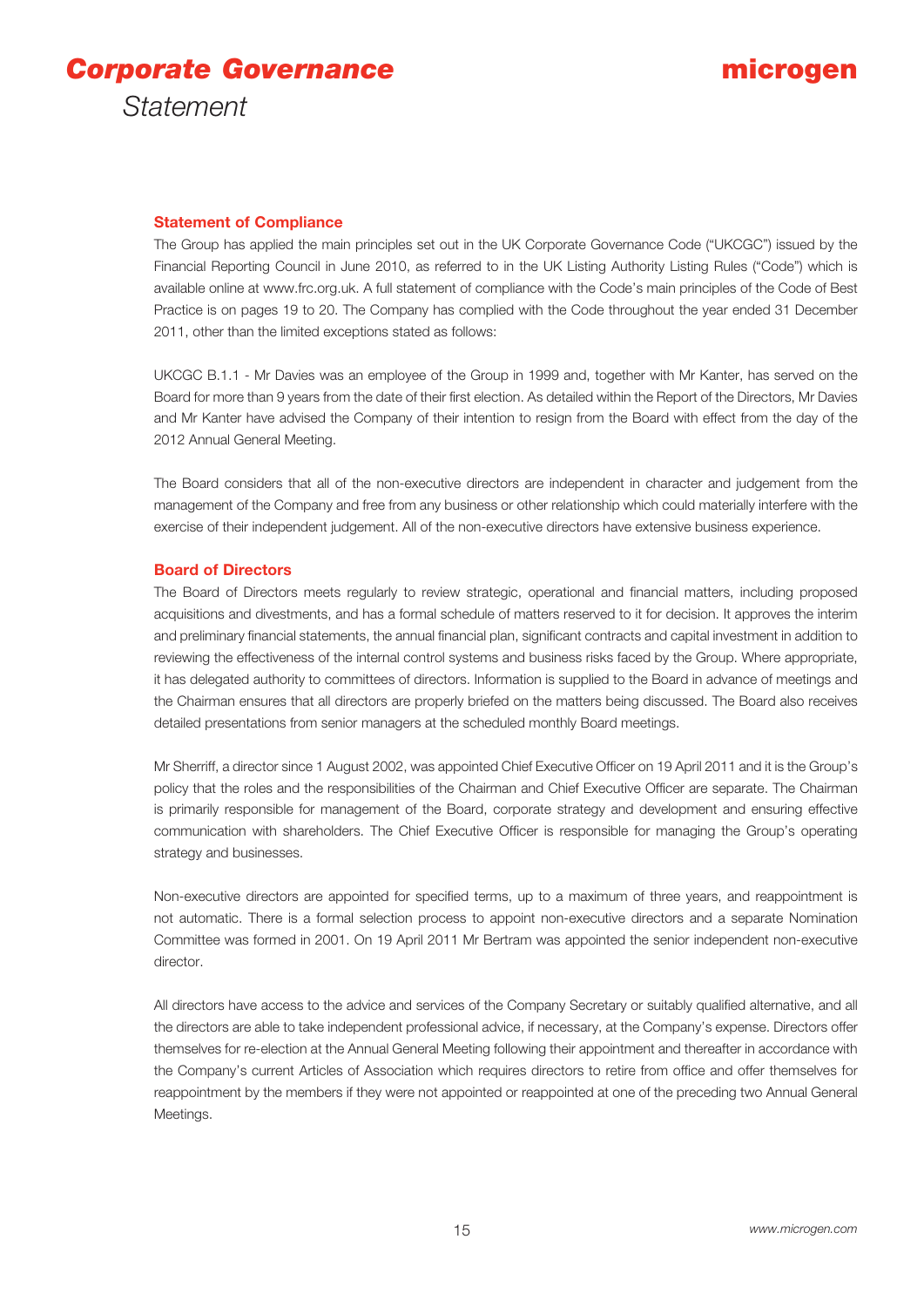# *Corporate Governance Statement*

### **Board Committees**

Each of Mr Bertram, Mr Davies, Mr Kanter, Ms Murray and Mr Whiting serve on the Nomination, Remuneration and Audit Committees. The Committees have written terms of reference which clearly specify their authority and duties and those terms of reference are available upon written request to the Company.

On 1 January 2012 Mr Ratcliffe was appointed as chairman of the Nomination Committee which also comprises Mr Bertram, Mr Davies, Mr Kanter, Ms Murray and Mr Whiting.

On 1 January 2012 Ms Murray was appointed as Chair of the Remuneration Committee and the Committee also comprises Mr Bertram, Mr Kanter, Mr Davies and Mr Whiting. The Report of the Directors on Remuneration appears on pages 21 to 28.

Mr Bertram, a Fellow of the Institute of Chartered Accountants in England and Wales, is chairman of the Audit Committee and the Committee also comprises Mr Davies, Mr Kanter, Ms Murray and Mr Whiting. The Audit Committee meets regularly with management and the external auditors to review and monitor the financial reporting process, the statutory audit of the consolidated financial statements, audit procedures, internal controls and financial matters.

The Audit Committee assess the performance of the external auditors on an annual basis. The Audit Committee then recommends the appointment, reappointment or removal of the Company's external auditors. The Chairman, Chief Executive Officer and Group Finance Director attend the meetings by invitation, however, the Audit Committee meets at least annually with the Company's external auditors without the other directors present. The auditors have unrestricted access to the Audit Committee.

Where the external auditors provide non audit services such work has been put out to tender as appropriate. The Board has reviewed the nature of the work and level of fees for these services and considers that this has not affected the auditors' objectivity and independence. The expenditure on non audit services is set out on page 52 .

### **Board Attendance**

Details of the number of meetings of the Board (including sub-committees at which only certain directors are required to attend) and committees and individual attendances by directors are set out in the table below.

|                                           | <b>Board</b><br><b>Meetings</b> | Audit<br><b>Committee</b> | <b>Remuneration</b><br><b>Committee</b> | <b>Nomination</b><br><b>Committee</b> |
|-------------------------------------------|---------------------------------|---------------------------|-----------------------------------------|---------------------------------------|
| <b>Number of Meetings</b><br>held in 2011 | 11                              | 5                         |                                         |                                       |
| M R Ratcliffe                             | 11                              | $5^*$                     | $7*$                                    |                                       |
| D J Sherriff                              | 11                              | $5*$                      | $7*$                                    | $+ *$                                 |
| P B Wood                                  | 11                              | $5^*$                     | $7*$                                    | $+ *$                                 |
| P Davies                                  | 11                              | 5                         |                                         |                                       |
| R T L Kanter                              | 11                              | 5                         |                                         |                                       |
| P M Bertram                               | 10                              | 5                         |                                         |                                       |
| V Murray (appointed 1 September 2011)     |                                 |                           | З                                       |                                       |

\* attendance by invitation.

The above table details attendance at scheduled meetings. In addition 10 ad hoc meetings were held, of these meetings, 7 meetings were held by the implementation committee relating to the exercise of share options.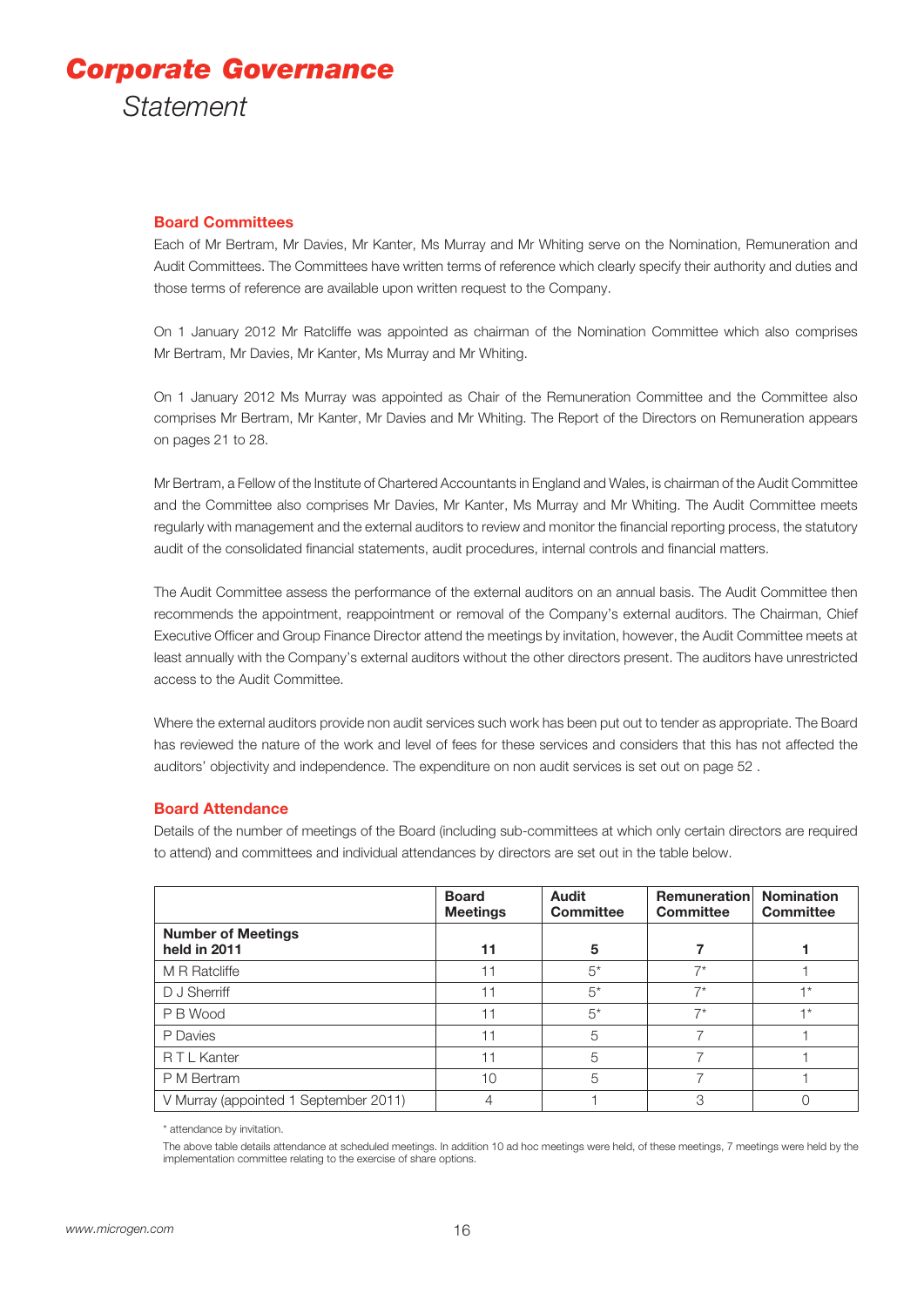# **microgen**

### **Operating Board**

The Operating Board is chaired by the Chief Executive Officer and also comprises the Chairman, Group Finance Director and other senior managers within the Group. The Operating Board normally meets on a monthly basis to discuss policy and operational issues. Those issues outside the delegated authority levels set by the plc Board are referred to the plc Board for its decision. All Non-Executive Directors are invited to attend the Operating Board meetings.

### **Relations with Shareholders**

In order to maintain dialogue with institutional shareholders the Chairman, Chief Executive Officer and Group Finance Director meet with them following interim and final results announcements, or as appropriate, with other directors available to meet institutional shareholders on request. Where practicable the Annual Report is sent to shareholders at least 20 working days before the Annual General Meeting and each issue for consideration at the Annual General Meeting is proposed as a separate resolution. All continuing directors generally attend the Annual General Meeting.

### **Social, Ethical and Environmental Risks**

The Board takes regular account of the significance of social, environmental and ethical ("SEE") matters to the Group's business of providing IT services and solutions (including software, managed services and consultancy) to the business community.

The Board considers that it has received adequate information to enable it to assess any significant risks to the Company's short and long-term value arising from SEE matters and has concluded that the risks associated with SEE matters are minimal. The Board will continue to monitor those risks on an ongoing basis and will implement appropriate policies and procedures if those risks become significant.

### **Internal Control**

The Group maintains an ongoing process in respect of internal control to safeguard the shareholders' investment and the Group's assets and to facilitate the effective and efficient operation of the Group.

These processes enable the Group to respond appropriately, and in a timely fashion, to significant business, operational, financial, compliance and other risks, (in line with the Turnbull Guidance and the Code), which may otherwise prevent the achievement of the Group's objectives.

The Group recognises that it operates in a highly competitive market that can be affected by factors and events outside its control. Details of the risks faced by the Group are set out in the table on pages 9 and 10. The Group is committed to minimising risks arising wherever possible and accepts that internal controls, rigorously applied and monitored, are an essential tool in achieving this objective.

The key elements of Group internal control, which have been effective during 2011 and up to the date of approval of these financial statements, are set out below:

- The existence of a clear organisational structure with defined lines of responsibility and delegation of authority from the Board to its executive directors and operating divisions;
- A procedure for the regular review of reporting business issues and risks by operating divisions;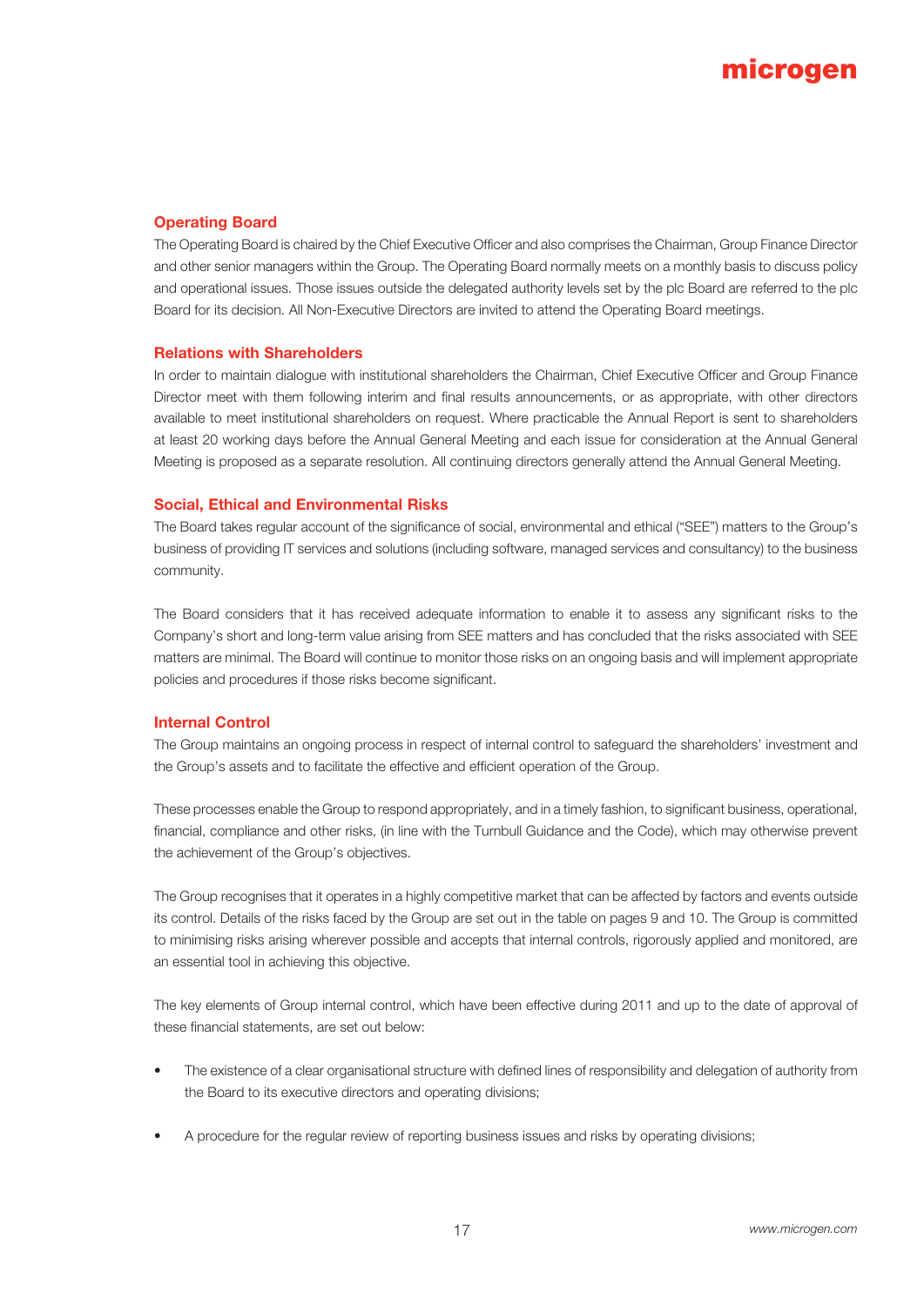

- Regular review meetings with the operating management;
- A planning and management reporting system operated by each division and the executive directors; and
- The establishment of prudent operating and financial policies.

The directors have overall responsibility for establishing financial and other reporting procedures to provide them with a reasonable basis on which to make proper judgements as to the financial position and prospects of the Group, and have responsibility for establishing the Group's system of internal control and for monitoring its effectiveness. The Group's systems are designed to provide directors with reasonable assurance that physical and financial assets are safeguarded, transactions are authorised and properly recorded and material errors and irregularities are either prevented or detected with the minimum delay. However, systems of internal financial control can provide only reasonable and not absolute assurance against material misstatement or loss.

The key features of the systems of internal financial control include:

- financial planning process with an annual financial plan approved by the Board. The plan is regularly updated providing an updated forecast for the year;
- monthly comparison of actual results against plan;
- written procedures detailing operational and financial internal control policies which are reviewed on a regular basis;
- regular reporting to the Board on treasury and legal matters;
- defined investment control guidelines and procedures;
- periodic reviews by the Audit Committee of the Group's systems and procedures.

The majority of the Group's financial and management information is processed and stored on computer systems. The Group is dependent on systems that require sophisticated computer networks. The Group has established controls and procedures over the security of data held on such systems, including business continuity arrangements.

On behalf of the Board, the Audit Committee has reviewed the operation and effectiveness of this framework of internal control for the year ended 31 December 2011, and up to the date of approval of the annual report.

### **Internal Audit**

The need for an internal audit function is reviewed on an annual basis by the Audit Committee taking into account the size and complexity of the Group. At present there is no intention to establish an internal audit function.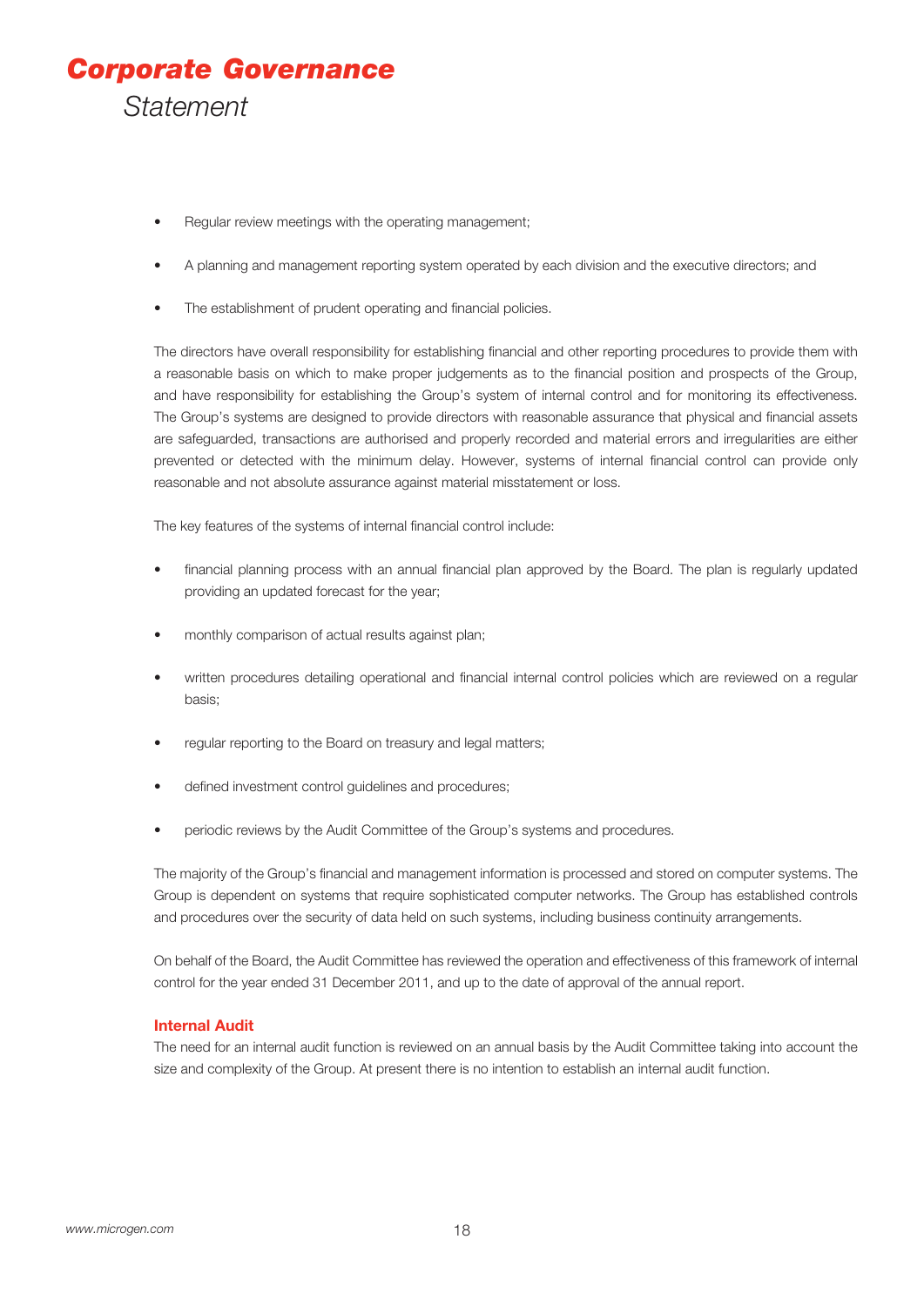|                         | <b>COMPLIANCE WITH THE UK CORPORATE GOVERNANCE CODE</b>                                                                                                                                                                                                                                                      |                                                                                                                                                                                                                                                                                                                                                                                                                                                                                                                                                                                                                                                                                                                                                                                                                                                                                                                                                                                                                                                                                                                                                                                                                                                       |  |  |  |
|-------------------------|--------------------------------------------------------------------------------------------------------------------------------------------------------------------------------------------------------------------------------------------------------------------------------------------------------------|-------------------------------------------------------------------------------------------------------------------------------------------------------------------------------------------------------------------------------------------------------------------------------------------------------------------------------------------------------------------------------------------------------------------------------------------------------------------------------------------------------------------------------------------------------------------------------------------------------------------------------------------------------------------------------------------------------------------------------------------------------------------------------------------------------------------------------------------------------------------------------------------------------------------------------------------------------------------------------------------------------------------------------------------------------------------------------------------------------------------------------------------------------------------------------------------------------------------------------------------------------|--|--|--|
|                         | <b>Code of Best Practice - Principles</b>                                                                                                                                                                                                                                                                    | <b>Microgen Compliance Statement</b>                                                                                                                                                                                                                                                                                                                                                                                                                                                                                                                                                                                                                                                                                                                                                                                                                                                                                                                                                                                                                                                                                                                                                                                                                  |  |  |  |
| A                       | <b>LEADERSHIP</b>                                                                                                                                                                                                                                                                                            |                                                                                                                                                                                                                                                                                                                                                                                                                                                                                                                                                                                                                                                                                                                                                                                                                                                                                                                                                                                                                                                                                                                                                                                                                                                       |  |  |  |
| 1                       | The Role of the Board<br>Every company should be headed by an effective<br>board, which is collectively responsible for the success<br>of the company.                                                                                                                                                       | The directors' responsibilities are outlined in the Report of the Directors. The Board<br>meets regularly on a formal basis plus additional ad hoc meetings as necessary.                                                                                                                                                                                                                                                                                                                                                                                                                                                                                                                                                                                                                                                                                                                                                                                                                                                                                                                                                                                                                                                                             |  |  |  |
| $\overline{\mathbf{c}}$ | <b>Division of Responsibilities</b><br>There should be a clear division of responsibilities at<br>the head of the company between the running of the<br>board and the executive responsibility for the running of<br>the company's business. No one individual should have<br>unfettered powers of decision. | The roles and responsibilities of the Chairman and Chief Executive Officer are separate.<br>The Chairman is primarily responsible for corporate strategy and development and<br>ensuring effective communication with shareholders. The Chief Executive Officer is<br>responsible for managing the Group's operating strategy and businesses.                                                                                                                                                                                                                                                                                                                                                                                                                                                                                                                                                                                                                                                                                                                                                                                                                                                                                                         |  |  |  |
| 3                       | <b>The Chairman</b><br>The Chairman is responsible for leadership of the board<br>and ensuring its effectiveness on all aspects of its role.                                                                                                                                                                 | The Chairman is responsible for setting the Board's agenda and ensuring that adequate<br>time is available for discussion of all agenda items, in particular strategic issues. He<br>promotes a culture of openness and debate by facilitating the effective contribution<br>of non-executive directors in particular and ensuring constructive relations between<br>executive and non-executive directors. In addition, he ensures that the directors receive<br>accurate, timely and clear information.                                                                                                                                                                                                                                                                                                                                                                                                                                                                                                                                                                                                                                                                                                                                             |  |  |  |
| 4                       | <b>Non-Executive Directors</b><br>As part of their role as members of a unitary board, non-<br>executive directors should constructively challenge and<br>help develop proposals on strategy.                                                                                                                | The Board appoints one of the independent non-executive directors to be the senior<br>independent non-executive director to provide a sounding board for the Chairman and<br>to serve as an intermediary for the other directors if necessary. The senior independent<br>non-executive director is available to shareholders if they have concerns which contact<br>through the normal channels of Chairman, Chief Executive Officer or Group Finance<br>Director fails to resolve or for which such contact is inappropriate. The Chairman holds<br>meetings with the non-executive directors without the executives being present. Led by<br>the senior independent non-executive director, the non-executive directors meet without<br>the Chairman at least annually to appraise the Chairman's performance and on such<br>other occasions as are deemed appropriate.<br>If the directors have concerns which cannot be resolved about the running of the company<br>or a proposed action, it is Company policy that their concerns must be recorded in the<br>Board minutes. On their resignation, a non-executive director has to provide a written<br>statement to the Chairman, for circulation to the Board, if they have any such concerns. |  |  |  |
| в                       | <b>EFFECTIVENESS</b>                                                                                                                                                                                                                                                                                         |                                                                                                                                                                                                                                                                                                                                                                                                                                                                                                                                                                                                                                                                                                                                                                                                                                                                                                                                                                                                                                                                                                                                                                                                                                                       |  |  |  |
| 1                       | The Composition of the Board<br>The board and its committees should have the<br>appropriate balance of skills, experience, independence<br>and knowledge of the company to enable them to<br>discharge their respective duties and responsibilities<br>effectively.                                          | The Board consists of the Chairman, Chief Executive Officer and Group Finance<br>Director plus at least two non-executive directors. All of the non-executive directors<br>(including those detailed in the Statement of Compliance) are considered by the Board<br>to be independent of the management of the Company and free from any business or<br>other relationship which could materially interfere with the exercise of their independent<br>judgement.                                                                                                                                                                                                                                                                                                                                                                                                                                                                                                                                                                                                                                                                                                                                                                                      |  |  |  |
| $\overline{2}$          | <b>Appointments to the Board</b><br>There should be a formal, rigorous and transparent<br>procedure for the appointment of new directors to the<br>board.                                                                                                                                                    | A separate Nomination Committee, comprising of all the non-executive directors together<br>with the Chairman, is responsible for identifying and nominating candidates to fill Board<br>vacancies.                                                                                                                                                                                                                                                                                                                                                                                                                                                                                                                                                                                                                                                                                                                                                                                                                                                                                                                                                                                                                                                    |  |  |  |
| 3                       | <b>Commitment</b><br>All directors should be able to allocate sufficient time<br>to the company to discharge their responsibilities<br>effectively.                                                                                                                                                          | The Chairman's other significant commitments are disclosed in the Annual Report. Any<br>changes to such commitments are reported to the Board as they arise and their impact<br>explained in the next Annual Report.<br>The terms and conditions of appointment of non-executive directors are made available<br>for inspection. The letter of appointment sets out the expected time commitment. The<br>appointed non-executive directors have undertaken that they will have sufficient time to<br>meet what is expected of them.<br>A full time executive director of Microgen will not be given permission by the Board to<br>take on more than one directorship in a FTSE 100 company nor chairman of such a<br>company.                                                                                                                                                                                                                                                                                                                                                                                                                                                                                                                         |  |  |  |
| 4                       | <b>Development</b><br>All directors should receive induction on joining the<br>board and should regularly update and refresh their<br>skills and knowledge.                                                                                                                                                  | The Chairman ensures that new directors receive an induction on joining the Board. Any<br>training needs required by the directors will be discussed with the Chairman.                                                                                                                                                                                                                                                                                                                                                                                                                                                                                                                                                                                                                                                                                                                                                                                                                                                                                                                                                                                                                                                                               |  |  |  |
| 5                       | <b>Information and Support</b><br>The board should be supplied in a timely manner with<br>information in a form and of a quality appropriate to<br>enable it to discharge its duties.                                                                                                                        | The Board is supplied with management accounts and operational reviews prior to each<br>meeting. All non-executive directors have extensive business experience and possess<br>relevant and updated skills and knowledge to perform their duties.<br>The Board ensures that directors, especially non-executive directors, have access<br>to independent professional advice at the Company's expense where they judge it<br>necessary to discharge their responsibility as directors.<br>All directors have access to the advice and services of the Company Secretary, who<br>is responsible to the Board for ensuring that Board procedures are complied with. The<br>appointment and removal of the Company Secretary is a matter for the Board as a whole.                                                                                                                                                                                                                                                                                                                                                                                                                                                                                       |  |  |  |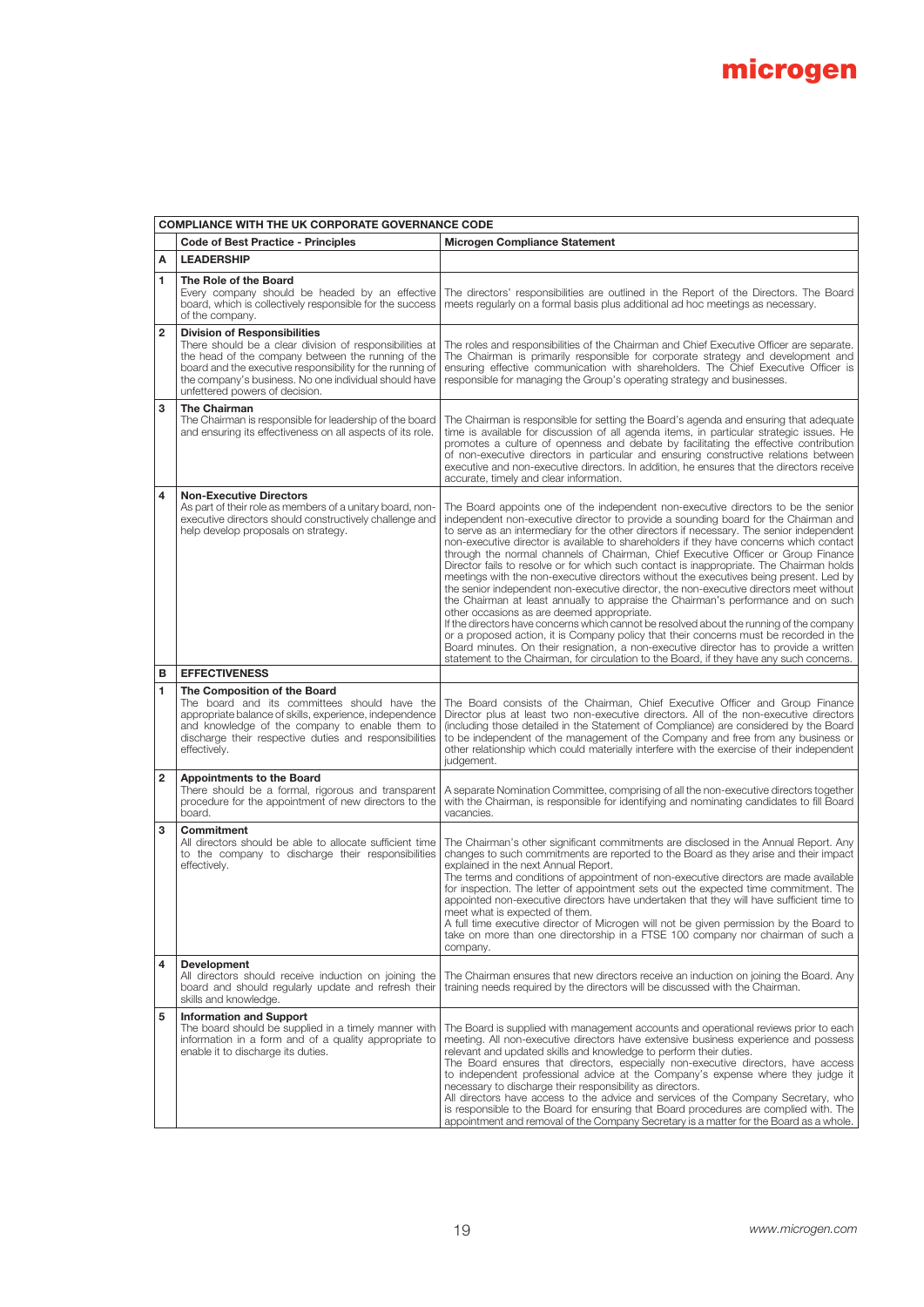# *Corporate Governance Statement*

|                         | <b>COMPLIANCE WITH THE UK CORPORATE GOVERNANCE CODE (continued)</b>                                                                                                                                                                                                                                                                                                                                                                    |                                                                                                                                                                                                                                                                                                                                                                                                                                                                                                                                                                                                                                                                                                                                                                                                                                                                                                                                                                                                                                                                                                                                                                                                                                                                                                           |  |  |  |
|-------------------------|----------------------------------------------------------------------------------------------------------------------------------------------------------------------------------------------------------------------------------------------------------------------------------------------------------------------------------------------------------------------------------------------------------------------------------------|-----------------------------------------------------------------------------------------------------------------------------------------------------------------------------------------------------------------------------------------------------------------------------------------------------------------------------------------------------------------------------------------------------------------------------------------------------------------------------------------------------------------------------------------------------------------------------------------------------------------------------------------------------------------------------------------------------------------------------------------------------------------------------------------------------------------------------------------------------------------------------------------------------------------------------------------------------------------------------------------------------------------------------------------------------------------------------------------------------------------------------------------------------------------------------------------------------------------------------------------------------------------------------------------------------------|--|--|--|
|                         | <b>Code of Best Practice - Principles</b>                                                                                                                                                                                                                                                                                                                                                                                              | <b>Microgen Compliance Statement</b>                                                                                                                                                                                                                                                                                                                                                                                                                                                                                                                                                                                                                                                                                                                                                                                                                                                                                                                                                                                                                                                                                                                                                                                                                                                                      |  |  |  |
| в                       | <b>EFFECTIVENESS</b>                                                                                                                                                                                                                                                                                                                                                                                                                   |                                                                                                                                                                                                                                                                                                                                                                                                                                                                                                                                                                                                                                                                                                                                                                                                                                                                                                                                                                                                                                                                                                                                                                                                                                                                                                           |  |  |  |
| 6                       | <b>Evaluation</b><br>The board should undertake a formal and rigorous<br>annual evaluation of its own performance and that of its<br>committees and individual directors.                                                                                                                                                                                                                                                              | Given Microgen's size and Board structure, performance evaluation is an ongoing<br>process. A performance evaluation is undertaken for all directors at the time of their<br>proposed reappointment. The Chief Executive Officer and Group Finance Director receive<br>an annual performance appraisal as part of the Senior Management Bonus Scheme. The<br>performance of each Board Committee is reviewed on an annual basis.                                                                                                                                                                                                                                                                                                                                                                                                                                                                                                                                                                                                                                                                                                                                                                                                                                                                          |  |  |  |
| 7                       | Re-election<br>All directors should be submitted for re-election at<br>regular intervals, subject to continued satisfactory<br>performance.                                                                                                                                                                                                                                                                                            | Non-executive directors are appointed for specific terms, up to a maximum of three<br>years and re-appointment is not automatic. All directors offer themselves for election at<br>the AGM following their appointment and for re-election thereafter in accordance with<br>the Company's articles, which require one-third of directors to retire in rotation at each<br>AGM. The Board sets out to shareholders in papers accompanying a resolution to elect<br>a non-executive director why they believe an individual should be elected. The Chairman<br>confirms to shareholders when proposing re-election that the non-executive director's<br>performance remains effective.                                                                                                                                                                                                                                                                                                                                                                                                                                                                                                                                                                                                                      |  |  |  |
| C                       | <b>ACCOUNTABILITY AND AUDIT</b>                                                                                                                                                                                                                                                                                                                                                                                                        |                                                                                                                                                                                                                                                                                                                                                                                                                                                                                                                                                                                                                                                                                                                                                                                                                                                                                                                                                                                                                                                                                                                                                                                                                                                                                                           |  |  |  |
| 1                       | <b>Financial and Business Reporting</b><br>The board should present a balanced and<br>understandable assessment of the company's position<br>and prospects.                                                                                                                                                                                                                                                                            | The Board considers it is in compliance with this requirement.                                                                                                                                                                                                                                                                                                                                                                                                                                                                                                                                                                                                                                                                                                                                                                                                                                                                                                                                                                                                                                                                                                                                                                                                                                            |  |  |  |
| $\overline{\mathbf{2}}$ | <b>Risk Management and Internal Control</b><br>The board is responsible for determining the nature<br>and extent of the significant risks it is willing to take<br>in achieving its strategic objectives. The board should<br>maintain a sound risk management and internal control<br>systems.                                                                                                                                        | The Company operates a detailed internal control process which is reviewed at least on<br>an annual basis by the Audit Committee and endorsed by the Board. Further information<br>is provided in the Corporate Governance Statement.                                                                                                                                                                                                                                                                                                                                                                                                                                                                                                                                                                                                                                                                                                                                                                                                                                                                                                                                                                                                                                                                     |  |  |  |
| 3                       | <b>Audit Committee and Auditors</b><br>The board should establish formal and transparent<br>arrangements for considering how they should apply<br>the financial reporting and risk management and<br>internal control principles and for maintaining an<br>appropriate relationship with the company's auditors.                                                                                                                       | The Audit Committee consists of all non-executive directors and meets at least three<br>times a year. The Chairman, Chief Executive Officer and Group Finance Director are<br>invited to attend but the Audit Committee meets at least annually with the company's<br>auditors without the other directors present.<br>The Board ensures that at least one member of the audit committee has recent and<br>relevant financial experience.                                                                                                                                                                                                                                                                                                                                                                                                                                                                                                                                                                                                                                                                                                                                                                                                                                                                 |  |  |  |
| D                       | <b>REMUNERATION</b>                                                                                                                                                                                                                                                                                                                                                                                                                    |                                                                                                                                                                                                                                                                                                                                                                                                                                                                                                                                                                                                                                                                                                                                                                                                                                                                                                                                                                                                                                                                                                                                                                                                                                                                                                           |  |  |  |
| 1                       | The Level and Make-up of Remuneration<br>Levels of remuneration should be sufficient to attract,<br>retain and motivate directors of the quality required<br>to run the company successfully, but a company<br>should avoid paying more than is necessary for this<br>purpose. A significant proportion of executive directors'<br>remuneration should be structured so as to link rewards<br>to corporate and individual performance. | The Chief Executive Officer and Group Finance Director's remuneration consist of basic<br>salary and a variable annual bonus. Basic salaries are reviewed annually in the light of<br>individual performance and market comparisons for similar jobs. Annual bonuses may<br>be paid, at the sole discretion of the Remuneration Committee, at a target level of<br>up to 50% with an overall cap of 100% of basic salary. The annual bonus payment<br>is determined on the basis of individual and corporate performance. The Chairman<br>does not participate In the annual bonus scheme and has not received a bonus in<br>respect of either of the years ending 31 December 2011 or 31 December 2010.<br>In addition there are long term incentive schemes in place as detailed in the Report of<br>the Directors on Remuneration. These long term incentive schemes include the Microgen<br>Value Enhancement and Realisation Bonus Scheme, Performance Share Plan and Share<br>Option Plans.<br>As at 31 December 2011 neither the Chief Executive Officer nor Group Finance Director<br>hold non-executive positions with other companies for which they receive remuneration.<br>Remuneration for non-executive directors does not include share options or other<br>performance related elements. |  |  |  |
| 2                       | Procedure<br>There should be a formal and transparent procedure<br>for developing policy on executive remuneration and<br>for fixing the remuneration packages of individual<br>directors. No director should be involved in deciding his<br>or her own remuneration.                                                                                                                                                                  | Remuneration packages for individual directors are set by the Remuneration Committee<br>after receiving information from independent sources and if required the company's<br>Human Resources function. The Chairman, Chief Executive Officer and Group Finance<br>Director may be invited to attend the Committee's meetings.                                                                                                                                                                                                                                                                                                                                                                                                                                                                                                                                                                                                                                                                                                                                                                                                                                                                                                                                                                            |  |  |  |
| Е                       | <b>RELATIONS WITH SHAREHOLDERS</b>                                                                                                                                                                                                                                                                                                                                                                                                     |                                                                                                                                                                                                                                                                                                                                                                                                                                                                                                                                                                                                                                                                                                                                                                                                                                                                                                                                                                                                                                                                                                                                                                                                                                                                                                           |  |  |  |
| 1                       | <b>Dialogue with Shareholders</b><br>There should be a dialogue with shareholders based on<br>the mutual understanding of objectives. The board as a<br>whole has responsibility for ensuring that a satisfactory<br>dialogue with shareholders takes place.                                                                                                                                                                           | The Chairman, Chief Executive Officer and Group Finance Director meet on a regular<br>basis with the Company's major shareholders. Non-executive directors are available to<br>meet institutional shareholders if requested.                                                                                                                                                                                                                                                                                                                                                                                                                                                                                                                                                                                                                                                                                                                                                                                                                                                                                                                                                                                                                                                                              |  |  |  |
| $\overline{\mathbf{2}}$ | <b>Constructive Use of the Annual General Meeting</b><br>The board should use the Annual General Meeting to<br>communicate with investors and to encourage their<br>participation.                                                                                                                                                                                                                                                     | The Company arranges for the Notice of the AGM and related papers to be sent to<br>shareholders at least 20 working days before the meeting.<br>All continuing directors make themselves available at the Annual General Meeting to<br>respond to any questions raised by the investors in attendance.                                                                                                                                                                                                                                                                                                                                                                                                                                                                                                                                                                                                                                                                                                                                                                                                                                                                                                                                                                                                    |  |  |  |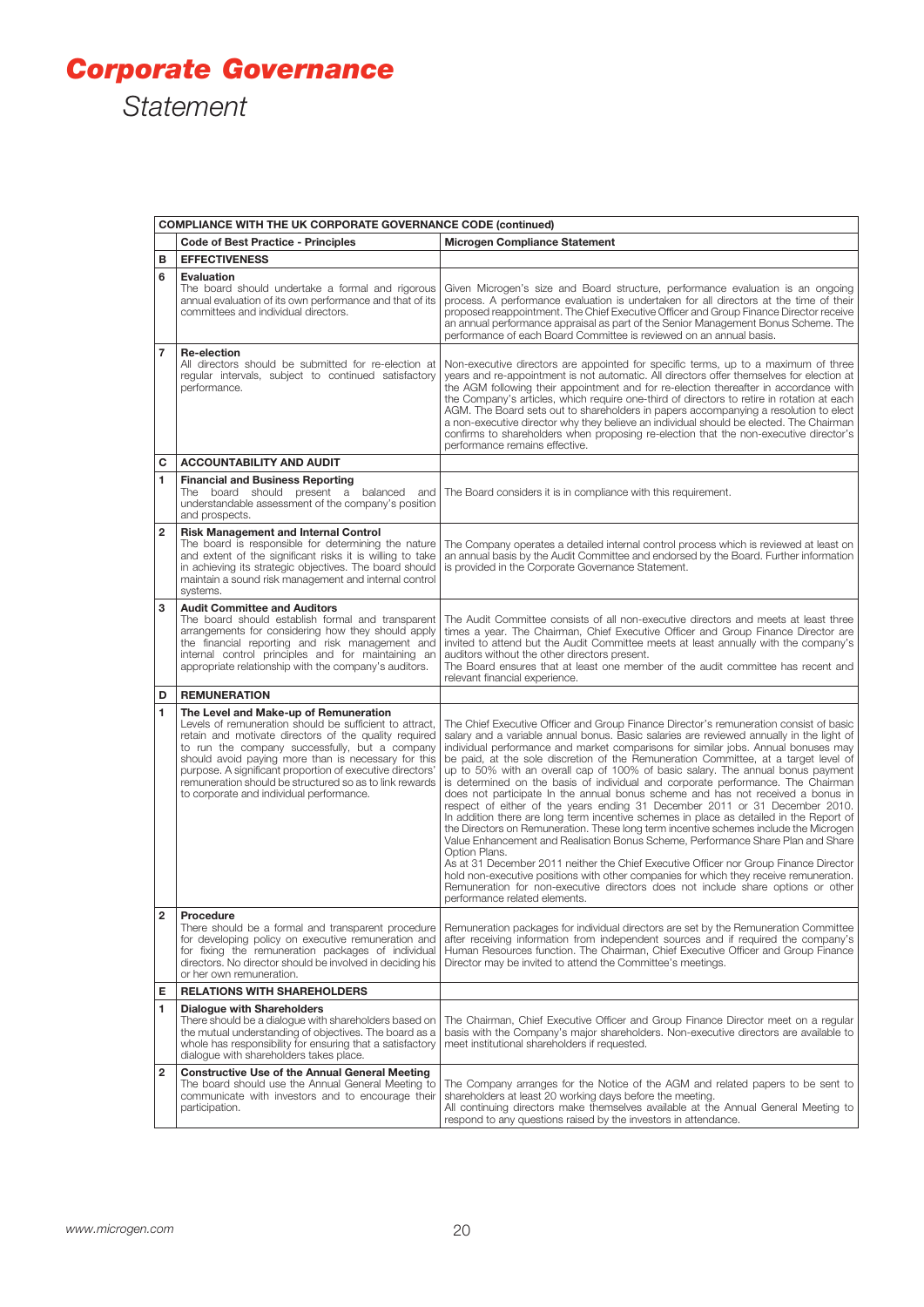# *Report of the Directors on*

# **microgen**

*Remuneration*

# **Remuneration Committee**

This report by the Remuneration Committee has been approved by the Board of Directors for submission to shareholders for their approval at the forthcoming Annual General Meeting.

### **Membership**

The membership of the Remuneration Committee during the year ended 31 December 2011 comprised of Mr Bertram, Mr Davies, Mr Kanter and Ms Murray; with Ms Murray joining the Remuneration Committee with effect from 1 September 2011. During the year the Committee was chaired by Mr Davies with Ms Murray taking the chair on 1 January 2012. Mr Whiting joined the Committee on 2 February 2012.

### **Policy Statement**

The Remuneration Committee sets the overall policy on remuneration and other terms of employment for the Chairman, Executive Directors and for the senior management. The Committee determines remuneration packages by reference to individual performance, experience and market conditions with a view to providing a package which is appropriate for the responsibilities involved. The Committee also oversees the operation of the Company's share option and other incentive schemes.

It is the Committee's intention to continue to seek to align the interests of the directors and senior management with those of the shareholders.

The Group operates a policy for directors and senior management designed to ensure it attracts and retains the management skills required to operate and develop the Group's businesses.

In fulfilling its role the Remuneration Committee seeks professional advice when considered appropriate to do so.

### **Components of Remuneration**

### *Base Salary*

Base salaries are reviewed on an annual basis by the Remuneration Committee or when an individual changes roles or responsibilities.

### *Senior Management Bonus Scheme*

The Group operates a Senior Management Bonus Scheme, which is determined by the Remuneration Committee on an annual basis by reference to Group, Division and personal performance during the financial period. Annual bonus targets for the participants for the financial period were set at a level up to 50%, with an overall cap of 100% of basic salary. The Chairman does not participate in the Senior Management Bonus Scheme and any bonus paid to him is separately determined by the Remuneration Committee. The Remuneration Committee has introduced 'clawback' provisions for bonuses relating to the year ending 31 December 2011 and subsequent periods. These provisions entitle the Remuneration Committee, at its discretion, to seek repayment from Mr Sherriff and Mr Wood of up to 25% of a prior net bonus payment for a period of 18 months from the end of the period to which the bonus relates.

### *Performance Share Plan*

Under the Performance Share Plan introduced in 2006 ("PSP") the Remuneration Committee is allowed to grant conditional allocations of par value options to key executives with a maximum value of (normally) 100 per cent. of base salary per annum. Awards granted under the PSP will normally only vest after three years provided the participant is still employed in the Group and that demanding performance conditions have first been achieved.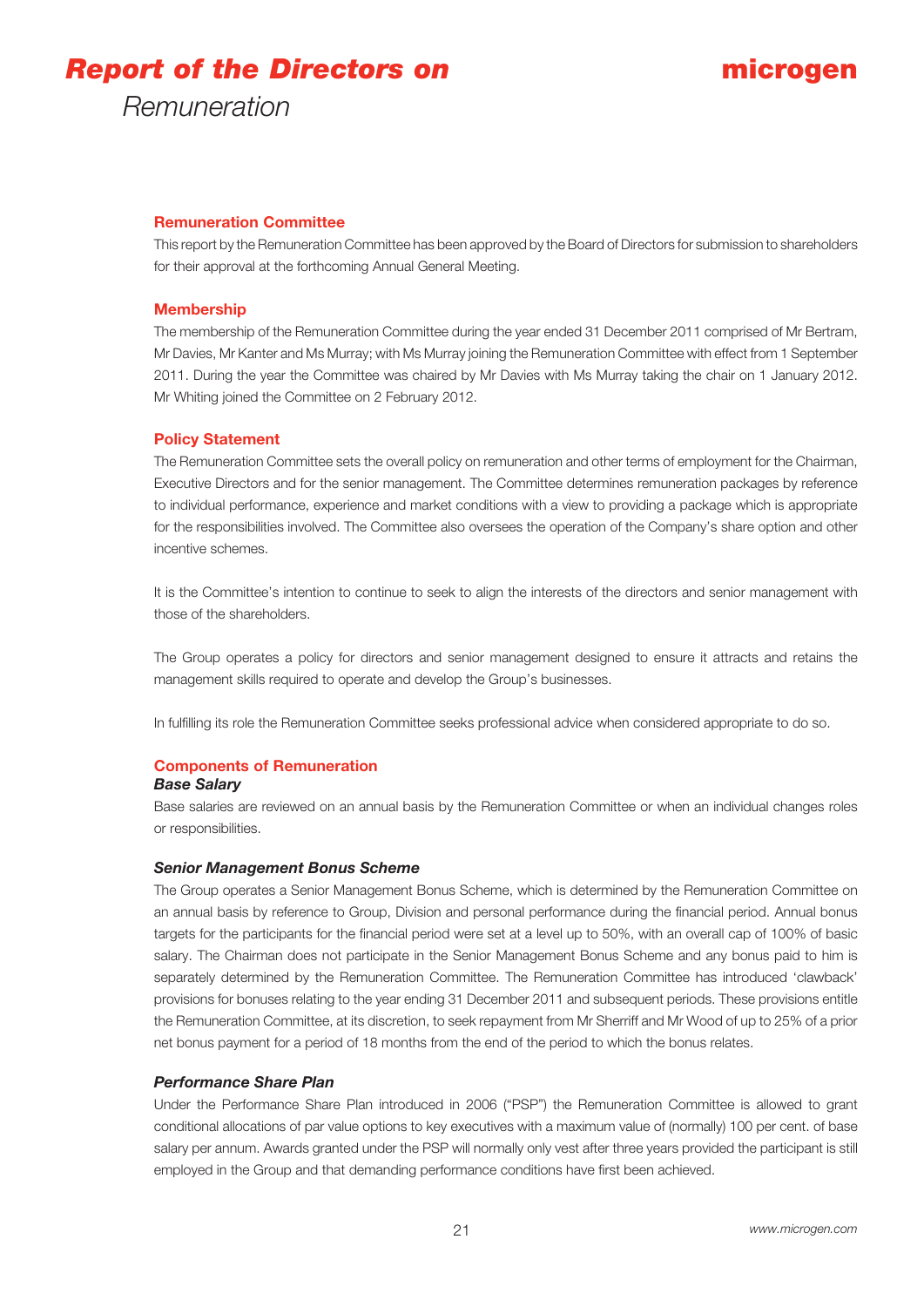# *Report of the Directors on*

*Remuneration*

# *Share Option Plans*

Option grants are made, at the discretion of the Remuneration Committee, to senior executives and managers across the Group, as well as other staff to recognise significant achievement.

Exercise of Executive Share Options is not permitted until three years after the date of grant and only if specific performance criteria, aligning the interests of executives and management with those of shareholders, have been met.

A Company Share Option Plan ("CSOP"), approved by HMRC, was introduced in 2006. Grants under this CSOP are subject to similar performance conditions as the existing Executive Option Plans.

### *The Microgen Value Enhancement and Realisation Bonus Scheme*

A long term incentive scheme was introduced on 14 October 2008 to incentivise the Group's senior management to enhance and realise shareholder value. The scheme received approval from shareholders on 19 November 2008. In 2010 the Board approved two amendments to the scheme with changes considered by the Remuneration Committee to be beneficial to shareholders. In addition shareholder approval is being sought at the forthcoming Annual General Meeting for further amendments to the scheme which are also considered by the Remuneration Committee to be beneficial to shareholders.

### *Service Contracts*

No employee or director has a service contract which incorporates more than one year's notice of termination from the Company.

**Notice to**

**Notice to**

Details of the directors' service contracts and/or terms of appointment are shown in the table below:

| <b>Director</b> | Initial agreement<br>date | <b>Expiry date of</b><br>current agreement | <b>NOLICE LO</b><br>be given by<br>employer | <b>NOUCE LO</b><br>be given by<br>individual |
|-----------------|---------------------------|--------------------------------------------|---------------------------------------------|----------------------------------------------|
| M R Ratcliffe   | 30 July 1998              | Indefinite                                 | 6 months                                    | 6 months                                     |
| D J Sherriff    | 4 May 1999                | Indefinite                                 | 6 months                                    | 12 months                                    |
| P B Wood        | 21 October 2006           | Indefinite                                 | 6 months                                    | 12 months                                    |
| P Davies        | 5 September 2000          | 14 April 2012                              | 3 months                                    | 3 months                                     |
| R T L Kanter    | 16 September 1998         | 14 April 2012                              | 3 months                                    | 3 months                                     |
| P M Bertram     | 3 October 2006            | 14 April 2012                              | 3 months                                    | 3 months                                     |
| V Murray        | 1 September 2011          | 31 August 2014                             | 3 months                                    | 3 months                                     |
| P Whiting       | 2 February 2012           | 1 February 2015                            | 3 months                                    | 3 months                                     |

Mr Sherriff and Mr Wood are entitled to receive bonus payments, in addition to both the Microgen Value Enhancement and Realisation Bonus Scheme and the Senior Management Bonus Scheme, in the event of any change of control of Microgen up to a maximum of £100,000 and such change of control will amend the notice provisions of their contracts so that the notice period to be given by the employer to either Mr Sherriff or Mr Wood is increased from six to twelve months.

The unexpired term of the service contracts or period of appointment of those directors who seek re-election at the Annual General Meeting are detailed above.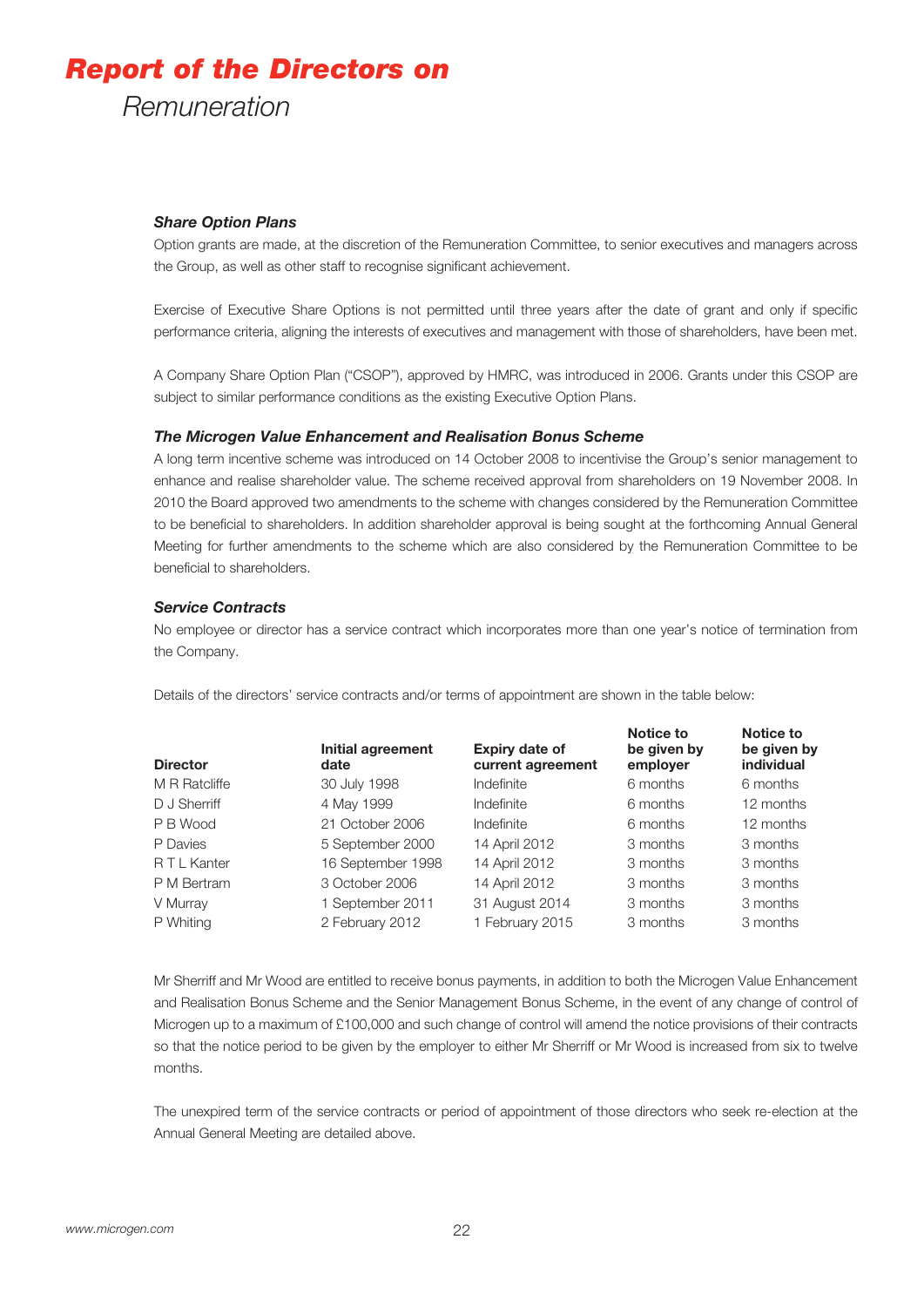# **microgen**

### **Pension Schemes**

The directors, management and staff (excluding the Chairman and the non-executive directors) are all eligible to participate on the same basis in the Group Personal Pension Scheme with directors permitted to opt for contributions on their behalf to be paid into self-invested personal pension schemes. The Group Personal Pension Scheme is a defined contribution scheme under which the Group matches employee contributions on a 2 (employer): 1 (employee) basis with employer contributions not exceeding 6% of basic earnings (excluding variable rewards). The Group currently contributes 6% of basic salary on behalf of Mr Sherriff (reduced from 7% with effect from 1 April 2011) and 6% on behalf of Mr Wood. The contributions for Mr Wood are paid into a self-invested personal pension scheme. The scheme also offers income protection for all employees, including the directors (but excluding the Chairman and the non-executive directors); in the case of permanent ill-health as well as lump sum and dependants' pension payable where death occurs in service or in retirement.

### **Performance Graph**

The following graph shows the Company's performance, measured by total shareholder return, compared with the performance of the FTSE All Share Software and Computer Services Index for the five years ended 31 December 2011 measured by total shareholder return. The Remuneration Committee consider that the FTSE All Share Software and Computer Services Index is the most appropriate comparison given the similarities between the Company and the companies forming this index.

The total shareholder return performance for the Company includes the impact of the dividends paid to its shareholders across the period; however, it does not reflect either the £8.0m or £6.2m returned to shareholders via Tender Offer in 2008 and 2010 respectively.

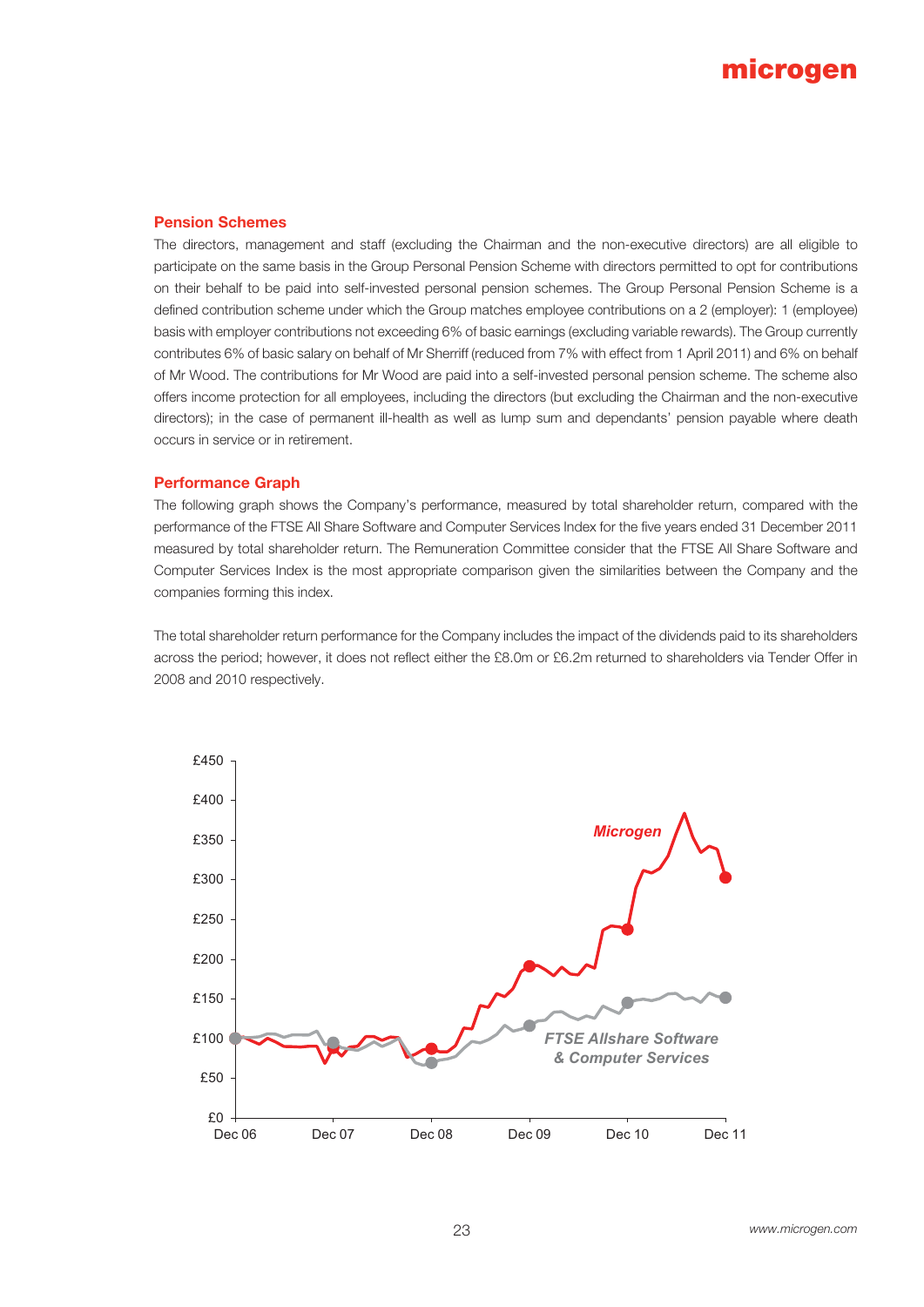# *Report of the Directors on*

# *Remuneration*

In determining the senior management compensation, the Remuneration Committee takes into account the relative operational performance of Microgen compared with that of companies of similar size in the same sector.

### **Directors' Remuneration**

The remuneration of all directors who served during the period was as follows:

|                                            | 2011    | 2010<br>£ |
|--------------------------------------------|---------|-----------|
| <b>Emoluments</b>                          | 938.045 | 939,566   |
| Defined contribution pension contributions | 22.058  | 22,626    |
|                                            | 960.103 | 962,192   |
|                                            |         |           |

| <b>Basic</b><br>salary/fees | Variable<br>reward | <b>Benefits</b><br>in kind | <b>Pension</b><br>£ | 2011<br>total | 2010<br>total<br>£ |
|-----------------------------|--------------------|----------------------------|---------------------|---------------|--------------------|
| 223,750                     |                    | 1,048                      |                     | 224,798       | 252,296            |
| 222,208                     | 105,000            | 4,708                      | 13,008              | 344.924       | 345,716            |
| 173,033                     | 64,000             | 3,465                      | 9,050               | 249,548       | 241,680            |
| 42,000                      |                    |                            |                     | 42,000        | 40,000             |
| 42,000                      |                    |                            |                     | 42,000        | 40,000             |
| 44,500                      |                    |                            |                     | 44.500        | 42,500             |
| 12.333                      |                    |                            |                     | 12.333        |                    |
| 759.824                     | 169.000            | 9,221                      | 22,058              | 960.103       | 962,192            |
|                             |                    |                            |                     |               |                    |

Total benefits in kind of £9,221 (2010: £11,691) include private health care and fuel benefits. No director waived any emoluments.

Upon the Chairman's appointment to the board of RM plc on 1 June 2011, the terms and conditions of Mr Ratcliffe's appointment with Microgen were amended to reduce his time requirements and salary from £250,000 to £205,000 per annum.

### **Directors' Interests**

The interest of the current directors as at 31 December 2011 and at 31 December 2010 in the share capital of the Company are as follows:

|                          |                         | Ordinary shares of 5p |
|--------------------------|-------------------------|-----------------------|
| <b>Current Directors</b> | 31 Dec 2011 31 Dec 2010 |                       |
| M R Ratcliffe            | 5,294,524               | 5,294,524             |
| D J Sherriff             | 189,000                 | 189,000               |
| P B Wood                 | 60,000                  | 60,000                |
| R T L Kanter             | 291,205                 | 291,205               |
| P Davies                 | 96,160                  | 96,160                |
| P M Bertram              | 46,022                  | 46,022                |
| V Murray                 |                         |                       |
| P Whiting                |                         |                       |
|                          | 5,976,911               | 5.976.911             |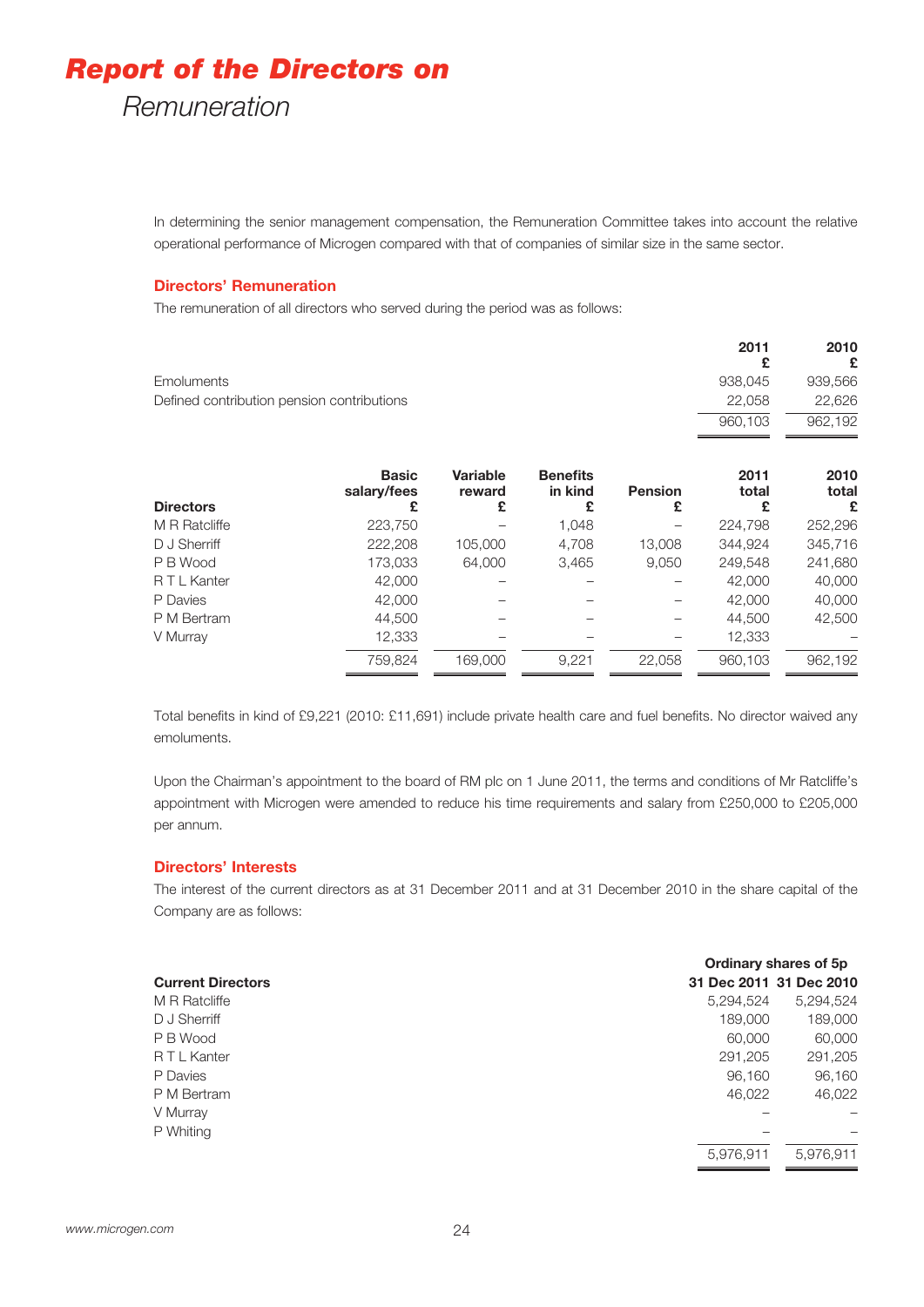### **Directors' Interests (continued)**

No changes to the directors' shareholdings or share options took place between 1 January 2012 and the date of this report.

No director had at any time during the year a material interest in any contract of significance to which the Company or any of its subsidiaries was a party.

### **Performance Share Plan ("PSP")**

|              | Options over ordinary shares of 5p |           |         |                    |  |
|--------------|------------------------------------|-----------|---------|--------------------|--|
|              | 31 Dec 2010                        | Exercised |         | Lapsed 31 Dec 2011 |  |
| D J Sherriff | 548.111                            | $\sim$    | (4.730) | 543.381            |  |
| P B Wood     | 213.345                            |           | (4.165) | 209.180            |  |

On 2 December 2011, 52,050 of Mr Sherriff's options and 45,835 of Mr Wood's options under the PSP vested, with 4,730 of Mr Sherriff's options and 4,165 of Mr Wood's options lapsing, following the approval of the Report of the Directors on Remuneration by shareholders at the Annual General Meeting on 19 April 2011.

Following the vesting of the above PSP options, all of Mr Sherriff's and Mr Wood's PSP options held at 31 December 2011 have now vested and are capable of being exercised. The performance conditions which applied to the above PSP options are structured so that 50% of an award is subjected to an adjusted earnings per share target and 50% is subjected to a total shareholder return target.

PSP options by option price, date of grant, exercise date and expiry date are:

| <b>Exercise price</b>  | Date of grant | <b>Earliest exercise</b><br>date or dates of<br>exercise/lapse | <b>Expiry date</b> | D J Sherriff | P B Wood |
|------------------------|---------------|----------------------------------------------------------------|--------------------|--------------|----------|
| 5.0 <sub>p</sub>       | 24 May 06     | 24 May 09                                                      | 24 May 16          | 397,991      |          |
| 5.0 <sub>p</sub>       | 05 Mar 07     | 05 Mar 10                                                      | 05 Mar 17          |              | 93.340   |
| 5.0 <sub>p</sub>       | 06 Aug 07     | 06 Aug 10                                                      | 06 Aug 17          | 93.340       | 70,005   |
| 5.0 <sub>p</sub>       | 02 Dec 08     | 02 Dec 11                                                      | 02 Dec 18          | 52.050       | 45.835   |
| As at 31 December 2011 |               |                                                                |                    | 543.381      | 209.180  |

Mr Sherriff is also a recipient of share options detailed in the section 'Share Options' below.

### **Share Options**

|               | Options over ordinary shares of 5p |                          |                    |  |  |  |
|---------------|------------------------------------|--------------------------|--------------------|--|--|--|
|               | 31 Dec 2010                        | Exercised                | Lapsed 31 Dec 2011 |  |  |  |
| M R Ratcliffe | 1.000.000                          | $\overline{\phantom{0}}$ | $-1.000.000$       |  |  |  |
| D J Sherriff  | 300,000                            | (75.000)                 | 225,000<br>$-$     |  |  |  |

On 7 September 2011 Mr Sherriff exercised 75,000 share options (50,000 share options with an exercise price of 87.5 pence per share and 25,000 share options with an exercise price of 42.5 pence) and subsequently sold the resulting shares at 154 pence per share.

The Company's Register of Directors' Interests held at the registered office contains full details of directors' shareholdings and options to subscribe.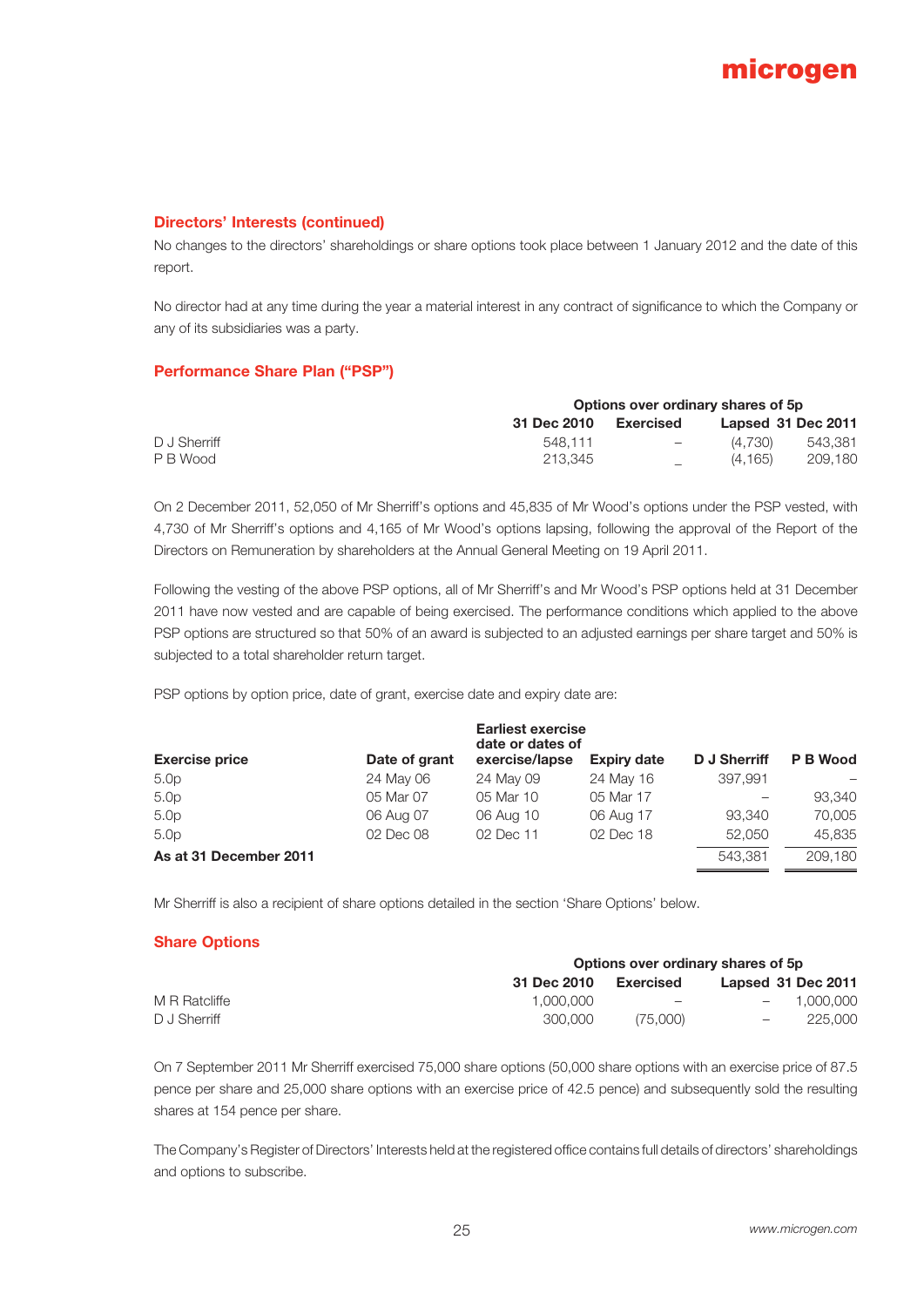# *Report of the Directors on*

*Remuneration*

### **Share Options (continued)**

Share options by option price, date of grant, exercise date and expiry date are:

| <b>Exercise price</b>  | Date of grant | <b>Earliest exercise</b><br>date or dates of<br>exercise/lapse | <b>Expiry date</b> | <b>M R Ratcliffe D J Sherriff</b> |         |
|------------------------|---------------|----------------------------------------------------------------|--------------------|-----------------------------------|---------|
| 24.5p                  | 24 Feb 03     | 24 Feb 06                                                      | 24 Feb 13          |                                   | 50,000  |
| 42.5p                  | 07 Nov 03     | 07 Nov 06                                                      | 07 Nov 13          |                                   | 75,000  |
| 70.5p                  | 22 Sep 05     | 22 Sep 08                                                      | 22 Sep 15          | $\overline{\phantom{m}}$          | 100,000 |
| 52.33p                 | 02 May 08     | 02 May 11                                                      | 02 May 18          | 1,000,000                         |         |
| As at 31 December 2011 |               |                                                                |                    | 1.000.000                         | 225,000 |

All options were granted at no cost to the directors and can be exercised once performance conditions are met and the initial 3 year vesting period has elapsed. Mr Bertram, Mr Davies, Mr Kanter, Ms Murray and Mr Whiting do not participate in the Company share schemes. All options granted to Mr Ratcliffe received shareholder approval.

There are a number of different performance criteria including requirements for a specified minimum share price being reached during the performance period and earnings per share related criteria. As at 31 December 2011 all of the performance criteria in respect of Mr Ratcliffe's and Mr Sherriff's share options have been satisfied.

The closing mid-market price of the Company's shares at 30 December 2011 was 129.25 pence and the range during the year was 102.5 pence to 181.0 pence.

### **The Microgen Value Enhancement and Realisation Bonus Scheme ("VERBS")**

The Microgen Value Enhancement and Realisation Bonus Scheme was introduced in 2008 to incentivise management to enhance and ultimately realise shareholder value. VERBS received approval from shareholders on 19 November 2008.

Since the details of VERBS were initially announced on 14 October 2008 the market capitalisation of the Group has increased by £68.2 million to £105.2 million as at 31 December 2011. In addition, during this same period £28.2 million has been returned to shareholders through a progressive dividend policy, special dividends and tender offers. The cash returned is equivalent to over 75% of the Group's market capitalisation of £37.0 million at the time of the introduction of VERBS.

VERBS is structured to incentivise management to enhance and ultimately realise shareholder value. A cash payment will be available under VERBS by reference to the absolute value enhancement above a base level valuation of each division.

The aggregate base level valuations of the Group's divisions (including the Billing Services Division disposed of in November 2009) were originally set at a level equivalent to an aggregate base level valuation in excess of 70 pence per share which was 95% higher than the closing mid-market share price of 36 pence on the day prior to the announcement of VERBS.

Each of the Group's two continuing divisions are independently incentivised with not more than 25% of the value enhancement above the divisional base level valuation being allocated to employees at realisation. No awards are payable under VERBS unless and until the Group has realised the full base level value of a division through either its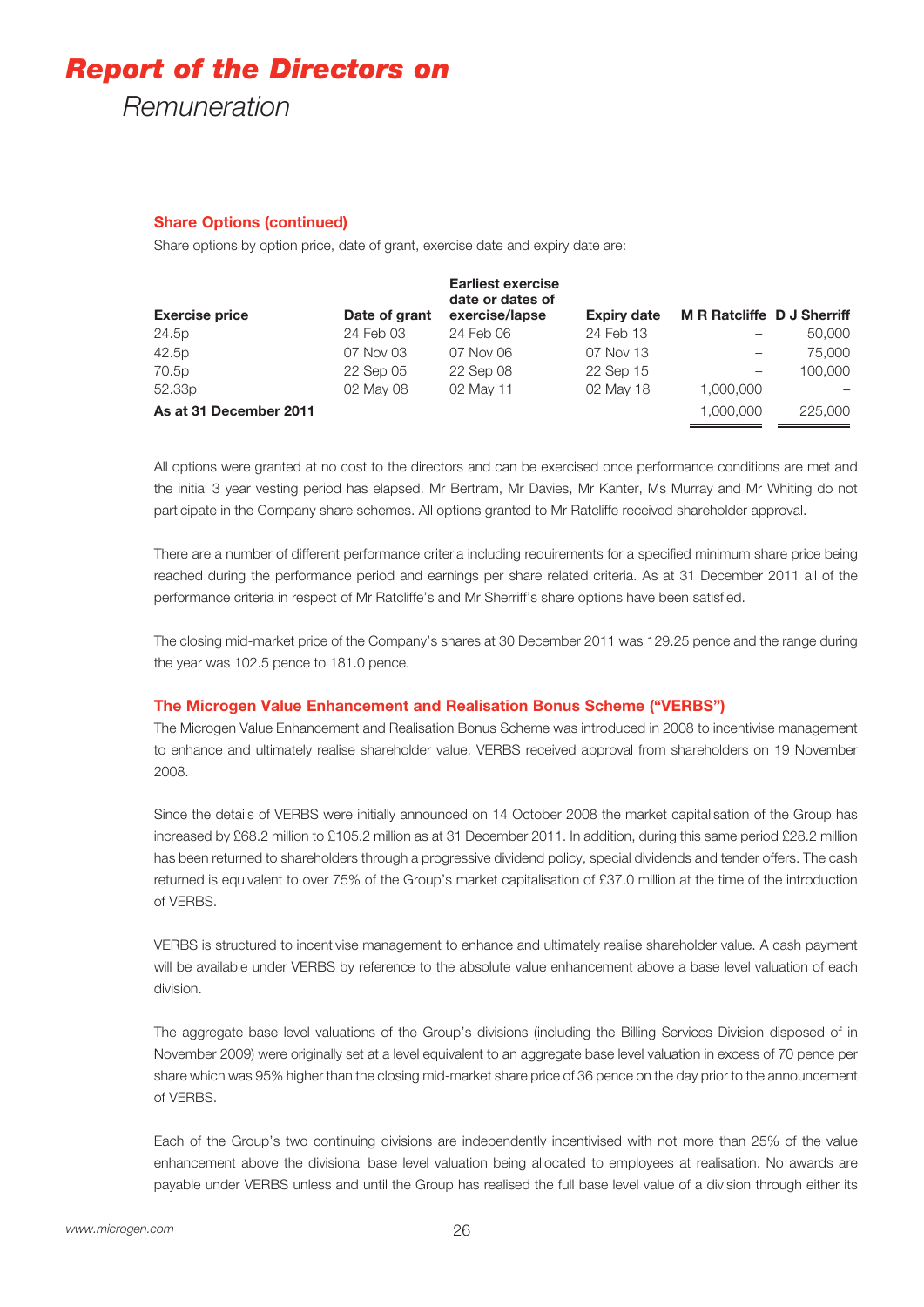# **The Microgen Value Enhancement and Realisation Bonus Scheme ("VERBS") (continued)**

full or partial disposal or by cash from operating profits being paid back to shareholders. Under no circumstances will awards be payable if the base value of a division has not been realised in full. Awards are also payable following a change of control of Microgen provided that the base level valuations of one or more divisions have been exceeded. Participants are awarded a percentage of the realised gain of a division. The following table details the participation of the directors together with the maximum aggregate of other employees' participation and the maximum participation of all directors and employees in the realised gain of each division:–

|                                    | <b>Microgen</b><br>Aptitude<br><b>Solutions</b><br><b>Division</b> | <b>Financial</b><br><b>Systems</b><br><b>Division</b> |
|------------------------------------|--------------------------------------------------------------------|-------------------------------------------------------|
| <b>M R Ratcliffe</b>               | 5.0%                                                               | 5.0%                                                  |
| D J Sherriff                       | 5.0%                                                               | 5.0%                                                  |
| P B Wood                           | 1.5%                                                               | 2.0%                                                  |
| Maximum for all other participants | 13.5%                                                              | 13.0%                                                 |
| <b>Maximum participation</b>       | 25.0%                                                              | 25.0%                                                 |

Completion of the disposal of the Billing Services Division on 30 November 2009 did not result in a payment to VERBS' participants because the consideration was below the base level valuation for that division. In order to protect shareholder interests by maintaining the aggregate base level valuation, the Remuneration Committee of the Board determined to allocate the shortfall associated with the disposal to the businesses of the continuing group, thereby increasing the base level valuations of the Microgen Aptitude Solutions Division and the Financial Systems Division.

In 2010 the Board approved two amendments to VERBS with changes considered by the Remuneration Committee to be beneficial to shareholders. The changes were as follows:-

- s Commencing on 1 January 2009, an annual net cost of capital of 15% will be applied to the base level valuation of the Microgen Aptitude Solutions Division and cash generated from operating profits by the division will not reduce the base level valuation of the division; and
- Cash generated from operating profits by the Financial Systems Division will not reduce the base level valuation of the division below 50% of the base level valuation originally set for the division by the Remuneration Committee when the scheme was first announced on 14 October 2008. Disposal of part of the division can lower the base level valuation of the division below the figure set above as provided for within the VERBS rules.

### Proposed amendments to the scheme

Following the increase in shareholder value since the introduction of VERBS and the resulting potential awards payable if a realisation event occurs, shareholder approval is being sought at the forthcoming Annual General Meeting for further amendments to VERBS which are considered by the Remuneration Committee to be beneficial to shareholders. The proposed amendments are as follows:-

1. Flexibility to settle awards using shares

The VERBS rules currently provide for awards to be settled in cash only.

It is now proposed that the Remuneration Committee is provided with discretion to settle awards under VERBS in either cash or shares (or any combination thereof) following a realisation event.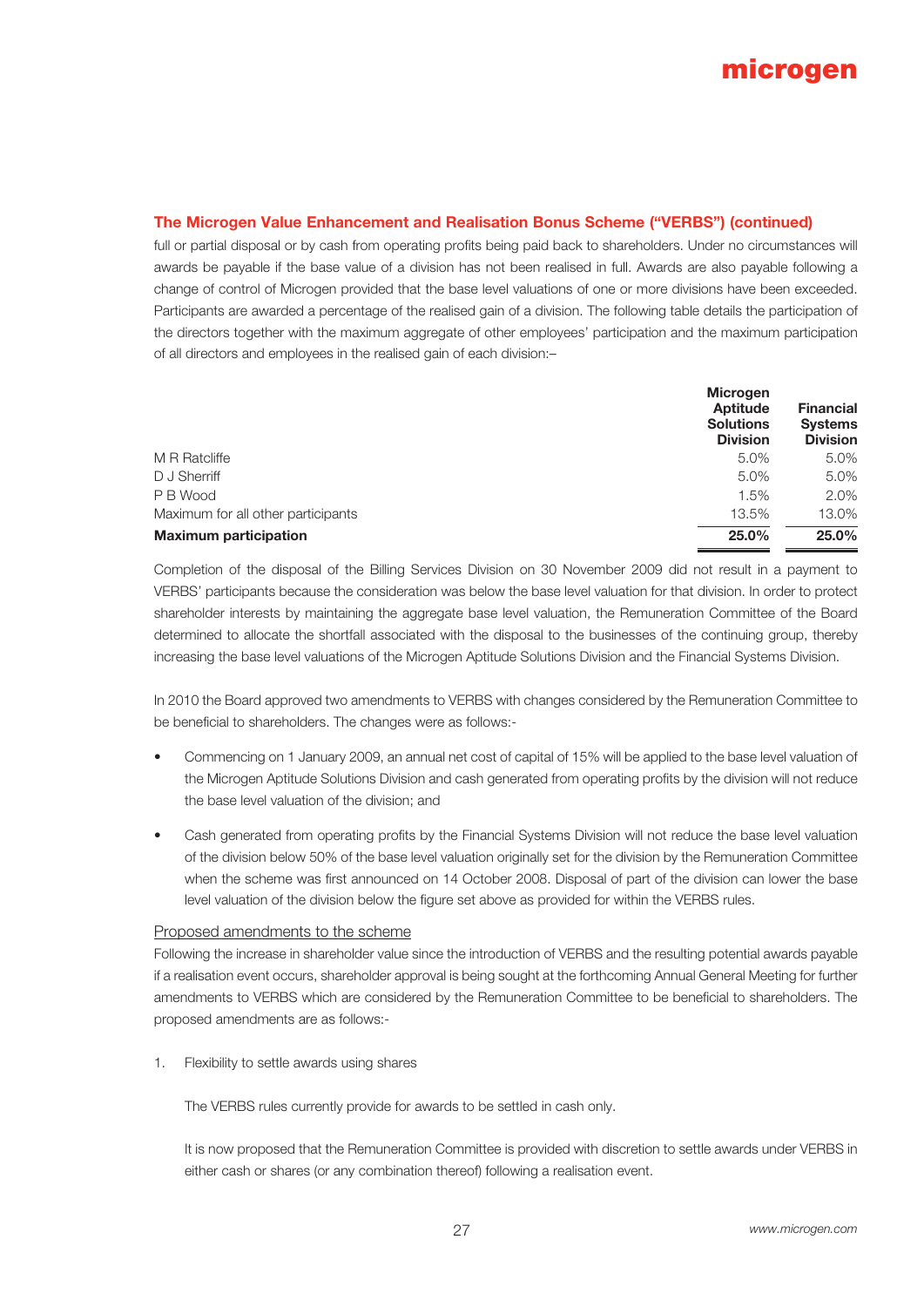# *Report of the Directors on*

*Remuneration*

# **The Microgen Value Enhancement and Realisation Bonus Scheme ("VERBS") (continued)**

Proposed amendments to the scheme (continued)

The proposed inclusion of shares as a means to settle awards is considered to provide the Group with greater flexibility when considering future corporate activity and returns of cash to shareholders.

2. Reduction in maximum participation from 25% to 20% for realised gains above a value equivalent to 140 pence

The current VERBS rules provide that directors / employees' maximum participation in the value enhancement above a base level valuation of a division following a realisation event is 25%. The aggregate of the initial base level valuations of the Group's three divisions (one of which was sold in 2009) was set in 2008 at £52 million excluding the Group's net cash, freehold property and the investments it held at the time. As detailed above this was equivalent to an aggregate base level valuation in excess of 70 pence per share which was approximately 95% higher than the closing mid-market share price of 36 pence on 13 October 2008, the day prior to the date on which VERBS was initially announced.

It is now proposed that directors / employees' maximum participation will be at the lower rate of 20% for those gains arising above divisional valuations in aggregate for the Group's current two divisions in excess of £82.8 million (excluding the Group's cash and freehold property). This is equivalent to a valuation of 140 pence per share as at 31 December 2011 including the Group's cash and freehold property held at that date.

### Illustration of potential award under VERBS

At 30 December 2011 the closing mid-market share price was 129.25 pence representing a total shareholder return of 273% since the day prior to the announcement of the scheme on 13 October 2008 at which point the closing mid-market share price was 36 pence. The market capitalisation of the Group has increased from £37.0 million on 13 October 2008 to £105.2 million on 31 December 2011. In addition to the £68.2 million increase in the Group's market capitalisation during this period a total of £28.2 million has been returned to shareholders by way of tender offer and ordinary and special dividends. If a change of control of Microgen plc had completed at 30 December 2011 at the closing mid-market share price on that date the maximum potential award would have been approximately £11 million. In determining the maximum potential award the remuneration committee has allocated the consideration to each of the two divisions on a fair and equitable basis.

### **Information Subject to Audit**

The sections of the Report of the Directors on Remuneration that are subject to audit by PricewaterhouseCoopers LLP are those headed "Directors' Remuneration", "Performance Share Plan" and "Share Options". The remaining sections are unaudited.

# **Resolution**

A resolution to shareholders to accept the report of the Remuneration Committee will be put forward at the Annual General Meeting.

By Order of the Board

### **V Murray OBE**

Remuneration Committee Chair

24 February 2012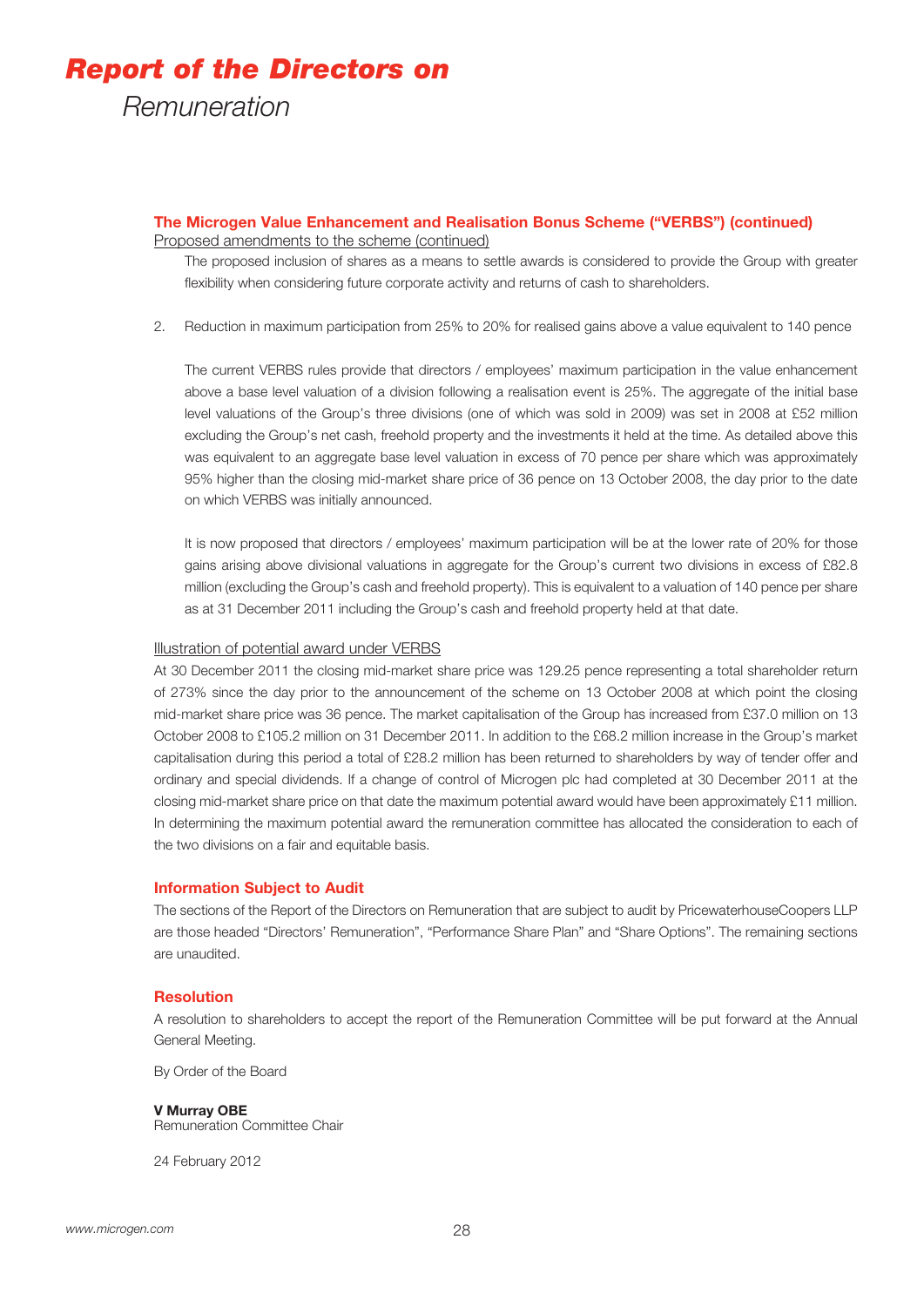

### **Independent Auditors' Report to the Members of Microgen plc**

We have audited the financial statements of Microgen plc for the year ended 31 December 2011 which comprise the Consolidated Income Statement, Consolidated Statement of Comprehensive Income, Balance Sheets, Consolidated and Company Statements of Changes in Shareholders' Equity, Statements of Cash Flow, the Accounting Policies and the related notes. The financial reporting framework that has been applied in their preparation is applicable law and International Financial Reporting Standards (IFRSs) as adopted by the European Union and, as regards the parent company financial statements, as applied in accordance with the provisions of the Companies Act 2006.

#### **Respective responsibilities of directors and auditors**

As explained more fully in the Directors' Responsibilities Statement set out on pages 7 and 8, the directors are responsible for the preparation of the financial statements and for being satisfied that they give a true and fair view. Our responsibility is to audit and express an opinion on the financial statements in accordance with applicable law and International Standards on Auditing (UK and Ireland). Those standards require us to comply with the Auditing Practices Board's Ethical Standards for Auditors.

This report, including the opinions, has been prepared for and only for the Company's members as a body in accordance with Chapter 3 of Part 16 of the Companies Act 2006 and for no other purpose. We do not, in giving these opinions, accept or assume responsibility for any other purpose or to any other person to whom this report is shown or into whose hands it may come save where expressly agreed by our prior consent in writing.

### **Scope of the audit of the financial statements**

An audit involves obtaining evidence about the amounts and disclosures in the financial statements sufficient to give reasonable assurance that the financial statements are free from material misstatement, whether caused by fraud or error. This includes an assessment of: whether the accounting policies are appropriate to the group's and the parent company's circumstances and have been consistently applied and adequately disclosed; the reasonableness of significant accounting estimates made by the directors; and the overall presentation of the financial statements. In addition, we read all the financial and non-financial information in the 2011 Microgen plc annual report to identify material inconsistencies with the audited financial statements. If we become aware of any apparent material misstatements or inconsistencies we consider the implications for our report.

### **Opinion on financial statements**

In our opinion:

- the financial statements give a true and fair view of the state of the Group's and of the Parent Company's affairs as at 31 December 2011 and of the Group's profit and Group's and Parent Company's cash flows for the year then ended:
- the Group financial statements have been properly prepared in accordance with IFRSs as adopted by the European Union:
- the Parent Company financial statements have been properly prepared in accordance with IFRSs as adopted by the European Union and as applied in accordance with the provisions of the Companies Act 2006; and
- the financial statements have been prepared in accordance with the requirements of the Companies Act 2006 and, as regards the Group financial statements, Article 4 of the lAS Regulation.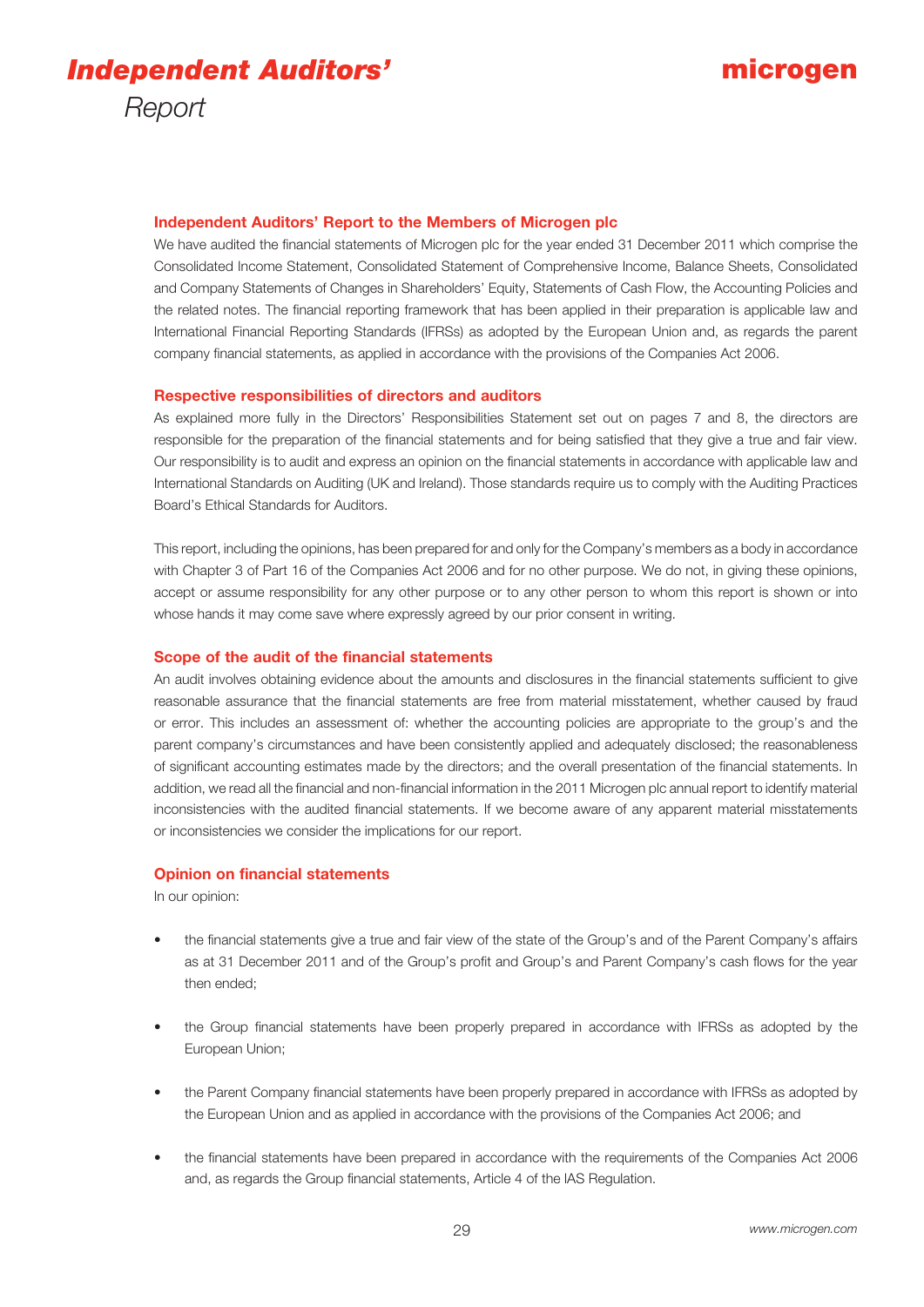

### **Opinion on other matters prescribed by the Companies Act 2006**

In our opinion:

- the part of the Report of the Directors on Remuneration to be audited has been properly prepared in accordance with the Companies Act 2006:
- the information given in the Report of the Directors for the financial year for which the financial statements are prepared is consistent with the financial statements: and
- the information given in the Corporate Governance Statement set out on pages 15 to 20 and at www.microgen. com with respect to internal control and risk management systems and about share capital structures is consistent with the financial statements.

### **Matters on which we are required to report by exception**

We have nothing to report in respect of the following:

Under the Companies Act 2006 we are required to report to you if, in our opinion:

- adequate accounting records have not been kept by the parent company, or returns adequate for our audit have not been received from branches not visited by us; or
- the parent company financial statements and the part of the Report of the Directors on Remuneration to be audited are not in agreement with the accounting records and returns; or
- certain disclosures of directors' remuneration specified by law are not made; or
- we have not received all the information and explanations we require for our audit; or
- a corporate governance statement has not been prepared by the parent company.

Under the Listing Rules we are required to review:

- the directors' statement, set out on page 10, in relation to going concern;
- the parts of the Corporate Governance Statement relating to the company's compliance with the nine provisions of the UK Corporate Governance Code specified for our review; and
- certain elements of the report to shareholders by the Board on directors' remuneration.

#### **Roger de Peyrecave (Senior Statutory Auditor)**

for and on behalf of PricewaterhouseCoopers LLP Chartered Accountants and Statutory Auditors London 24 February 2012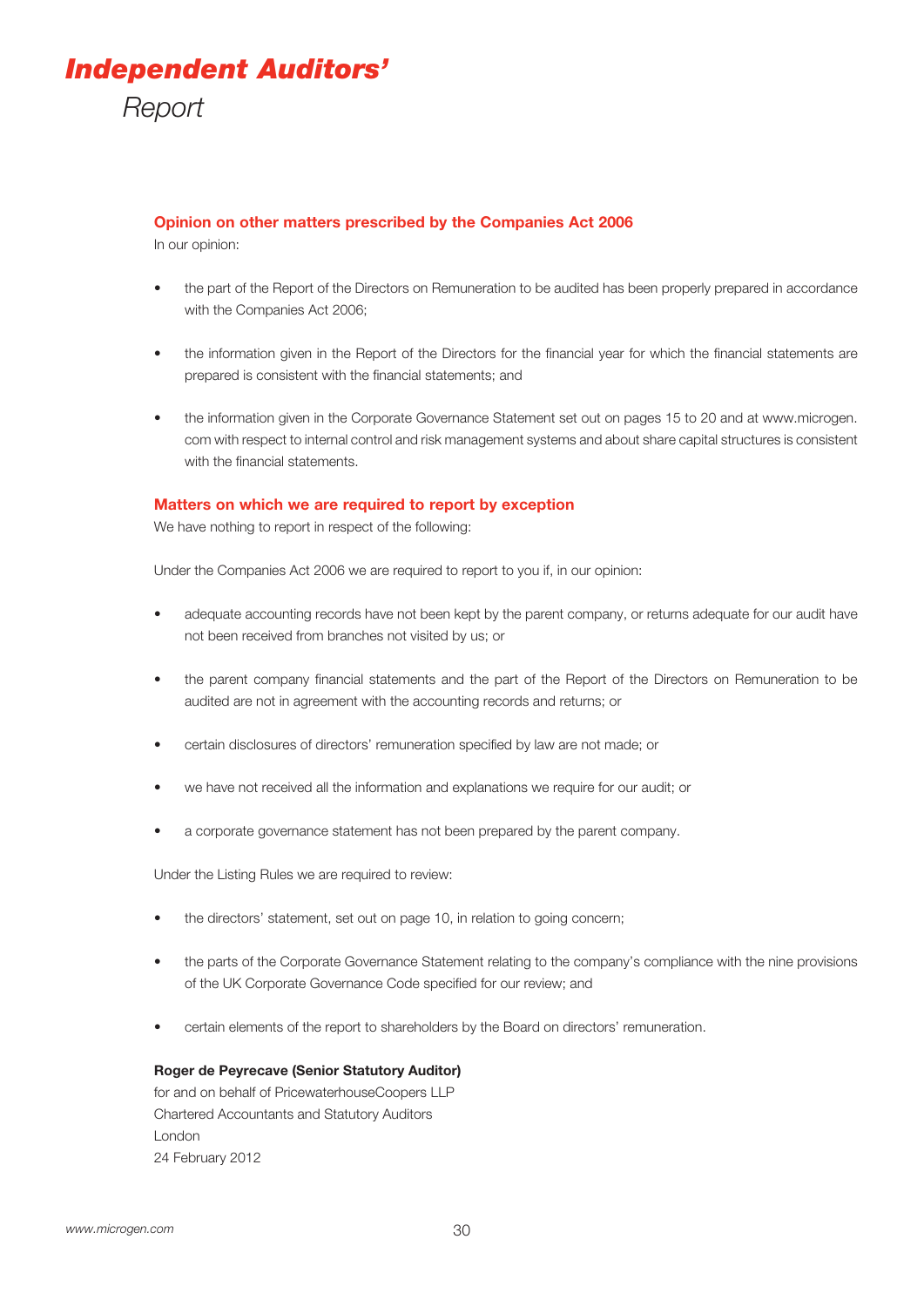# *Consolidated*

# *Income Statement for the year ended 31 December 2011*

|                           |                | Year ended 31 Dec 2011               |                            |              |                                      | Year ended 31 Dec 2010     |              |  |  |
|---------------------------|----------------|--------------------------------------|----------------------------|--------------|--------------------------------------|----------------------------|--------------|--|--|
|                           | Note           | Before<br>intangible<br>amortisation | Intangible<br>amortisation | <b>Total</b> | Before<br>intangible<br>amortisation | Intangible<br>amortisation | <b>Total</b> |  |  |
|                           |                | £000                                 | £000                       | £000         | £000                                 | £000                       | £000         |  |  |
| <b>Revenue</b>            | 1              | 38,776                               |                            | 38,776       | 33,669                               |                            | 33,669       |  |  |
| Operating costs           | 1, 2           | (29, 177)                            | (117)                      | (29, 294)    | (25, 576)                            | (255)                      | (25, 831)    |  |  |
| <b>Operating profit</b>   | $\overline{c}$ | 9,599                                | (117)                      | 9,482        | 8,093                                | (255)                      | 7,838        |  |  |
| Finance income            | 4              | 258                                  |                            | 258          | 140                                  |                            | 140          |  |  |
| Finance costs             | $\overline{4}$ | (142)                                |                            | (142)        | (126)                                |                            | (126)        |  |  |
|                           |                | 116                                  |                            | 116          | 14                                   |                            | 14           |  |  |
| Profit before income tax  |                | 9,715                                | (117)                      | 9,598        | 8,107                                | (255)                      | 7,852        |  |  |
| Income tax expense        | 5              |                                      |                            | (2, 348)     |                                      |                            | (1, 341)     |  |  |
| Profit for the year       |                |                                      |                            | 7,250        |                                      |                            | 6,511        |  |  |
| Earnings per share        |                |                                      |                            |              |                                      |                            |              |  |  |
| <b>Basic</b>              | 6              |                                      |                            | 8.9p         |                                      |                            | 7.7p         |  |  |
| <b>Diluted</b>            | 6              |                                      |                            | 8.7p         |                                      |                            | 7.5p         |  |  |
|                           |                |                                      | Pence<br>per share         | £000         |                                      | Pence<br>per share         | £000         |  |  |
| <b>Ordinary Dividends</b> |                |                                      |                            |              |                                      |                            |              |  |  |
| Paid                      | $\overline{7}$ |                                      | 3.2p                       | 2,575        |                                      | 2.4p                       | 2,084        |  |  |
| Proposed                  | $\overline{7}$ |                                      | 2.2p                       | 1,791        |                                      | 2.1p                       | 1,701        |  |  |
| <b>Special Dividend</b>   |                |                                      |                            |              |                                      |                            |              |  |  |
| Paid                      | $\overline{7}$ |                                      | 5.0 <sub>p</sub>           | 4,070        |                                      |                            |              |  |  |

The accounting policies and notes on pages 37 to 73 are an integral part of these consolidated financial statements.

**microgen**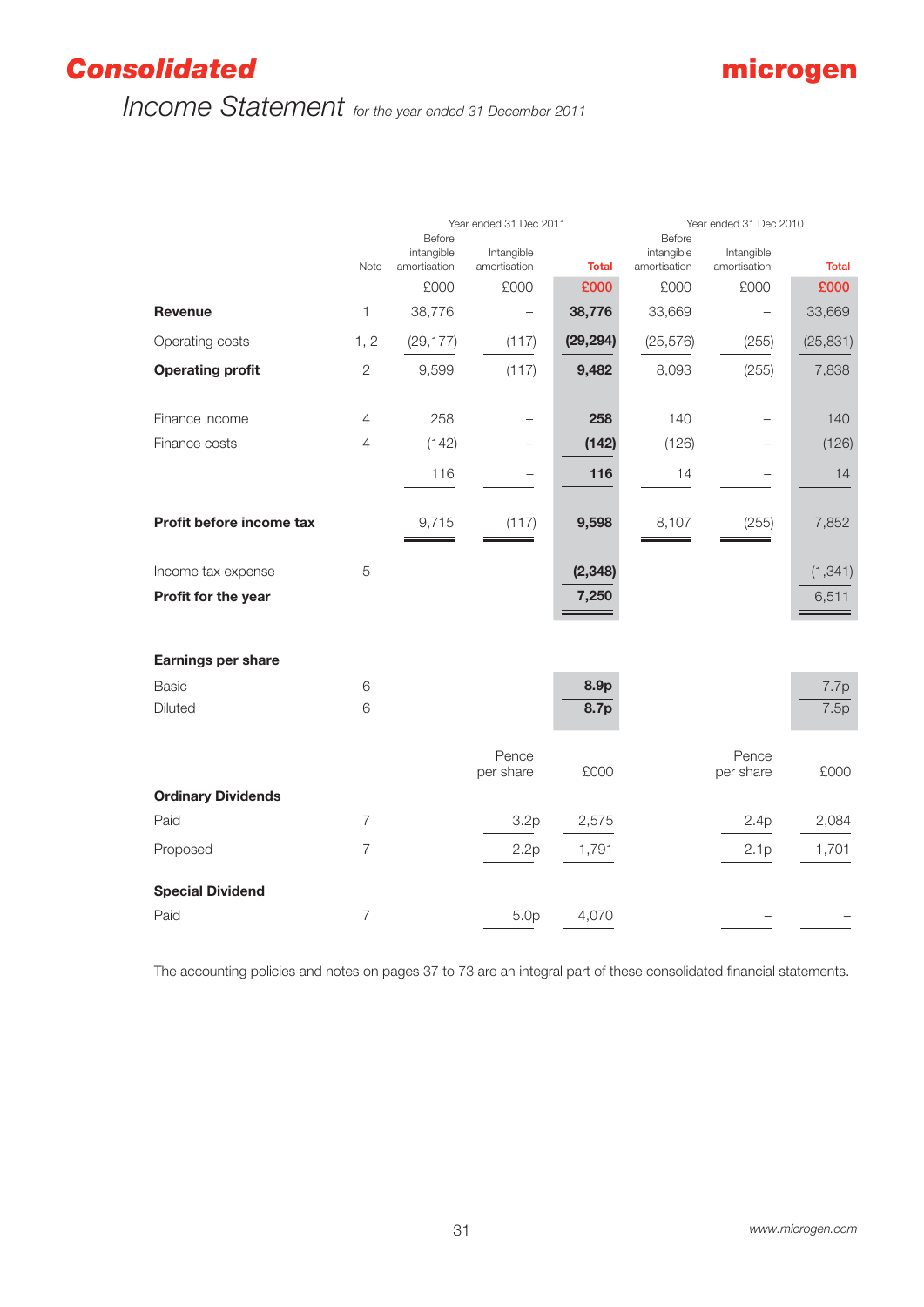# *Consolidated Statement*

*Of Comprehensive Income for the year ended 31 December 2011*

|                                                     | Group<br>Year ended<br>31 Dec<br>2011 | Group<br>Year ended<br>31 Dec<br>2010 |
|-----------------------------------------------------|---------------------------------------|---------------------------------------|
| <b>Note</b>                                         | £000                                  | £000                                  |
| <b>Profit for the year</b>                          | 7,250                                 | 6,511                                 |
| Other comprehensive income                          |                                       |                                       |
| 21<br>Cash flow hedges, net of tax                  | (367)                                 | (36)                                  |
| Currency translation difference                     | (142)                                 | 95                                    |
| Other comprehensive income for the year, net of tax | (509)                                 | 59                                    |
| Total comprehensive income for the year             | 6,741                                 | 6,570                                 |

The accounting policies and notes on pages 37 to 73 are an integral part of these consolidated financial statements.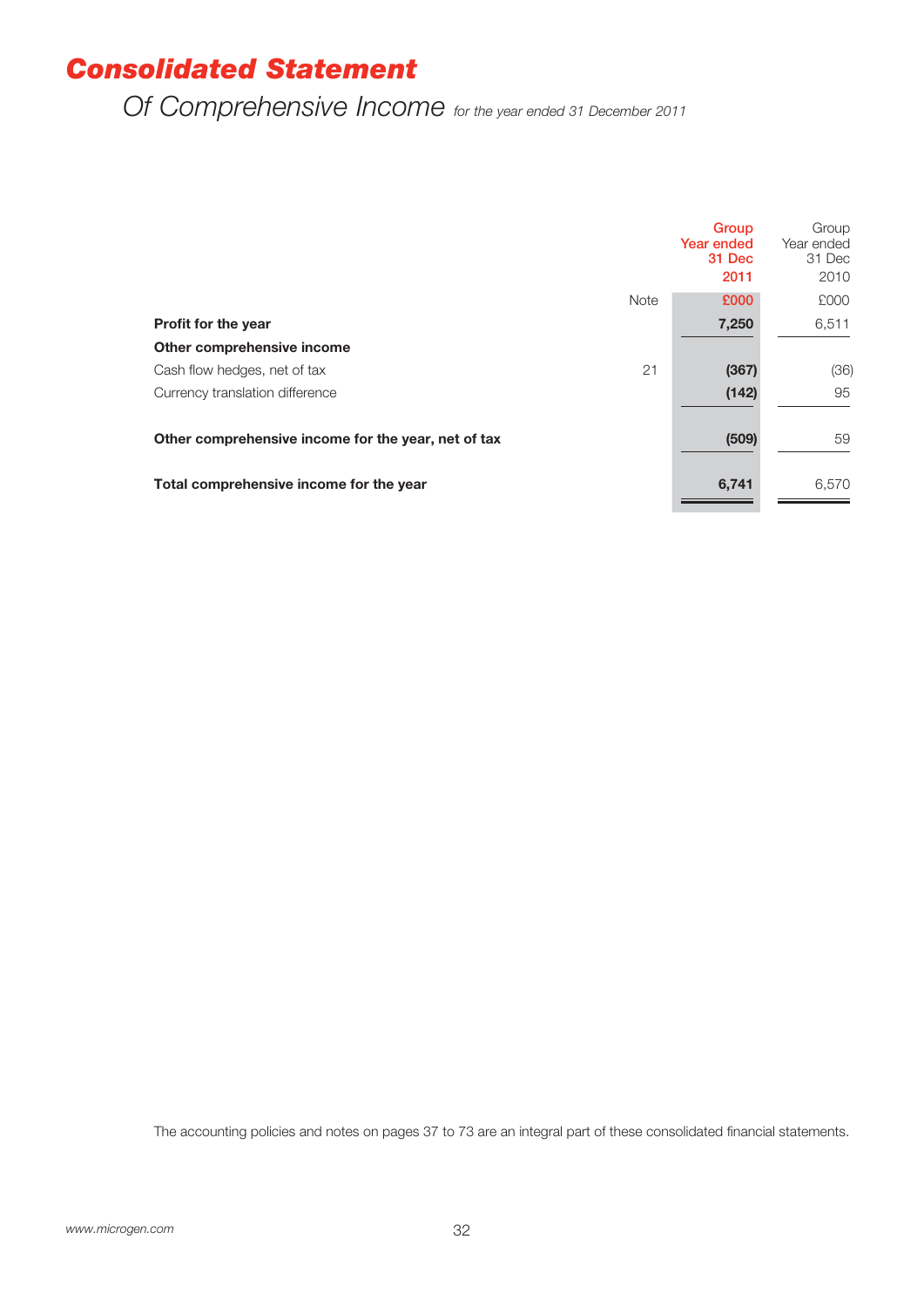



*Sheets at 31 December 2011*

Company registered number: 01602662

|                                                        |             | Group<br>As at<br>31 Dec 2011 | Group<br>As at<br>31 Dec 2010 | Company<br>As at<br>31 Dec 2011 | Company<br>As at<br>31 Dec 2010 |
|--------------------------------------------------------|-------------|-------------------------------|-------------------------------|---------------------------------|---------------------------------|
|                                                        | <b>Note</b> | £000                          | £000                          | £000                            | £000                            |
| <b>ASSETS</b>                                          |             |                               |                               |                                 |                                 |
| <b>Non-current assets</b>                              |             |                               |                               |                                 |                                 |
| Property, plant and equipment                          | 10          | 5,521                         | 5,157                         |                                 |                                 |
| Goodwill                                               | 8           | 41,774                        | 41,774                        |                                 |                                 |
| Intangible assets                                      | 9           | 118                           | 235                           |                                 |                                 |
| Investments in subsidiaries                            | 11          |                               |                               | 40,691                          | 40,576                          |
| Deferred income tax assets                             | 12          | 1,324                         | 1,402                         |                                 |                                 |
|                                                        |             | 48,737                        | 48,568                        | 40,691                          | 40,576                          |
| <b>Current assets</b>                                  |             |                               |                               |                                 |                                 |
| Trade and other receivables                            | 13          | 5,611                         | 5,971                         | 2,011                           | 20,678                          |
| Financial assets - derivative financial<br>instruments | 18          |                               | 56                            |                                 |                                 |
| Cash and cash equivalents                              | 14          | 26,971                        | 25,412                        | 23,657                          | 21,025                          |
|                                                        |             | 32,582                        | 31,439                        | 25,668                          | 41,703                          |
| <b>Total assets</b>                                    |             | 81,319                        | 80,007                        | 66,359                          | 82,279                          |
| <b>LIABILITIES</b>                                     |             |                               |                               |                                 |                                 |
| <b>Current liabilities</b>                             |             |                               |                               |                                 |                                 |
| <b>Financial liabilities</b>                           |             |                               |                               |                                 |                                 |
| - borrowings associated with property                  | 15          |                               | (370)                         |                                 |                                 |
| - derivative financial instruments                     | 18          | (353)                         | (115)                         |                                 |                                 |
| Trade and other payables                               | 16          | (19, 981)                     | (18, 205)                     | (12, 410)                       | (22, 291)                       |
| Current income tax liabilities                         |             | (768)                         | (408)                         | (52)                            |                                 |
| Provisions for other liabilities and charges           | 17          | (107)                         | (150)                         |                                 |                                 |
|                                                        |             | (21, 209)                     | (19, 248)                     | (12, 462)                       | (22, 291)                       |
| <b>Net current assets</b>                              |             | 11,373                        | 12,191                        | 13,206                          | 19,412                          |
| <b>Non-current liabilities</b>                         |             |                               |                               |                                 |                                 |
| Financial liabilities - borrowings associated          |             |                               |                               |                                 |                                 |
| with property                                          | 15          |                               | (1,482)                       |                                 |                                 |
| Provisions for other liabilities and charges           | 17          | (135)                         | (139)                         |                                 |                                 |
|                                                        |             | (135)                         | (1,621)                       |                                 |                                 |
| <b>NET ASSETS</b>                                      |             | 59,975                        | 59,138                        | 53,897                          | 59,988                          |
| <b>SHAREHOLDERS' EQUITY</b>                            |             |                               |                               |                                 |                                 |
| Share capital                                          | 19          | 4,069                         | 4,041                         | 4,069                           | 4,041                           |
| Share premium account                                  | 20          | 11,842                        | 11,531                        | 11,842                          | 11,531                          |
| Capital redemption reserve                             | 21          | 1,146                         | 1,146                         | 1,146                           | 1,146                           |
| Other reserves                                         | 21          | 36,619                        | 37,066                        | 20,177                          | 20,257                          |
| Retained earnings                                      | 22          | 6,299                         | 5,354                         | 16,663                          | 23,013                          |
| <b>TOTAL EQUITY</b>                                    |             | 59,975                        | 59,138                        | 53,897                          | 59,988                          |

The accounting policies and notes on pages 37 to 73 are an integral part of these consolidated financial statements.

The financial statements on pages 37 to 73 were authorised for issue by the Board of Directors on 24 February 2012 and were signed on its behalf by:

**M R Ratcliffe P B Wood P B Wood** Director Director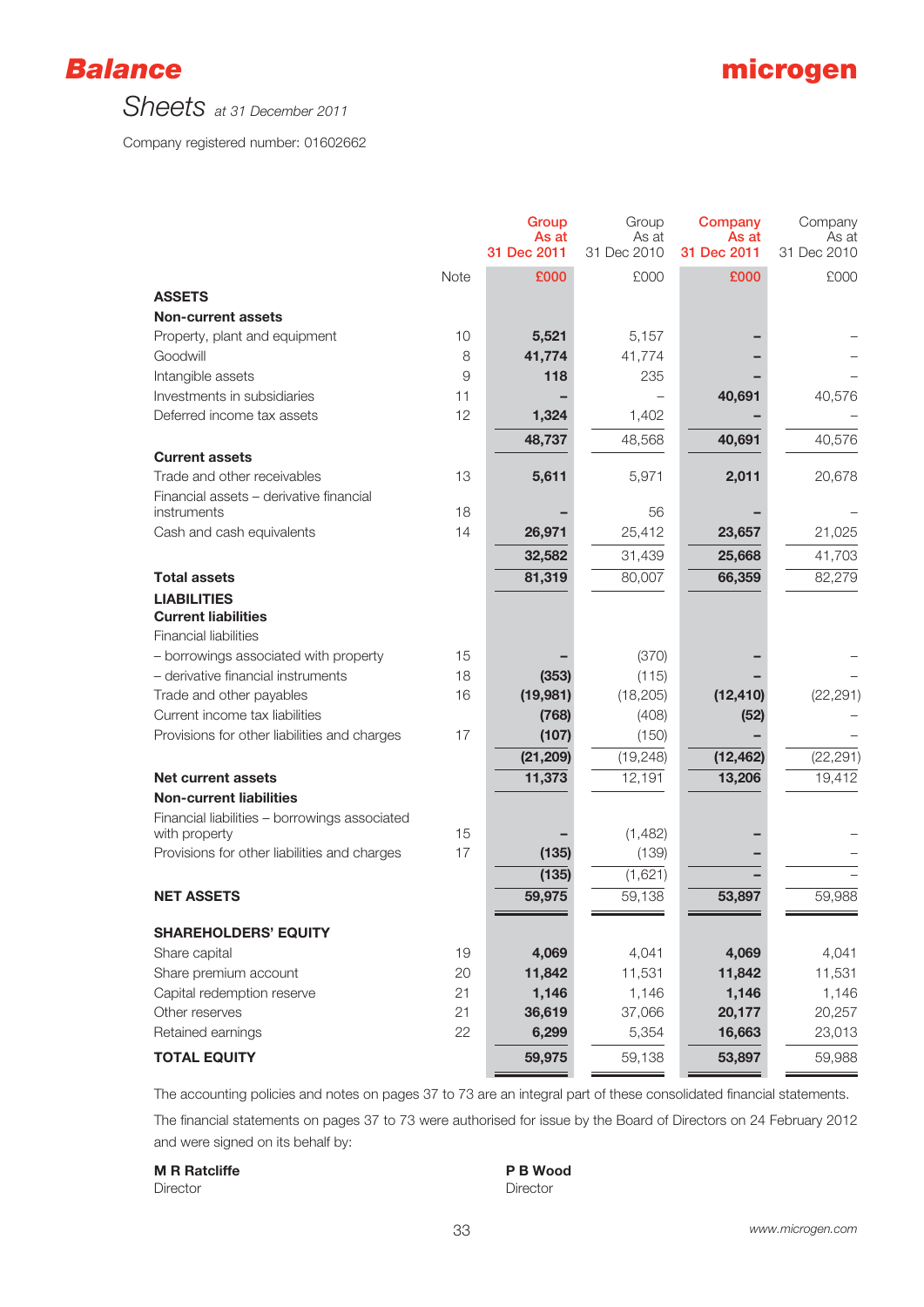# *Consolidated Statement*

# *Of Changes in Shareholders' Equity*

*for the year ended 31 December 2011*

|                                                                  | Attributable to equity holders of the company |                  |                  |                      |                       |                          |                 |
|------------------------------------------------------------------|-----------------------------------------------|------------------|------------------|----------------------|-----------------------|--------------------------|-----------------|
|                                                                  |                                               |                  |                  |                      | Capital               |                          |                 |
|                                                                  | Note                                          | Share<br>capital | Share<br>premium | Retained<br>earnings | redemption<br>reserve | Other<br>reserves        | Total<br>equity |
|                                                                  |                                               | £000             | £000             | £000                 | £000                  | £000                     | £000            |
| Group                                                            |                                               |                  |                  |                      |                       |                          |                 |
| Balance at 1 January 2010                                        |                                               | 4,344            | 11,285           | 6,637                | 804                   | 37,293                   | 60,363          |
| Profit for the year                                              |                                               |                  |                  | 6,511                |                       |                          | 6,511           |
| Cash flow hedges                                                 |                                               |                  |                  |                      |                       |                          |                 |
| - net fair value losses in the year                              | 21                                            |                  |                  |                      |                       | (36)                     | (36)            |
| Exchange rate adjustments                                        | 22                                            |                  |                  | 95                   |                       |                          | 95              |
| <b>Total comprehensive income</b>                                |                                               |                  |                  |                      |                       |                          |                 |
| for the year                                                     |                                               |                  |                  | 6,606                |                       | (36)                     | 6,570           |
| Shares issued under share option<br>schemes                      | 19, 20                                        | 39               | 246              | 191                  |                       | (191)                    | 285             |
| Share options - value of employee<br>service                     | 22                                            |                  |                  | 215                  |                       |                          | 215             |
| Deferred tax on financial                                        |                                               |                  |                  |                      |                       |                          |                 |
| instruments                                                      | 22                                            |                  |                  | (18)                 |                       | $\overline{\phantom{0}}$ | (18)            |
| Corporation tax on share options                                 | 22                                            |                  |                  | 93                   |                       |                          | 93              |
| Shares repurchased and cancelled 19, 22                          |                                               | (342)            |                  | (6, 288)             | 342                   |                          | (6, 288)        |
| Share options issued from                                        |                                               |                  |                  |                      |                       |                          |                 |
| Microgen Employee Share                                          |                                               |                  |                  |                      |                       |                          |                 |
| Participation Scheme Trust<br>Dividends to equity holders of the | 22                                            |                  |                  | 2                    |                       |                          | $\mathbf{2}$    |
| company                                                          | $\overline{7}$                                |                  |                  | (2,084)              |                       |                          | (2,084)         |
| <b>Total Contributions by and</b>                                |                                               |                  |                  |                      |                       |                          |                 |
| distributions to owners of the                                   |                                               |                  |                  |                      |                       |                          |                 |
| company recognised directly                                      |                                               |                  |                  |                      |                       |                          |                 |
| in equity                                                        |                                               | (303)            | 246              | (7,889)              | 342                   | (191)                    | (7, 795)        |
| <b>Balance at 31 December 2010</b>                               |                                               | 4,041            | 11,531           | 5,354                | 1,146                 | 37,066                   | 59,138          |
| Profit for the year                                              |                                               |                  |                  | 7,250                |                       |                          | 7,250           |
| Cash flow hedges                                                 |                                               |                  |                  |                      |                       |                          |                 |
| - net fair value losses in the year                              | 21                                            |                  |                  |                      |                       | (367)                    | (367)           |
| Exchange rate adjustments                                        | 22                                            |                  |                  | (142)                |                       |                          | (142)           |
| <b>Total comprehensive income</b>                                |                                               |                  |                  |                      |                       |                          |                 |
| for the year                                                     |                                               |                  |                  | 7,108                |                       | (367)                    | 6,741           |
| Shares issued under share option                                 |                                               |                  |                  |                      |                       |                          |                 |
| schemes                                                          | 19, 20                                        | 28               | 311              | 80                   |                       | (80)                     | 339             |
| Share options - value of employee<br>service                     | 22                                            |                  |                  | 115                  |                       |                          | 115             |
| Deferred tax on financial                                        |                                               |                  |                  |                      |                       |                          |                 |
| instruments                                                      | 22                                            |                  |                  | 93                   |                       |                          | 93              |
| Deferred tax on share options                                    | 22                                            |                  |                  | 56                   |                       |                          | 56              |
| Corporation tax on share options                                 | 22                                            |                  |                  | 82                   |                       |                          | 82              |
| Share options issued from                                        |                                               |                  |                  |                      |                       |                          |                 |
| Microgen Employee Share<br>Participation Scheme Trust            | 22                                            |                  |                  | 56                   |                       |                          | 56              |
| Dividends to equity holders of the                               |                                               |                  |                  |                      |                       |                          |                 |
| company                                                          | $\overline{7}$                                |                  |                  | (6, 645)             |                       |                          | (6, 645)        |
| <b>Total Contributions by and</b>                                |                                               |                  |                  |                      |                       |                          |                 |
| distributions to owners of the                                   |                                               |                  |                  |                      |                       |                          |                 |
| company recognised directly                                      |                                               |                  |                  |                      |                       |                          |                 |
| in equity                                                        |                                               | 28               | 311              | (6, 163)             |                       | (80)                     | (5,904)         |
| <b>Balance at 31 December 2011</b>                               |                                               | 4,069            | 11,842           | 6,299                | 1,146                 | 36,619                   | 59,975          |

The accounting policies and notes on pages 37 to 73 are an integral part of these consolidated financial statements.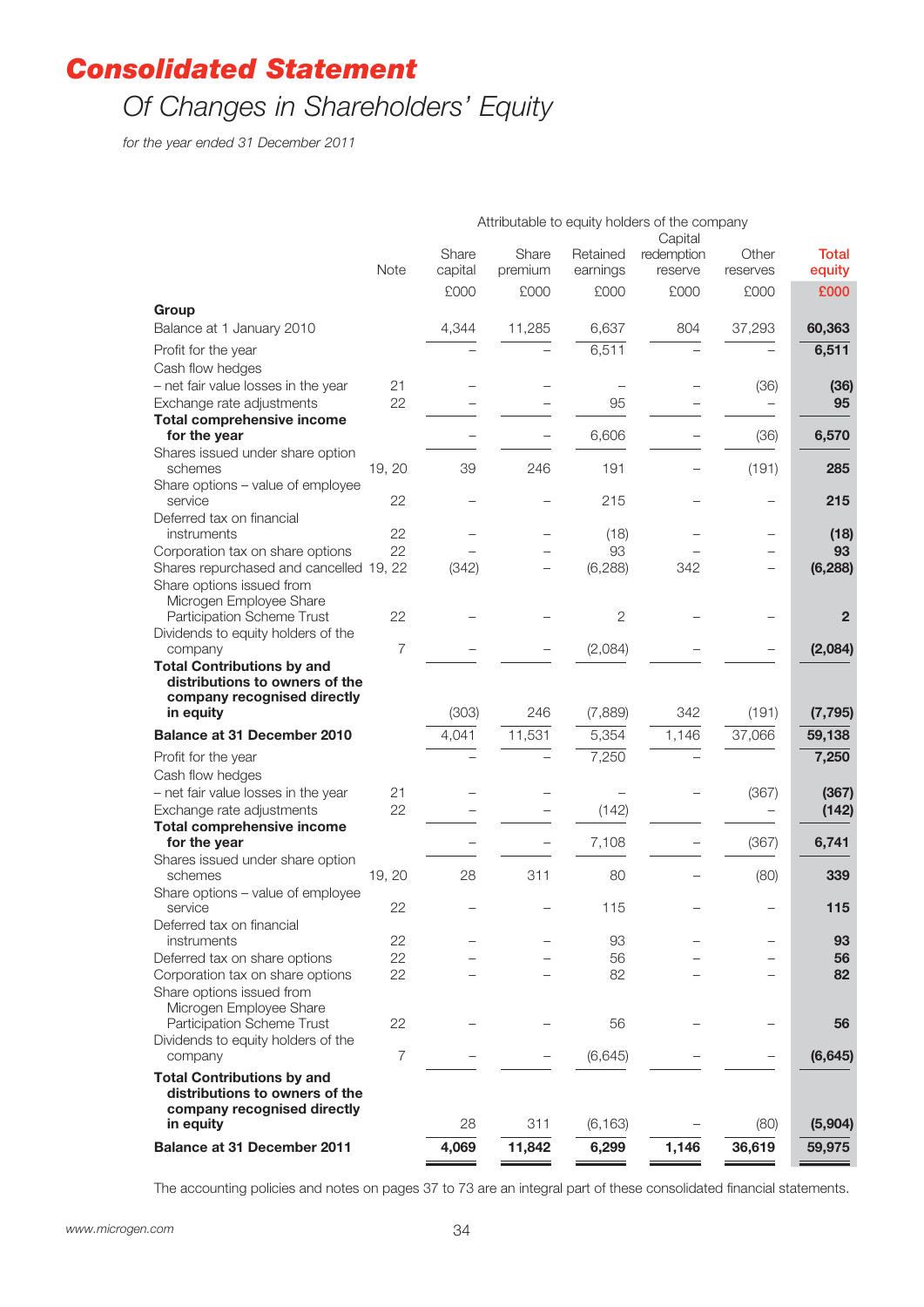# *Company Statement*

# *Of Changes in Shareholders' Equity*

*for the year ended 31 December 2011*

|                                                                                                                 |                |                  |                  |                      | Attributable to equity holders of the company |                   |                 |
|-----------------------------------------------------------------------------------------------------------------|----------------|------------------|------------------|----------------------|-----------------------------------------------|-------------------|-----------------|
|                                                                                                                 |                |                  |                  |                      | Capital                                       |                   |                 |
|                                                                                                                 | <b>Note</b>    | Share<br>capital | Share<br>premium | Retained<br>earnings | redemption<br>reserve                         | Other<br>reserves | Total<br>equity |
|                                                                                                                 |                | £000             | £000             | £000                 | £000                                          | £000              | £000            |
| Company                                                                                                         |                |                  |                  |                      |                                               |                   |                 |
| Balance at 1 January 2010                                                                                       |                | 4,344            | 11,285           | 30,741               | 804                                           | 20,448            | 67,622          |
| <b>Comprehensive income</b>                                                                                     |                |                  |                  |                      |                                               |                   |                 |
| Profit for the year                                                                                             |                |                  |                  | 78                   |                                               |                   | 78              |
| <b>Total comprehensive income</b><br>for the year                                                               |                |                  |                  | 78                   |                                               |                   | 78              |
| Shares issued under share option<br>schemes                                                                     | 19, 20         | 39               | 246              | 191                  |                                               | (191)             | 285             |
| Share options - value of employee<br>service                                                                    | 22             |                  |                  | 373                  |                                               |                   | 373             |
| Shares repurchased and cancelled 19, 22                                                                         |                | (342)            |                  | (6, 288)             | 342                                           |                   | (6, 288)        |
| Share options issued from<br>Microgen Employee Share<br>Participation Scheme Trust                              | 22             |                  |                  | $\mathbf{2}$         |                                               |                   | $\mathbf{2}$    |
| Dividends to equity holders of the<br>company                                                                   | 7              |                  |                  | (2,084)              |                                               |                   | (2,084)         |
| <b>Total Contributions by and</b><br>distributions to owners of the<br>company recognised directly<br>in equity |                | (303)            | 246              | (7,806)              | 342                                           | (191)             | (7, 712)        |
| Balance at 31 December 2010                                                                                     |                | 4,041            | 11,531           | 23,013               | 1,146                                         | 20,257            | 59,988          |
| <b>Comprehensive income</b>                                                                                     |                |                  |                  |                      |                                               |                   |                 |
| Profit for the year                                                                                             |                |                  |                  | 44                   |                                               |                   | 44              |
| <b>Total comprehensive income</b><br>for the year                                                               |                |                  |                  | 44                   |                                               |                   | 44              |
| Shares issued under share option<br>schemes                                                                     | 19, 20         | 28               | 311              | 80                   |                                               | (80)              | 339             |
| Share options - value of employee<br>service                                                                    | 22             |                  |                  | 115                  |                                               |                   | 115             |
| Share options issued from<br>Microgen Employee Share<br>Participation Scheme Trust                              | 22             |                  |                  | 56                   |                                               |                   | 56              |
| Dividends to equity holders of the<br>company                                                                   | $\overline{7}$ |                  |                  | (6, 645)             |                                               |                   | (6, 645)        |
| <b>Total Contributions by and</b><br>distributions to owners of the<br>company recognised directly<br>in equity |                | 28               | 311              | (6, 394)             |                                               | (80)              | (6, 135)        |
|                                                                                                                 |                |                  |                  |                      |                                               |                   |                 |
| <b>Balance at 31 December 2011</b>                                                                              |                | 4,069            | 11,842           | 16,663               | 1,146                                         | 20,177            | 53,897          |

The accounting policies and notes on pages 37 to 73 are an integral part of these consolidated financial statements.

**microgen**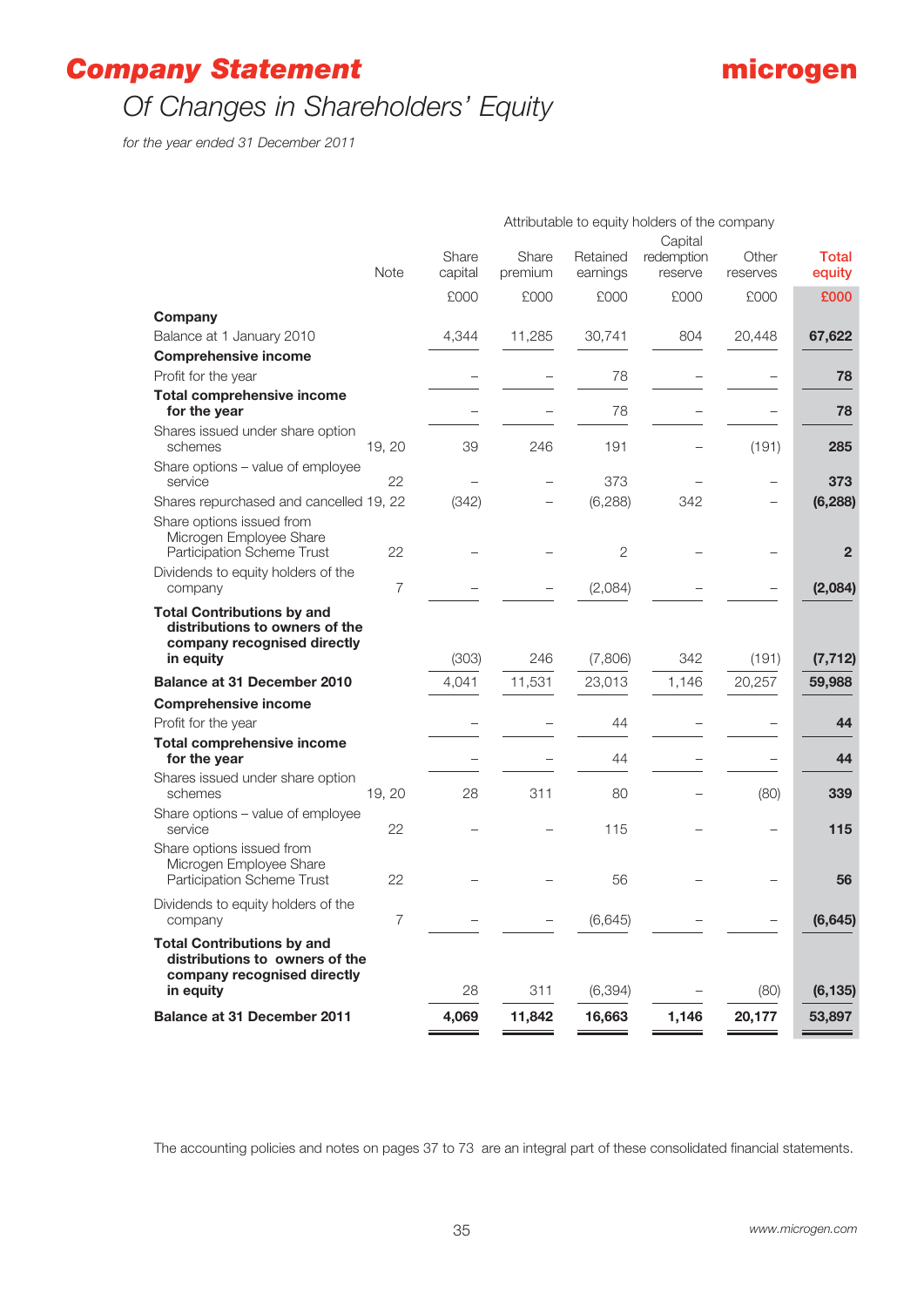# *Statements*

*Of Cash Flow for the year ended 31 December 2011*

|                                                                    |             | Group<br>As at<br>31 Dec 2011 | Group<br>As at<br>31 Dec 2010 | Company<br>As at<br>31 Dec 2011 | Company<br>As at<br>31 Dec 2010 |
|--------------------------------------------------------------------|-------------|-------------------------------|-------------------------------|---------------------------------|---------------------------------|
|                                                                    | <b>Note</b> | £000                          | £000                          | £000                            | £000                            |
| Cash flows from operating activities                               |             |                               |                               |                                 |                                 |
| Cash generated from/(used in) operations<br>Interest paid          | 23          | 12,542<br>(156)               | 11,348<br>(94)                | (695)                           | (136)                           |
| Income tax paid                                                    |             | (1,758)                       | (1,506)                       | (50)                            | (4)                             |
| Net cash flows generated from/(used in)<br>operating activities    |             | 10,628                        | 9,748                         | (745)                           | (140)                           |
| Cash flows from investing activities                               |             |                               |                               |                                 |                                 |
| Proceeds from sale of investments                                  | 11          |                               | 336                           |                                 | 336                             |
| Purchase of property, plant and equipment                          | 10          | (1, 171)                      | (586)                         |                                 |                                 |
| Interest received                                                  |             | 186                           | 140                           | 144                             | 82                              |
| Net cash (used in)/ generated from<br>investing activities         |             | (985)                         | (110)                         | 144                             | 418                             |
| Cash flows from financing activities                               |             |                               |                               |                                 |                                 |
| Net proceeds from issuance of ordinary<br>shares                   |             | 395                           | 285                           | 395                             | 285                             |
| Dividends paid to company's shareholders                           | 7           | (6,645)                       | (2,084)                       | (6,645)                         | (2,084)                         |
| Repayment of mortgage                                              |             | (1, 852)                      | (370)                         |                                 |                                 |
| Amounts borrowed from group undertakings                           |             |                               |                               | 9,483                           | 9,116                           |
| Purchase of own shares                                             |             |                               | (6, 288)                      |                                 | (6, 288)                        |
| Net cash (used in)/generated from<br>financing activities          |             | (8, 102)                      | (8, 457)                      | 3,233                           | 1,029                           |
| Net increase in cash and cash<br>equivalents                       |             | 1,541                         | 1,181                         | 2,632                           | 1,307                           |
| Cash, cash equivalents and bank overdrafts<br>at beginning of year | 14          | 25,412                        | 24,178                        | 21,025                          | 19,718                          |
| Exchange rate gains on cash and cash<br>equivalents                |             | 18                            | 53                            |                                 |                                 |
| Cash and cash equivalents at end of<br>year                        | 14          | 26,971                        | 25,412                        | 23,657                          | 21,025                          |
|                                                                    |             |                               |                               |                                 |                                 |

The accounting policies and notes on pages 37 to 73 are an integral part of these consolidated financial statements.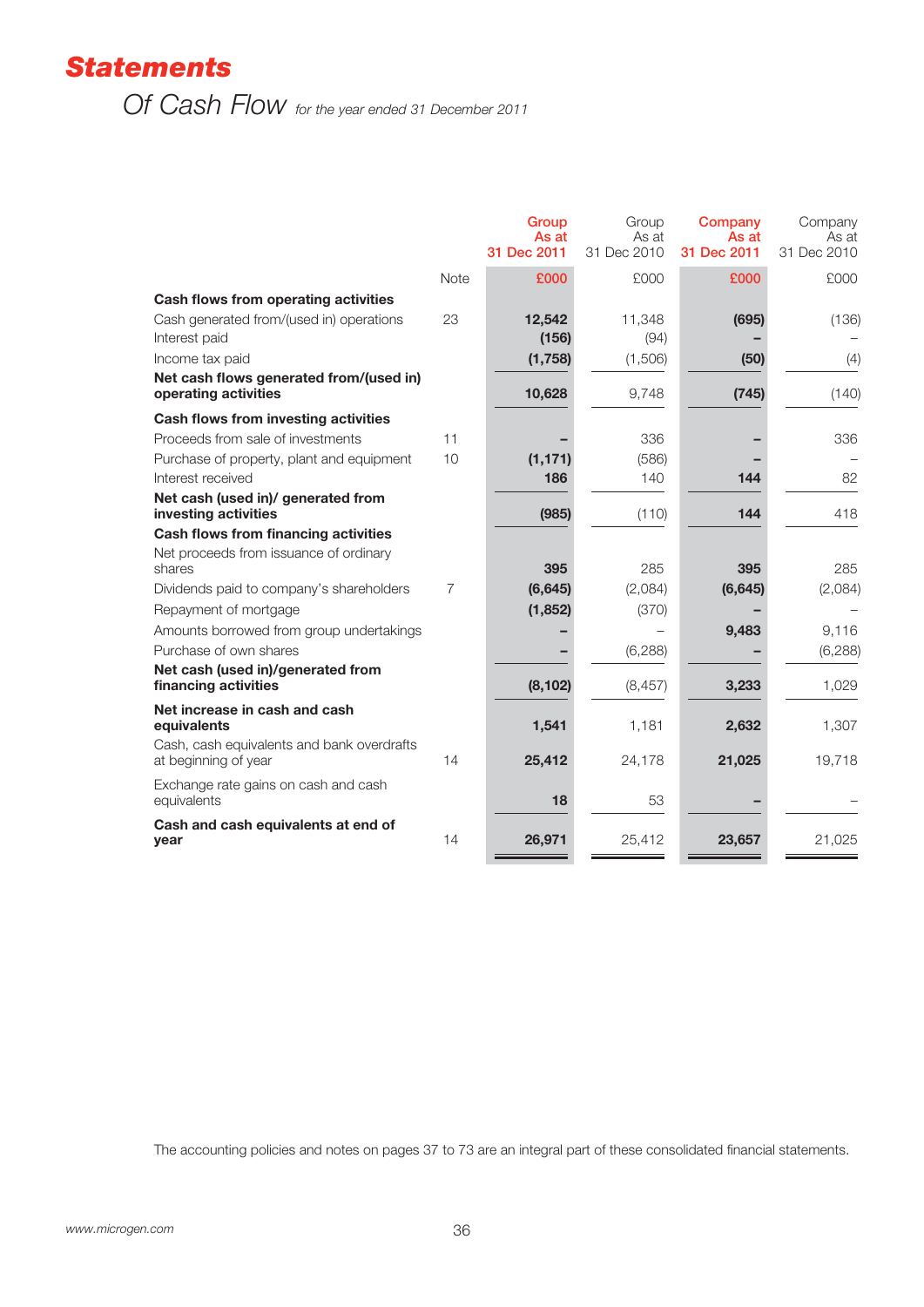#### **Accounting Policies**

#### **General Information**

The Company is a public limited company incorporated and domiciled in England and Wales.

The Group consolidated financial statements were authorised for issue by the Board of Directors on 24 February 2012.

#### **Summary of significant accounting policies**

The principal accounting policies applied in the preparation of these consolidated financial statements are set out below. These policies have been consistently applied to all the years presented, unless otherwise stated.

#### **Basis of preparation**

The consolidated financial statements of Microgen plc have been prepared in accordance with International Financial Reporting Standards ("IFRS") as adopted by the European Union (IFRSs as adopted by the EU) and IFRS Interpretations Committee (formerly IFRIC) interpretations and the Companies Act 2006 applicable to companies reporting under IFRS. The consolidated financial statements have been prepared under the historical cost basis, as modified by the revaluation of financial assets and financial liabilities (including derivatives) which are recognised at fair value and the impairment in 2009 of the carrying value of the Group's freehold property in Fleet, Hampshire.

The presentation of financial statements in conformity with IFRS requires the use of certain critical accounting estimates. It also requires management to exercise its judgement in the process of applying the Group's accounting policies. The areas involving a higher degree of judgement or complexity, or where assumptions and estimates are significant to the consolidated financial statements are disclosed on page 48.

### **Going Concern**

After making enquiries, the directors have a reasonable expectation that the Group has adequate resources to continue in operational existence for the foreseeable future. The Group therefore continues to adopt the going concern basis in preparing its consolidated financial statements.

# **Changes in Accounting policy and disclosures**

(a) New and amended standards adopted by the Group

There are no IFRSs or IFRIC interpretations that are effective for the first time for the financial year beginning on 1 January 2011 that has had a material impact on the Group.

- (b) New standards, amendments and interpretations issued but not effective for the financial year beginning 1 January 2011 which have not been early adopted.
	- IFRS 9 Financial Instruments, addresses the classification, measurement and recognition of financial assets and financial liabilities. IFRS 9 was issued in November 2009 and October 2010. It replaces the parts of IAS 39 that relate to the classification and measurement of financial instruments. IFRS 9 requires financial assets to be classified into two measurement categories: those measured as at fair value and those measured at amortised cost. The determination is made at initial recognition. The classification depends on the entity's business model for managing its financial instruments and the cash flow characteristics of the instrument. For financial liabilities, the standard retains most of the IAS 39 requirements. The main change is that, in cases where the fair value option is taken for financial liabilities, the part of a fair value change due to an entity's own credit risk is recorded in other comprehensive income rather than the income statement, unless this creates an accounting mismatch. The Group is yet to assess IFRS 9's full impact and intends to adopt IFRS 9 no later than the accounting period beginning on or after 1 January 2013, subject to endorsement by the EU.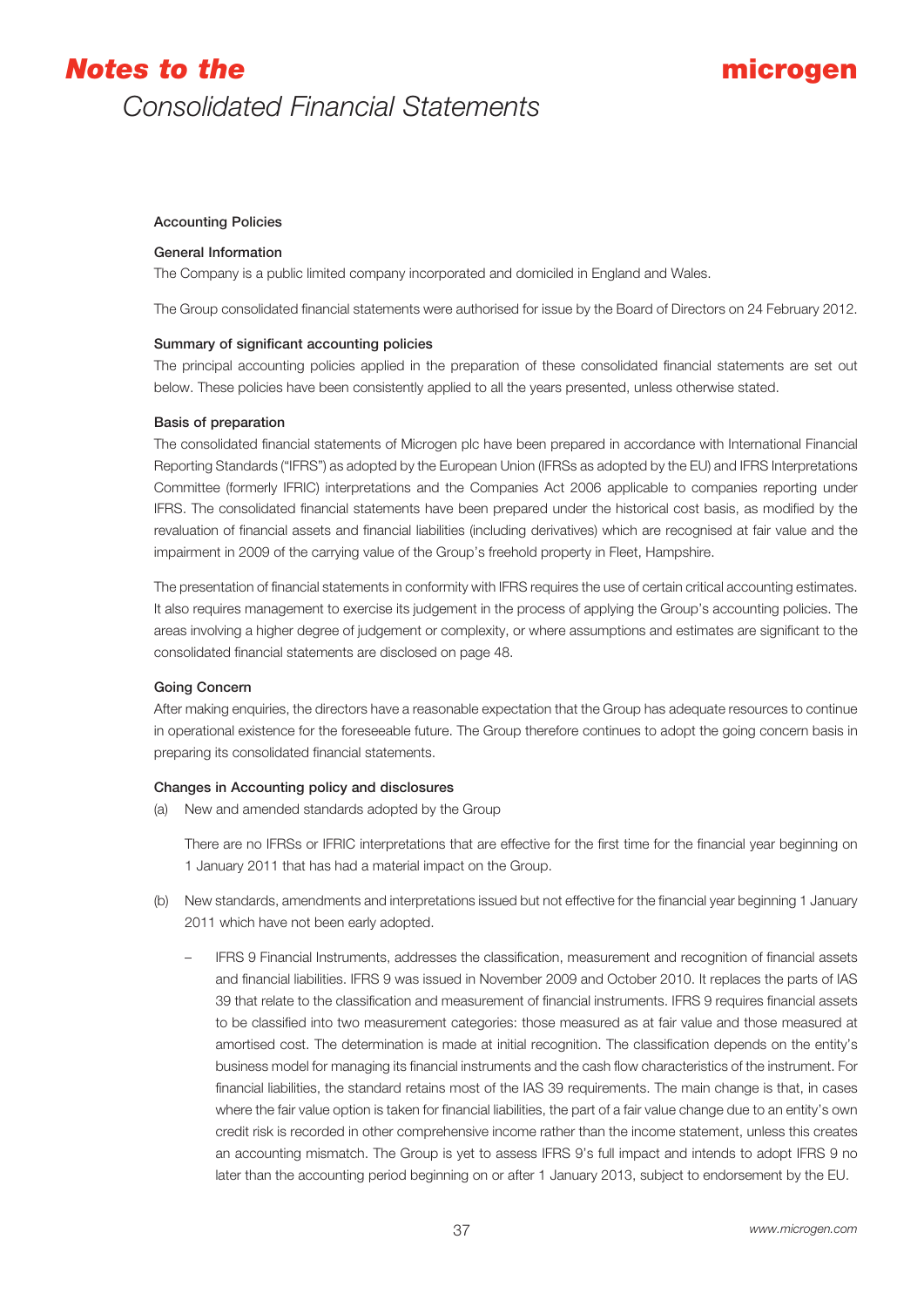### **Accounting Policies (continued)**

– IFRS 13 Fair Value Measurement, aims to improve consistency and reduce complexity by providing a precise definition of fair value and a single source of fair value measurement and disclosure requirements for use across IFRSs. The requirements, which are largely aligned between IFRSs and US GAAP, do not extend the use of fair value accounting but provide guidance on how it should be applied where its use is already required or permitted by other standards with IFRSs on US GAAP. The directors do not anticipate that IFRS 13 will have a material impact on the financial statements of the Group and the Company. The directors intend to adopt IFRS 13 no later than accounting period beginning on or after 1 January 2012, subject to endorsement by the EU.

There are no other IFRSs or IFIC interpretations that are not yet effective that would be expected to have a material impact on the group.

# **Basis of consolidation**

The financial statements consolidate the results of Microgen plc and its subsidiary undertakings ("subsidiaries"). The results of the subsidiaries acquired are included within the income statement from the date that control passes to the Group. They are de-consolidated from the date on which control ceases.

Subsidiaries are all entities over which the Group has the power to govern the financial and operating policies generally accompanying a shareholding of more than one half of the voting rights. The existence and effect of potential voting rights that are currently exercisable or convertible are considered when assessing whether the Group controls another entity. The Group also assesses existence of control where it does not have more than 50% of the voting power but is able to govern the financial and operating policies by virtue of de-facto control. De-Facto control may arise in circumstances where the size and dispersion of holdings of other shareholders give the Group the power to govern the financial and operating activities.

The purchase method of accounting is used to account for the acquisition of subsidiaries by the Group. The cost of an acquisition is measured as the fair value of the assets given, equity instruments issued and liabilities incurred or assumed at the date of exchange, plus costs directly attributable to the acquisition. Identifiable assets and liabilities and contingent liabilities assumed in a business combination are measured initially at their fair values at acquisition date, irrespective of the extent of any minority interest.

The excess of cost of acquisition over the fair value of the Group's share of the identifiable net assets is recorded as goodwill.

Inter-company transactions, balances, income and expenses on transactions between group companies are eliminated. Profit and losses resulting from inter-company transactions that are recognised in assets are also eliminated. Accounting policies of the subsidiaries have been changed where necessary to ensure consistency with the policies adopted by the Group.

### **Revenue recognition**

Revenue compromises the fair value of the consideration received or receivable for the sale of goods and services in the ordinary course of the Group's activities. Revenue is shown net of value-added tax, returns, rebates and discounts and after eliminating sales within the Group.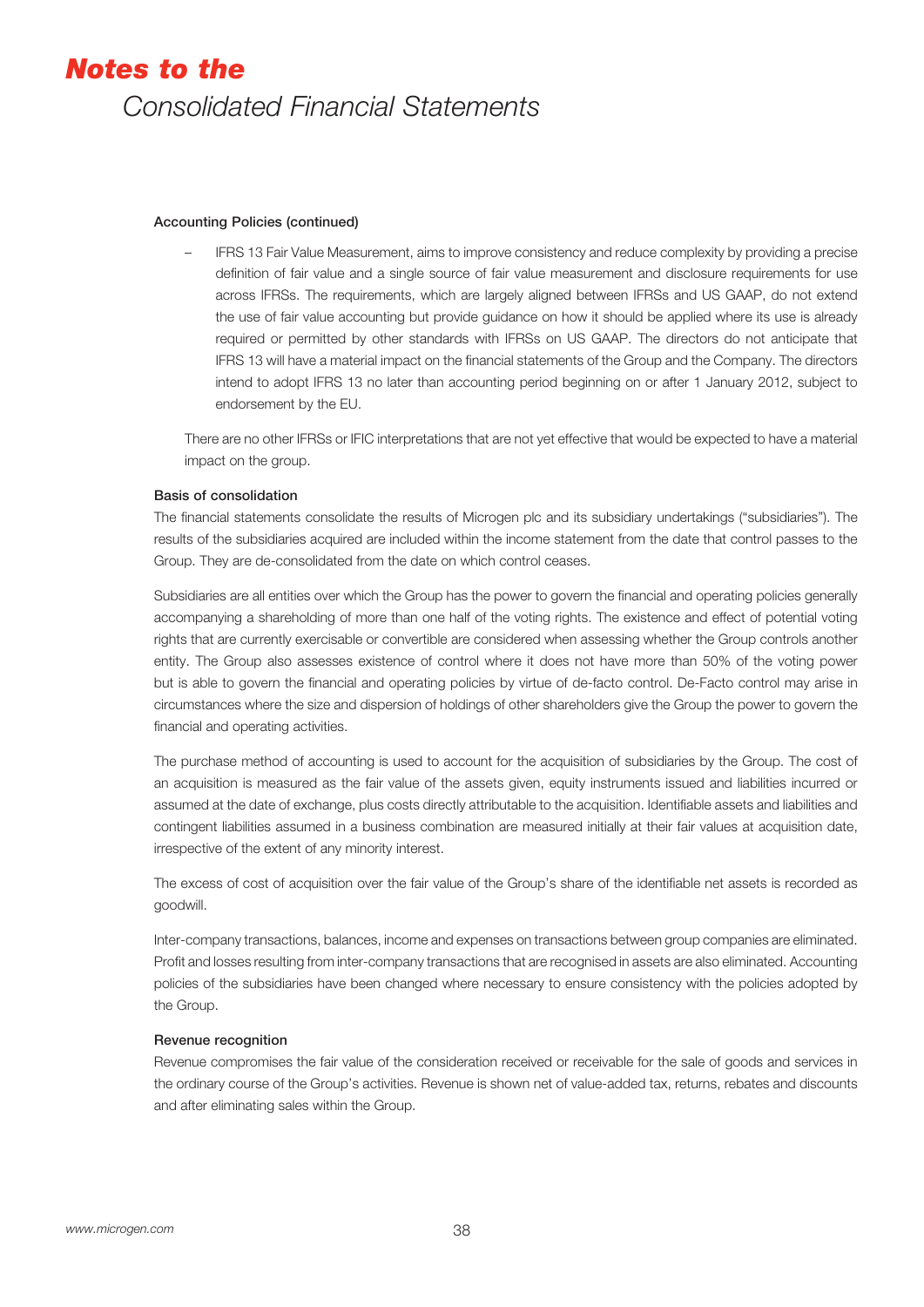

The Group's two operating businesses derive their revenues from some or all of the following categories of revenue:-

- software based activity relating to the Group's intellectual property (comprising software licences, maintenance, support, funded development and related consultancy);
- managed services (comprising principally of application management services); and
- general consultancy services.

The Group recognises revenue from each of these categories as follows:-

#### Software based activity

#### *Software licences*

The Group licences its software on an Initial Licence Fee, Perpetual Licence Fee or Annual Licence Fee basis.

Licence Fees are first recognised when all of the following criteria are met:-

- a signed contract or customer purchase order is in place;
- licence fee is fixed and determinable;
- evidence of software delivery has been received;
- collection of the debt is likely; and,
- no vendor specific obligations relating to the delivered software are outstanding.

Once all of these criteria have been met, all of the Initial or Perpetual Licence Fee is recognised and recognition of the Annual Licence Fee commences. Annual Licence Fees are recognised in the period the services are provided, using a straight-line basis over the term of the licence. In assessing whether the collection of the debt is likely, any deferred payments for Licence Fees are recognised only if they are to be invoiced within 90 days of the period end and such invoice is payable within 30 days of the invoice date.

#### *Software Maintenance*

Fees relating to the maintenance of the Group's software are recognised in the period the services are provided, using a straight-line basis over the term of the maintenance agreement.

#### *Support fees*

Support fees are billed to customers where the Group's software is used by a customer as part of an IT solution and that customer contracts with the Group for support relating to that IT solution. The customer will commit to a minimum monthly, quarterly or annual fee that covers an agreed level of support and then agrees additional fees for support used over and above the minimum commitment. Revenue from support contracts are recognised as the fees are earned.

#### *Funded development*

Where a customer seeks enhancement to the core functionality of a Group product such enhancements will be considered for inclusion in the product road map. Where customers wish to accelerate the product development the Group may undertake funded development work. Revenue for funded development work is recognised on a percentage completed basis after deferring a proportion of the revenue to cover the resolution of any issues arising after the enhancement has been delivered to the customer. Once the enhancement has been accepted by the customer the deferred portion of the revenue is recognised.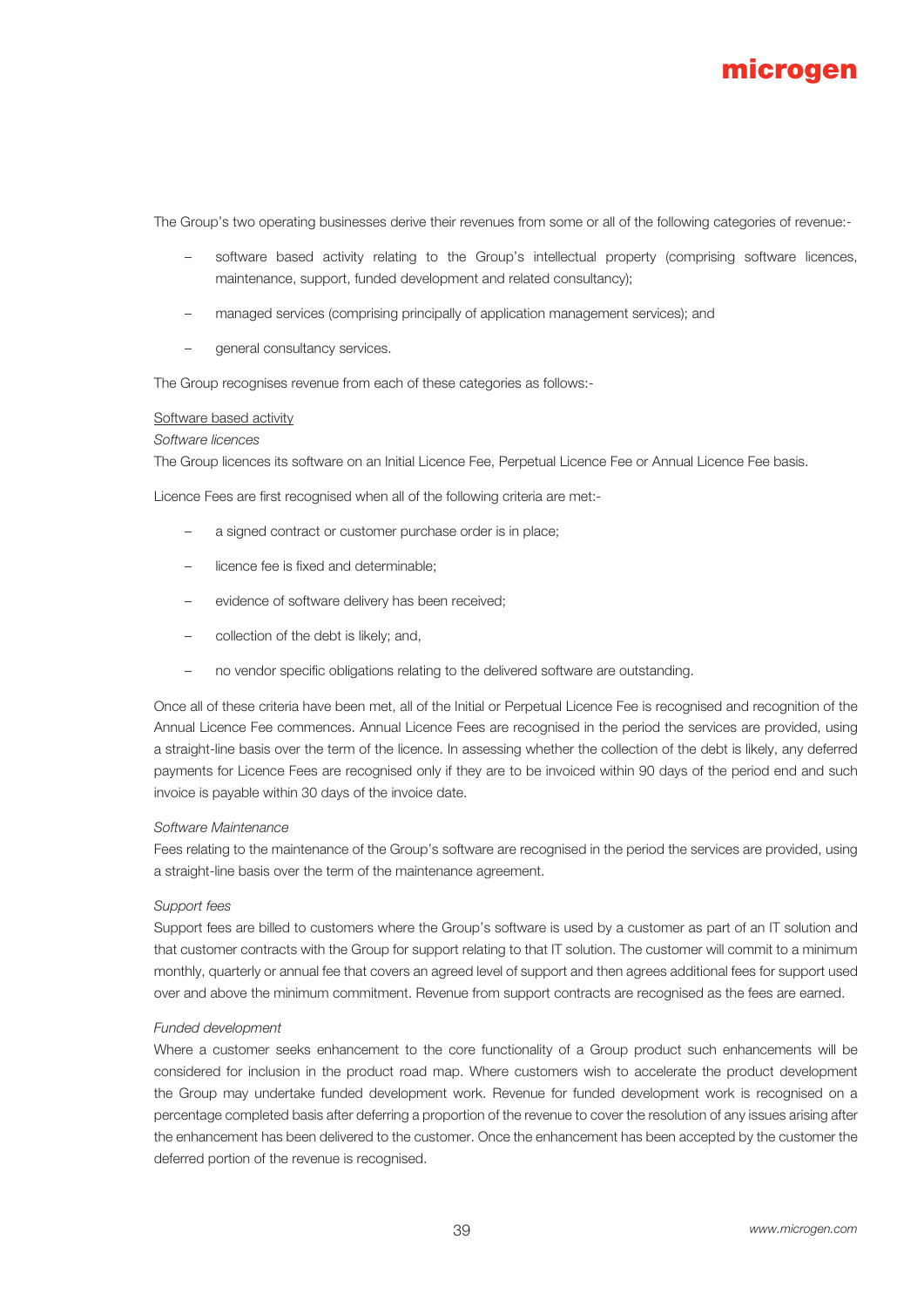# **Revenue recognition (continued)**

### *IPR consultancy*

The majority of consultancy services which relate to a project which includes the Group's software is contracted for on a time and materials basis and is recognised as such. Occasionally, small amounts of fixed priced or shared risk work is undertaken and this is recognised on a percentage completion basis after deferring a proportion of the overall revenue until the end of the relevant stage of the project. The percentage completed is determined with reference to effort incurred to date and effort required to complete the development.

### Managed Services

Where the Group provides application management services to a customer for a third party software product or solution revenue from these services are recognised as the services are performed.

#### General Consultancy

The majority of general consultancy services are contracted for on a time and materials basis, with revenue and costs recognised as incurred. Revenue and costs on fixed price and shared risk contracts are recognised on a percentage completion basis after deferring a proportion of the overall revenue until the end of the relevant stage of the project.

#### **Segmental reporting**

Operating segments are reported in a manner consistent with the internal reporting provided to key decision makers. These decision makers are responsible for allocating resources and assessing performance of the operating segments.

The primary segmental reporting is by business sector, being Microgen Aptitude Solutions and Financial Systems.

The divisions and business categories are allocated central function costs in arriving at operating profit. Group overhead costs are not allocated into the divisions or business categories as the Board believes that these relate to Group activities as opposed to the division or business category.

#### **Exceptional items**

Items that are both material in size and unusual and infrequent in nature are presented as exceptional items in the income statement. The directors are of the opinion that the separate recording of exceptional items provides helpful information about the Group's underlying business performance.

#### **Leasing**

Leases where the lessor retains substantially all the risks and rewards of ownership are classified as operating leases. Operating lease rentals are charged to the income statement on a straight line basis over the life of the lease.

### **Property, plant and equipment**

Property, plant and equipment is shown at historic purchase cost less accumulated depreciation and adjusted for any impairment. Land is not depreciated. Costs include expenditure that is directly attributable to the acquisition of the items.

Depreciation is provided on assets so as to write off the cost of property, plant and equipment less their residual value over their estimated useful economic lives by equal annual instalments at the following rates.

Freehold land and buildings **2** per cent Plant and machinery 20 - 50 per cent Fixtures and fittings The Contract of the 20 per cent

Leasehold improvements 10 - 20 per cent (or the life of the lease if shorter)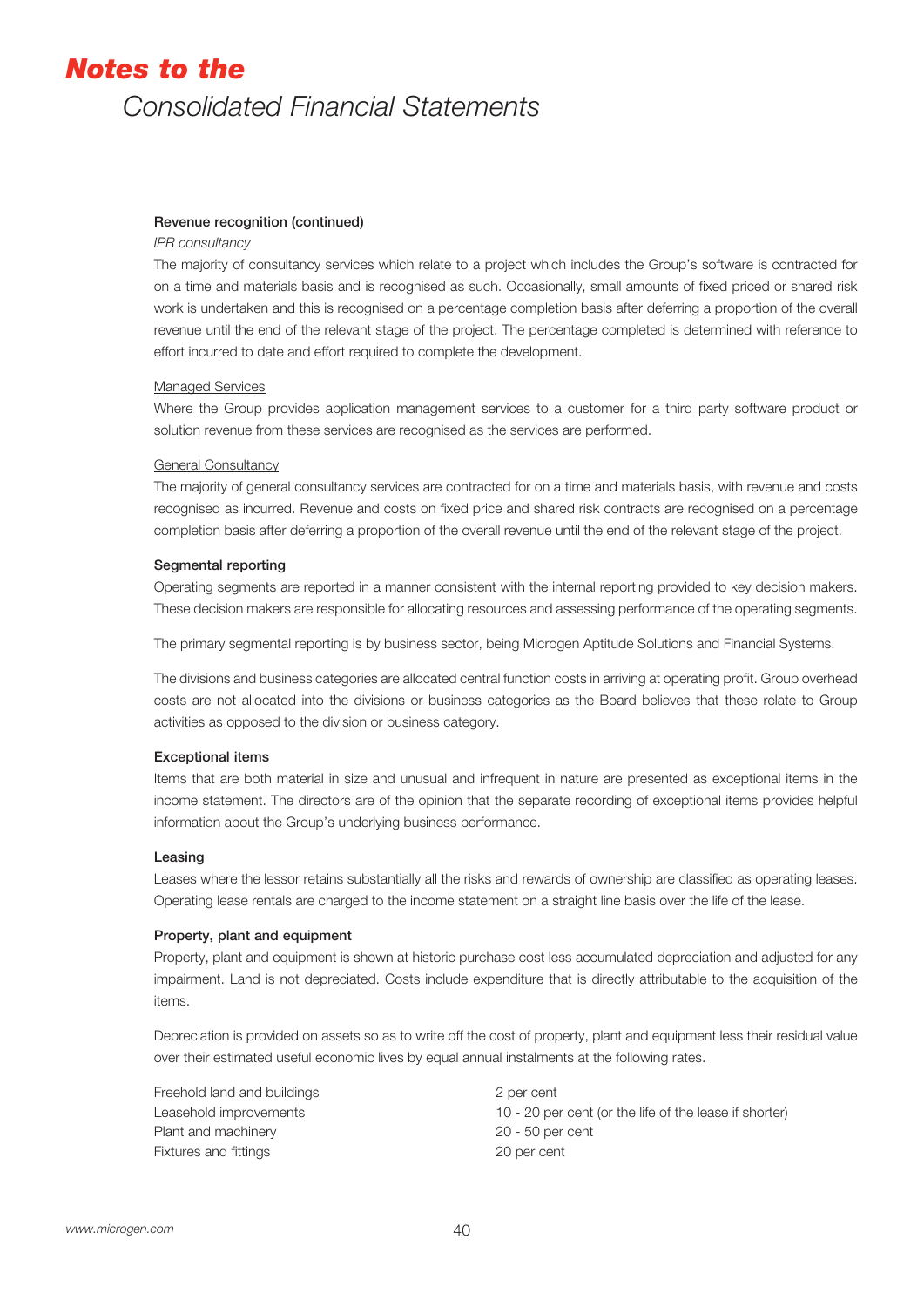Estimation of the useful economic life includes an assessment of the expected rate of technological developments and the intensity at which the assets are expected to be used.

The assets' residual values and useful economic lives are reviewed, and adjusted if appropriate, at each balance sheet date.

### **Goodwill**

Goodwill arising on consolidation represents the excess of the fair value of the consideration given over the fair value of the identifiable net assets acquired. Goodwill is capitalised on the balance sheet and subject to an annual impairment test. The carrying value of goodwill is cost less accumulated impairment. Goodwill is allocated to cash generating units for the purpose of impairment testing. The allocation is made to those cash generating units that are expected to benefit from the business combinations in which the goodwill arose. Impairment reviews are carried out by the Board at least annually. Impairments to goodwill are charged to the income statement in the period in which they arise.

### **Intangible assets**

# *Research and Development ("R&D")*

Research expenditure is expensed to the income statement as incurred. Costs incurred on internal development projects relating to new or substantially improved products are recognised as intangible assets from the date upon which all IAS 38 criteria have been satisfied.

In assessing the IAS 38 criteria it is considered that the technical feasibility of development has only been satisfied once the product is deployed into a live customer environment and thereafter development expenditure is minimal, therefore all research and development costs have been expensed when incurred.

### *Externally acquired Software Intellectual Property rights*

Rights in externally acquired software assets are capitalised at cost and amortised over their estimated useful economic life. Useful economic life is assessed on an individual basis.

### *In process R&D*

In process R&D is recognised only on acquisition. The fair value is derived based on time spent on the project at an average daily cost rate. The carrying value is stated at fair value at acquisition less accumulated amortisation and impairment losses. The useful economic life is assessed on an individual basis. Amortisation is charged on a straight line basis over the estimated useful economic life of the assets.

### *Customer relationships*

Customer relationships are recognised only on acquisition. The fair value is derived based on discounted cash flows from estimated recurring revenue streams. The carrying value is stated at fair value at acquisition less accumulated amortisation and impairment losses. The useful economic life is assessed on an individual basis. Amortisation is charged on a straight line basis over the estimated economic useful life of the assets.

### **Interest income**

Interest income is recognised on a time-proportion basis using the effective interest method.

### **Interest costs**

The only interest expense incurred was in respect of the mortgage held on property. The expense is recorded as payments arise.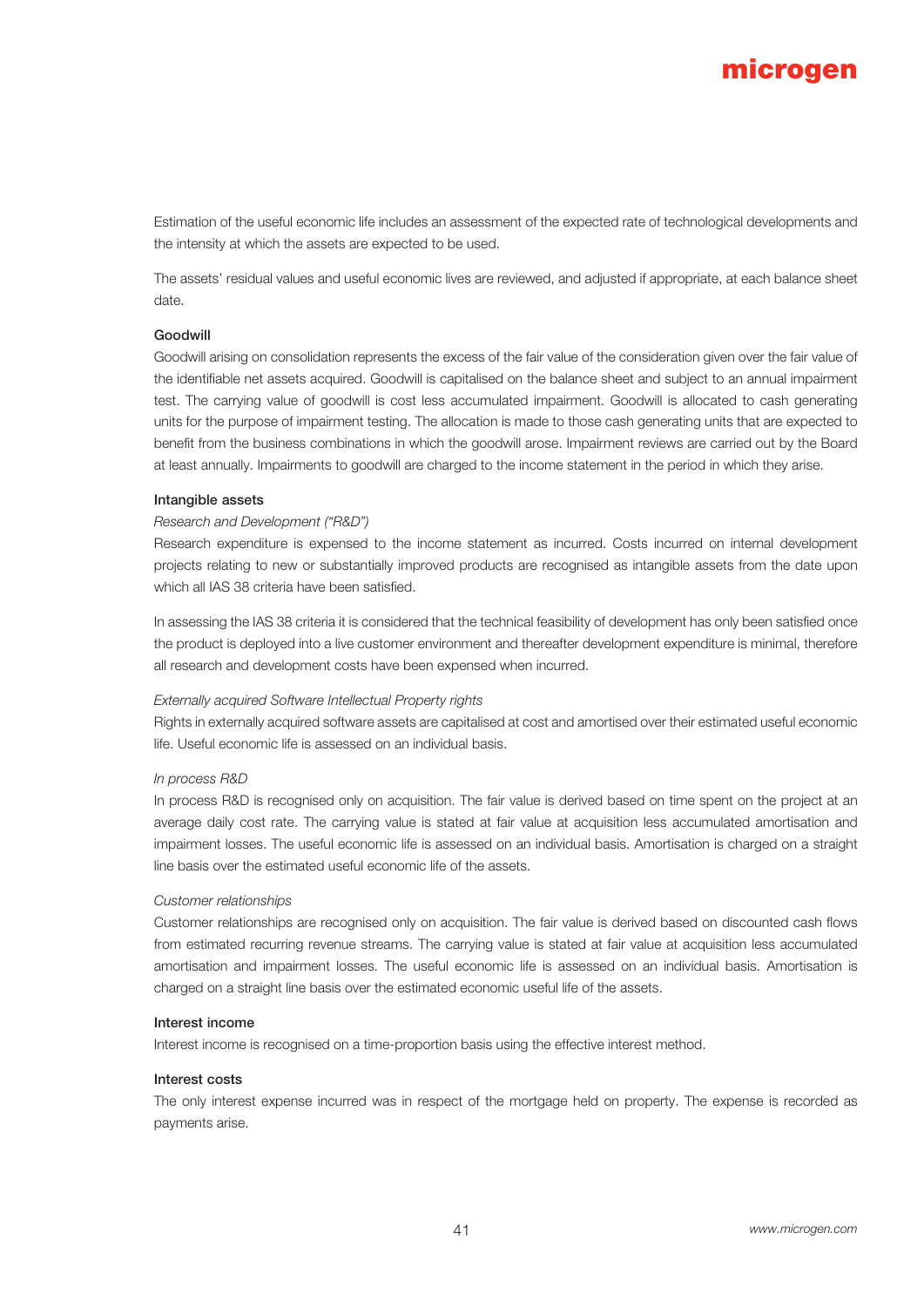#### **Impairment of non-financial assets**

Assets that have an indefinite useful economic life are not subject to amortisation and are tested annually for impairment and whenever events or changes in circumstances indicate that the carrying amount may not be recoverable. Assets that are subject to amortisation are tested for impairment whenever events or changes in circumstances indicate that the carrying value may not be recoverable. An impairment loss is recognised for the amount by which the asset's carrying amount exceeds its recoverable amount. The recoverable amount is the higher of an asset's fair value less costs to sell and value in use. For the purposes of assessing impairment, assets are grouped at the lowest levels for which there are separately identifiable cash flows. Non-financial assets other than goodwill that suffered an impairment are reviewed for possible reversal of the impairment at each reporting date. Any impairment of goodwill is not reversed.

#### **Investments**

Investments in subsidiaries are stated in the financial statements of the Company at cost less any provision for impairment.

#### **Cash and cash equivalents**

Cash is defined as cash in hand and on demand deposits. Cash equivalents are defined as short term, highly liquid investments with original maturities of three months or less.

#### **Share-based payments**

The Group operates share-based compensation plans that are equity settled. The fair value of the employee services received in exchange for the grant of the options is recognised as an expense in the Group income statement over the vesting period with a corresponding adjustment to equity.

No charge is taken to the Company income statement as the new share options are treated in a similar manner to capital contributions with an addition to investments as all employees are employed by subsidiary companies.

The total amount to be expensed over the vesting period is determined by reference to the fair value of the options granted, excluding the impact of any non-market vesting conditions.

Non-market vesting conditions are included in assumptions about the number of options that are expected to become exercisable. At each balance sheet date, the entity revises its estimates of the number of options that are expected to become exercisable. It recognises the impact of the revision of original estimates, if any, in the income statement, with a corresponding adjustment to equity.

The proceeds received net of any directly attributable transaction costs are credited to share capital (nominal value) and share premium when the options are exercised.

The option pricing model used is the Monte Carlo pricing model.

### **Foreign currency**

Items included within the financial statements of each of the Group's entities are measured using the currency of the primary economic environment in which the entity operates. The consolidated financial statements are presented in sterling, which is the Group's functional and presentational currency.

Foreign transactions are translated into the functional currency at the exchange rate ruling when the transaction is entered into. Foreign exchange gains and losses resulting from the settlement of such transactions and from the translation at year-end exchange rates of monetary assets and liabilities denominated in foreign currencies are recognised in the income statement.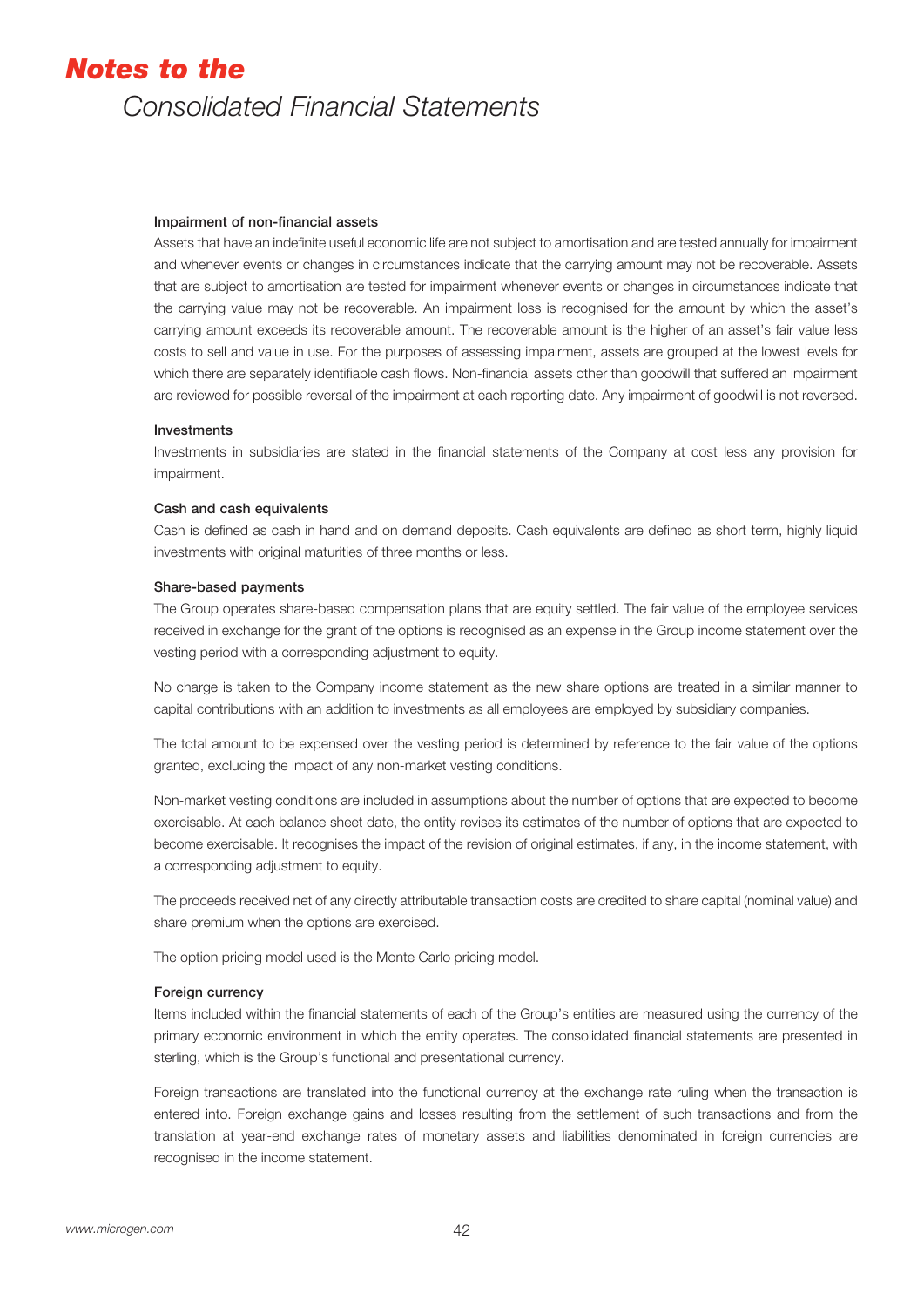On consolidation, the balance sheet of each overseas subsidiary is translated at the closing rate at the date of the balance sheet, and the income and expenses for each income statement are translated at the average exchange rate for the period. Exchange gains and losses arising thereon are recognised as a separate component of equity.

Exchange differences arising from the translation of the net investment in foreign subsidiaries are taken to shareholders' equity on consolidation. When a foreign operation is sold, such exchange differences are recognised in the income statement as part of the gain or loss on sale.

### **Pensions**

The Group operates defined contribution retirement benefit plans in respect of its UK employees. Employee and employer contributions are based on basic earnings for the current year. The schemes are funded by payments to a trustee-administered fund completely independent of the Group's finances. The expense is recognised on a monthly basis as accrued. The Group has no further payment obligations once the contributions have been paid.

### **Current and deferred income tax**

The charge for current tax is based on the results for the year as adjusted for items which are non-assessable or disallowed. It is calculated using tax rates that have been enacted or substantively enacted by the balance sheet date.

Deferred income tax is provided in full, using the liability method, on temporary differences arising between the tax bases of assets and liabilities and their carrying amounts in the consolidated financial statements. However, the deferred income tax is not accounted for, if it arises from initial recognition of an asset or liability in a transaction other than a business combination that at the time of the transaction affects neither accounting nor taxable profit and loss.

Deferred income tax is determined using tax rates (and laws) that have been enacted or substantially enacted by the balance sheet date and are expected to apply when the related deferred income tax asset is realised or the deferred income tax liability is settled.

Deferred tax assets are recognised to the extent that it is probable that future taxable profit will be available against which the temporary differences can be utilised.

Deferred income tax is provided on temporary differences arising on investments in subsidiaries and associates, except where the timing of the reversal of the temporary difference is controlled by the Group and it is probable that the temporary difference will not reverse in the foreseeable future.

### **Trade receivables**

Trade receivables are recognised initially at fair value and to the extent that it is deemed necessary are subsequently measured at amortised cost using the effective interest method, less provision for impairment. A provision for impairment of trade receivables is established when there is objective evidence that the Group will not be able to collect all amounts due according to the original terms of the receivables.

The amount of the provision is the difference between the asset's carrying amount and the present value of estimated future cash flows, discounted at the effective interest rate. The amount of the provision is recognised in the income statement within other operating costs.

### **Trade payables**

Trade payables are recognised initially at fair value and subsequently measured at amortised cost using the effective interest method.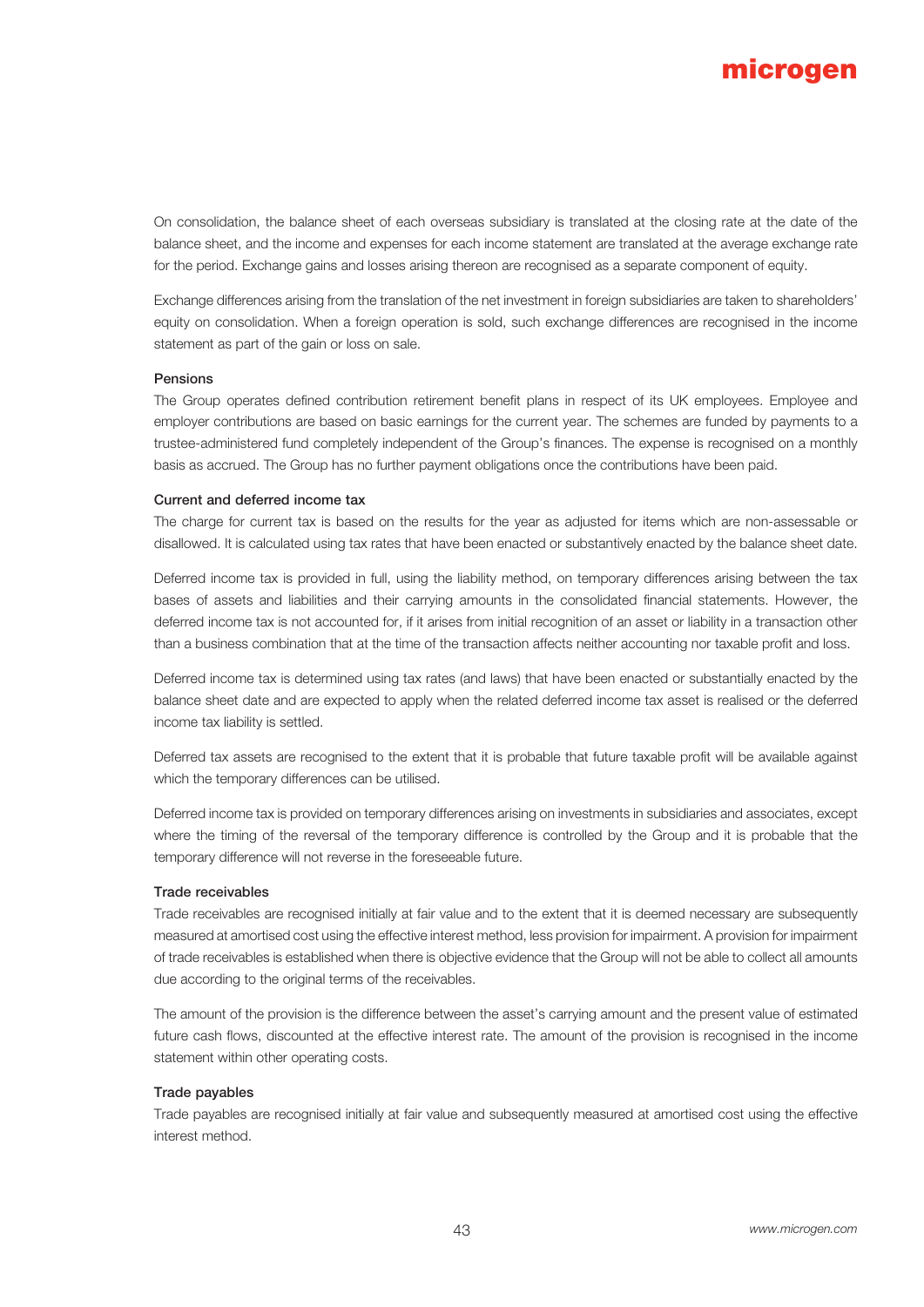### **Share capital**

Ordinary shares are classified as equity. Incremental costs directly attributable to the issue of new ordinary shares or options are shown in equity as a deduction, net of tax, from the proceeds.

#### **Provisions for other liabilities and charges**

Provisions are created for vacant or sublet properties when the Group has a legal obligation for future expenditure in relation to onerous leases. The provision is measured at the present value of management's best estimate of the expenditure required to settle the present obligation at the balance sheet date. The discount rate used to determine the present value reflects current market assessments of the time value of money and the risks specific to the liability.

### **Borrowings**

Borrowings are initially stated at the amount of the net proceeds after deduction of any issue costs.

The carrying amount is increased by the finance costs in respect of the accounting period and reduced by payments made in the period. Borrowings are subsequently stated at amortised cost, any difference between the proceeds (net of transaction costs) and the redemption value is recognised in the income statement over the period of the borrowings using the effective interest method.

#### **Dividend distribution**

Dividend distribution to the Company's shareholders is recognised as a liability in the Group's financial statements in the period in which the dividends are approved by the Company's shareholders or in respect of interim dividends when they are paid.

#### **Dividend income**

Dividend income to the Company received from subsidiary investments is recognised in the Company income statement in the period in which it is paid out as post acquisition reserves. Dividends paid from pre acquisition reserves are recognised as a reduction in the cost of investment.

#### **Derivative financial instruments and hedging activities**

The Group has entered into derivative financial instruments in the form of forward exchange contracts, currency options and interest rate swaps. Derivatives are initially recognised and measured at fair value on the date a derivative contract is entered into and subsequently measured at fair value. The gain or loss on re-measurement is taken to the income statement except where the derivative is a designated hedging instrument. The accounting treatment of derivatives classified as hedges depends on their designation, which occurs on the date that the derivative contract is committed to. At the year-end the Group has designated its derivatives as a hedge of the cost of a highly probable forecasted transaction commitment ('cash flow hedge'). Gains or losses on cash flow hedges that are regarded as highly effective are recognised in equity. If the forecasted transaction or commitment results in future income or expenditure, gains or losses deferred in equity are transferred to the income statement in the same period as the underlying income or expenditure. The ineffective portions of the gain or loss on the hedging instrument are not recognised in equity, rather they are recognised immediately in profit or loss.

For the portion of hedges deemed ineffective or transactions that do not qualify for hedge accounting under IAS 39, any change in assets or liabilities is recognised immediately in the income statement. When a hedging instrument expires or is sold, any cumulative gain or loss existing in equity at that time remains in equity and is recognised when the forecasted transaction is ultimately recognised in the income statement.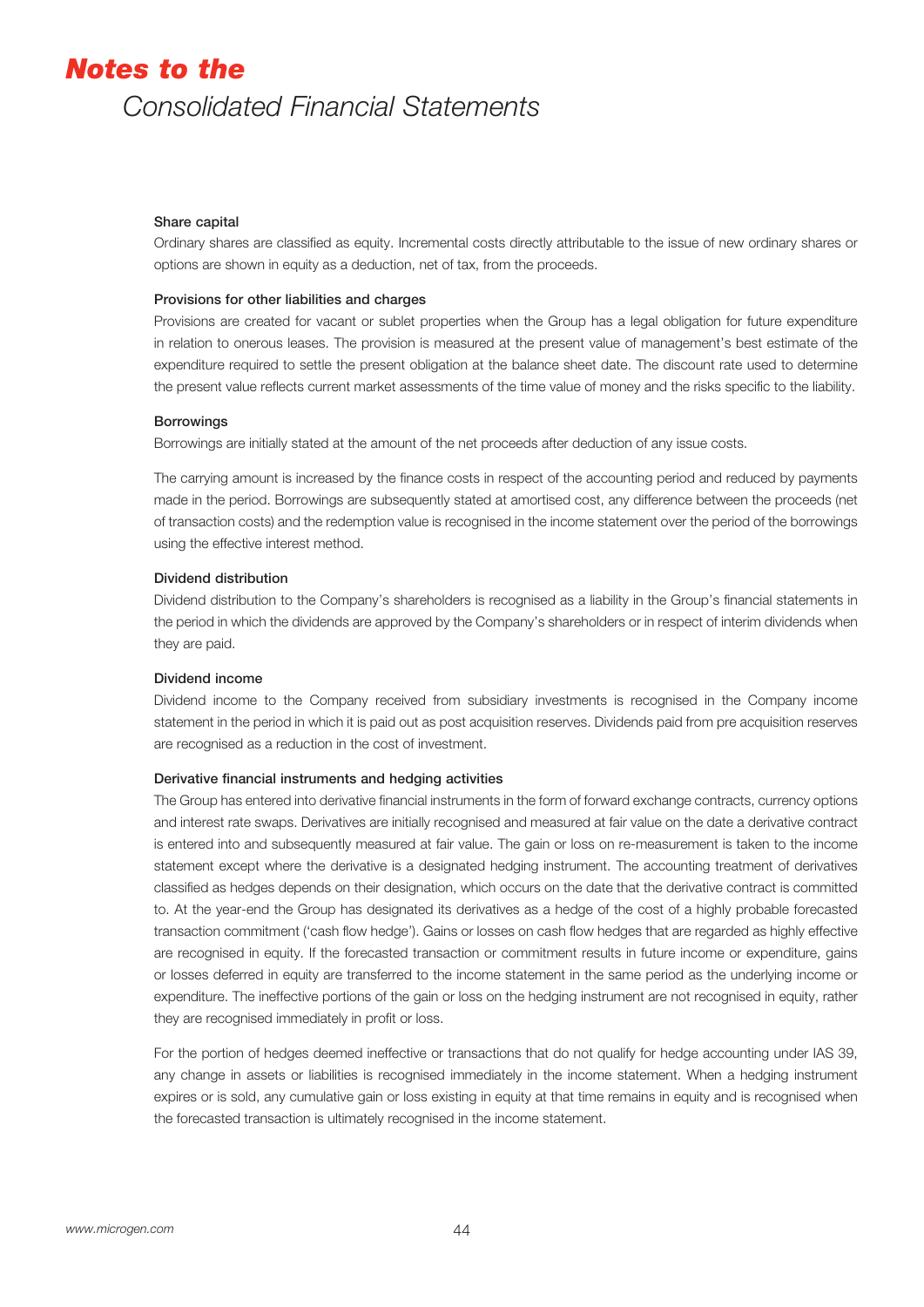# **Financial Risk Management**

The Group's trading, multi-national operations and debt financing expose it to financial risks that include the effects of changes in foreign currency exchange rates, credit risks, liquidity and interest rates.

The Group manages these risks so as to limit any adverse effects on the financial performance of the Group.

# **(a) Market risk – Foreign exchange**

The Group's major foreign exchange exposures are to the Euro, Polish Zloty, South African Rand and US Dollar, arising from its trading subsidiaries in Europe, South Africa and the USA. Group policy in this area is to eliminate foreign currency cash flows between Group companies once the size and timing of transactions can be predicted with sufficient certainty. Since April 2007 this has been achieved by hedging Polish Zloty cash outflows 12 months in advance by using forward foreign currency contracts. These have the effect of fixing the sterling amount of Polish Zlotys to be paid in the future. The average remaining life of the forward exchange contracts at 31 December 2011 was 6 months (2010: 6 months).

Given the above policy, the table below approximates the impact on the Group's profit before tax of a 5% exchange rate movement (strengthening of sterling against the specified currency) of the Group's major non sterling trading currencies during the year.

|                         | 2011<br>£000 | 2010<br>£000 |
|-------------------------|--------------|--------------|
| Polish Zloty gain       | 46           | 39           |
| Euro loss               | (22)         | (22)         |
| South African Rand loss | (80)         | (65)         |
| US Dollar loss          | (61)         | (9)          |
|                         | (117)        | (57)         |

### **(b) Market risk – Interest rate**

The Group's major interest rate exposures arise from interest earned on its cash balances.

The Group's policy in this area is to maximise the interest return on cash balances (subject to the constraints imposed by the need to limit credit and liquidity risk as detailed below).

Given the above policies the table below approximates the impact on the Group's profit before tax of a movement of 100 basis points in interest rates during the year.

|                                                  | 2011 | 2010 |
|--------------------------------------------------|------|------|
|                                                  | £000 | £000 |
| Increase in interest receivable on cash balances | 267  | 203  |

### **(c) Credit risk**

The Group's major credit risk exposures arise from its cash and trade receivable balances. The Group's policies in this area are:

- in respect of cash balances to ensure that deposits are always held across at least 2 financial institutions; and
- in respect of trade receivables, the client or prospective client's credit risk is assessed at the commencement of any new project with payment terms agreed which are appropriate. Regular receivable reports are provided to senior management.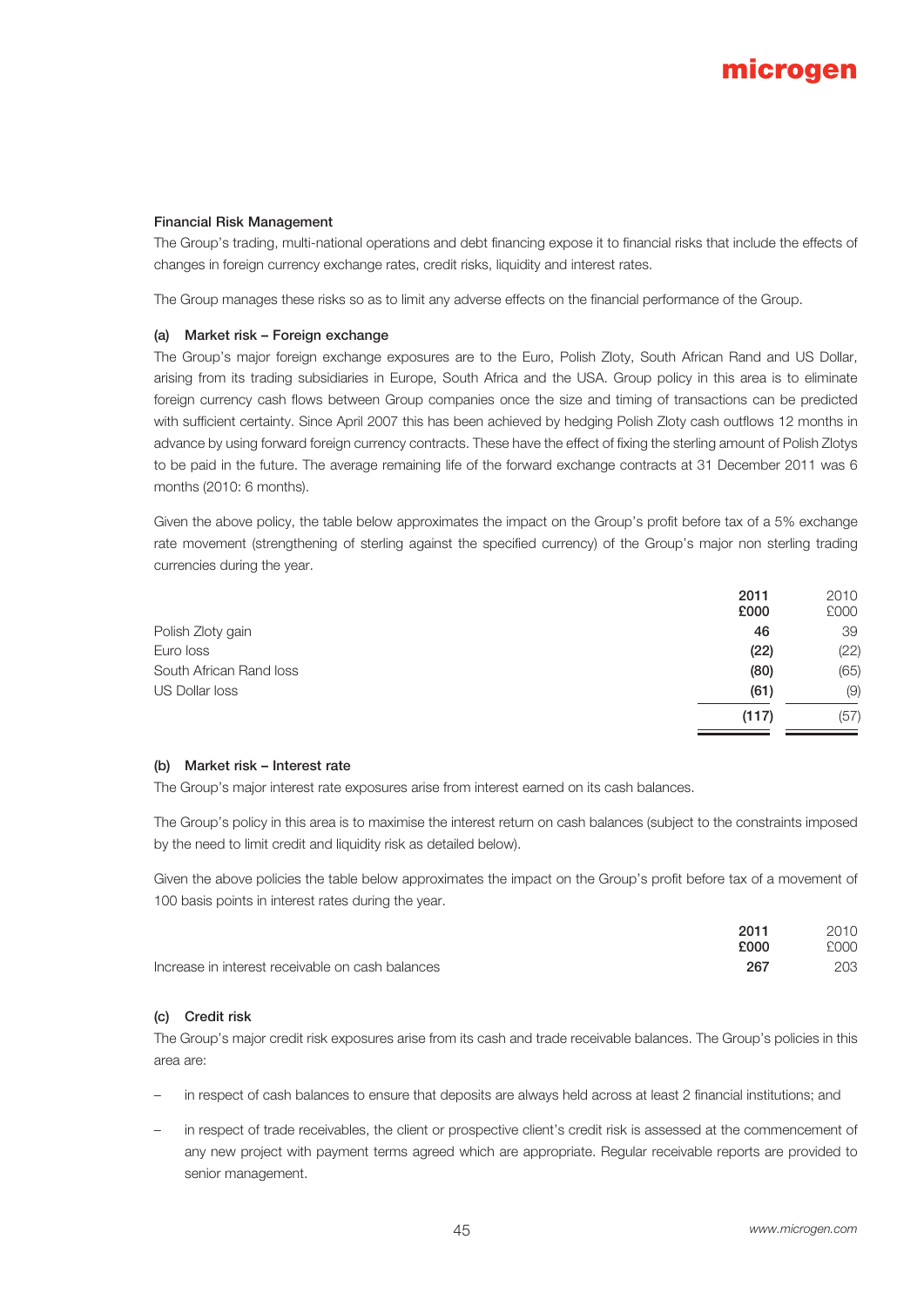# **(c) Credit risk (continued)**

The table below shows the credit rating and balance of the six major counterparties at the balance sheet date:

| Counterparty | Current<br>Rating<br>(Moody's) | 31 Dec 2011<br><b>Balance</b><br>£000 | 31 Dec 2010<br>Balance<br>£000 |
|--------------|--------------------------------|---------------------------------------|--------------------------------|
| Bank A       | A <sub>2</sub>                 | 12,469                                | 12,585                         |
| Bank B       | A1                             | 11,188                                | 9,584                          |
| Bank C       | Aa <sub>2</sub>                | 2,016                                 | 2,008                          |
|              |                                | 25,673                                | 24,177                         |
| Customer A   | Baa1                           | 848                                   | 1,143                          |
| Customer B   | A <sub>2</sub>                 | 691                                   | 751                            |
| Customer C   | Aa <sub>3</sub>                | 387                                   | 671                            |
|              |                                | 1,926                                 | 2,565                          |

# **(d) Liquidity risk**

The Group's major liquidity exposures arise from the need to settle its trade, employee and taxation liabilities as they fall due.

Whilst the Group is comfortably able to finance all of these payments out of operating cash flows, policies are in place to further limit exposure to liquidity risk:

- surplus cash is never deposited for maturities of longer than 3 months; and
- uncommitted facilities will be entered into to support any specific expansion opportunities that arise.

Management monitors rolling forecasts of the Group's liquidity reserve on the basis of expected cash flow. The Group's liquidity management policy involves projecting cashflows in major currencies and considering the level of liquid assets necessary to meet these.

The table below analyses the Group's financial liabilities and net-settled derivative financial liabilities into relevant maturity groupings based on the remaining period at the balance sheet to the contractual maturity date. The amounts disclosed in the table are the contractual undiscounted cash flows.

| At 31 December 2011              | Less than<br>1 year<br>£000 | <b>Between</b><br>1 and $2$<br>years<br>£000 | <b>Between</b><br>$2$ and $5$<br>years<br>£000 |
|----------------------------------|-----------------------------|----------------------------------------------|------------------------------------------------|
| Derivative financial instruments | 353                         |                                              |                                                |
| Trade and other payables         | 19,981                      |                                              |                                                |
|                                  | 20,334                      |                                              |                                                |
|                                  |                             | <b>Between</b>                               | <b>Between</b>                                 |
|                                  | Less than                   | and 2                                        | 2 and 5                                        |
| At 31 December 2010              | 1 year<br>£000              | years<br>£000                                | years<br>£000                                  |
| <b>Borrowings</b>                | 370                         | 370                                          | 1,112                                          |
| Derivative financial instruments | 115                         |                                              |                                                |
| Trade and other payables         | 18,205                      |                                              |                                                |
|                                  | 18,690                      | 370                                          | 1,112                                          |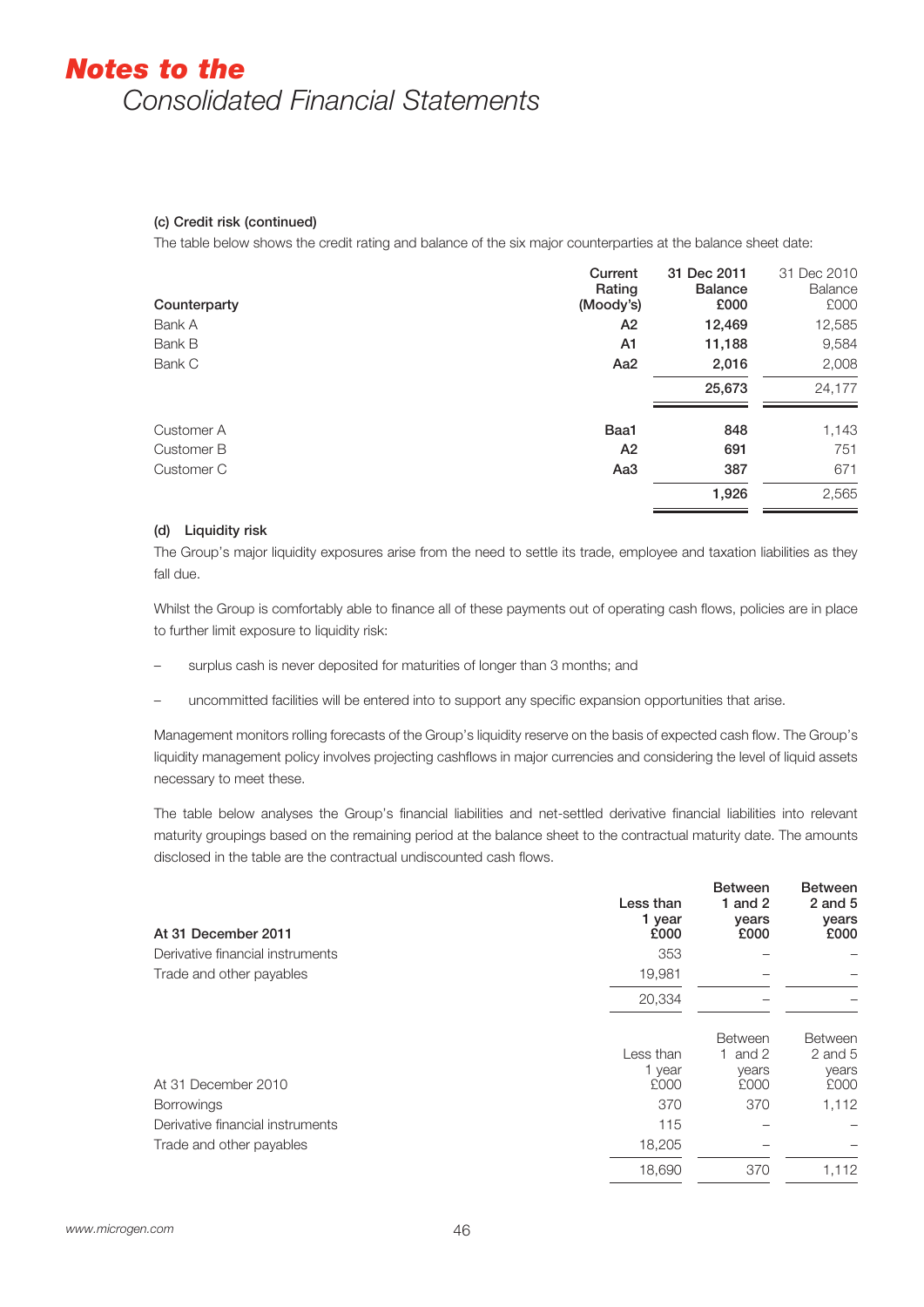The table below analyses the Group's derivative financial instruments which will be settled on a gross basis into the relevant maturity groups based on the remaining period at the balance sheet to the contractual maturity date. The amounts disclosed in the table are the contractual undiscounted cash flows.

| At 31 December 2011                                       | Less than<br>1 year<br>£000 | <b>Between</b><br>1 and $2$<br>years<br>£000 | <b>Between</b><br>$2$ and $5$<br>years<br>£000 |
|-----------------------------------------------------------|-----------------------------|----------------------------------------------|------------------------------------------------|
| Forward foreign exchange contracts<br>- cash flow hedges  |                             |                                              |                                                |
| Outflow                                                   | (3,350)                     |                                              |                                                |
| Inflow                                                    | 3,409                       |                                              |                                                |
|                                                           | 59                          |                                              |                                                |
| At 31 December 2010<br>Forward foreign exchange contracts | Less than<br>1 year<br>£000 | <b>Between</b><br>1 and 2<br>years<br>£000   | <b>Between</b><br>$2$ and $5$<br>£000          |
| - cash flow hedges<br>Outflow                             | (2,505)                     |                                              |                                                |
| Inflow<br>Interest swap<br>- cash flow hedges             | 2,527                       |                                              |                                                |
| Outflow                                                   | (70)                        | (55)                                         | (74)                                           |
| Inflow                                                    | 26                          | 20                                           | 27                                             |
| Inflow                                                    | (22)                        | (35)                                         | (47)                                           |
|                                                           |                             |                                              |                                                |

# **Fair value estimation**

The fair values of the financial derivative instruments have been estimated based on discounted expected future cash flows.

The fair values of short-term deposits are assumed to approximate to their book values. In the case of loans due after more than one year the fair value of financial liabilities for disclosure purposes is estimated by discounting the future contractual cash flows at the current market interest rate available to the group for similar financial instruments.

### **Capital risk management**

The Group's objectives when managing capital are to safeguard the Group's ability to continue as a going concern in order to provide returns for shareholders and benefits for other stakeholders and to maintain an optimal capital structure to reduce the cost of capital.

In order to maintain or adjust the capital structure, the Group may adjust the amount of dividends paid to shareholders, return capital to shareholders, issue new shares or sell assets to reduce debt.

The Group is in a net funds position in 2010 and 2011 and therefore is ungeared. The only borrowings in 2010 were in respect of the mortgage. This was repaid in 2011.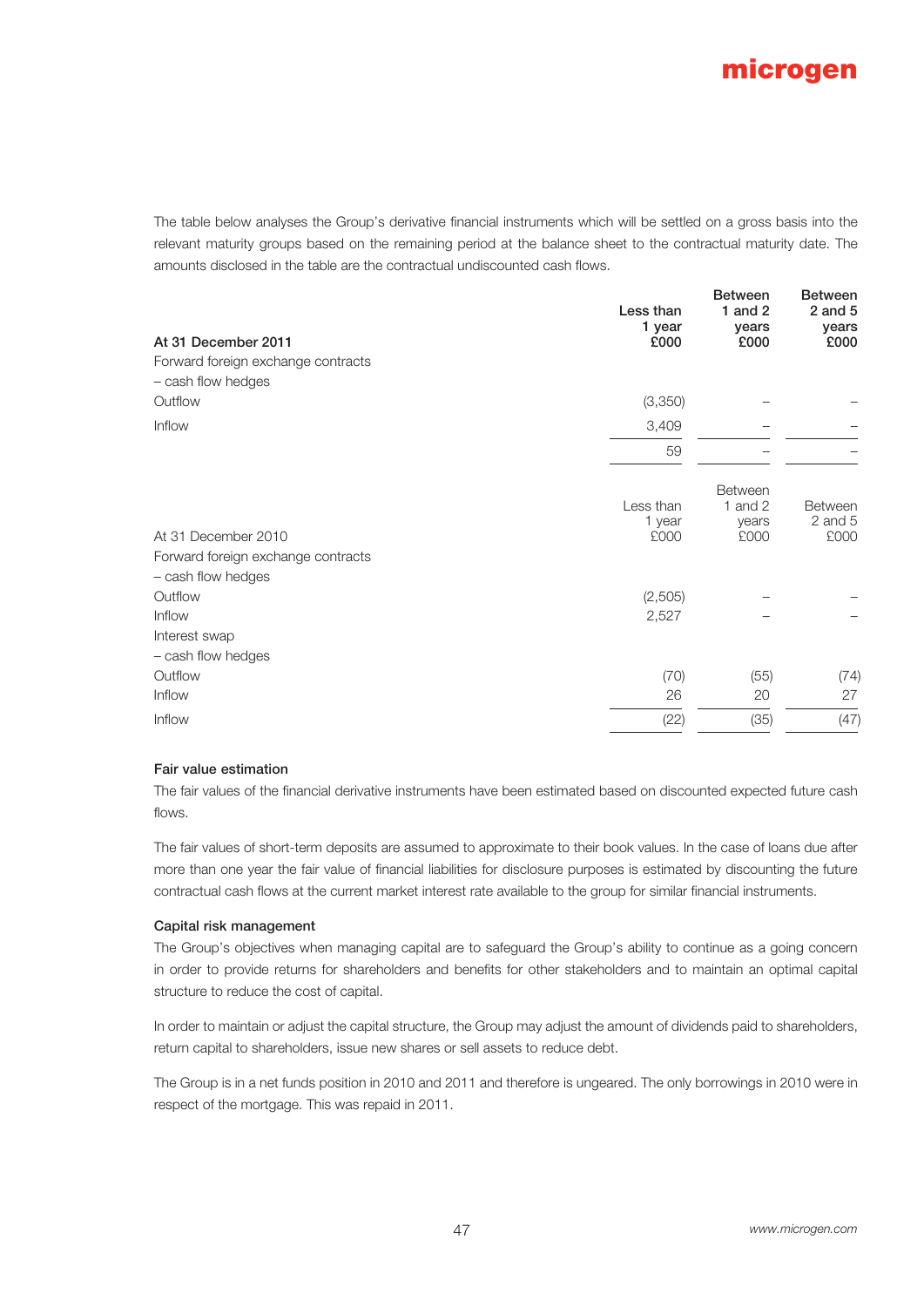# **Capital risk management (continued)**

During the period the Group complied with the externally imposed capital requirements to which it is subject relating to the Mortgage on the property, interest swap and foreign currency contracts. There are no further capital requirements to which the Group or Company is subject.

# **Critical Accounting Estimates and Judgements**

# **(a) Impairment of freehold land and buildings**

The Group has carried out an impairment review on the carrying value of its freehold land and buildings. Following the review performed in 2009, which resulted in an impairment of £896,000, the directors have not received any market information either in 2010 or 2011 to require an adjustment to the impairment provision established in 2009.

# **(b) Impairment of goodwill**

Determining whether goodwill is impaired requires an estimation of the value in use of the cash generating units to which goodwill has been allocated. The value in use calculation requires the Group to estimate the future cash flows expected to arise from the cash generating unit and a suitable discount rate in order to calculate present value. The discount rate applied in the value in use calculation approximates to the Group's Weighted Average Cost of Capital.

The Group annually reviews the goodwill valuation based on various scenarios and each of these scenarios have different growth rate assumptions. The growth rate assumptions are in relation to periods covered by Board approved plans.

Impairments recognised during the year are performed against the carrying value of goodwill. The impairment is recognised in the income statements in the period which it is deemed to arise.

### **(c) Impairment of investments**

The Group has also carried out an impairment review on the value of investments held in the Company. Where the investment is held in a company which has an ongoing trade, the value is derived by a value in use calculation of the cash generating units. This is done on a similar basis to that used in the impairment of goodwill calculation as detailed above and is therefore subject to the same estimates by management. Where the investment is held in a company which is no longer trading, the value is derived from the carrying value of the net assets on the balance sheet of that entity.

# **(d) Taxation**

The actual tax the Group pays on its profits is determined according to complex tax laws and regulations. Where the effect of these laws and regulations is unclear, estimates are used in determining the liability for the tax to be paid on past profits which are then recognised in financial statements. The Group believes the estimates, assumptions and judgements are reasonable but this can involve complex issues which may take a number of years to resolve. The final determination of prior year tax liabilities could be different from the estimates reflected in the financial statements and may result in the recognition of an additional tax expense or tax credit in the income statement.

Deferred tax assets and liabilities require management judgement in determining the amounts to be recognised. In particular, judgement is used when assessing the extent to which deferred tax assets should be recognised with consideration given to the timing and level of future taxable income.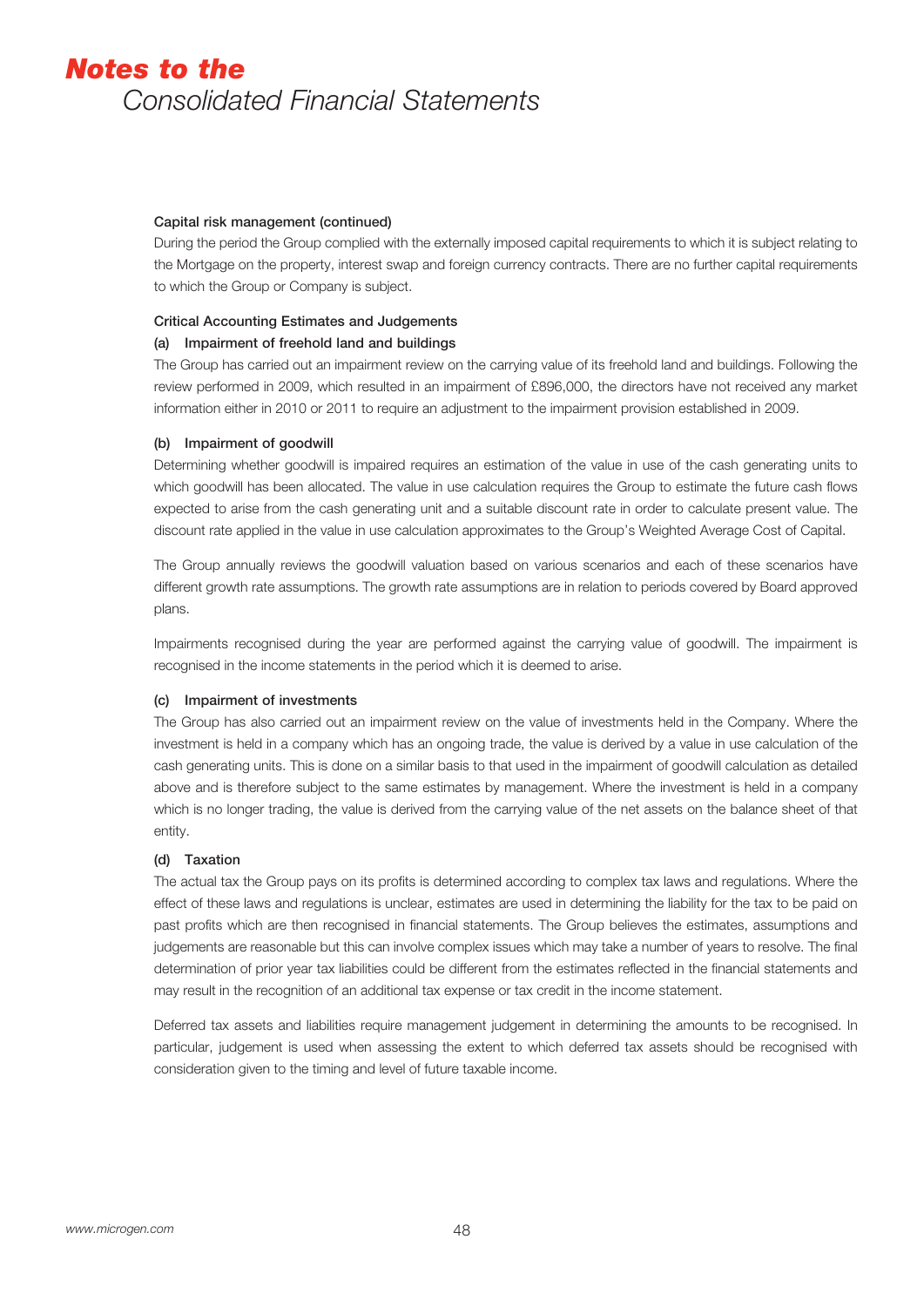# **1. Segmental Information**

# **Business segments**

The Board has determined the operating segments based on the reports it receives from management to make strategic decisions.

The segmental analysis is split into Microgen Aptitude Solutions Division ("MASD") and Financial Systems Division ("FSD").

The principal activity of the Group is the provision of IT services and solutions, including software based activity generating the majority of its revenue from software licences, maintenance, support, funded development and related consultancy.

The divisions and business categories are allocated central function costs in arriving at operating profit/(loss). Group overhead costs are not allocated into the divisions or business categories as the Board believes that these relate to Group activities as opposed to the division or business category.

| <b>TRACTION CITY OPCIDING</b> PIONE BY GIVISION  |                     |                    |               |               |
|--------------------------------------------------|---------------------|--------------------|---------------|---------------|
| Year ended 31 December 2011                      | <b>MASD</b><br>£000 | <b>FSD</b><br>£000 | Group<br>£000 | Total<br>£000 |
| Revenue                                          | 21,799              | 16,977             |               | 38,776        |
| Operating costs                                  | (17,590)            | (8,983)            |               | (26, 573)     |
| Operating profit before Group overheads          | 4,209               | 7,994              |               | 12,203        |
| Unallocated Group Overheads                      |                     |                    | (2,604)       | (2,604)       |
| Operating profit before intangibles amortisation |                     |                    |               | 9,599         |
| Intangible amortisation                          |                     | (117)              |               | (117)         |
| Operating profit/(loss)                          | 4,209               | 7,877              | (2,604)       | 9,482         |
| Net finance income                               |                     |                    |               | 116           |
| Profit before tax                                |                     |                    |               | 9,598         |
| Income tax expense                               |                     |                    |               | (2, 348)      |
| Profit for the year                              |                     |                    |               | 7,250         |
| Year ended 31 December 2010                      | <b>MASD</b><br>£000 | <b>FSD</b><br>£000 | Group<br>£000 | Total<br>£000 |
| Revenue                                          | 16,995              | 16,674             |               | 33,669        |
| Operating costs                                  | (14, 386)           | (8,590)            |               | (22, 976)     |
| Operating profit before Group overheads          | 2,609               | 8,084              |               | 10,693        |
| Unallocated Group overheads                      |                     |                    | (2,600)       | (2,600)       |
| Operating profit before intangible amortisation  |                     |                    |               | 8,093         |
| Intangible amortisation                          |                     | (255)              |               | (255)         |
| Operating profit/(loss)                          | 2,609               | 7,829              | (2,600)       | 7,838         |
| Net finance income                               |                     |                    |               | 14            |
| Profit before tax                                |                     |                    |               | 7,852         |
| Income tax expense                               |                     |                    |               | (1, 341)      |
| Profit for the year                              |                     |                    |               | 6,511         |
|                                                  |                     |                    |               |               |

# **(a) Revenue and operating profit by division**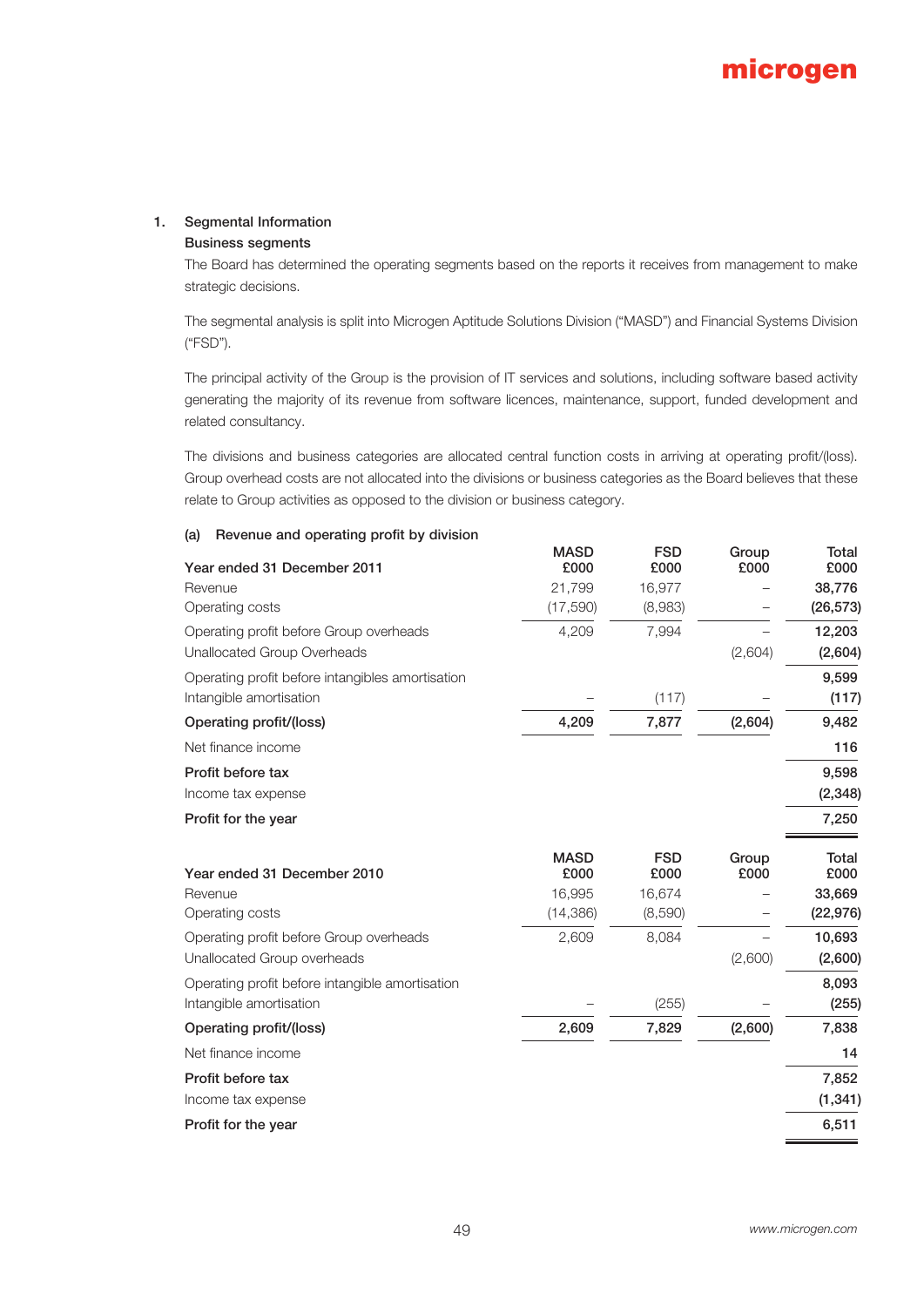# **(b) Other information**

| <b>OUIDI INTOINTANON</b>                                                                     | <b>MASD</b><br>£000 | <b>FSD</b><br>£000 | Group<br>£000 | Total<br>£000  |
|----------------------------------------------------------------------------------------------|---------------------|--------------------|---------------|----------------|
| Year ended 31 December 2011<br>Capital expenditure                                           |                     |                    |               |                |
| - property, plant and equipment (note 10)<br>Depreciation (note 10)                          | 694<br>(319)        | 56<br>(88)         | 421<br>(332)  | 1,171<br>(739) |
| Amortisation of intangible assets (note 9)<br>Provision for receivables impairment (note 13) |                     | (117)<br>8         |               | (117)<br>8     |
|                                                                                              | <b>MASD</b><br>£000 | <b>FSD</b><br>£000 | Group<br>£000 | Total<br>£000  |
| Year ended 31 December 2010<br>Capital expenditure                                           |                     |                    |               |                |
| - property, plant and equipment (note 10)                                                    | 342                 | 141                | 103           | 586            |
| Depreciation (note 10)<br>Amortisation of intangible assets (note 9)                         | (289)               | (68)<br>(255)      | (292)         | (649)<br>(255) |
| Reversal of trade receivables impairment (note 13)                                           |                     | 17                 |               | 17             |
| <b>Balance sheet</b><br>(c)                                                                  | <b>MASD</b><br>£000 | <b>FSD</b><br>£000 | Group<br>£000 | Total<br>£000  |
| Year ended 31 December 2011                                                                  |                     |                    |               |                |
| Consolidated total assets                                                                    | 23,454              | 37,263             | 20,602        | 81,319         |
| Consolidated total liabilities                                                               | (7, 511)            | (11, 321)          | (2, 512)      | (21, 344)      |
|                                                                                              | 15,943              | 25,942             | 18,090        | 59,975         |
|                                                                                              | <b>MASD</b>         | <b>FSD</b>         | Group         | Total          |
|                                                                                              | £000                | £000               | £000          | £000           |
| Veau anded 21 Desember 2010                                                                  |                     |                    |               |                |

**Year ended 31 December 2010** Consolidated total assets 19,534 32,829 27,644 80,007 Consolidated total liabilities (5,144) (11,889) (3,836) (20,869) 14,390 20,940 23,808 59,138

Capital expenditure comprises additions to property, plant and equipment and intangible assets, including additions resulting from acquisitions through business combinations.

# **(d) Geographical segments**

The Group has two geographical segments for reporting purposes, the United Kingdom and Ireland and the Rest of the World.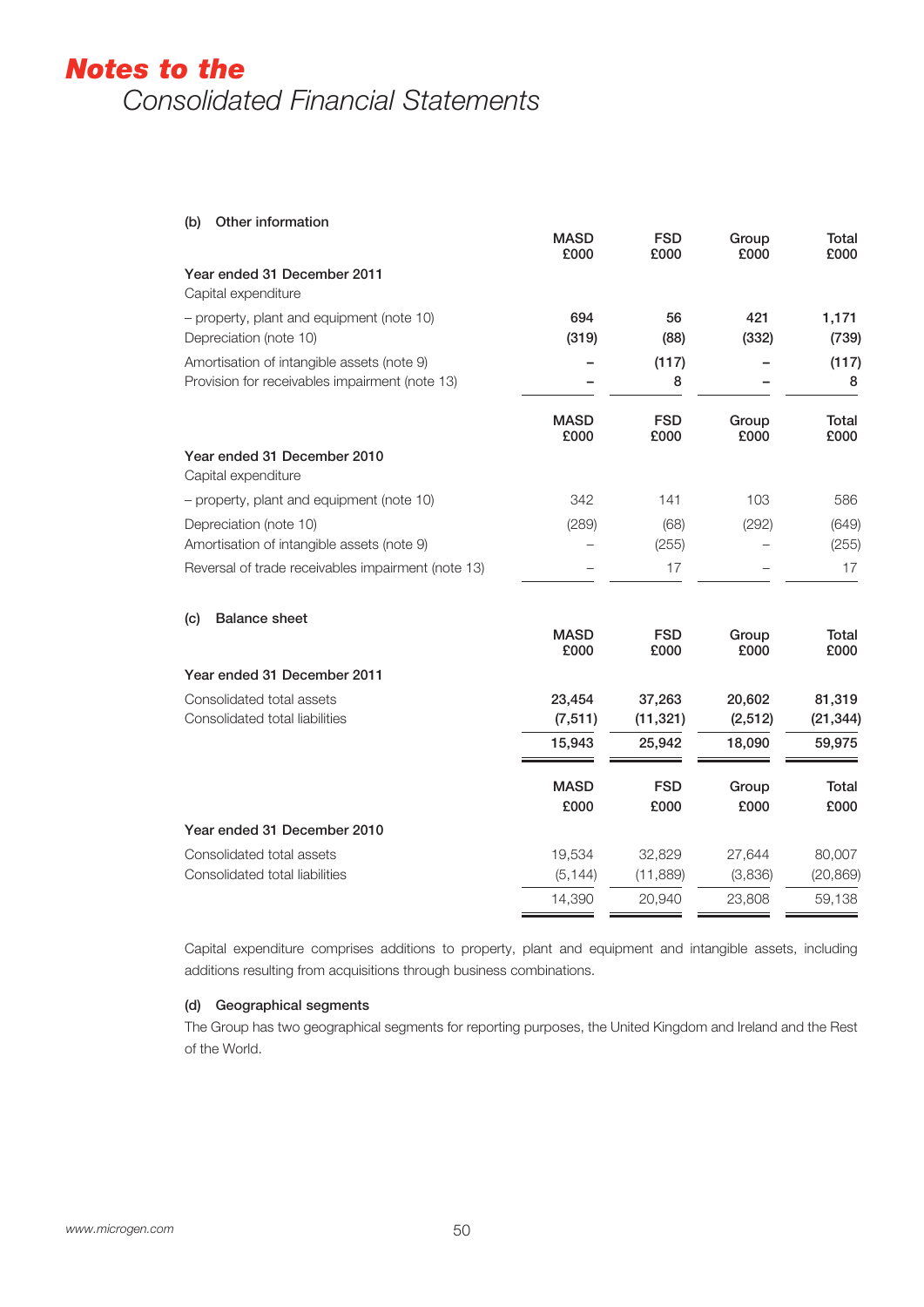

The following table provides an analysis of the Group's sales by origin and by destination.

|                            | Sales revenue by origin Sales revenue by destination |        |                                                 |            |
|----------------------------|------------------------------------------------------|--------|-------------------------------------------------|------------|
|                            | Year ended<br>Year ended                             |        | Year ended                                      | Year ended |
|                            |                                                      |        | 31 Dec 2011 31 Dec 2010 31 Dec 2011 31 Dec 2010 |            |
|                            | £000                                                 | £000   | £000                                            | £000       |
| United Kingdom and Ireland | 30,876                                               | 26,848 | 22,434                                          | 17.398     |
| Rest of World              | 7.900                                                | 6.821  | 16.342                                          | 16.271     |
|                            | 38,776                                               | 33.669 | 38,776                                          | 33,669     |

The following is an analysis of the carrying amount of segment assets, and additions to property, plant and equipment and intangible assets, analysed by the geographical area in which the assets are located.

|                            |            | Carrying amount of<br>segment assets | Capital expenditure                             |            |  |
|----------------------------|------------|--------------------------------------|-------------------------------------------------|------------|--|
|                            | Year ended |                                      | Year ended Year ended                           | Year ended |  |
|                            |            |                                      | 31 Dec 2011 31 Dec 2010 31 Dec 2011 31 Dec 2010 |            |  |
|                            | £000       | £000                                 | £000                                            | £000       |  |
| United Kingdom and Ireland | 76.277     | 75.481                               | 515                                             | 313        |  |
| Rest of World              | 5.042      | 4.526                                | 656                                             | 273        |  |
|                            | 81.319     | 80,007                               | 1.171                                           | 586        |  |

The Company's business is to invest in its subsidiaries and, therefore, it operates in a single segment.

# **2. Operating profit**

The following items are included in operating costs:

|                                   | Year ended | Year ended              |
|-----------------------------------|------------|-------------------------|
|                                   |            | 31 Dec 2011 31 Dec 2010 |
|                                   | £000       | £000                    |
| Employee benefit expense (note 3) | 20,859     | 19,076                  |
| Depreciation (note 10)            | 739        | 649                     |
| Intangibles amortisation (note 9) | 117        | 255                     |
| Other operating costs             | 7.579      | 5.851                   |
|                                   | 29.294     | 25,831                  |

Profit from operations has been arrived at after charging/(crediting):

|                                                                      | Year ended | Year ended                     |
|----------------------------------------------------------------------|------------|--------------------------------|
|                                                                      |            | <b>31 Dec 2011</b> 31 Dec 2010 |
|                                                                      | £000       | £000                           |
| Net foreign exchange losses                                          | 42         | 27                             |
| Research, development and support costs – MASD                       | 3,187      | 2.765                          |
| Research, development and support costs – FSD                        | 2,248      | 2,086                          |
| Depreciation of property, plant and equipment (note 10)              | 739        | 649                            |
| Amortisation of intangible assets (note 9)                           | 117        | 255                            |
| Operating lease rentals payable:                                     |            |                                |
| - plant and machinery                                                | 32         | 38                             |
| $-$ other                                                            | 674        | 501                            |
| Repairs and maintenance expenditure on property, plant and equipment | 269        | 180                            |
| Provision for receivables impairment (note 13)                       | (8)        | (17)                           |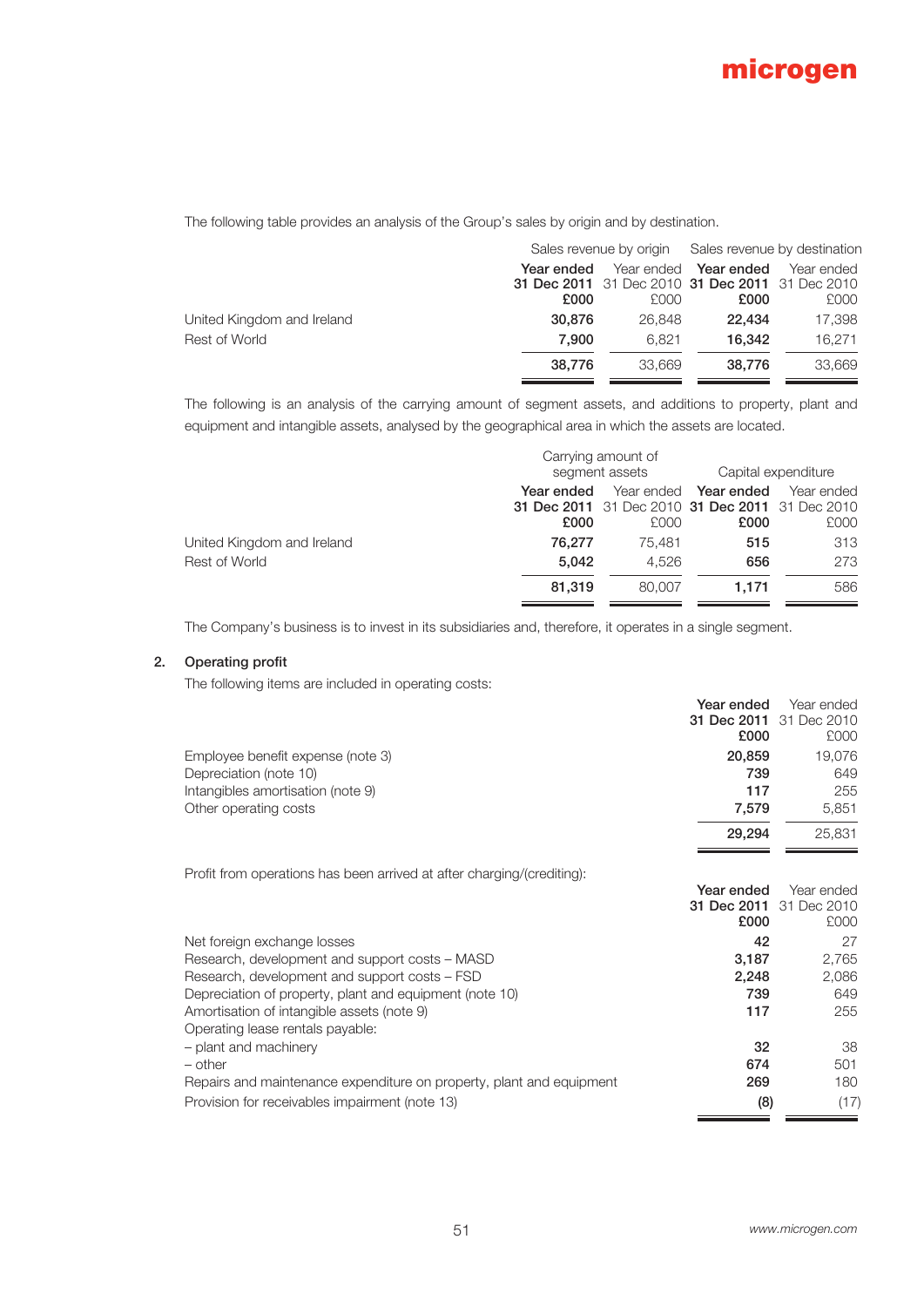# **2. Operating profit (continued)**

During the year the group obtained the following services from the Group's auditors at costs as detailed below:

|                                                                                                              | Year ended<br>£000 | Year ended<br>31 Dec 2011 31 Dec 2010<br>£000 |
|--------------------------------------------------------------------------------------------------------------|--------------------|-----------------------------------------------|
| Fees payable to Company auditor for the audit of the Parent Company and<br>consolidated financial statements | 67                 | 65                                            |
| Fees payable to the Company's auditor and its associates for other services:                                 |                    |                                               |
| - the audit of Company's subsidiaries pursuant to legislation                                                | 76                 | 65                                            |
| - corporation and sales tax services                                                                         | 84                 | 186                                           |
| - overseas secondment services                                                                               | 201                | 260                                           |
|                                                                                                              | 428                | 576                                           |

The Group's auditors perform tax return services for the Group's employees in circumstances where the employer has overseas tax filing requirements pursuant to working on overseas projects. These costs are included in the row entitled 'overseas secondment services'.

A description of the work of the audit committee is included in the corporate governance statement on pages 15 to 20 and includes an explanation of how auditor objectivity and independence is safeguarded when non-audit services are provided by the auditors.

# **3. Employees and directors**

|                                                                | Group      | Group                   |
|----------------------------------------------------------------|------------|-------------------------|
|                                                                | Year ended | Year ended              |
|                                                                |            | 31 Dec 2011 31 Dec 2010 |
|                                                                | £000       | £000                    |
| Employee benefit expense during the year including contractors |            |                         |
| Wages and salaries                                             | 18,843     | 17.200                  |
| Social security costs                                          | 1,483      | 1.290                   |
| Other pension costs (note 27)                                  | 418        | 371                     |
| Share based payments (note 26)                                 | 115        | 215                     |
|                                                                | 20,859     | 19.076                  |

Average monthly number of employees (including directors and external contractors) for the Group and Company.

|                            | Group<br>Year ended<br>Number | Group<br>Year ended<br>31 Dec 2011 31 Dec 2010<br>Number |
|----------------------------|-------------------------------|----------------------------------------------------------|
| By location:               |                               |                                                          |
| United Kingdom and Ireland | 156                           | 152                                                      |
| <b>Rest of World</b>       | 112                           | 108                                                      |
|                            | 268                           | 260                                                      |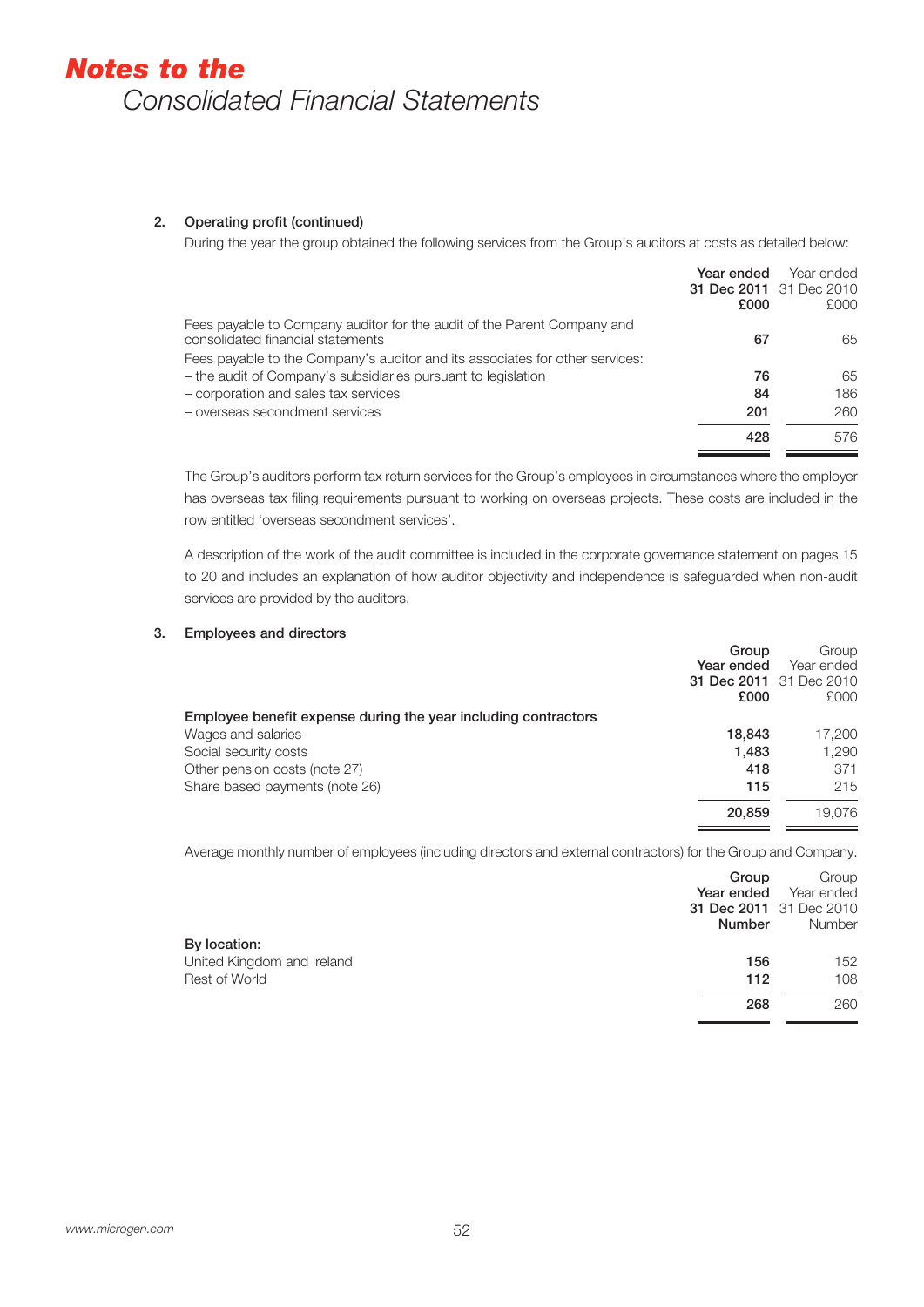

The average monthly number of employees includes 14 contractors (2010: 18)

Headcount at 31 December 2011 was 273 (2010: 264) including 15 (2010: 21) contractors.

|                                           | Year ended | Year ended              |
|-------------------------------------------|------------|-------------------------|
|                                           |            | 31 Dec 2011 31 Dec 2010 |
|                                           | £000       | £000                    |
| Key management compensation:              |            |                         |
| Salaries and short-term employee benefits | 2.558      | 2.712                   |
| Post employment benefits                  | 97         | 143                     |
| Share based payments                      | 101        | 169                     |
|                                           | 2.756      | 3.024                   |

Key management compensation for the Group includes the Board of the Company and Operating Board of the Group.

| £000 | Year ended<br>31 Dec 2011 31 Dec 2010<br>£000 |
|------|-----------------------------------------------|
|      |                                               |
| 938  | 939                                           |
| 22   | 23                                            |
| 960  | 962                                           |
|      | Year ended                                    |

Average monthly number of employees and directors in key management were 14 (2010: 14).

The key management figures given above include the directors of Microgen plc.

The information on directors' remuneration required by the Companies Act and the Listing Rules of the Financial Services Authority is contained in the Directors' Report on Remuneration on pages 21 to 28.

### **4. Net finance income**

|                                      | Year ended | Year ended              |
|--------------------------------------|------------|-------------------------|
|                                      |            | 31 Dec 2011 31 Dec 2010 |
|                                      | £000       | £000                    |
| Finance cost                         |            |                         |
| Interest payable on bank borrowings  | (49)       | (92)                    |
| Interest in respect of interest swap | (83)       | (34)                    |
| Interest – other                     | (10)       |                         |
|                                      | (142)      | (126)                   |
| Finance income                       |            |                         |
| Interest on bank deposits            | 185        | 117                     |
| Interest in respect of interest swap | 72         |                         |
| Interest on Corporation Tax          |            | 23                      |
|                                      | 258        | 140                     |
| Net finance income                   | 116        | 14                      |
|                                      |            |                         |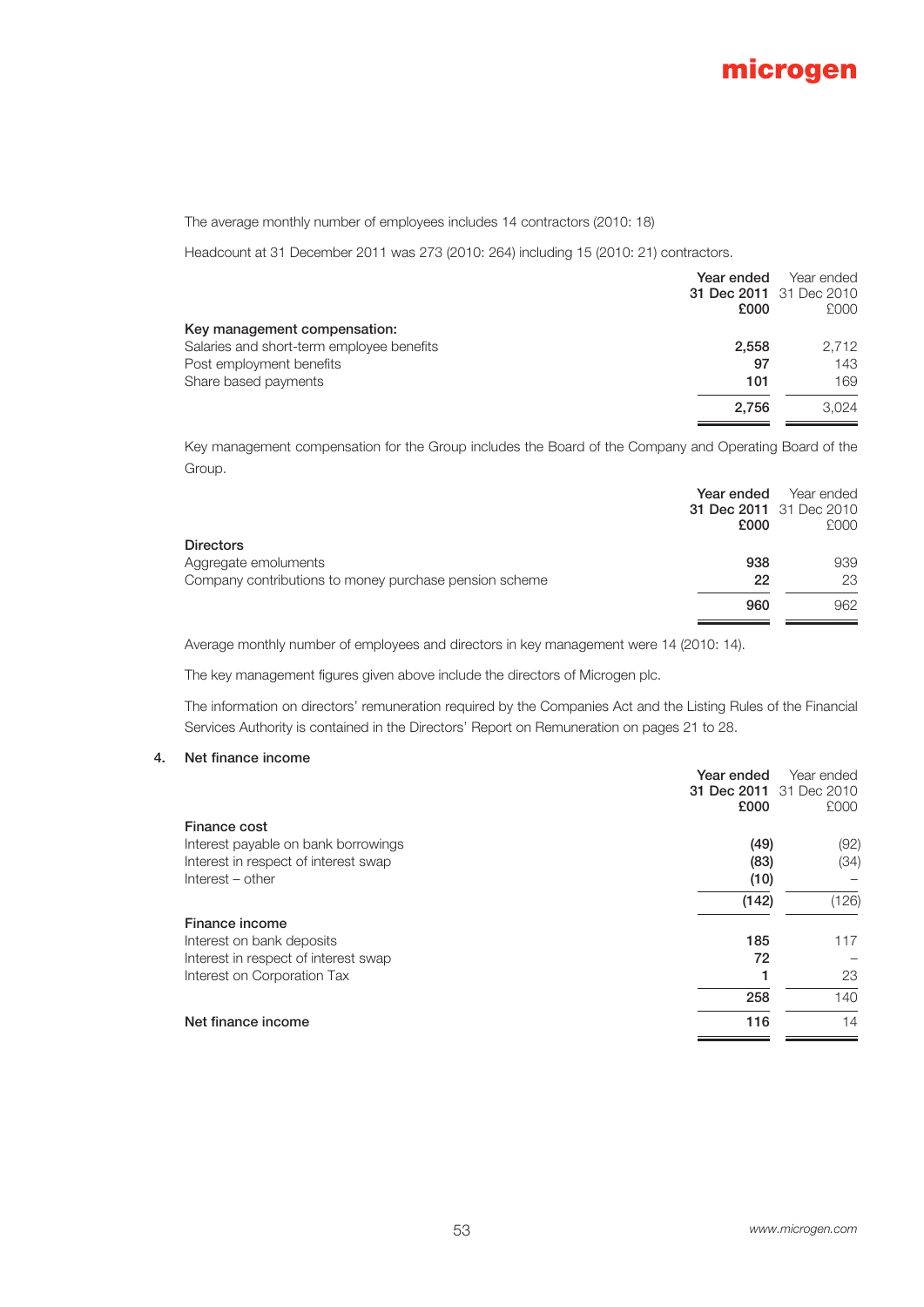#### **5. Income tax expense**

|                                | Year ended<br>31 Dec 2011 31 Dec 2010 | Year ended |
|--------------------------------|---------------------------------------|------------|
| Analysis of charge in the year | £000                                  | £000       |
| Current tax:                   |                                       |            |
| - current year charge          | (2, 269)                              | (1,526)    |
| - prior year credit            | 75                                    | 160        |
| Total current tax              | (2, 194)                              | (1,366)    |
| Deferred tax (note 12):        |                                       |            |
| - current year charge          | (165)                                 | (11)       |
| - prior year credit            | 11                                    | 36         |
| Total deferred tax             | (154)                                 | 25         |
| Income tax expense             | (2, 348)                              | (1, 341)   |
|                                |                                       |            |

UK corporation tax is calculated at 26.5% (2010: 28%) of the estimated assessable profit for the year. Taxation for other jurisdictions is calculated at the rates prevailing in the respective jurisdictions.

The Finance Act 2011, which was substantively enacted on 5 July 2011, includes legislation reducing the main UK corporation tax rate from 28% to 26%, effective from 1 April 2011. A further reduction to 25% was also substantively enacted on this date and will be effective from 1 April 2012. The deferred tax balances have been re-measured to reflect this reduction.

Further reductions to the UK corporation tax rate were announced in the March 2011 Budget. The changes, which are expected to be enacted separately each year, propose to reduce the rate by 1% per annum to 23% by 1 April 2014. The effect on the Company of these proposed changes will be reflected in the Company's financial statements in future years, as appropriate, once the proposals have been substantively enacted.

The tax for the year is lower (2010: lower) than the standard rate of corporation tax in the UK 26.5% (2010: 28%). The differences are explained below:

|                                                                        | Year ended<br>31 Dec 2011<br>£000 | Year ended<br>31 Dec 2010<br>£000 |
|------------------------------------------------------------------------|-----------------------------------|-----------------------------------|
| Profit on ordinary activities before tax                               | 9,598                             | 7,852                             |
| Tax at the UK corporation tax rate of 26.5% (2010: 28%)<br>Effects of: | (2, 543)                          | (2, 199)                          |
| Adjustment to tax in respect of prior period                           | 86                                | 196                               |
| Adjustment in respect of foreign tax rates                             | 39                                | 24                                |
| Foreign exchange (gains)/losses on intercompany balances               | (126)                             | 90                                |
| Research and development tax credit                                    | 53                                |                                   |
| Expenses not deductible for tax purposes                               |                                   |                                   |
| Share based payment expenses                                           | (1)                               | 13                                |
| Other                                                                  | (15)                              | (101)                             |
| Changes in UK Corporation Tax Rates                                    | (97)                              | (30)                              |
| Recognition of tax losses                                              | 256                               | 666                               |
| <b>Total taxation</b>                                                  | (2,348)                           | (1, 341)                          |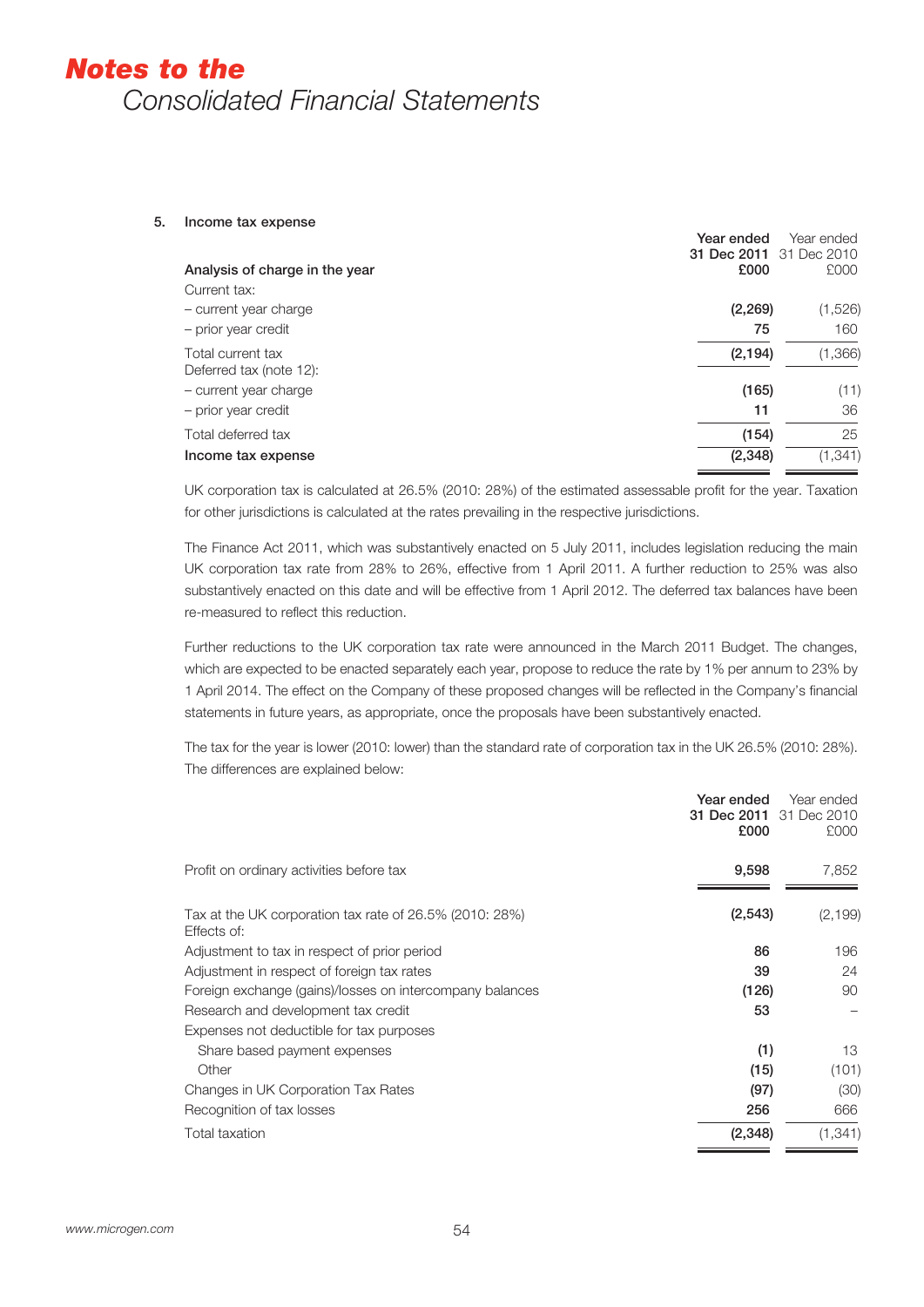The total tax charge of £2,348,000 (2010: £1,341,000) represents 24.5% (2010: 17.1%) of the Group profit before tax of £9,598,000 (2010: £7,852,000).

After adjusting for the impact of amortisation, change in tax rates, share based payment charge and prior year tax charges the tax charge for the year of £2,687,000 represents 28.0% (2010: 27.4%), which is the tax rate used for calculating the adjusted earnings per share.

### **6. Earnings per share**

Basic earnings per share is calculated by dividing the earnings attributable to ordinary shareholders by the weighted average number of ordinary shares outstanding during the year, excluding in 2010 the 60,000 shares held by the Microgen Employee Share Participation Scheme Trust, which are treated as cancelled for dividend purposes. There are no shares held in the Trust at 31 December 2011.

For diluted earnings per share, the weighted average number of ordinary shares in issue is adjusted to assume conversion of all dilutive potential ordinary shares. The Group has dilutive potential ordinary shares in the form of share options granted to employees where the exercise price is less than the average market price of the Company's ordinary shares during the year.

The calculation of the basic and diluted earnings per share is based on the following data:

|                                                   |                  | Year ended 31 Dec 2011                                       | Year ended 31 Dec 2010       |          |                                                                   |                              |
|---------------------------------------------------|------------------|--------------------------------------------------------------|------------------------------|----------|-------------------------------------------------------------------|------------------------------|
|                                                   | Earnings<br>£000 | Weighted<br>average<br>number of<br>shares (in<br>thousands) | Per-share<br>amount<br>pence | Earnings | Weighted<br>average<br>number of<br>shares<br>£000 (in thousands) | Per-share<br>amount<br>pence |
| <b>Basic EPS</b>                                  |                  |                                                              |                              |          |                                                                   |                              |
| Earnings attributable to<br>ordinary shareholders | 7.250            | 81.144                                                       | 8.9                          | 6.511    | 84,606                                                            | 7.7                          |
| Effect of dilutive<br>securities:                 |                  |                                                              |                              |          |                                                                   |                              |
| - share options                                   |                  | 2.205                                                        | (0.2)                        |          | 2.014                                                             | (0.2)                        |
| <b>Diluted EPS</b>                                | 7,250            | 83.349                                                       | 8.7                          | 6.511    | 86,620                                                            | 7.5                          |

To provide an indication of the underlying operating performance per share the adjusted profit after tax figure shown below excludes intangibles amortisation and has a tax charge using the effective rate of 28.0% (2010: 27.4%).

|                                        | Year ended 31 Dec 2011 |            | Year ended 31 Dec 2010 |            |
|----------------------------------------|------------------------|------------|------------------------|------------|
|                                        | <b>Diluted</b>         |            |                        | Diluted    |
|                                        | <b>Basic EPS</b>       | <b>EPS</b> | <b>Basic EPS</b>       | <b>EPS</b> |
|                                        | pence                  | pence      | pence                  | pence      |
| Earnings per share                     | 8.9                    | 8.7        | 7.7                    | 7.5        |
| Amortisation of intangibles net of tax | 0.1                    | 0.1        | 0.2                    | 0.2        |
| Prior years' tax charge                | (0.1)                  | (0.1)      | (0.2)                  | (0.2)      |
| Tax losses recognised                  | (0.3)                  | (0.3)      | (0.7)                  | (0.7)      |
| Adjusted earnings per share            | 8.6                    | 8.4        | 7.0                    | 6.8        |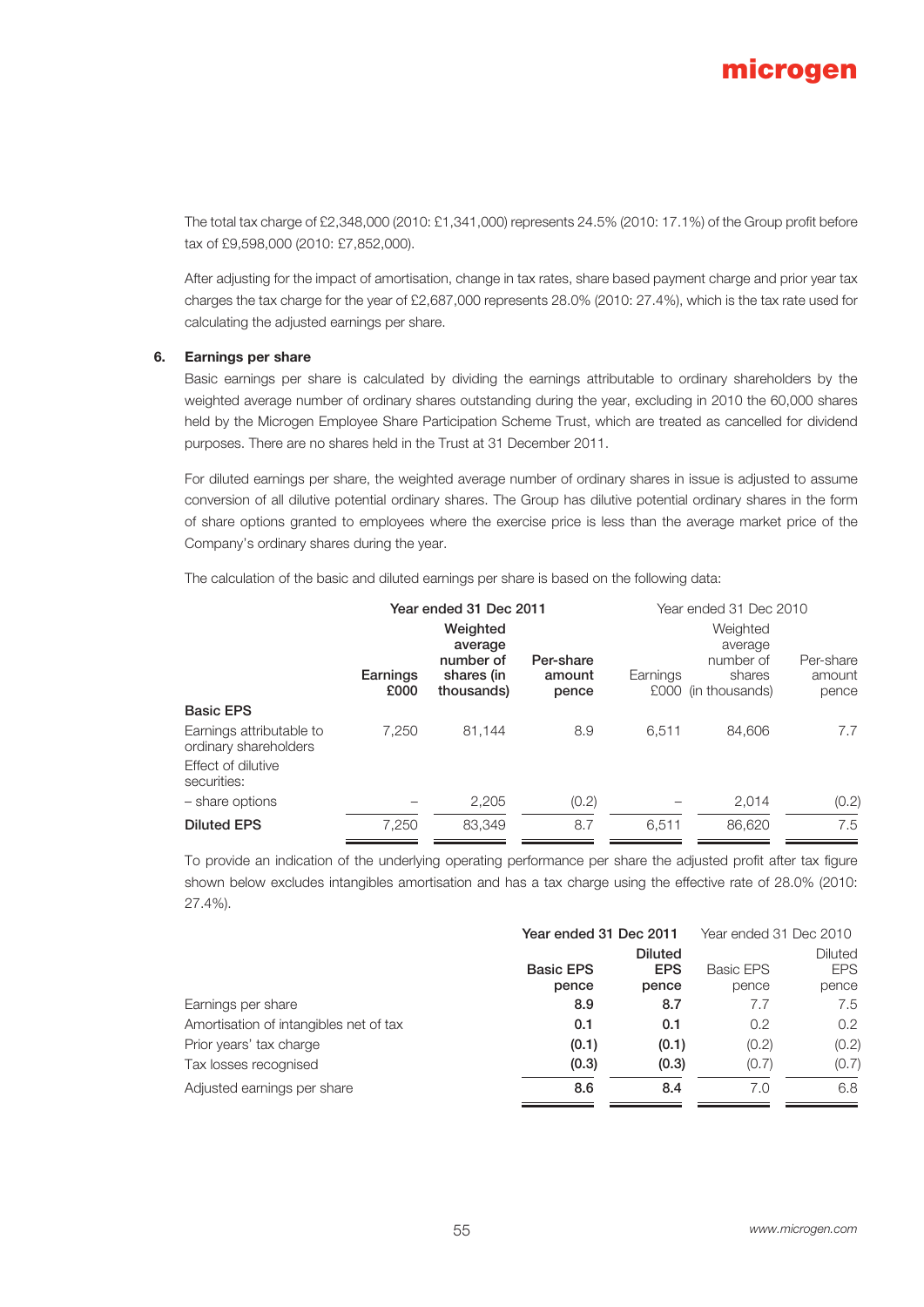# **6. Earnings per share (continued)**

|                                                                       |                            |                            | Year ended<br>31 Dec 2011<br>£000 | Year ended<br>31 Dec 2010<br>£000 |
|-----------------------------------------------------------------------|----------------------------|----------------------------|-----------------------------------|-----------------------------------|
| Profit on ordinary activities before tax and intangibles amortisation |                            |                            | 9,715                             | 8,107                             |
| Tax charge at a rate of 28.0% (2010: 27.4%)                           |                            |                            | (2,720)                           | (2, 221)                          |
| Adjusted profit on ordinary activities after tax                      |                            |                            | 6,995                             | 5,886                             |
| Prior years' tax charge                                               |                            |                            | 86                                | 196                               |
| Share options                                                         |                            |                            | (1)                               | 13                                |
| Amortisation of intangibles net of tax                                |                            |                            | (86)                              | (185)                             |
| Recognition of tax losses                                             |                            |                            | 256                               | 631                               |
| Change in UK Corporation Tax Rates                                    |                            |                            |                                   | (30)                              |
| Profit on ordinary activities after tax                               |                            |                            | 7,250                             | 6,511                             |
| <b>Dividends</b>                                                      |                            |                            |                                   |                                   |
|                                                                       | 2011<br>pence<br>per share | 2010<br>pence<br>per share | 2011<br>£000                      | 2010<br>£000                      |
| Dividends paid:                                                       |                            |                            |                                   |                                   |
| Interim dividend                                                      | 1.1                        | 0.9                        | 874                               | 781                               |
| Final dividend (prior year)                                           | 2.1                        | 1.5                        | 1,701                             | 1,303                             |
| Special dividend                                                      | 5.0                        |                            | 4,070                             |                                   |
|                                                                       | $\sim$ $\sim$              | $\sim$ $\lambda$           | $\sim$ $\sim$ $\sim$              | 0.001                             |

**Year ended**

# **7. Dividends**

|                                                                              | 2011<br>pence<br>per share | 2010<br>pence<br>per share | 2011<br>£000 | 2010<br>£000 |
|------------------------------------------------------------------------------|----------------------------|----------------------------|--------------|--------------|
| Dividends paid:                                                              |                            |                            |              |              |
| Interim dividend                                                             | 1.1                        | 0.9                        | 874          | 781          |
| Final dividend (prior year)                                                  | 2.1                        | 1.5                        | 1,701        | 1,303        |
| Special dividend                                                             | 5.0                        |                            | 4.070        |              |
|                                                                              | 8.2                        | 2.4                        | 6.645        | 2.084        |
| Proposed but not recognised as a liability:<br>Final dividend (current year) | 2.2                        | 2.1                        | 1.791        | 1.701        |

The proposed final dividend was approved by the Board on 24 February 2012 but was not included as a liability as at 31 December 2011, in accordance with IAS 10 'Events after the Balance Sheet date'. If approved by shareholders at the Annual General Meeting this final dividend will be payable on 11 May 2012 to shareholders on the register at the close of business on 20 April 2012.

# **8. Goodwill**

|                              | £000     | 31 Dec 2011 31 Dec 2010<br>£000 |
|------------------------------|----------|---------------------------------|
| Cost                         |          |                                 |
| At 1 January and 31 December | 59.709   | 59.709                          |
| Accumulated impairment       |          |                                 |
| At 1 January and 31 December | (17.935) | (17,935)                        |
| Net book amount              | 41.774   | 41.774                          |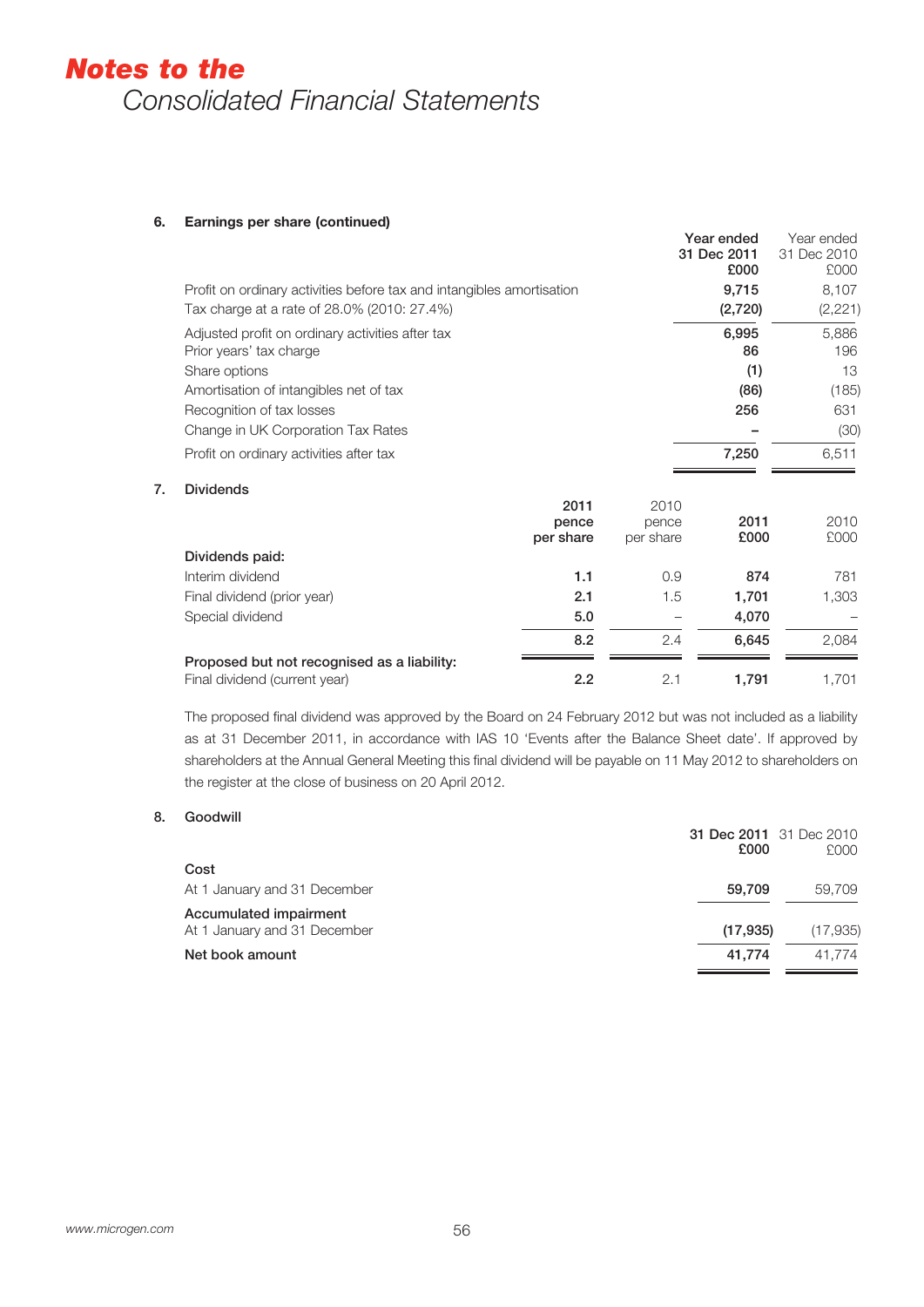Goodwill acquired in a business combination is allocated, at acquisition, to the cash generating units (CGUs) that are expected to benefit from that business combination. The carrying amount of goodwill had been allocated as follows:

|                                   | Microgen                             |                                     |               |
|-----------------------------------|--------------------------------------|-------------------------------------|---------------|
|                                   | Aptitude<br><b>Solutions</b><br>£000 | Financial<br><b>Systems</b><br>£000 | Total<br>£000 |
| At 1 January and 31 December 2011 | 15.347                               | 26.427                              | 41.774        |

The Group tests goodwill annually for impairment, or more frequently if there are indications that goodwill might be impaired.

Determining whether goodwill is impaired requires an estimation of the value in use of the CGUs to which goodwill has been allocated. The value in use calculation requires the Group to estimate the future cash flows expected to arise from the CGU and a suitable discount rate in order to calculate present value.

The Board approved plans, prepared for the purpose of the annual impairment test, project that operating income from the Microgen Aptitude Solutions Division will increase by 10% per annum for the 4 years following the approved 2012 plan. The Financial Systems Division estimates project a reduction in operating income of 2.5% per annum over the same period. The terminal growth rates thereafter are estimated to be not greater than 2.25% (2010: 2.25%). The conversion to cash ratio is assumed to be 74% based on the current UK corporation tax rate. The utilisation of deferred tax losses to offset the tax payable has not been considered. The discount rate applied to the CGUs was 9.8% (2010: 9.8%).

A movement of 5% in any of the assumptions would not result in an impairment. It is possible that outcomes within the forthcoming financial years different to the key assumptions could require a material adjustment to the carrying value of the Group's goodwill.

### **9. Intangible assets**

|                                                              | Software IPR<br>and in<br>process R&D relationships<br>£000 | Customer<br>£000 | Total<br>£000 |
|--------------------------------------------------------------|-------------------------------------------------------------|------------------|---------------|
| Group                                                        |                                                             |                  |               |
| Cost                                                         |                                                             |                  |               |
| At 1 January 2011 and 31 December 2011                       | 876                                                         | 1,329            | 2,205         |
| Accumulated amortisation and impairment<br>At 1 January 2011 | 641                                                         | 1,329            | 1,970         |
| Charge for the year (note 2)                                 | 117                                                         |                  | 117           |
| At 31 December 2011                                          | 758                                                         | 1,329            | 2,087         |
| Net book amount                                              |                                                             |                  |               |
| At 31 December 2011                                          | 118                                                         |                  | 118           |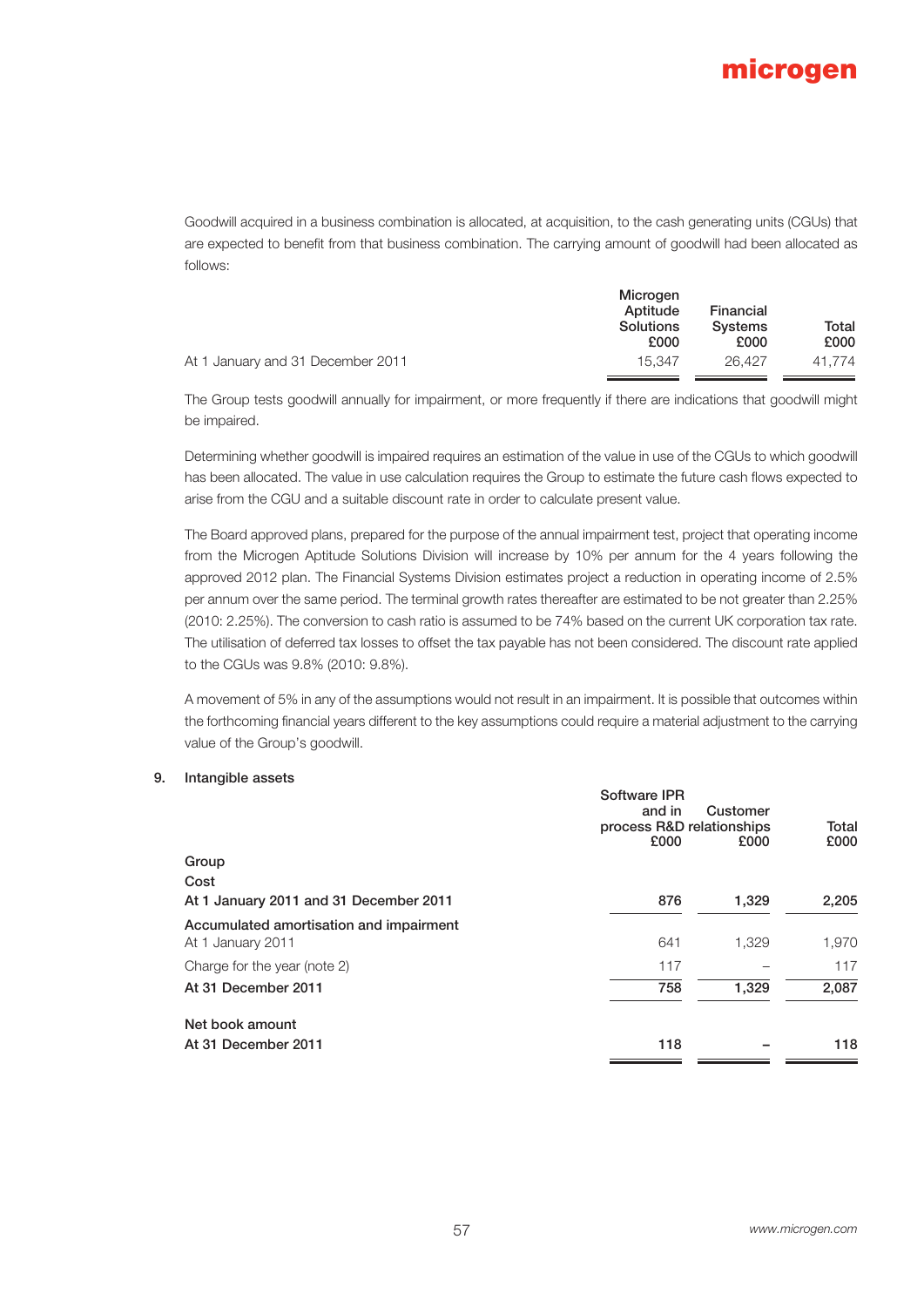**9. Intangible assets (continued) Software IPR**

|                                         | and in<br>process R&D relationships<br>£000 | Customer<br>£000 | Total<br>£000 |
|-----------------------------------------|---------------------------------------------|------------------|---------------|
| Group                                   |                                             |                  |               |
| Net book value                          |                                             |                  |               |
| At 1 January 2010                       | 400                                         | 90               | 490           |
| Cost                                    |                                             |                  |               |
| At 1 January 2010 and 31 December 2010  | 876                                         | 1,329            | 2,205         |
| Accumulated amortisation and impairment |                                             |                  |               |
| At 1 January 2010                       | 476                                         | 1,239            | 1,715         |
| Charge for the year                     | 165                                         | 90               | 255           |
| At 31 December 2010                     | 641                                         | 1,329            | 1,970         |
| Net book amount                         |                                             |                  |               |
| At 31 December 2010                     | 235                                         |                  | 235           |
|                                         |                                             |                  |               |

The Company held no intangible assets during the year (2010: nil).

The externally acquired software IPR and in process R&D relates to expected future benefits of development projects in progress at the date of acquisition. As at 31 December 2011 no internal research and development costs have been capitalised.

The customer relationships relate to expected benefits obtained from recurring level of business from customers obtained as a result of acquisitions.

**Freehold** 

Amortisation in the year is shown in operating costs.

# **10. Property, plant and equipment**

| land and<br>buildings<br>£000 | Leasehold<br>improv-<br>ements<br>£000 | Plant &<br>machinery<br>£000 | <b>Fixtures &amp;</b><br>fittings<br>£000 | Total<br>£000 |
|-------------------------------|----------------------------------------|------------------------------|-------------------------------------------|---------------|
|                               |                                        |                              |                                           |               |
|                               |                                        |                              |                                           |               |
| 4,573                         | 475                                    | 3,153                        | 239                                       | 8,440         |
|                               | 229                                    | 865                          | 77                                        | 1,171         |
|                               |                                        | (1, 106)                     | (104)                                     | (1, 210)      |
| 6                             | 317                                    | (325)                        | 2                                         |               |
|                               | (6)                                    | (270)                        | (18)                                      | (294)         |
| 4,579                         | 1,015                                  | 2,317                        | 196                                       | 8,107         |
|                               |                                        |                              |                                           |               |
| 393                           | 417                                    | 2,401                        | 72                                        | 3,283         |
| 54                            | 149                                    | 517                          | 19                                        | 739           |
|                               |                                        | (1,078)                      | (104)                                     | (1, 182)      |
| 6                             | 160                                    | (309)                        | 143                                       |               |
|                               | (4)                                    | (237)                        | (13)                                      | (254)         |
| 453                           | 722                                    | 1,294                        | 117                                       | 2,586         |
| 4,126                         | 293                                    | 1,023                        | 79                                        | 5,521         |
|                               | Freehold                               |                              |                                           |               |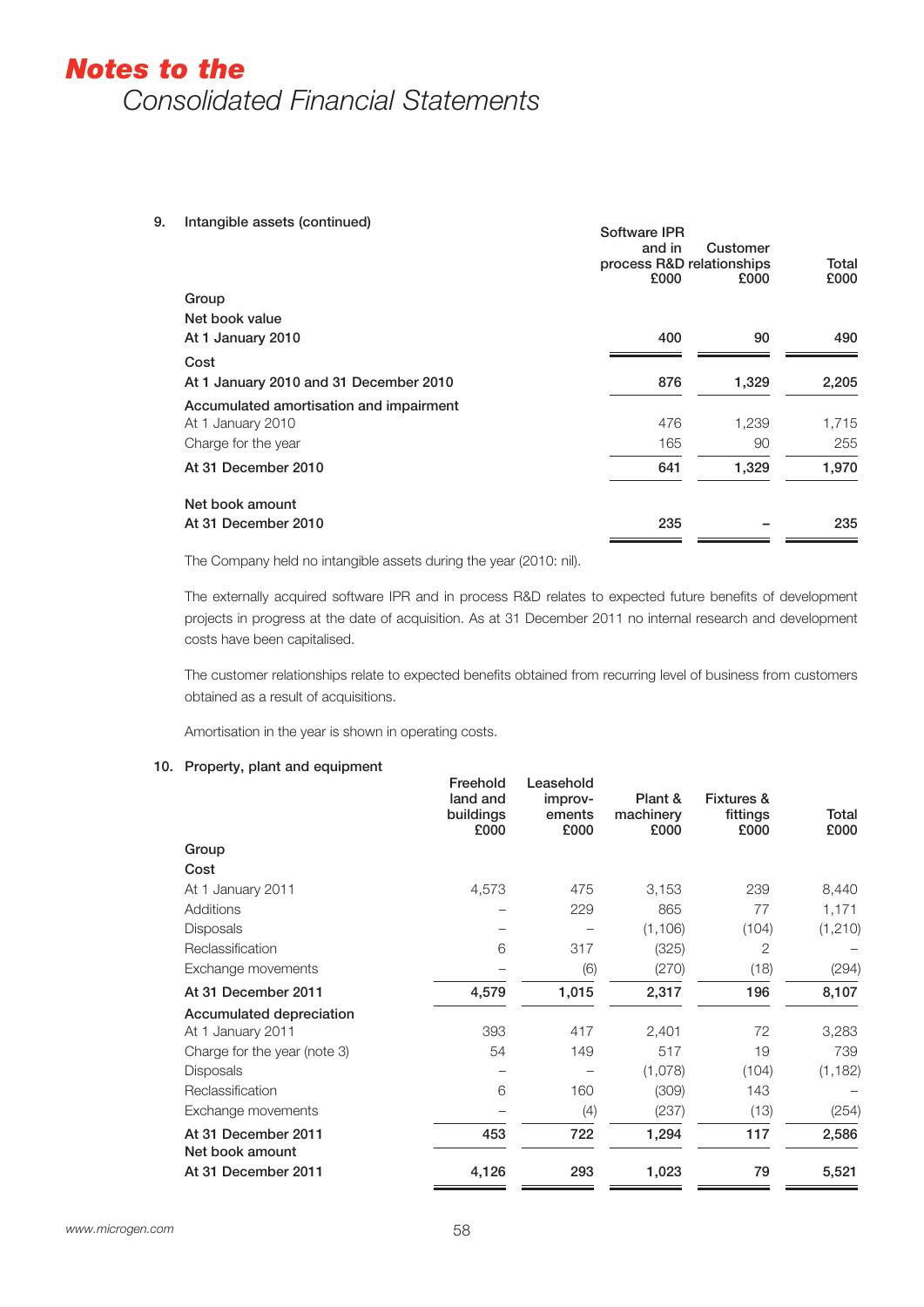|                                                 | Freehold<br>land and<br>buildings<br>£000 | Leasehold<br>improv-<br>ements<br>£000 | Plant &<br>machinery<br>£000 | <b>Fixtures &amp;</b><br>fittings<br>£000 | Total<br>£000 |
|-------------------------------------------------|-------------------------------------------|----------------------------------------|------------------------------|-------------------------------------------|---------------|
| Group                                           |                                           |                                        |                              |                                           |               |
| Net book value                                  |                                           |                                        |                              |                                           |               |
| At 1 January 2010                               | 4,250                                     | 152                                    | 650                          | 172                                       | 5,224         |
| Cost                                            |                                           |                                        |                              |                                           |               |
| At 1 January 2010                               | 4,573                                     | 546                                    | 3,533                        | 416                                       | 9,068         |
| Additions                                       |                                           | 6                                      | 575                          | 5                                         | 586           |
| <b>Disposals</b>                                |                                           | (77)                                   | (1,034)                      | (209)                                     | (1, 320)      |
| Exchange movements                              |                                           |                                        | 79                           | 27                                        | 106           |
| At 31 December 2010<br>Accumulated depreciation | 4,573                                     | 475                                    | 3,153                        | 239                                       | 8,440         |
| At 1 January 2010                               | 323                                       | 394                                    | 2,883                        | 244                                       | 3,844         |
| Charge for the year                             | 70                                        | 100                                    | 469                          | 10                                        | 649           |
| <b>Disposals</b>                                |                                           | (77)                                   | (1,034)                      | (209)                                     | (1, 320)      |
| Exchange movements                              |                                           |                                        | 83                           | 27                                        | 110           |
| At 31 December 2010                             | 393                                       | 417                                    | 2,401                        | 72                                        | 3,283         |
| Net book amount                                 |                                           |                                        |                              |                                           |               |
| At 31 December 2010                             | 4,180                                     | 58                                     | 752                          | 167                                       | 5,157         |

The Company held no property, plant and equipment in the year (2010 nil).

# **11. Investments in subsidiaries**

The Group did not hold any investments in 2011 having completed the disposal of its investment in Scisys plc in 2010.

|                                                                           | 2011<br>Investment<br>£000 | 2010<br>Investments<br>£000 |
|---------------------------------------------------------------------------|----------------------------|-----------------------------|
| Company                                                                   |                            |                             |
| Cost                                                                      |                            |                             |
| At 1 January                                                              | 53,731                     | 53,694                      |
| Share based payments – share options granted to employees of subsidiaries | 115                        | 373                         |
| <b>Disposals</b>                                                          |                            | (336)                       |
| At 31 December<br>Impairment                                              | 53,846                     | 53,731                      |
| At 31 December                                                            | 13,155                     | 13,155                      |
| Net book amount                                                           |                            |                             |
| At 31 December                                                            | 40,691                     | 40.576                      |

The recoverable amounts of the investments are determined by calculating a value in use for the appropriate subsidiary investment. Management estimates discount rates using pre-tax rates that reflect current market assessments of the time value of money and the risks specific to the subsidiary investments.

Where the investment is held in a company which is no longer trading, the value is derived from the carrying value of the net assets on the balance sheet of that entity.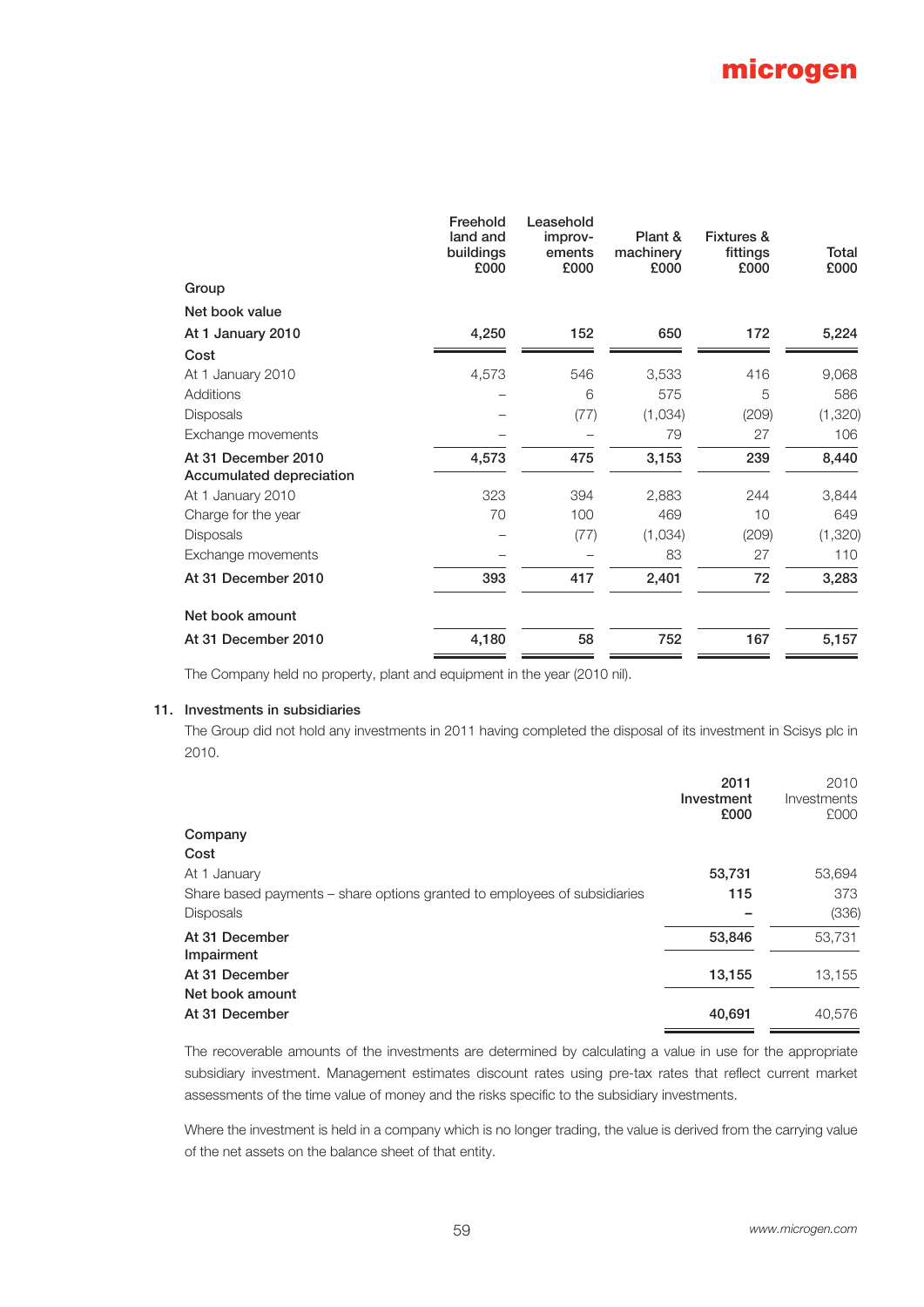# **11. Investments in subsidiaries (continued)**

The Directors consider the value of the investments to be supported by their underlying assets.

| <b>Principal subsidiaries</b>                 | Country         | Activity                             |
|-----------------------------------------------|-----------------|--------------------------------------|
| Microgen Aptitude Limited                     | England & Wales | Software and Services                |
| Microgen (Channel Islands) Limited *          | Guernsey        | Software and Services                |
| Microgen Wealth Management Systems Limited *  | England & Wales | Software and Services                |
| Microgen Banking Systems Limited *            | England & Wales | Software and Services                |
| Microgen Solutions Limited *                  | England & Wales | Software and Services                |
| Microgen Asset Management Solutions Limited * | England & Wales | Software and Services                |
| Microgen Solutions Inc.*                      | <b>USA</b>      | Software and Services                |
| Microgen (South Africa) Limited *             | South Africa    | Development, Software and Services   |
| Microgen Poland Sp. Z.o.o.*                   | Poland          | Development                          |
| Microgen Management Services Limited          | England & Wales | <b>Employment and Group Services</b> |
| Microgen Financial Systems Limited            | England & Wales | Software and Services                |
| * Indirectly held by Microgen plc             |                 |                                      |

The company owns 100% of the ordinary share capital and share premium in the above subsidiaries.

# **12. Deferred income tax assets**

Deferred tax is calculated in full on temporary differences under the liability method using a tax rate of 25.0% (2010: 27.25%).

The following are major deferred tax assets and liabilities recognised by the Group, and the movements thereon, during the current and prior reporting periods.

|                                                              | Accelerated<br>capital<br>allowances<br>£000 | Short term<br>differences<br>£000 | timing Share-based<br>payments<br>£000 | Taxable<br>trading<br>losses<br>£000 | Total<br>£000 |
|--------------------------------------------------------------|----------------------------------------------|-----------------------------------|----------------------------------------|--------------------------------------|---------------|
| Group                                                        |                                              |                                   |                                        |                                      |               |
| At 1 January 2010                                            | 283                                          | 351                               | 255                                    | 461                                  | 1,350         |
| Credit/(charge) to income statement for<br>the year (note 5) | 11                                           | 89                                | 35                                     | (110)                                | 25            |
| Charge to equity (note 22)                                   |                                              | (18)                              |                                        |                                      | (18)          |
| Exchange differences                                         |                                              | 45                                |                                        |                                      | 45            |
| At 31 December 2010                                          | 294                                          | 467                               | 290                                    | 351                                  | 1,402         |
| Credit/(charge) to income statement for<br>the year (note 5) | 35                                           | (24)                              | (20)                                   | (145)                                | (154)         |
| Credit to equity (note 22)                                   |                                              | 93                                | 56                                     |                                      | 149           |
| Exchange differences                                         |                                              | (73)                              |                                        |                                      | (73)          |
| At 31 December 2011                                          | 329                                          | 463                               | 326                                    | 206                                  | 1,324         |

Deferred tax assets have been recognised in respect of taxable losses and other temporary differences giving rise to deferred tax assets where it is probable that these assets will be recovered.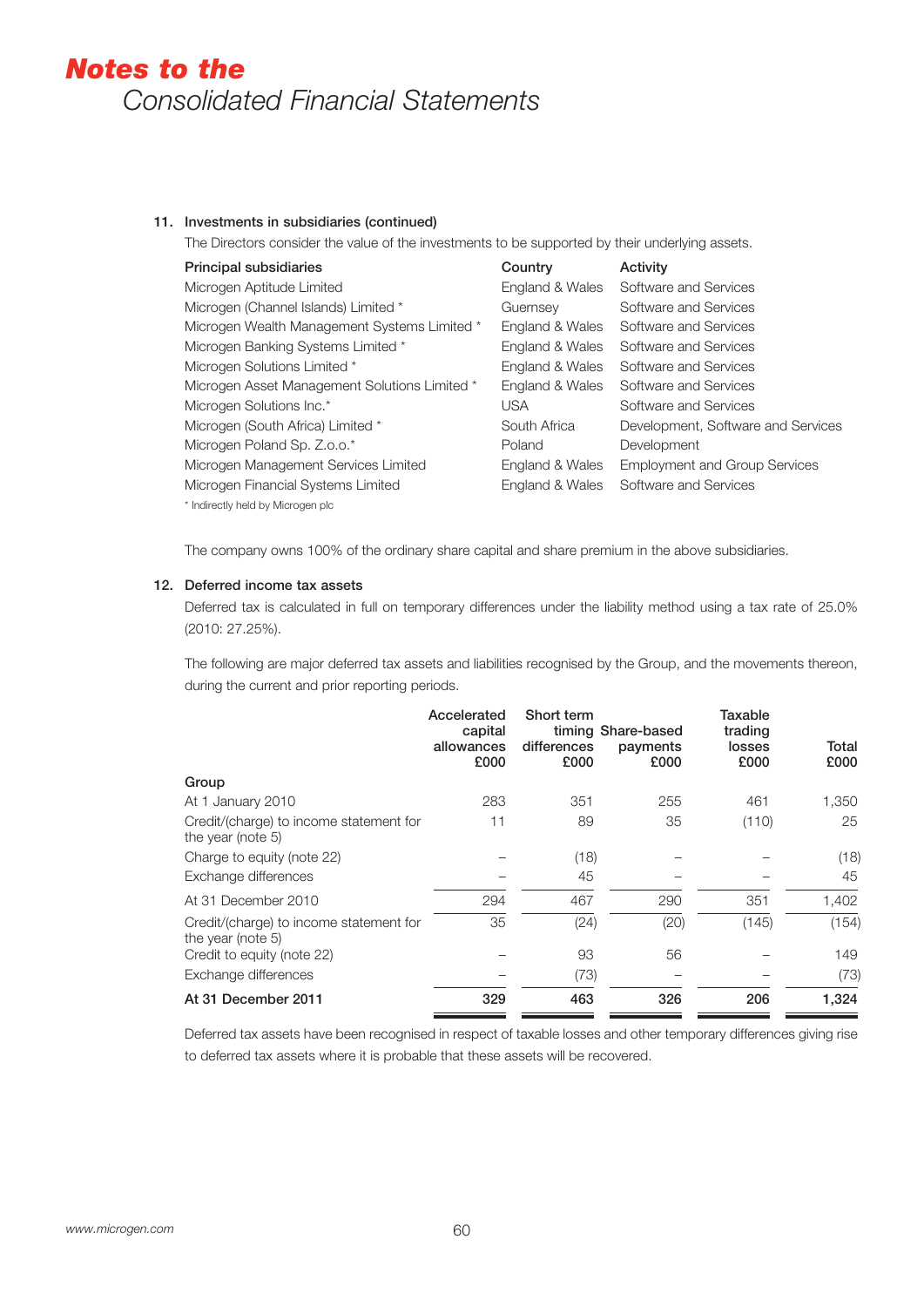

At the balance sheet date, the Group has unused tax losses of £8,518,000 (2010: £10,172,000) available for offset against future profits. A deferred tax asset has been recognised in respect of £822,000 (2010: £1,284,000) of such losses which is the maximum the Group anticipates being able to utlilise in the year ending 31 December 2012. No deferred tax has been recognised in respect of the remaining £7,696,000 (2010: £8,888,000) due to the unpredictability of future profit streams.

Deferred tax assets and liabilities are only offset where there is a legally enforceable right of offset and there is an intention to settle the balances net.

There are no deferred tax liabilities at 31 December 2011 (2010: nil).

Included in the deferred tax asset above, is an amount of £654,000 which is expected to be utilised in the next twelve months.

### **13. Trade and other receivables**

|                                               | Group<br>£000 | Group<br>31 Dec 2011 31 Dec 2010 31 Dec 2011 31 Dec 2010<br>£000 | Company<br>£000 | Company<br>£000 |
|-----------------------------------------------|---------------|------------------------------------------------------------------|-----------------|-----------------|
| Trade receivables                             | 5,146         | 5,321                                                            |                 |                 |
| Less: provision for impairment of receivables | (64)          | (78)                                                             |                 |                 |
| Trade receivables – net                       | 5,082         | 5.243                                                            |                 |                 |
| Amounts owed by group undertakings            |               |                                                                  | 1,876           | 20,497          |
| Other receivables                             | 42            | 66                                                               | 62              | 60              |
| Prepayments and accrued income                | 487           | 662                                                              | 73              | 121             |
|                                               | 5,611         | 5.971                                                            | 2.011           | 20,678          |

Amounts due from group undertakings are unsecured and repayable on demand.

An impairment provision for all past due trade receivables is maintained as the Group's experience is that a portion of all such receivables may not ultimately be collectable.

Within the trade receivables balance of £5,146,000 (2010: £5,321,000) there are balances totalling £1,356,000 (2010: £1,495,000) which, at 31 December 2011, were overdue for payment. Of this balance £1,334,000 (2010: £1,478,000) has been collected at 24 February 2012 (2010: 23 February 2011).

|                                                    | Trade receivables   |                |  |
|----------------------------------------------------|---------------------|----------------|--|
| The ageing of the trade receivables is as follows: | 31 Dec 2011<br>£000 | 312010<br>£000 |  |
| Not past due                                       | 3.790               | 3.826          |  |
| Past due                                           |                     |                |  |
| Less than one month overdue                        | 1,295               | 1,484          |  |
| One to two months overdue                          | 43                  | 7              |  |
| Two to three months overdue                        | 17                  |                |  |
| More than three months overdue                     |                     | 3              |  |
| At 31 December                                     | 5.146               | 5,321          |  |

The Company had no trade receivables in either year.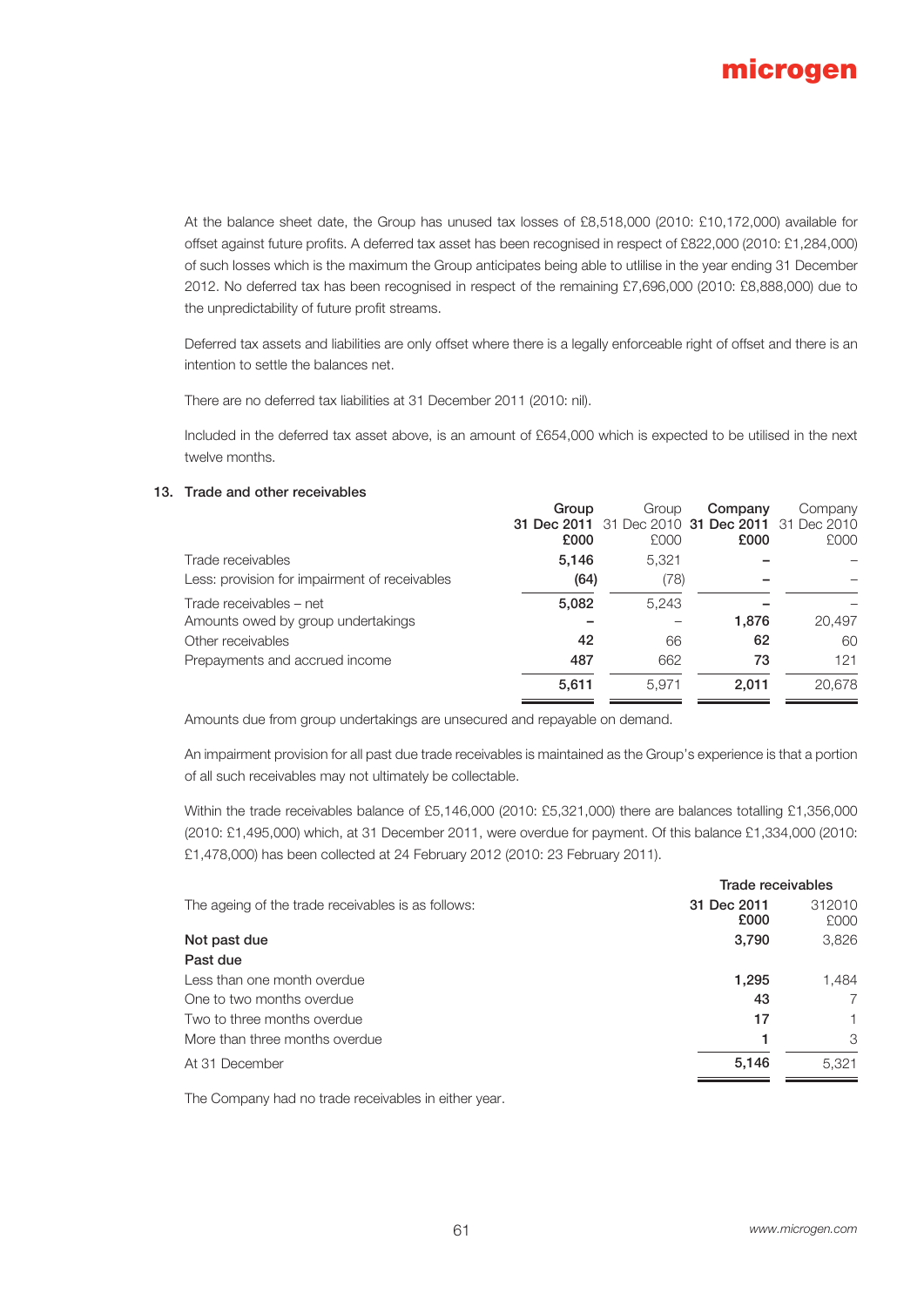# **13. Trade and other receivables (continued)**

Trade and other receivables are denominated in the following currencies:

|                   | Group<br>£000 | Group<br>31 Dec 2011 31 Dec 2010 31 Dec 2011 31 Dec 2010<br>£000 | Company<br>£000 | Company<br>£000 |
|-------------------|---------------|------------------------------------------------------------------|-----------------|-----------------|
| Sterling          | 5.154         | 5.494                                                            | 2.011           | 20,678          |
| <b>SA Rand</b>    | 9             | 176                                                              |                 |                 |
| <b>US Dollars</b> | 401           | 289                                                              |                 |                 |
| Other             | 47            | 12                                                               | -               |                 |
|                   | 5.611         | 5.971                                                            | 2.011           | 20,678          |

Movements on the provision for impairment of trade receivables are as follows:

|                                          | Group | Group                   |
|------------------------------------------|-------|-------------------------|
|                                          |       | 31 Dec 2011 31 Dec 2010 |
|                                          | £000  | £000                    |
| At 1 January                             | 78    | 112                     |
| Receivables written off as uncollectable | (6)   | (17)                    |
| Unused provisions reversed               | (8)   | (17)                    |
| At 31 December                           | 64    | 78                      |

Creation and reversals of the provision for impaired trade receivables have been included in the income statement under other operating costs. Non-trade receivables do not contain any impaired assets.

The maximum exposure to credit risk at the reporting date is the fair value of each receivable class mentioned above. No collateral is held as security against these assets.

The Company does not have any provisions for impairments of trade receivables (2010: nil).

# **14. Cash and cash equivalents**

Cash and cash equivalents are denominated in the following currencies:

|                          | Group<br>£000 | Group<br>31 Dec 2011 31 Dec 2010 31 Dec 2011 31 Dec 2010<br>£000 | Company<br>£000 | Company<br>£000 |
|--------------------------|---------------|------------------------------------------------------------------|-----------------|-----------------|
| UK Pounds Sterling       | 25,674        | 24,177                                                           | 23,657          | 21,025          |
| South African Rand       | 509           | 896                                                              |                 |                 |
| United States Dollar     | 390           | 85                                                               |                 |                 |
| Polish Zloty             | 398           | 253                                                              |                 |                 |
| Other                    |               |                                                                  | -               |                 |
| Cash at bank and in hand | 26.971        | 25.412                                                           | 23,657          | 21.025          |

The effective interest rate on short term deposits was 0.44% (2010: 0.35%).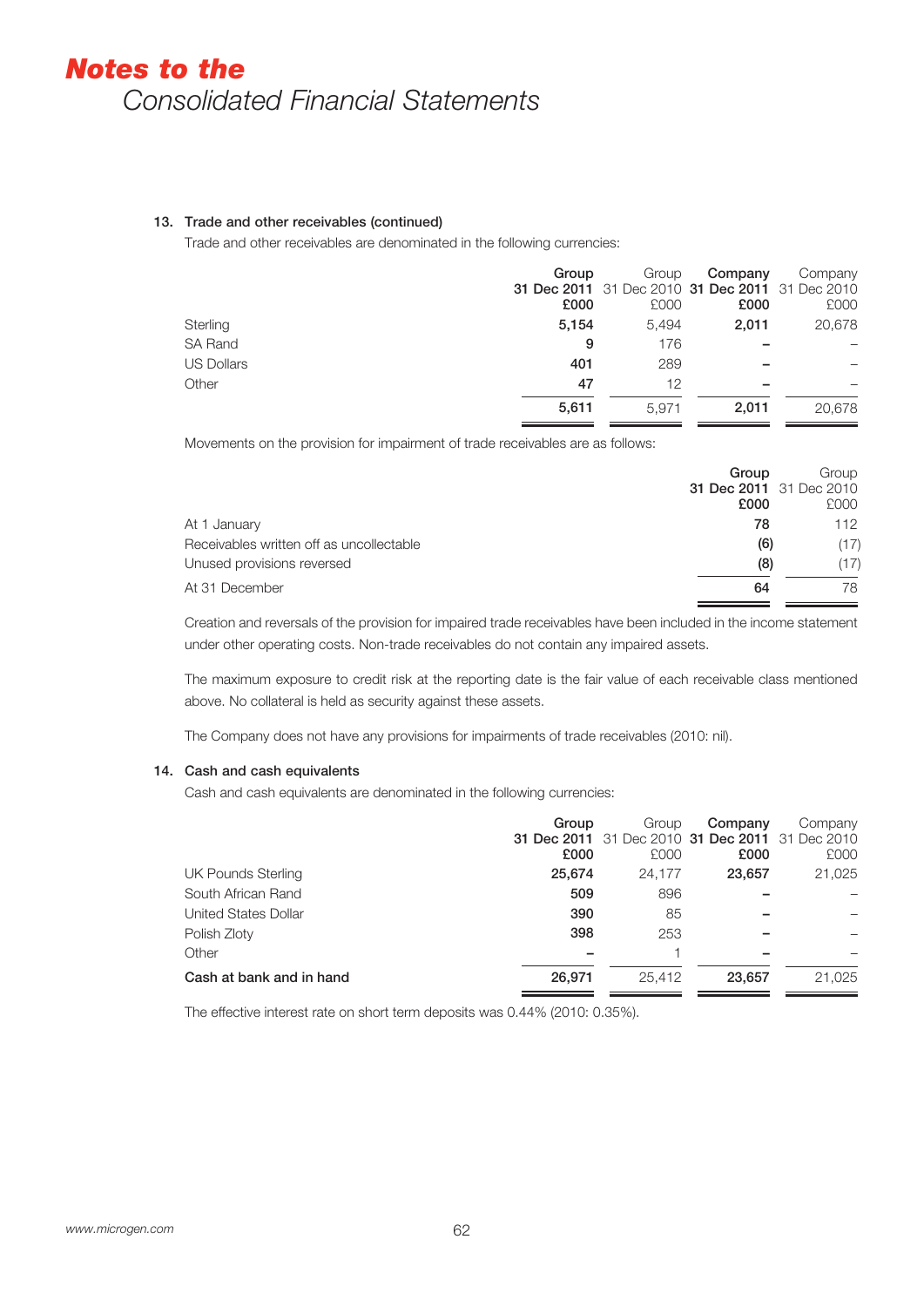# **15. Financial liabilities – borrowings associated with property**

|                                                                                    | Group<br>£000 | Group<br>31 Dec 2011 31 Dec 2010<br>£000 |
|------------------------------------------------------------------------------------|---------------|------------------------------------------|
| Bank loan                                                                          |               | 1,852                                    |
| The borrowings are repayable as follows:                                           |               |                                          |
| Within one year                                                                    |               | 370                                      |
| In the second year                                                                 |               | 370                                      |
| In the third to fifth years inclusive                                              |               | 1.112                                    |
|                                                                                    |               | 1,852                                    |
| Less: Amount due for settlement within 12 months (shown under current liabilities) |               | (370)                                    |
| Amount due for settlement after 12 months                                          |               | 1,482                                    |
|                                                                                    |               |                                          |

The bank loan was secured by a fixed charge over the Group's freehold property in Fleet. The loan was raised on 25 November 2005; capital repayments commenced on 25 February 2007 and was to continue until 25 November 2015. The loan was denominated in Pound Sterling and carried interest at LIBOR plus 0.8%, this was also the effective interest rate. The Group entered into an interest swap on 6 February 2009, which effectively fixed the interest rate at 3.3% plus 0.8%.

The bank loan was repaid on 29 September 2011.

The Company has nil borrowings at 31 December 2011 (2010: nil).

### **16. Trade and other payables**

|                                       | Group  | Group                                           | Company | Company |
|---------------------------------------|--------|-------------------------------------------------|---------|---------|
|                                       |        | 31 Dec 2011 31 Dec 2010 31 Dec 2011 31 Dec 2010 |         |         |
|                                       | £000   | £000                                            | £000    | £000    |
| Trade payables                        | 247    | 132                                             | 21      | 50      |
| Amounts owed to group undertakings    |        |                                                 | 12.364  | 22,241  |
| Other tax and social security payable | 1,097  | 1,175                                           |         |         |
| Other payables                        | 253    | 157                                             | 25      |         |
| Accruals                              | 3.345  | 2,622                                           |         |         |
| Deferred income                       | 15.039 | 14.119                                          |         |         |
|                                       | 19.981 | 18.205                                          | 12.410  | 22.291  |

The amounts owed to group undertakings are unsecured, interest free and repayable upon demand.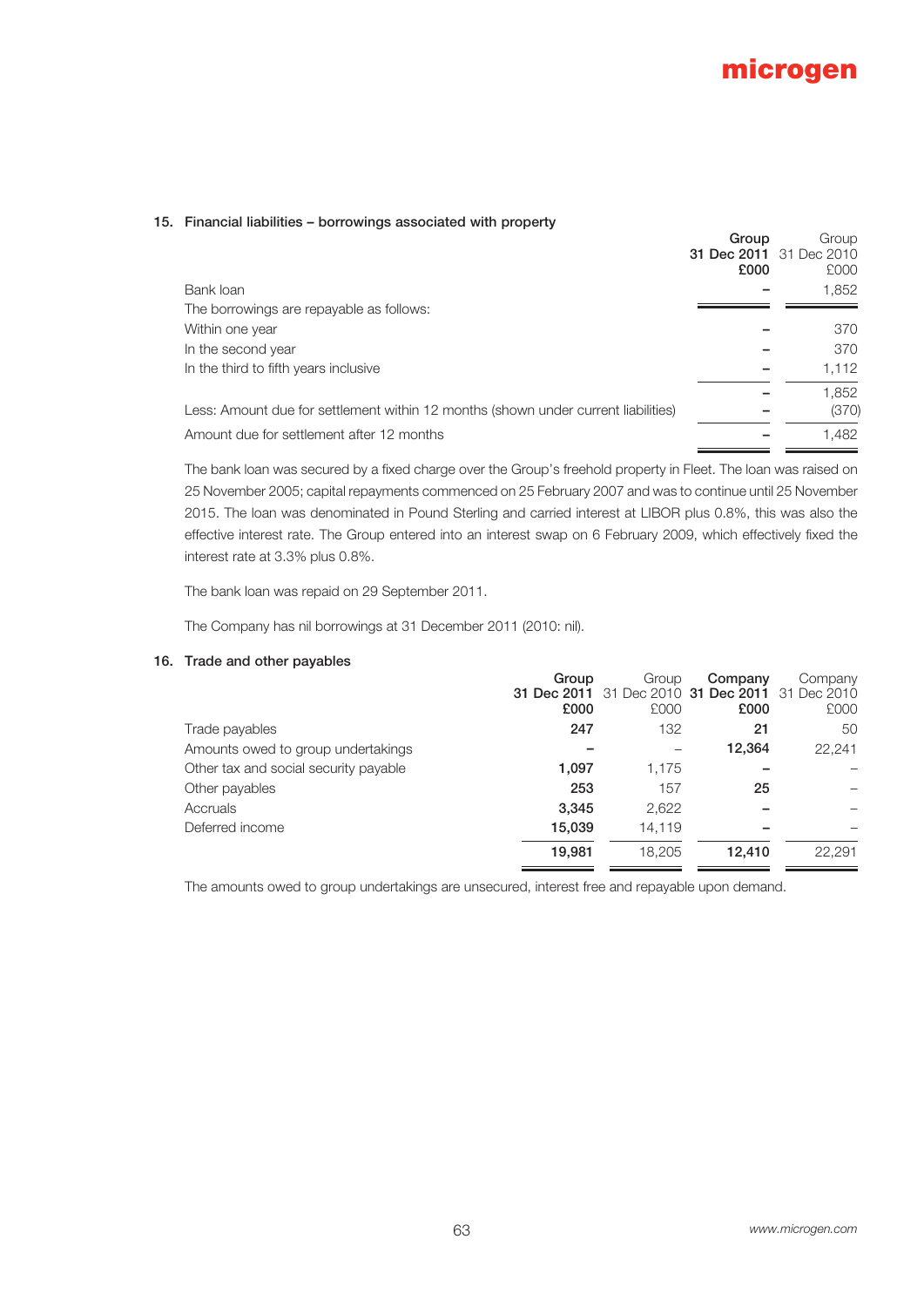# **17. Provisions for other liabilities and charges**

|                             | Property provision |                         |
|-----------------------------|--------------------|-------------------------|
|                             |                    | 31 Dec 2011 31 Dec 2010 |
|                             | £000               | £000                    |
| Group                       |                    |                         |
| At 1 January                | 289                | 222                     |
| Charged to income statement | 55                 | 66                      |
| Utilised                    | (93)               |                         |
| Reclassified to accruals    |                    | (4)                     |
| Foreign exchange            | (9)                | 5                       |
| At 31 December              | 242                | 289                     |

Provisions have been analysed between current and non-current as follows:

|             |      | Property provision              |  |
|-------------|------|---------------------------------|--|
|             | £000 | 31 Dec 2011 31 Dec 2010<br>£000 |  |
| Current     | 107  | 150                             |  |
| Non-current | 135  | 139                             |  |
|             | 242  | 289                             |  |

The provision at 31 December 2011 relates solely to the cost of dilapidations in respect of its occupied leasehold premises.

Of the non-current provision, £135,000 is expected to unwind within 2 to 5 years (2010: £139,000).

The Company does not hold any provisions for other liabilities and charges.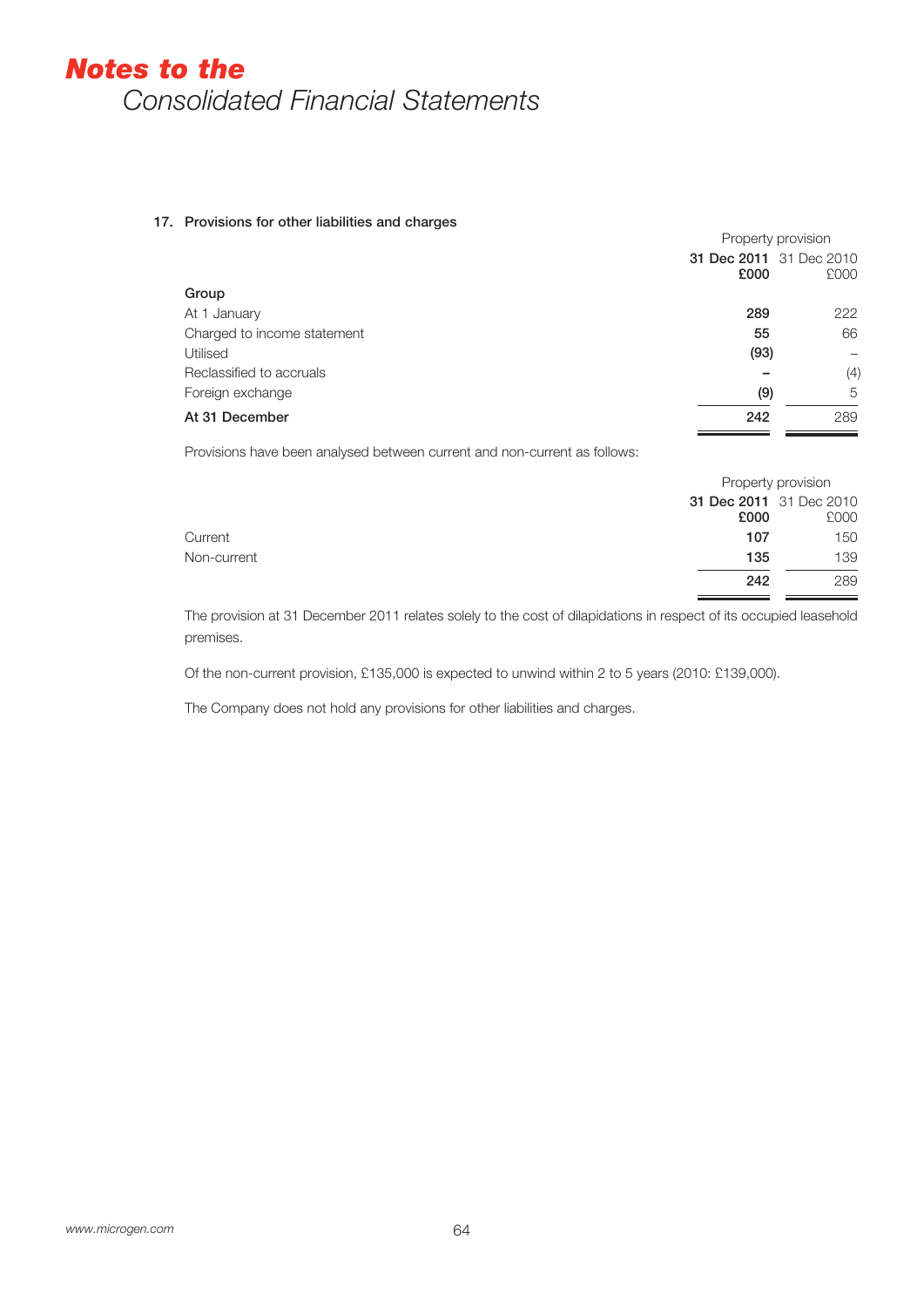### **18. Financial instruments**

Numerical financial instruments disclosures are set out below. Additional disclosures are set out in the accounting policies relating to risk management.

|                                                          | 31 Dec 2011    |                     | 31 Dec 2010    |                     |
|----------------------------------------------------------|----------------|---------------------|----------------|---------------------|
|                                                          | Assets<br>£000 | Liabilities<br>£000 | Assets<br>£000 | Liabilities<br>£000 |
| Forward foreign exchange contracts – cash flow<br>hedges |                | 353                 | 56             | 43                  |
| Interest rate swaps – cash flow hedges                   |                |                     |                | 72                  |
|                                                          |                | 353                 | 56             | 115                 |

The company has no derivative financial instruments (2010: none).

All financial instruments disclosed are current.

### **Currency derivatives**

The forward foreign exchange contracts are used to hedge the Group's forecast Polish Zloty denominated costs over the next 12 months.

The notional principal amounts outstanding at the balance sheet date are as follows:

|                                                            | 31 Dec 2011 31 Dec 2010 |
|------------------------------------------------------------|-------------------------|
| £000                                                       | £000                    |
| Forward foreign exchange contracts – Polish Zloty<br>3.350 | 2.505                   |

The forward exchange contracts mature evenly across the year on a monthly basis.

At 31 December 2011, the fair value of the Group's currency derivatives is estimated to be a liability of approximately £353,000 (2010: Asset £13,000), comprising £nil assets (2010: £56,000) and £353,000 liabilities (2010: £43,000), based on quoted market values.

The forward contracts are designated and effective as cash flow hedges and the fair value thereof has been deferred in equity. These will be transferred to the income statement over the next 12 months (2010: 12 months).

A loss of £69,000 (2010: Gain £56,000) has been transferred to the income statement in respect of contracts which have matured during the period.

#### **Interest rate swap**

The Group used an interest rate swap to manage its exposure to interest rate movements on its bank mortgage borrowings by swapping those borrowings from floating rate to fixed rate. The loan was repaid and the interest rate swap cancelled on 29 September 2011. The notional principal amount of the outstanding interest rate swap contracts at 31 December 2010 was £1,852,000 and covered the interest rate exposure up to 27 November 2015.

The fair value of the swap as at 31 December 2010 was £72,000. This amount was based on discounted expected future cash flows. The movement of £72,000 (2010: £34,000) has been recognised in the income statement.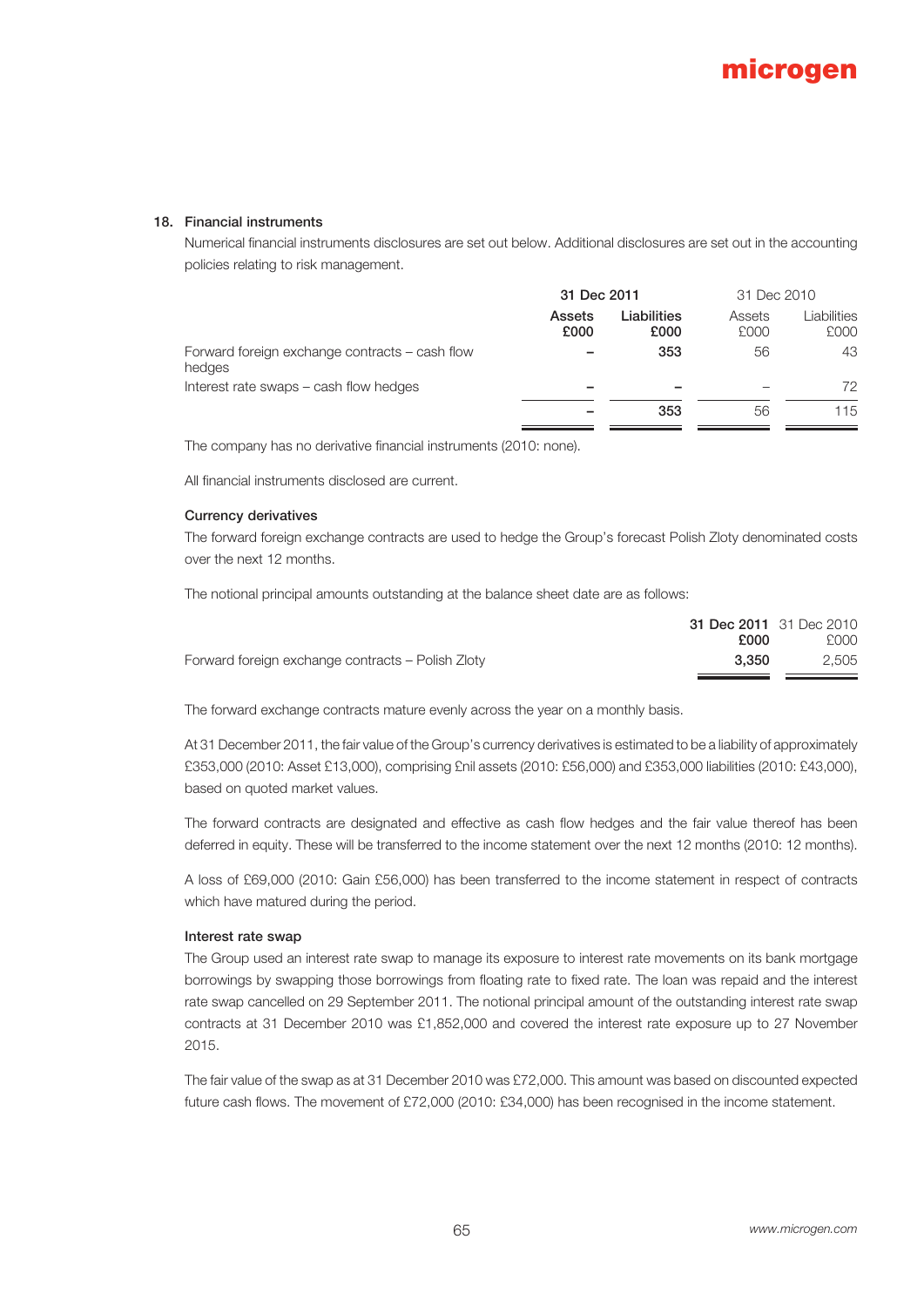# **Fair values of non-derivative financial assets and financial liabilities**

Where market values are not available, fair values of financial assets and financial liabilities have been calculated by discounting expected future cash flows at prevailing interest rates and by applying year-end exchange rates. The carrying amounts of short-term borrowings approximate to book value.

|                          | 31 Dec 2011 |                    |                    | 31 Dec 2010        |                    |
|--------------------------|-------------|--------------------|--------------------|--------------------|--------------------|
|                          | <b>Note</b> | Book value<br>£000 | Fair value<br>£000 | Book value<br>£000 | Fair value<br>£000 |
| Group                    |             |                    |                    |                    |                    |
| Cash at bank and in hand | 14          | 26.971             | 26,971             | 25,412             | 25,412             |
| Long-term borrowings     | 15          |                    |                    | (1,852)            | (1,925)            |
|                          |             | 31 Dec 2011        |                    | 31 Dec 2010        |                    |
|                          |             | Book value         |                    |                    |                    |
|                          | <b>Note</b> | £000               | Fair value<br>£000 | Book value<br>£000 | Fair value<br>£000 |
| Company                  |             |                    |                    |                    |                    |

The carrying amount of short term payables and receivables is equal to their fair value.

Neither the Group or Company defaulted on any loans during the period. In addition the Group or Company did not breach the terms of any loan agreements during the year. The only external borrowings held related to the loan on the Fleet premises, against which a fixed charge was held. This was repaid on 29 September 2011.

# **Credit quality of financial assets**

The credit quality of financial assets that are neither past due or impaired can be assessed by reference to the customer type.

| Group                            | 2011<br>£000 | 2010<br>£000 |
|----------------------------------|--------------|--------------|
| Trade receivables                |              |              |
| Banks and financial institutions | 2.922        | 2,664        |
| Other corporates                 | 868          | 1.162        |
| Total current trade receivables  | 3.790        | 3,826        |
| Overdue trade receivables        | 1.356        | 1.495        |
| Total trade receivables          | 5,146        | 5.321        |

Of the total receivables past due at 31 December 2011 of £1,356,000 (2010 £1,495,000) a total of £1,334,000 (2010 £1,478,000) has been collected by 24 February 2012 (2010: 23 February 2011).

| Cash at bank and short-term bank deposits | Current<br>Rating<br>(Moody's) | 2011<br>£000 | 2010<br>£000 |
|-------------------------------------------|--------------------------------|--------------|--------------|
|                                           | Aa2                            | 2,017        | 2,008        |
|                                           | Aa3                            | -            | 22,169       |
|                                           | A <sub>1</sub>                 | 11,976       | 338          |
|                                           | A2                             | 12,469       |              |
|                                           | A3                             | 509          | 896          |
|                                           |                                | 26,971       | 25,412       |

None of the financial assets that are fully performing have been renegotiated in the last year.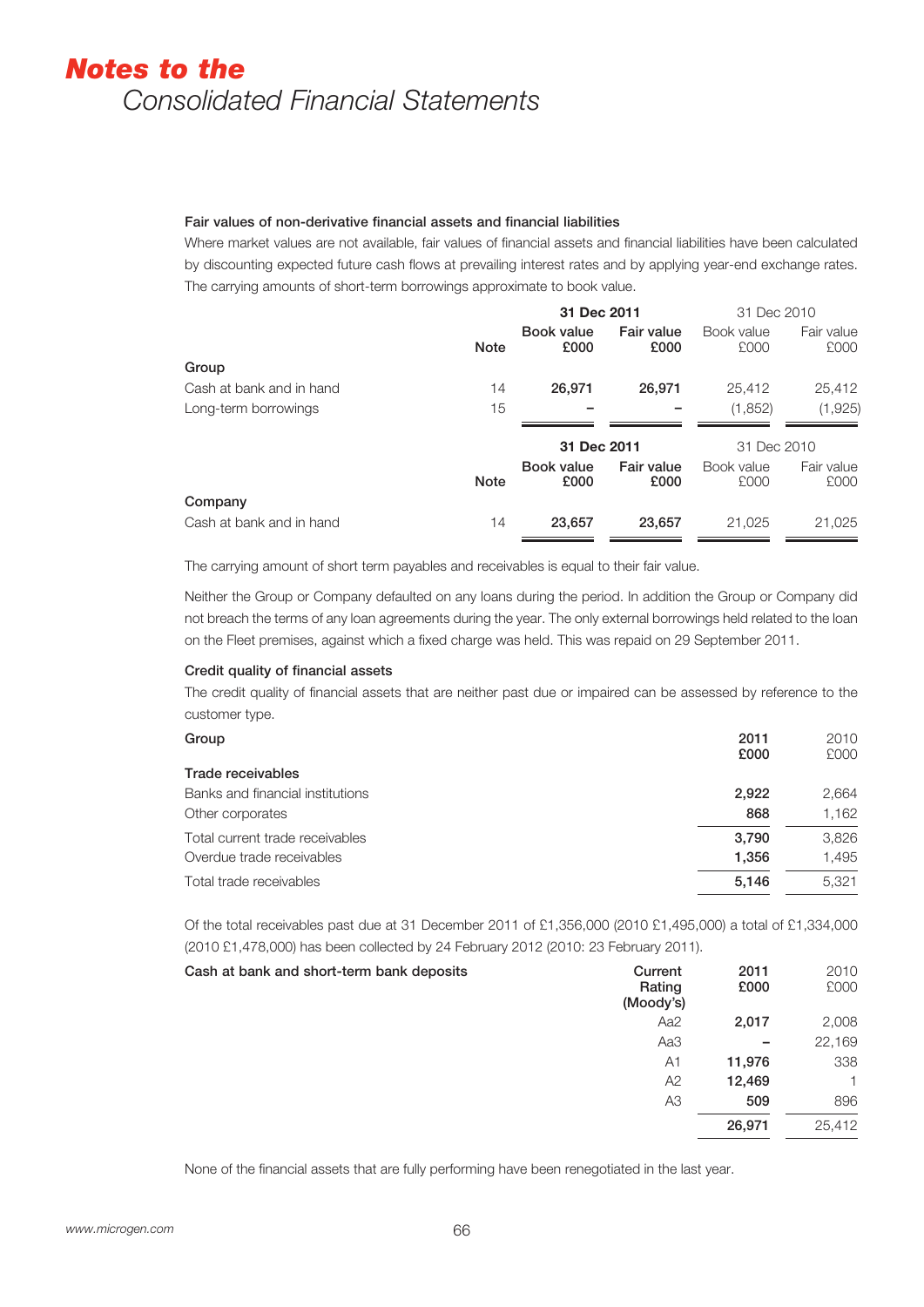### **19. Share capital**

| 31 Dec 2011   |       | 31 Dec 2010   |       |
|---------------|-------|---------------|-------|
| <b>Number</b> | £000  | <b>Number</b> | £000  |
| 145,000,000   | 7.250 | 145,000,000   | 7.250 |
|               |       |               |       |
| 80,839,259    | 4.041 | 86,897,277    | 4.344 |
| 556,418       | 28    | 779.321       | 39    |
|               |       | (6,837,339)   | (342) |
| 81,395,677    | 4.069 | 80,839,259    | 4.041 |
|               |       |               |       |

Following a tender offer to all shareholders in 2010, the Company repurchased 6,837,339 ordinary shares for consideration of £6,154,000 in cash plus expenses of £134,000. These shares were then cancelled.

The number of ordinary shares for which Microgen employees hold options and the period to which the options are exercisable are as follows (note 26):

|                                                 | Year of | Exercise           | 2011      | 2010      |
|-------------------------------------------------|---------|--------------------|-----------|-----------|
| Period                                          | grant   | price              | Number    | Number    |
| Between 27 February 2004 and 27 February 2011   | 2001    | 168p               |           | 500       |
| Between 26 October 2004 and 26 October 2011     | 2001    | 87.5p              |           | 50,000    |
| Between 8 March 2005 and 8 March 2012 *         | 2002    | 93p                |           | 60,000    |
| Between 8 March 2005 and 8 March 2012           | 2002    | 93p                |           | 30,000    |
| Between 22 July 2005 and 22 July 2012           | 2002    | 42.5p              | 10,000    | 55,000    |
| Between 18 February 2006 and 18 February 2013   | 2003    | 20.33p             | 6,000     | 6,000     |
| Between 24 February 2006 and 24 February 2013   | 2003    | 24.5p              | 50,000    | 50,000    |
| Between 15 June 2006 and 15 June 2016           | 2006    | 59.33 <sub>p</sub> | 26,666    | 60,000    |
| Between 28 July 2006 and 28 July 2013           | 2003    | 42.5p              | 25,000    | 25,000    |
| Between 7 November 2006 and 7 November 2013     | 2003    | 42.5p              | 75,000    | 75,000    |
| Between 25 February 2007 and 25 February 2014   | 2004    | 55.8p              |           | 10,000    |
| Between 28 April 2007 and 28 April 2014         | 2004    | 60 <sub>p</sub>    | 27,500    | 67,500    |
| Between 1 March 2008 and 1 March 2015           | 2005    | 70.67p             |           | 20,000    |
| Between 22 September 2008 and 22 September 2015 | 2005    | 70.50p             | 180,000   | 345,000   |
| Between 24 May 2009 and 24 May 2016             | 2006    | 5p                 | 397,991   | 397,991   |
| Between 5 March 2010 and 5 March 2017           | 2007    | 5p                 | 93,340    | 93,340    |
| Between 6 August 2010 and 6 August 2017         | 2007    | 5p                 | 210,015   | 210,015   |
| Between 6 August 2010 and 6 August 2017         | 2007    | 46.83p             | 51,336    | 104,007   |
| Between 28 February 2011 and 28 February 2018   | 2008    | 48.17 <sub>p</sub> | 33,331    | 145,000   |
| Between 28 February 2011 and 28 February 2018   | 2008    | 5p                 |           | 25,000    |
| Between 2 May 2011 and 2 May 2018               | 2008    | 52.33p             | 1,000,000 | 1,000,000 |
| Between 2 December 2011 and 2 December 2018     | 2008    | 43.50p             | 174,995   | 250,000   |
| Between 2 December 2011 and 2 December 2018     | 2008    | 5p                 | 322,478   | 351,780   |
| Between 16 April 2013 and 16 April 2020         | 2010    | 78p                | 25,000    | 50,000    |
| Between 13 December 2013 and 13 December 2020   | 2010    | 5p                 | 130,000   | 130,000   |
| Between 3 March 2014 and 3 March 2021           | 2011    | 140 <sub>p</sub>   | 70,000    |           |
| Between 20 September 2014 and 20 September 2021 | 2011    | 5p                 | 15,000    |           |
|                                                 |         |                    | 2,923,652 | 3,611,133 |

\* Share options issued by the Microgen Employee Share Participation Trust.

 $=$ - 2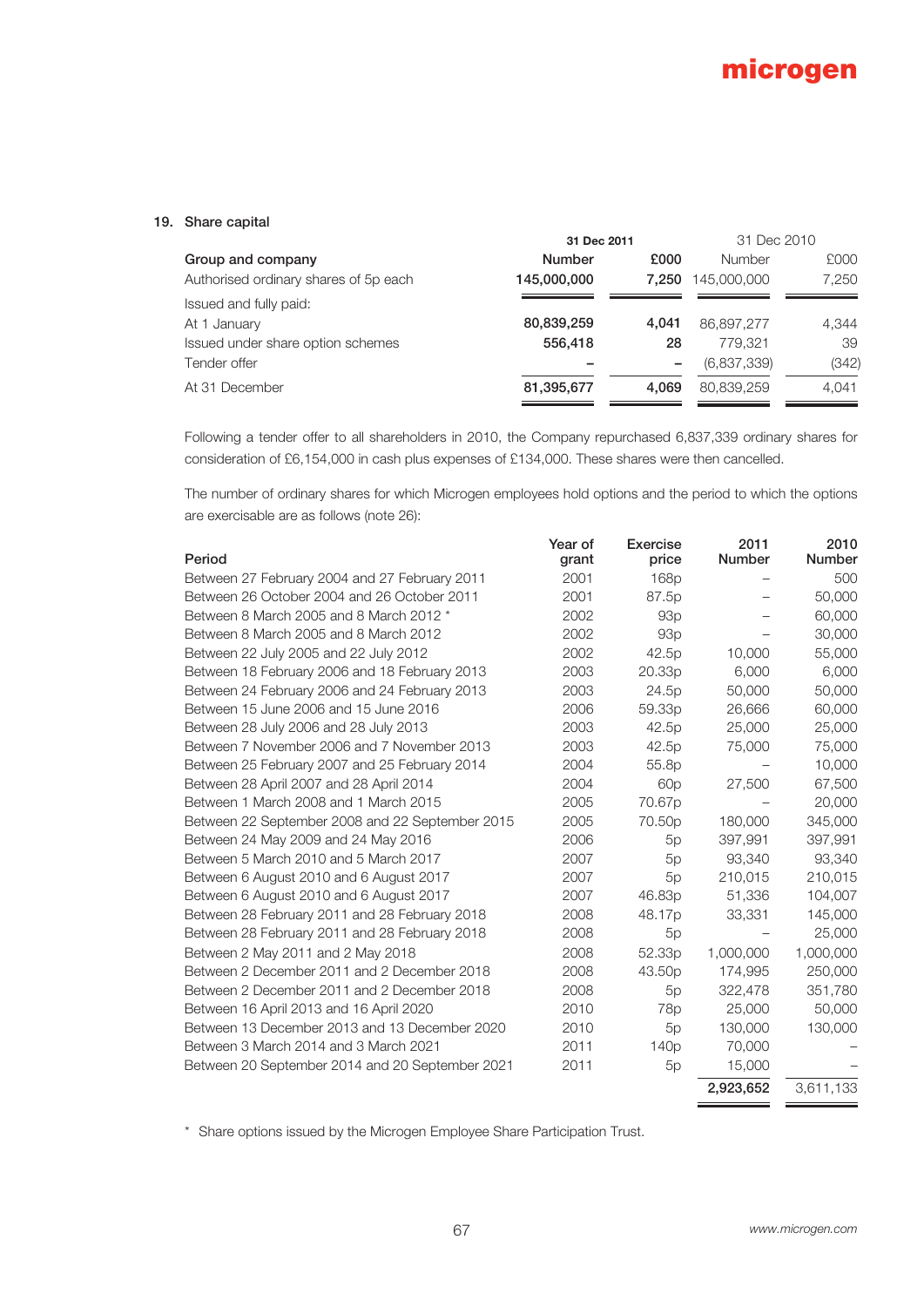|     | 20. Share premium account                                               |               |
|-----|-------------------------------------------------------------------------|---------------|
|     |                                                                         | £000          |
|     | Group and Company                                                       |               |
|     | At 1 January 2010                                                       | 11.285        |
|     | Premium on shares issued during the year under the share option schemes | 246           |
|     | At 31 December 2010                                                     | 11,531        |
|     | Premium on shares issued during the year under the share option schemes | 311           |
|     | At 31 December 2011                                                     | 11,842        |
| 21. | Capital Redemption Reserve and Other Reserves                           |               |
|     | <b>Capital Redemption Reserve</b>                                       | Total<br>£000 |
|     | Group and Company                                                       |               |
|     | At 31 December 2010 and 31 December 2011                                | 1,146         |

| Other reserves                                  | Hedging<br>reserve         | Merger<br>reserve         | Other<br>reserves         | Total         |
|-------------------------------------------------|----------------------------|---------------------------|---------------------------|---------------|
|                                                 | £000                       | £000                      | £000                      | £000          |
| Group                                           |                            |                           |                           |               |
| At 1 January 2010                               | 48                         | 36,974                    | 271                       | 37,293        |
| Cash flow hedges                                |                            |                           |                           |               |
| - net fair value gains in the period net of tax | (36)                       |                           |                           | (36)          |
| Shares issued under share option schemes        |                            |                           | (191)                     | (191)         |
| At 31 December 2010                             | 12                         | 36,974                    | 80                        | 37,066        |
| Cash flow hedges                                |                            |                           |                           |               |
| - net fair value gains in the period net of tax | (367)                      |                           |                           | (367)         |
| Shares issued under share option schemes        |                            |                           | (80)                      | (80)          |
| At 31 December 2011                             | (355)                      | 36,974                    |                           | 36,619        |
|                                                 | Hedging<br>reserve<br>£000 | Merger<br>reserve<br>£000 | Other<br>reserves<br>£000 | Total<br>£000 |
| Company                                         |                            |                           |                           |               |
| At 1 January 2010                               |                            | 20,177                    | 271                       | 20,448        |
| Shares issued under share option schemes        |                            |                           | (191)                     | (191)         |
| At 31 December 2010                             |                            | 20,177                    | 80                        | 20,257        |
| Shares issued under share option schemes        |                            |                           | (80)                      | (80)          |
| At 31 December 2011                             |                            | 20,177                    |                           | 20,177        |

Other reserves for 2010 comprised of Microgen plc shares held through ESOP trusts. All such shares were transferred to option holders in 2011.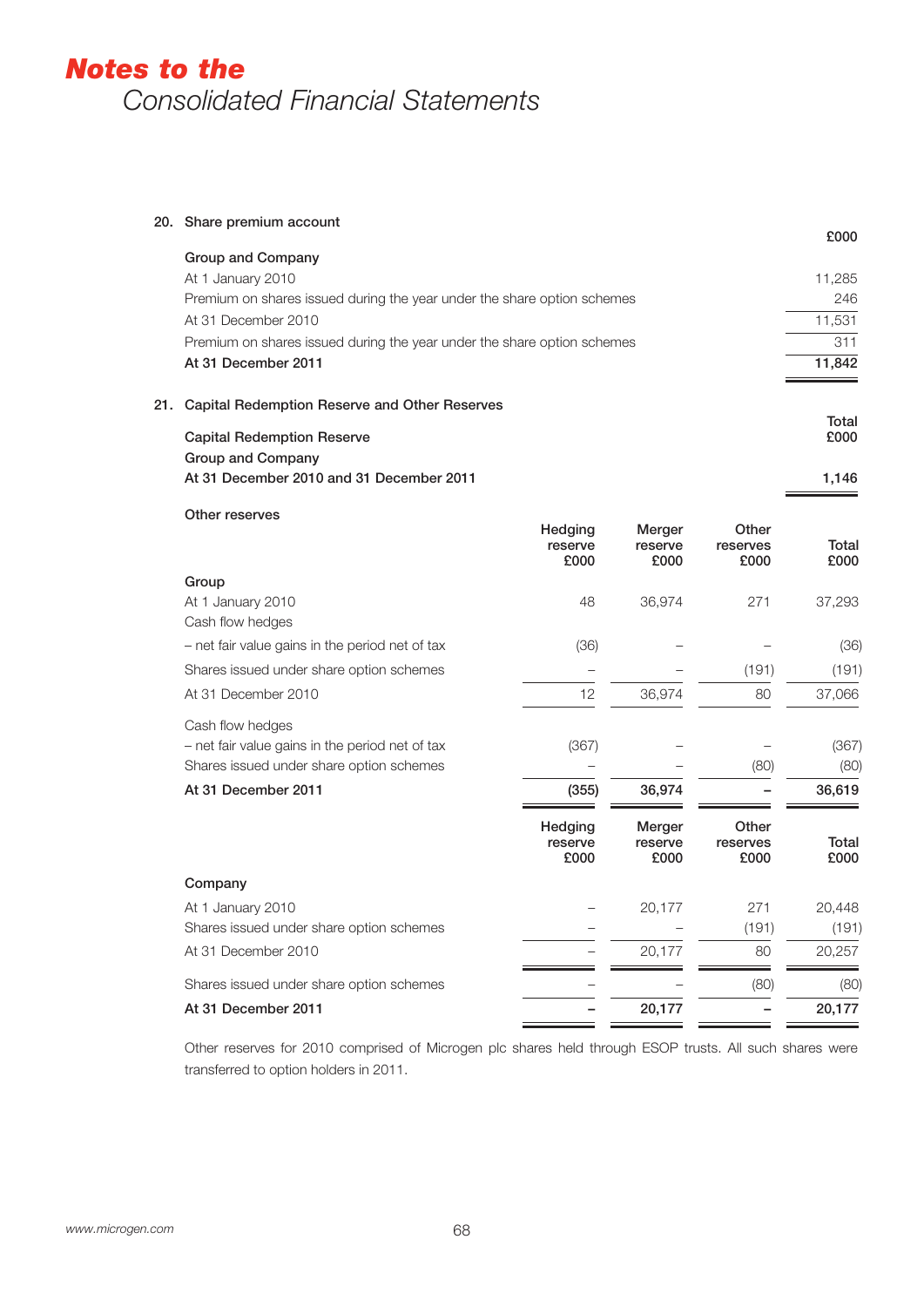

# **22. Retained earnings**

|                                                                              | Group<br>£000  | Company<br>£000 |
|------------------------------------------------------------------------------|----------------|-----------------|
| At 1 January 2010                                                            | 6,637          | 30,741          |
| Profit for the year                                                          | 6,511          | 78              |
| Share options – value of employee service (note 26)                          | 215            | 373             |
| Shares issued under share option schemes                                     | 191            | 191             |
| Deferred tax on financial instruments (note 12)                              | (18)           |                 |
| Corporation tax on share options                                             | 93             |                 |
| Shares repurchased and cancelled                                             | (6, 288)       | (6,288)         |
| Exchange rate adjustments                                                    | 95             |                 |
| Share options issued from Microgen Employee Share Participation Scheme Trust | $\overline{2}$ | $\overline{2}$  |
| Dividends paid (note 7)                                                      | (2,084)        | (2,084)         |
| At 31 December 2010                                                          | 5,354          | 23,013          |
| Profit for the year                                                          | 7,250          | 44              |
| Share options – value of employee service (note 26)                          | 115            | 115             |
| Shares issued under share option schemes                                     | 80             | 80              |
| Deferred tax on financial instruments (note 12)                              | 93             |                 |
| Deferred tax on share options (note 12)                                      | 56             |                 |
| Corporation tax on share options                                             | 82             |                 |
| Exchange rate adjustments                                                    | (142)          |                 |
| Share options issued from Microgen Employee Share Participation Scheme Trust | 56             | 56              |
| Dividends paid (note 7)                                                      | (6,645)        | (6,645)         |
| At 31 December 2011                                                          | 6,299          | 16,663          |

The profit for the financial year dealt with in the financial statements of the Company was £44,000 (2010: £78,000). As permitted by Section 408 of the Companies Act 2006, no separate income statement is presented in respect of the Company.

# **23. Cash flow from operating activities**

Reconciliation of profit for the year to net cash generated from operations

|                                    | Group       | Group      | Company                 | Company     |
|------------------------------------|-------------|------------|-------------------------|-------------|
|                                    | Year ended  | Year ended | Year ended              | Year ended  |
|                                    | 31 Dec 2011 |            | 31 Dec 2010 31 Dec 2011 | 31 Dec 2010 |
|                                    | £000        | £000       | £000                    | £000        |
| Profit before tax                  | 9,598       | 7,852      | 146                     | 82          |
| Adjustments for:                   |             |            |                         |             |
| Depreciation                       | 739         | 649        |                         |             |
| Amortisation of intangible assets  | 117         | 255        |                         |             |
| Share-based payment expense        | 115         | 215        |                         |             |
| Finance income                     | (258)       | (140)      | (144)                   | (82)        |
| Finance costs                      | 142         | 126        |                         |             |
| Changes in working capital:        |             |            |                         |             |
| Decrease/(increase) in receivables | 360         | 1,656      | (693)                   | (181)       |
| Increase/(decrease) in payables    | 1,776       | 668        | (4)                     | 45          |
| (Decrease)/increase in provisions  | (47)        | 67         |                         |             |
| Cash generated from operations     | 12,542      | 11,348     | (695)                   | (136)       |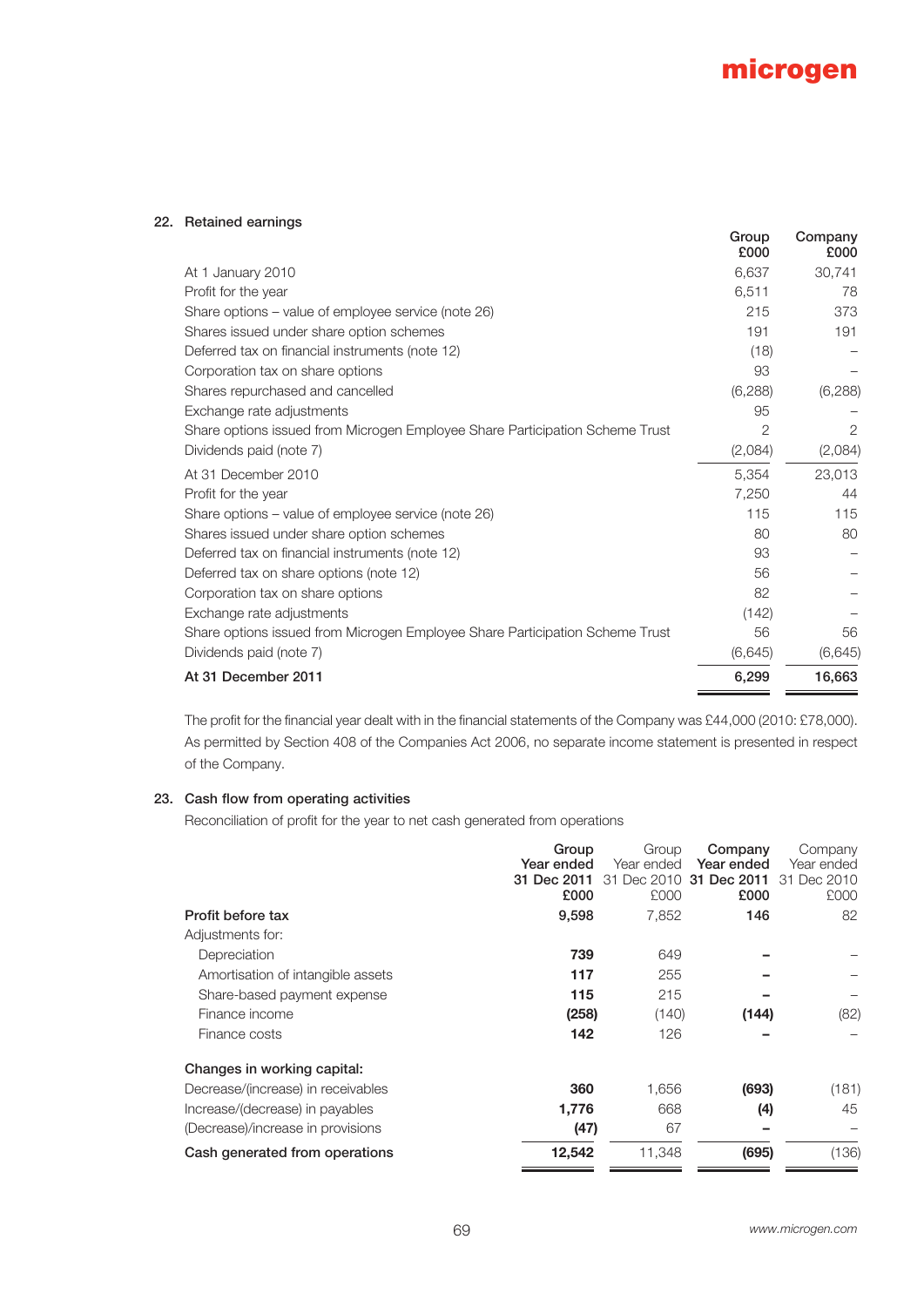#### **24. Commitments**

|                                                                                             | 31 Dec 2011 31 Dec 2010<br>£000 | £000 |
|---------------------------------------------------------------------------------------------|---------------------------------|------|
| Group                                                                                       |                                 |      |
| Contracts placed for future capital expenditure not provided<br>in the financial statements | 11                              | 93   |

The Company has no unprovided financial commitments (2010: £nil).

### **25. Operating leases – minimum lease payments**

The Group leases various offices under non-cancellable operating lease agreements. The leases have various terms and renewal rights. The Group also leases plant and machines under non-cancellable operating lease agreements.

At the balance sheet date, the Group had outstanding commitments for future minimum lease payments under non-cancellable operating leases, which fall due as follows:

|                                       | 31 Dec 2011               |               | 31 Dec 2010        |               |
|---------------------------------------|---------------------------|---------------|--------------------|---------------|
|                                       | <b>Properties</b><br>£000 | Other<br>£000 | Properties<br>£000 | Other<br>£000 |
| Within one year                       | 513                       | 15            | 297                | 38            |
| In the second to fifth year inclusive | 1.045                     | 11            | 229                | 3             |
|                                       | 1.558                     | 26            | 526                | 41            |

The Company had no operating lease commitments during the year (2010: nil)

### **26. Share based payments**

### **Performance Share Plan**

Under the 2006 Performance Share Plan (PSP), the Remuneration Committee is allowed to grant conditional allocations of par value options in the Company to key executives. The contractual life of an option is 10 years.

At the year end there were 15 (2010: 12) employees currently participating in the scheme.

The PSP is considered a Long Term Incentive Plan (LTIP) award.

Awards granted under the PSP will become exercisable from the third anniversary of the date of grant, subject to specific criteria being met. The performance conditions are structured so that 50 per cent of an award will be subject to an adjusted earnings per share target and 50 per cent are subject to a total shareholder return target.

Exercise of an option is subject to continued employment.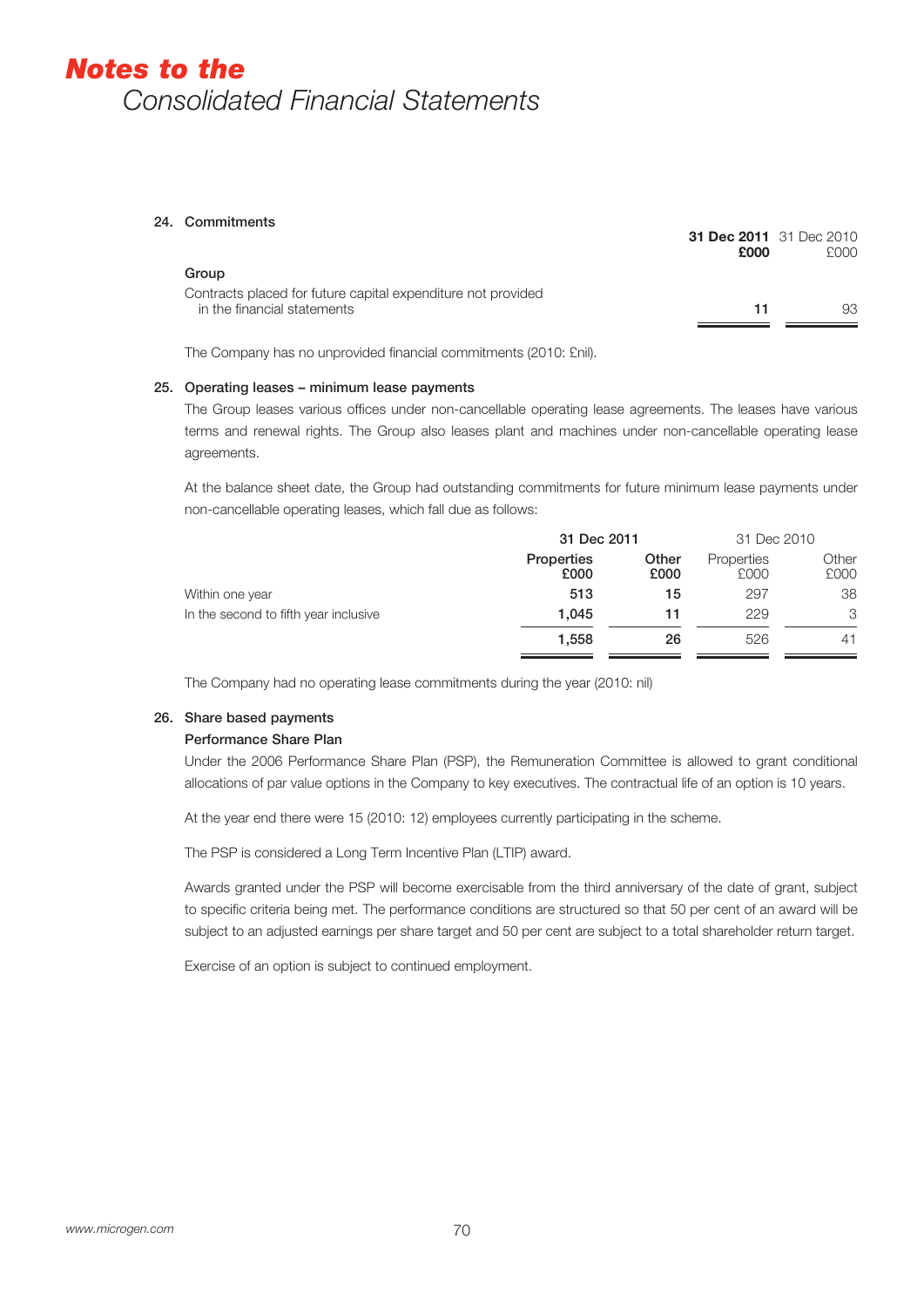Details of the share options outstanding under the PSP during the year are as follows:

|                            | 2011          |                                 | 2010       |                                 |
|----------------------------|---------------|---------------------------------|------------|---------------------------------|
|                            |               | Weighted<br>average<br>exercise |            | Weighted<br>average<br>exercise |
|                            | <b>Number</b> | price                           | Number     | price                           |
| Outstanding at 1 January   | 1,208,126     | 5p                              | 1,424,771  | 5p                              |
| Granted                    | 15,000        | 5p                              | 130,000    | 5p                              |
| Lapsed                     | (31, 385)     | 5p                              | (43,290)   | 5p                              |
| Exercised                  | (22, 917)     | 5p                              | (303, 355) | 5p                              |
| Outstanding at 31 December | 1,168,824     | 5p                              | 1,208,126  | 5p                              |
| Exercisable at 31 December | 1,023,824     | 5p                              | 701,346    | 5p                              |

The options outstanding at the end of the year have an expected weighted average remaining contractual life of 5.95 years (2010: 6.93 years).

In 2011 options were granted on 20 September 2011 (2010: options were granted on 13 December 2010). The estimated fair value of the options granted on that date was 148.94p (13 December 2010: 102.98p.)

#### **Share options**

The Group has set up several Share Option Plans, under which the Remuneration Committee can grant options over shares in the Company to employees of the Group. Options are granted with a fixed exercise price equal to the market price of the shares under option at the date of grant. The contractual life of an option is 10 years. 49 employees (2010: 60) currently participate in these Plans.

Options granted under the Share Option Plans will become exercisable on the third anniversary of the date of grant, subject to specific criteria being met. The present criteria are based on a combination of factors including adjusted earnings per share and share price growth over a minimum period of three years.

Exercise of an option is subject to continued employment.

Details of the share options outstanding under the Share Option Plans during the year are as follows:

|                            | 2011          |                                 | 2010       |                                 |
|----------------------------|---------------|---------------------------------|------------|---------------------------------|
|                            |               | Weighted<br>average<br>exercise |            | Weighted<br>average<br>exercise |
|                            | <b>Number</b> | price                           | Number     | price                           |
| Outstanding at 1 January   | 2,403,007     | 55.61 <sub>p</sub>              | 3,099,501  | 55.33p                          |
| Granted                    | 70,000        | 140.00p                         | 50,000     | 78.00p                          |
| Lapsed                     | (124, 678)    | 60.81 <sub>p</sub>              | (266, 315) | 54.68p                          |
| Exercised                  | (593, 501)    | 63.24 <sub>p</sub>              | (480, 179) | 56.67p                          |
| Outstanding at 31 December | 1,754,828     | 55.64p                          | 2,403,007  | 55.61 <sub>p</sub>              |
| Exercisable at 31 December | 1,659,828     | 51.75p                          | 817,507    | 57.14 <sub>p</sub>              |

The weighted average share price at the date of exercise for share options exercised during the year under the Share Option Plans was 144.69p (2010: 97.15p).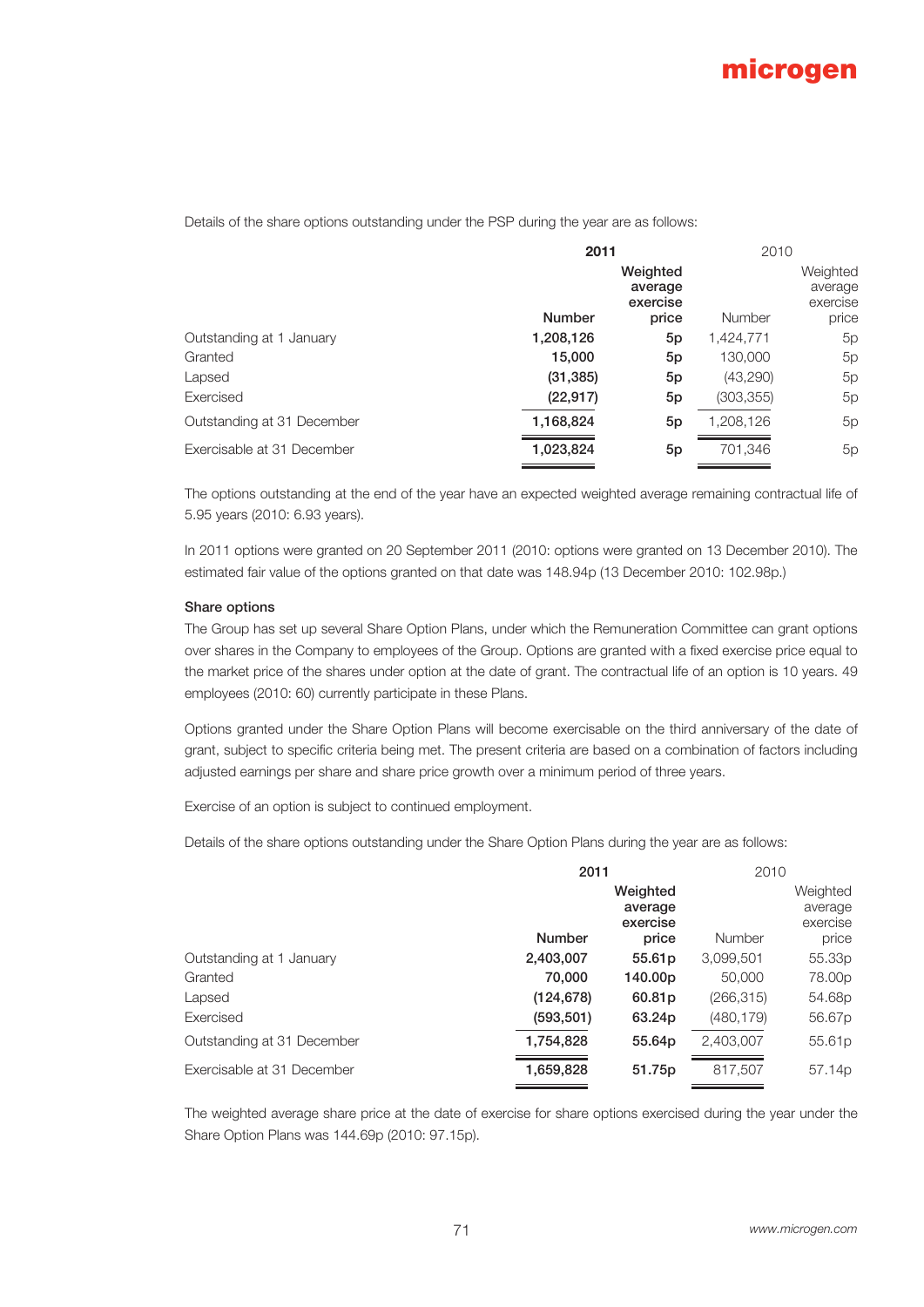# *Notes to the Consolidated Financial Statements*

# **26. Share based payments (continued)**

The options outstanding at the end of the year have an expected weighted average remaining contractual life of 5.70 years (2010: 6.01 years).

Included within the outstanding share options at 31 December 2011 under Share Option Plans and the PSP were outstanding share options of 1,397,991 (2010: 1,397,991) which whilst outside of the Association of British Insurers recommended limits have been approved by the Company's shareholders.

In 2011 70,000 options were granted on 3 March 2011 (2010: 50,000 options granted ). The estimated fair value of the options granted on that date was 55.54p (2010: 30.94p).

The Group recognised total expenses of £115,000 (2010: £215,000) related to equity-settled share-based payment transactions during the year. After deferred tax, the total credit in the income statement was £135,000 (2010: Charge £180,000). There was a deferred tax credit taken directly to equity of £56,000 (2010; £nil).

### **27. Retirement benefit schemes**

The Group operates defined contribution retirement benefit plans for qualifying employees in the UK. The assets of the plans are held separately from those of the Group in funds under the control of trustees.

The Group also operates defined contribution retirement benefit plans for its overseas employees with contributions up to 9.76% of basic salary.

The total expense recognised in the income statement of £418,000 (2010: £371,000) represents contributions payable to these plans by the Group at rates specified in the rules of the plans. As at 31 December 2011, contributions of £72,000 (2010: £69,000) due in respect of the 2011 reporting period had not been paid over to the plans and were included within accruals. The amounts were paid over subsequent to the balance sheet date.

# **28. Related party transactions**

#### **Group**

The following transactions were carried out with related parties:

| 31 Dec 2011 31 Dec 2010<br>£000               | £000 |
|-----------------------------------------------|------|
| Services invoiced to Sagentia Limited         |      |
| Services invoiced from Sagentia Limited<br>38 |      |

Mr Ratcliffe is the chairman of Microgen plc and Sagentia Group plc, the parent company of Sagentia Limited. The above services were procured on arms length terms and conditions and Mr Ratcliffe did not participate in the commercial or contractual negotiations in respect of these services. At 31 December 2011 £37,500 was owed to Sagentia Limited (2010: £nil).

The Company acts as the Group's treasury vehicle and during the year borrowed a net £10,488,000 (2010: £9,116,000) from its subsidiary companies.

There were no further related party transactions in the year ended 31 December 2011 (2010: nil), as defined by International Accounting Standard No 24 "Related Party Disclosures" other than key management compensation as disclosed in note 3.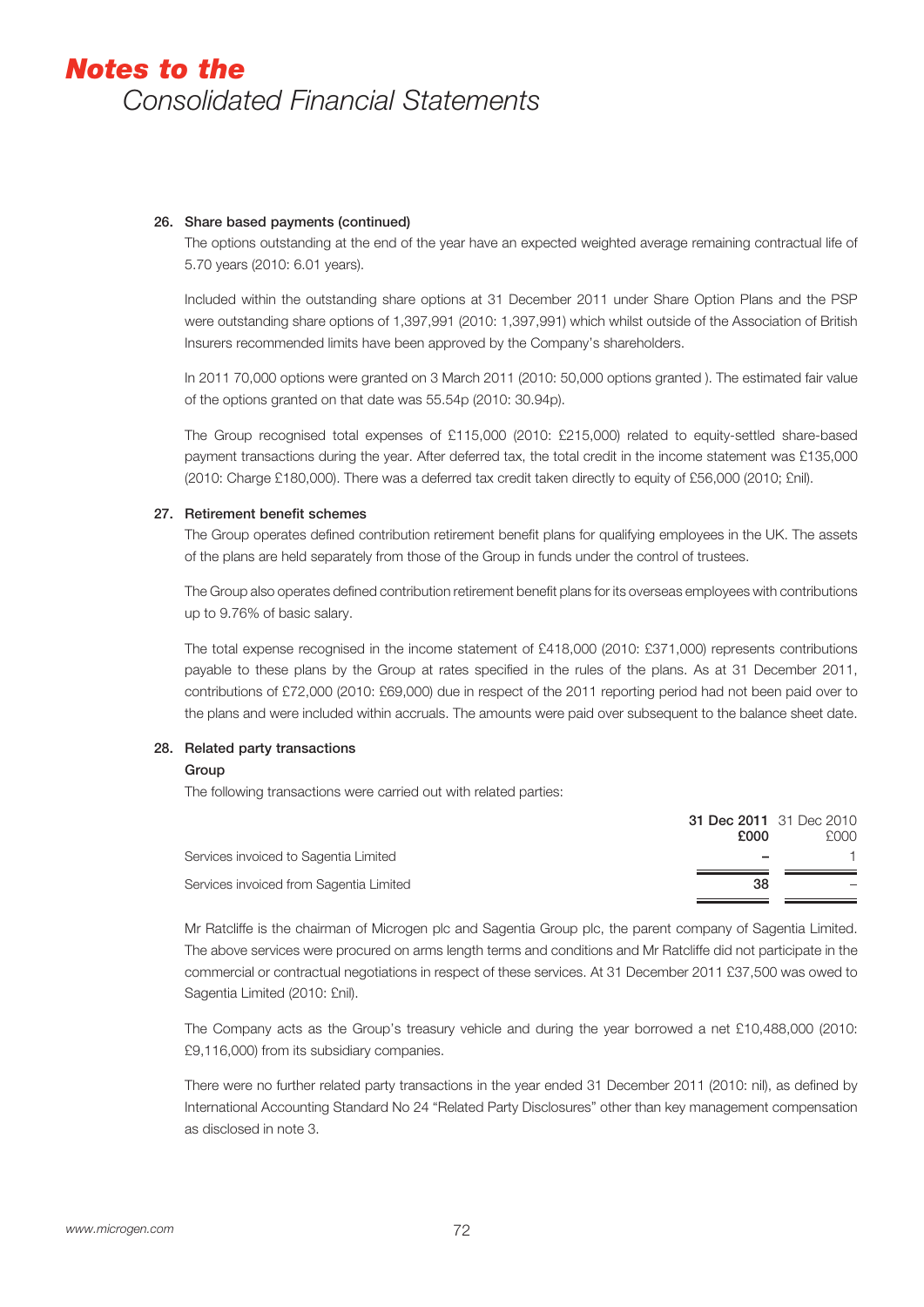# **microgen**

# **29. Contingent Liabilities**

 The Report of the Directors on Remuneration includes details in respect of the Value Enhancement and Realisation Bonus Scheme ("VERBS") and the maximum potential award payable if a change of control of Microgen plc had completed at the closing mid-market share price on 30 December 2011.

 At 31 December 2011 the Group has not recognised liability in respect of the potential awards payable under VERBS (2010: nil).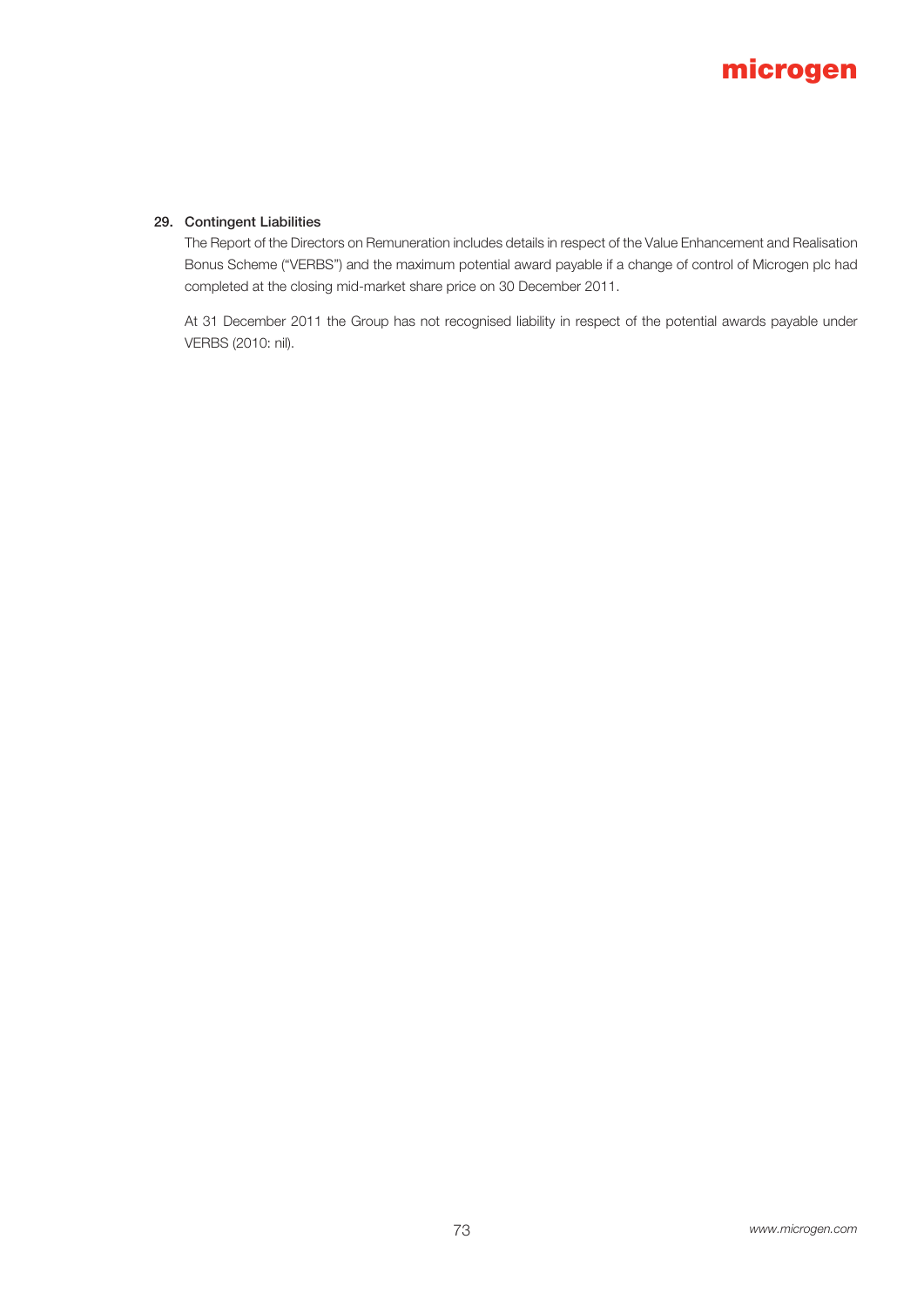# *Shareholder Information*

| <b>Shareholder Analysis Range</b>       | Shareholders | Number of Percentage of<br>overall total | shares              | Number of Percentage of<br>overall total |
|-----------------------------------------|--------------|------------------------------------------|---------------------|------------------------------------------|
|                                         | 687          | 54.6%                                    |                     |                                          |
| $1 - 1,000$                             |              |                                          | 257,821             | 0.3%                                     |
| $1,001 - 5,000$                         | 340          | 27.0%                                    | 831,842             | 1.0%                                     |
| $5,001 - 50,000$                        | 153          | 12.2%                                    | 2,295,339           | 2.8%                                     |
| $50,001 - 500,000$                      | 51           | 4.0%                                     | 7,468,532           | 9.2%                                     |
| 500,001 and above                       | 27           | 2.2%                                     | 70,542,143          | 86.7%                                    |
| <b>Totals</b>                           | 1,258        | 100%                                     | 81,395,677          | 100%                                     |
|                                         |              |                                          |                     | Percentage                               |
|                                         |              |                                          | Number of<br>shares | Ωf<br>overall total                      |
| Investor type                           |              |                                          |                     |                                          |
| Nominee Companies                       |              |                                          | 59,663,679          | 73.3%                                    |
| Private individuals                     |              |                                          | 13,060,835          | 16.0%                                    |
| Banks and bank nominees                 |              |                                          | 4,650,717           | 5.7%                                     |
| Pension funds                           |              |                                          | 3,806,692           | 4.7%                                     |
| Limited companies                       |              |                                          | 204.407             | 0.3%                                     |
| Deceased accounts                       |              |                                          | 9,344               | 0.0%                                     |
| Investment trusts                       |              |                                          | 1                   | 0.0%                                     |
| Other institutions                      |              |                                          | 2                   | 0.0%                                     |
| <b>Totals</b>                           |              |                                          | 81,395,677          | 100.0%                                   |
| Registered Office and Group Head Office | Registrar    |                                          |                     |                                          |

| Registered Office and Group Head Office | negistral                |
|-----------------------------------------|--------------------------|
| Microgen plc                            | Capita Registrars        |
| Old Change House                        | The Registry             |
| 128 Queen Victoria Street               | 34 Beckenham Road        |
| London                                  | Beckenham                |
| EC4V 4BJ                                | Kent                     |
|                                         | BR <sub>3</sub> 4TU      |
| Tolophono: 020 7408 8100                | Tolophono: 0971 664 0200 |

Telephone: 020 7496 8100 Facsimile: 020 7496 8101 e-mail: investors@microgen.com

Telephone: 0871 664 0300 e-mail ssd@capitaregistrars.com

Microgen plc ordinary shares are listed on the main market of the London Stock Exchange.

### **Shareholders' enquiries**

Enquiries regarding shareholdings or dividends should in the first instance be addressed to Capita Registrars.

Please note that calls will cost 10p per minute plus network extras. Lines are open 9.00 am – 5.30 pm Monday to Friday.

#### **Annual General Meeting**

The forthcoming Annual General Meeting will be held at 9.00 a.m. on 24 April 2012 at Old Change House, 128 Queen Victoria Street, London, EC4V 4BJ. Details are given in a separate notice to shareholders enclosed with this Annual Report. A copy of the Notice of Annual General Meeting together with this Annual Report is posted on the Company's website www.microgen.com.